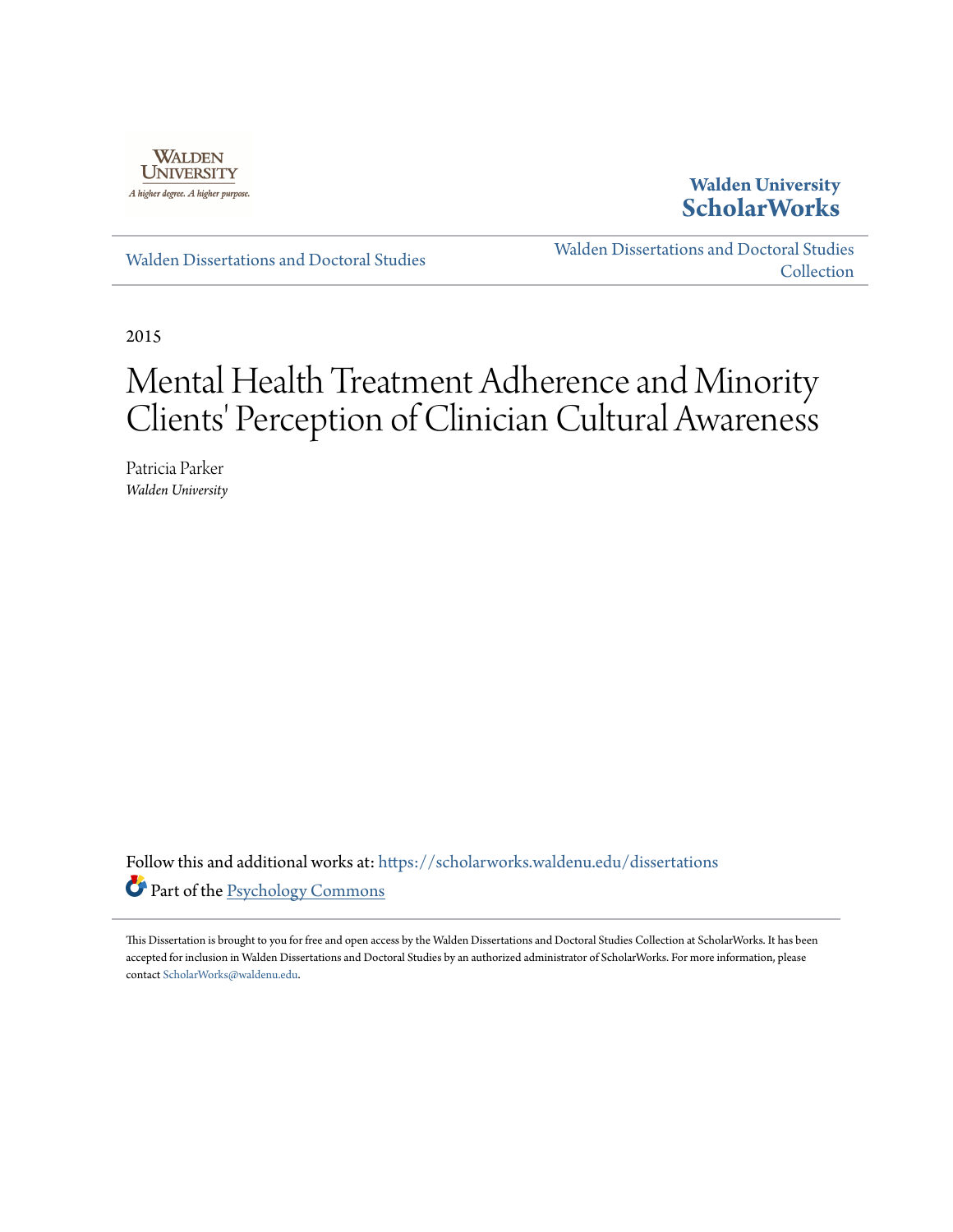## **Walden University**

College of Social and Behavioral Sciences

This is to certify that the doctoral dissertation by

Patricia Parker

has been found to be complete and satisfactory in all respects, and that any and all revisions required by the review committee have been made.

Review Committee Dr. Tiffany Rush-Wilson, Committee Chairperson, Psychology Faculty Dr. Jay Greiner, Committee Member, Psychology Faculty Dr. Rodney Ford, University Reviewer, Psychology Faculty

> Chief Academic Officer Eric Riedel, Ph.D.

> > Walden University 2015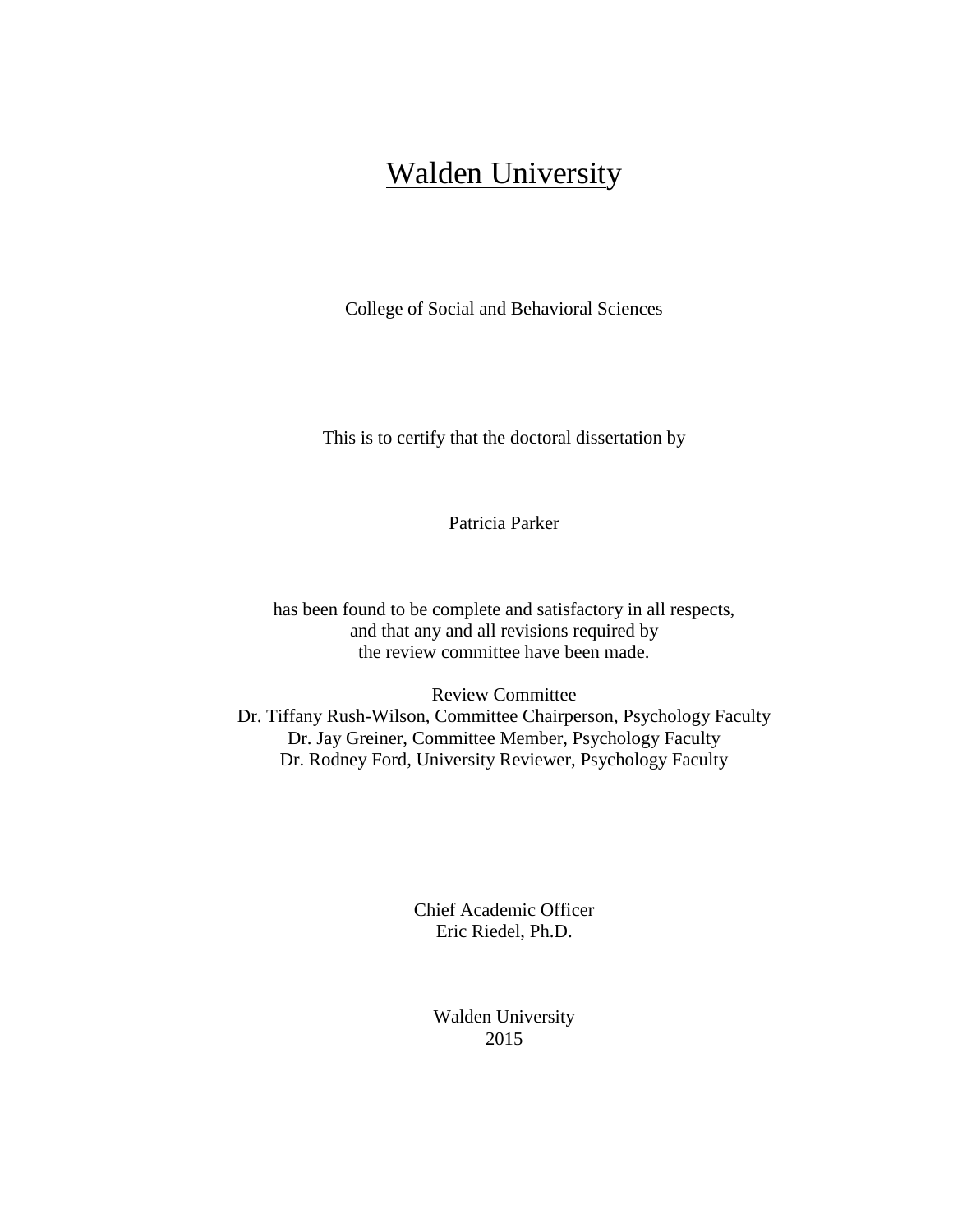Abstract

Mental Health Treatment Adherence and Minority Clients' Perception of

Clinician Cultural Awareness

by

Patricia Parker

Dissertation Submitted in Partial Fulfillment

of the Requirements for the Degree of

Doctor of Philosophy

Psychology

Walden University

May 2015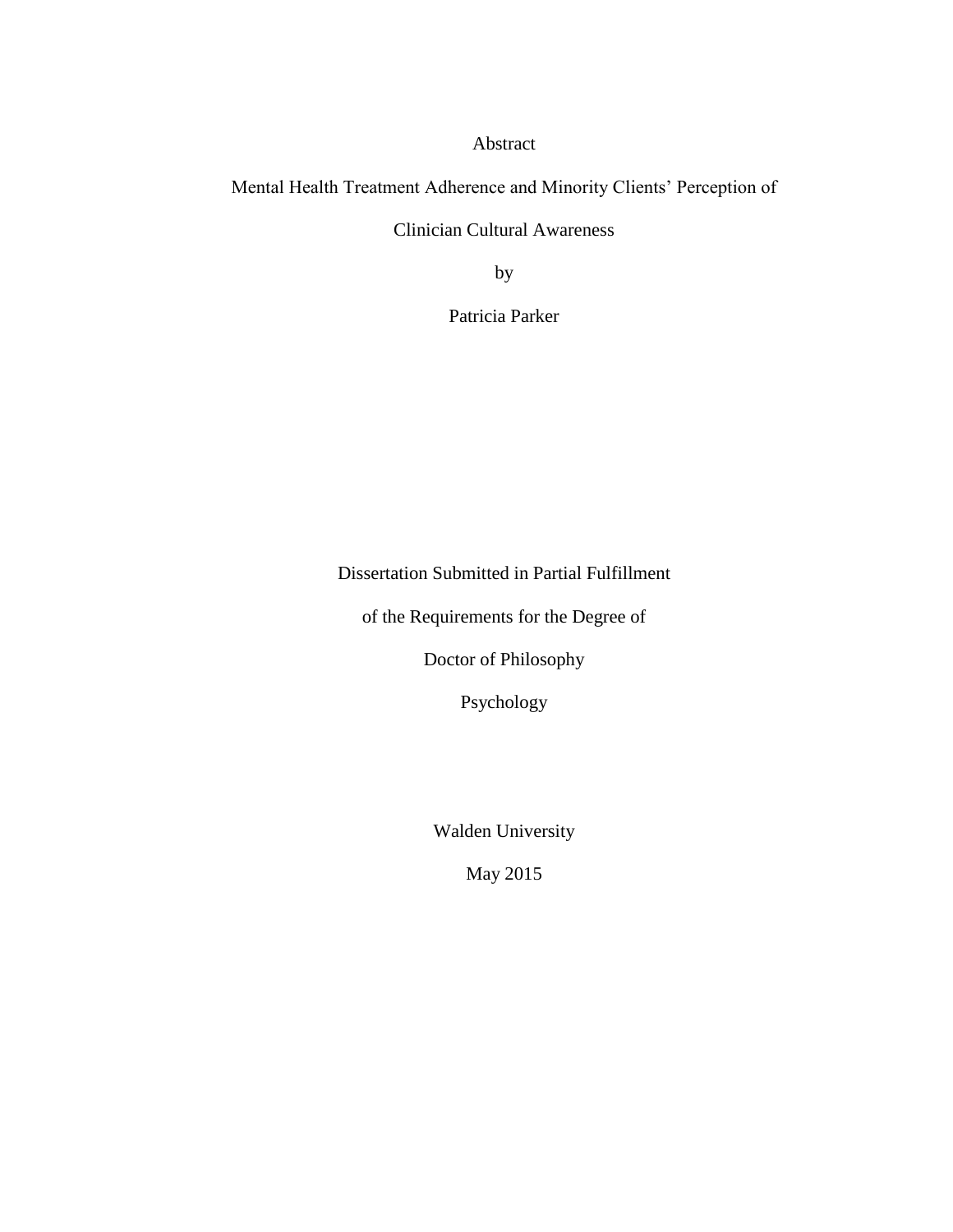**Abstract** 

Psychological counseling is known to be an effective option for people in need of emotional support. Previous research has shown counseling to be valuable among various age, sex, religious, socioeconomic, and racial groups. Despite its successes, members of certain demographic groups reportedly end supportive psychological therapies early. The purpose of this study was to investigate the experiences of 10 self-identified African American and Hispanic clients who prematurely terminated therapy. A particular focus of this investigation was the clients' perceptions of clinician cultural awareness. This phenomenological study yielded descriptive data in a context sufficient for analysis with the use of broad or axial coding systems. Participants indicated that the experience of benign and malign forms of cultural insensitivity precipitated their decision to terminate treatment early. Findings supported that therapists need to have greater cultural sensitivity toward the specific needs of African Americans and Hispanics in the therapy room. Additionally, some of the data was lacking in richness, which may indicate the possibilities that clients from these groups lack (a) full awareness of their roles within the power system of therapy, (b) may need encouragement to articulate a more critical point of view, or (c) the luxury to introspect about the nature of their experiences, which inhibits their responses. Based on these possibilities, future recommendations are presented for gathering richer data from minority clients who terminate therapy early. Improving cultural sensitivity, which may be a matter of respect and transparency more than culturally specific knowledge, has implications for social change by leading to higher retention and, therefore, better treatment outcomes in therapy.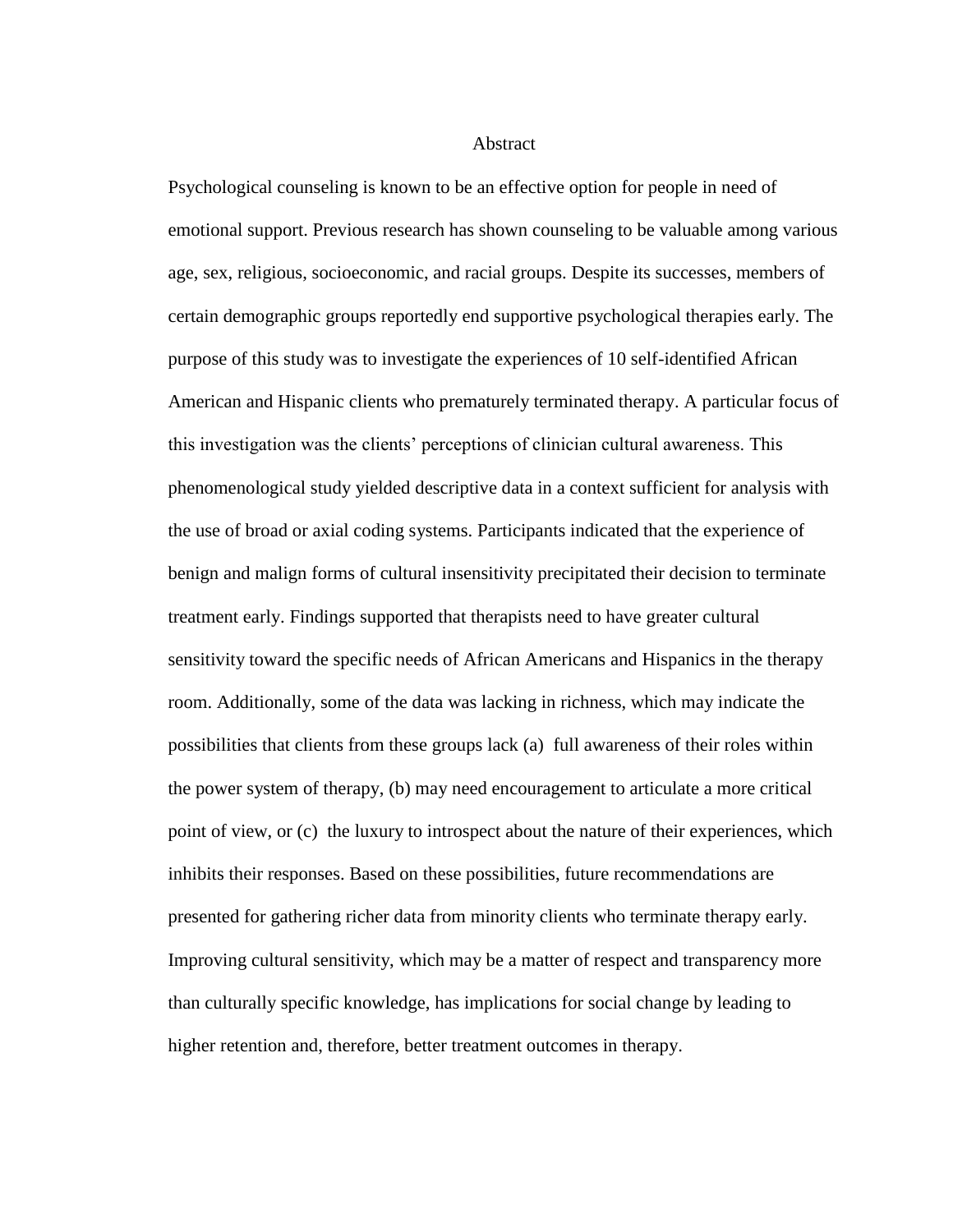Mental Health Treatment Adherence and Minority Clients' Perception of

Clinician Cultural Awareness

by

Patricia Parker

Dissertation Submitted in Partial Fulfillment

of the Requirements for the Degree of

Doctor of Philosophy

Psychology

Walden University

May 2015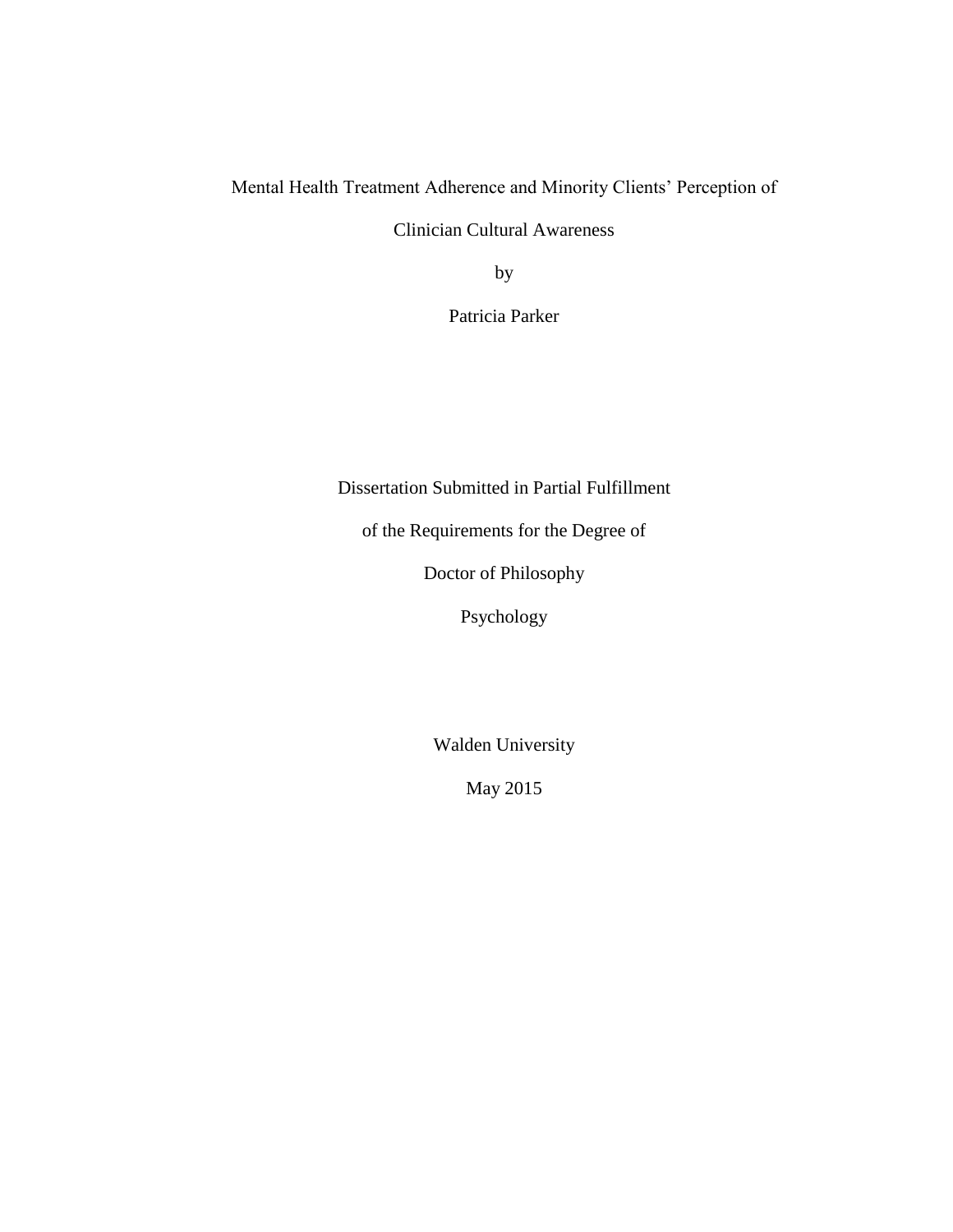### Dedication

I would like to dedicate this dissertation to my family.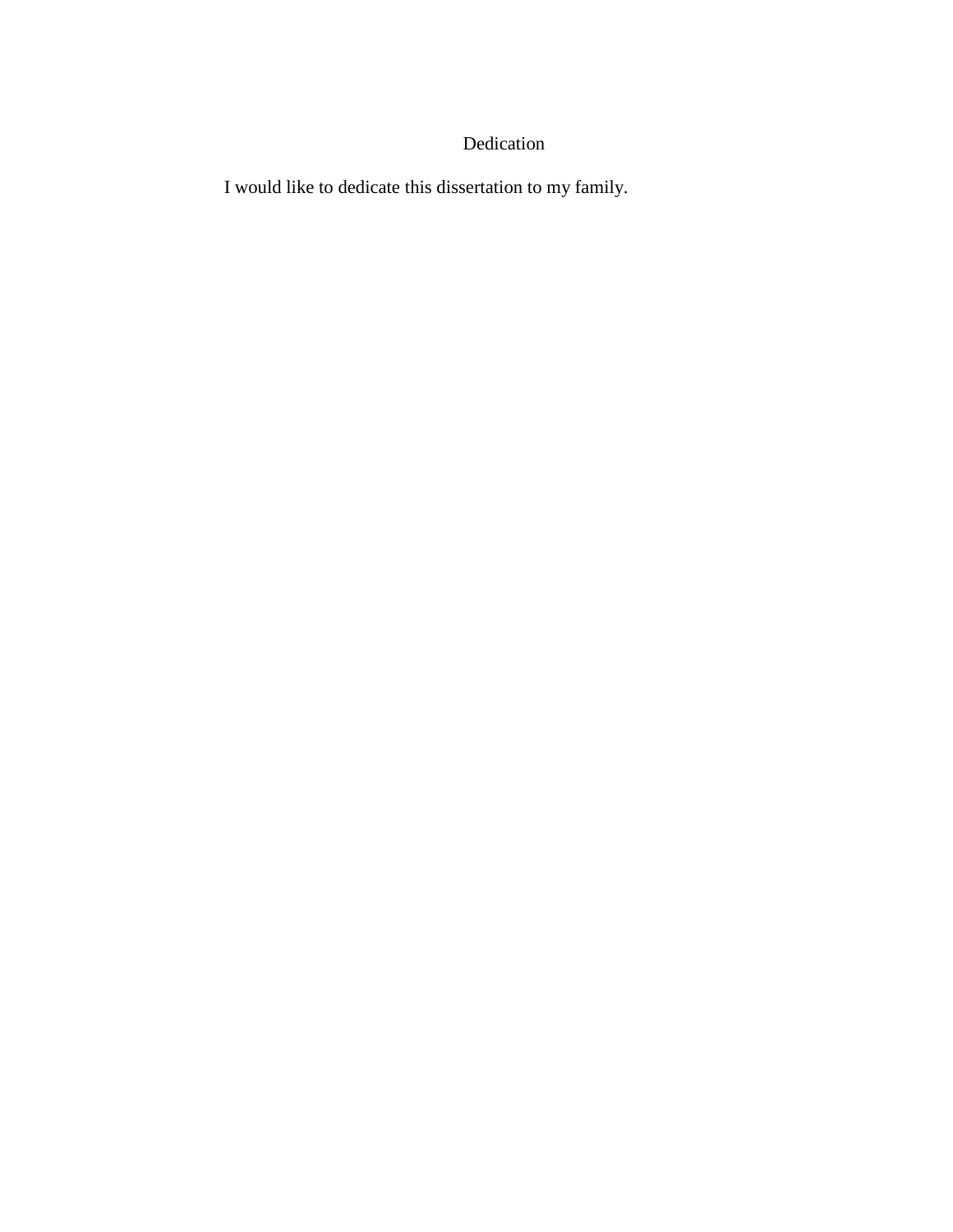#### Acknowledgments

I would like to take this opportunity to thank both my chairperson, Dr. Tiffany-Rush-Wilson, and Dr. Jay Greiner, both of whom have always shown confidence in me. They have offered their patience, remarks, propositions, and understanding. I would also like to mention my mother, Eunice Parker, and brother, Jesse Parker, both of whom have always believed in me for all my hard work. My family, including my other brothers and sister, has endlessly supported me during my life and academics. This support has helped me in making positive decisions for my life. I would also like to mention my peers and coworkers; I appreciate their collaboration and expert advice on every circumstance. I am also grateful towards my university and my department, including administrators, faculty members, and fellow students, for their support throughout this study.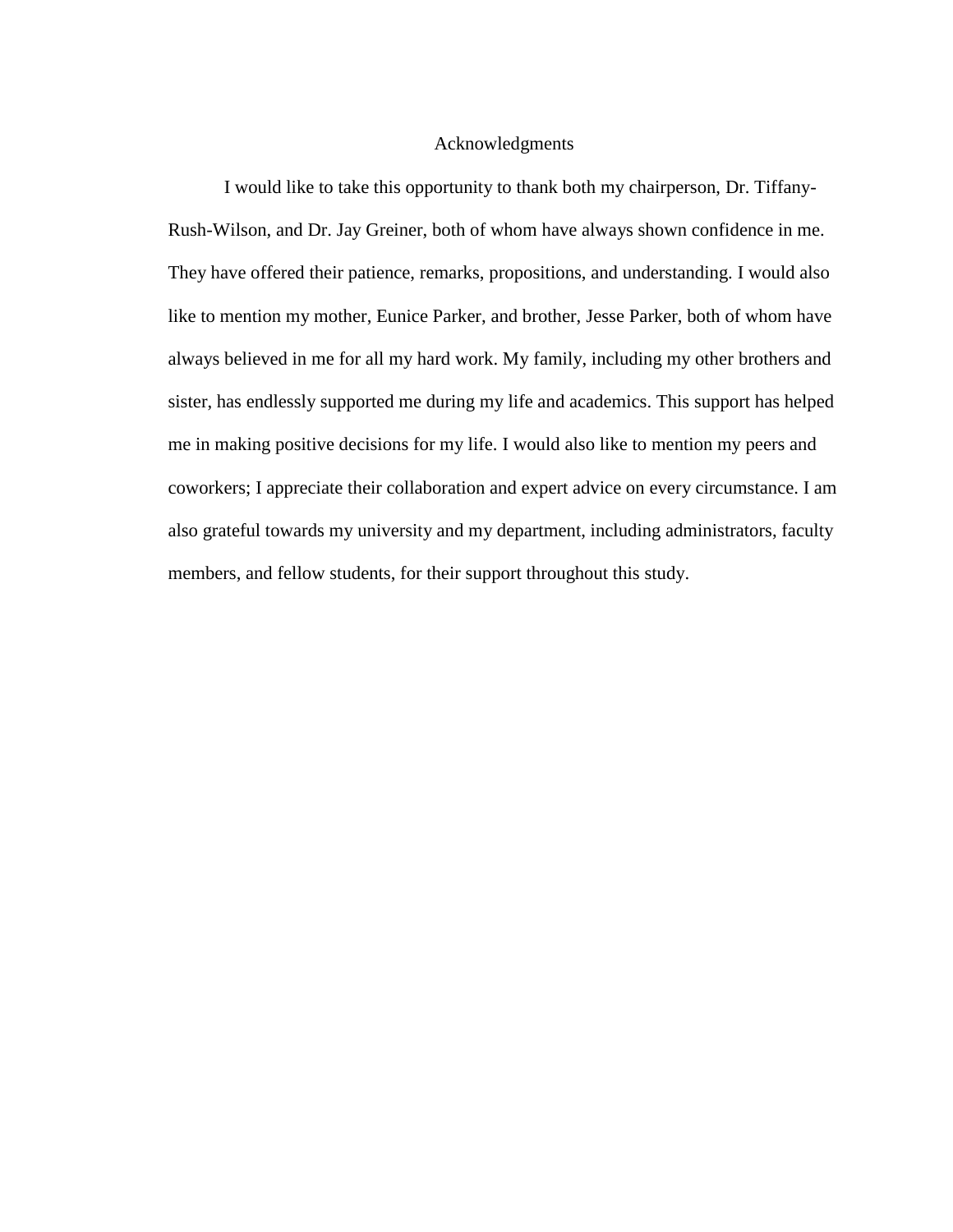### Table of Contents

| .19 |
|-----|
|     |
|     |
|     |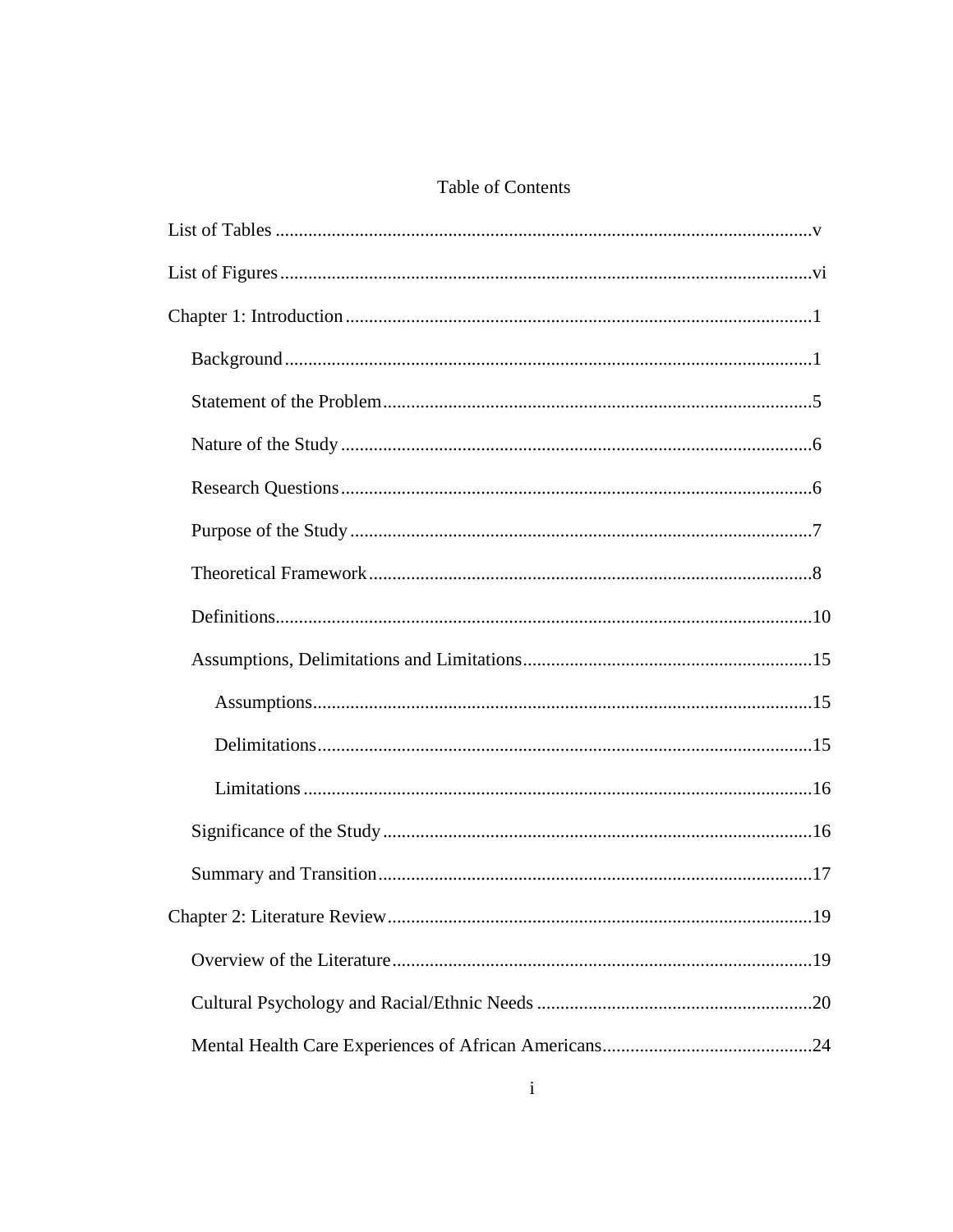| Methods of Addressing Cultural and Social Disconnects in Mental Health Care29 |
|-------------------------------------------------------------------------------|
| African American and Hispanic Response to Psychotropic Medications 31         |
|                                                                               |
|                                                                               |
|                                                                               |
|                                                                               |
|                                                                               |
|                                                                               |
|                                                                               |
|                                                                               |
|                                                                               |
|                                                                               |
|                                                                               |
|                                                                               |
|                                                                               |
|                                                                               |
| .47                                                                           |
|                                                                               |
|                                                                               |
|                                                                               |
|                                                                               |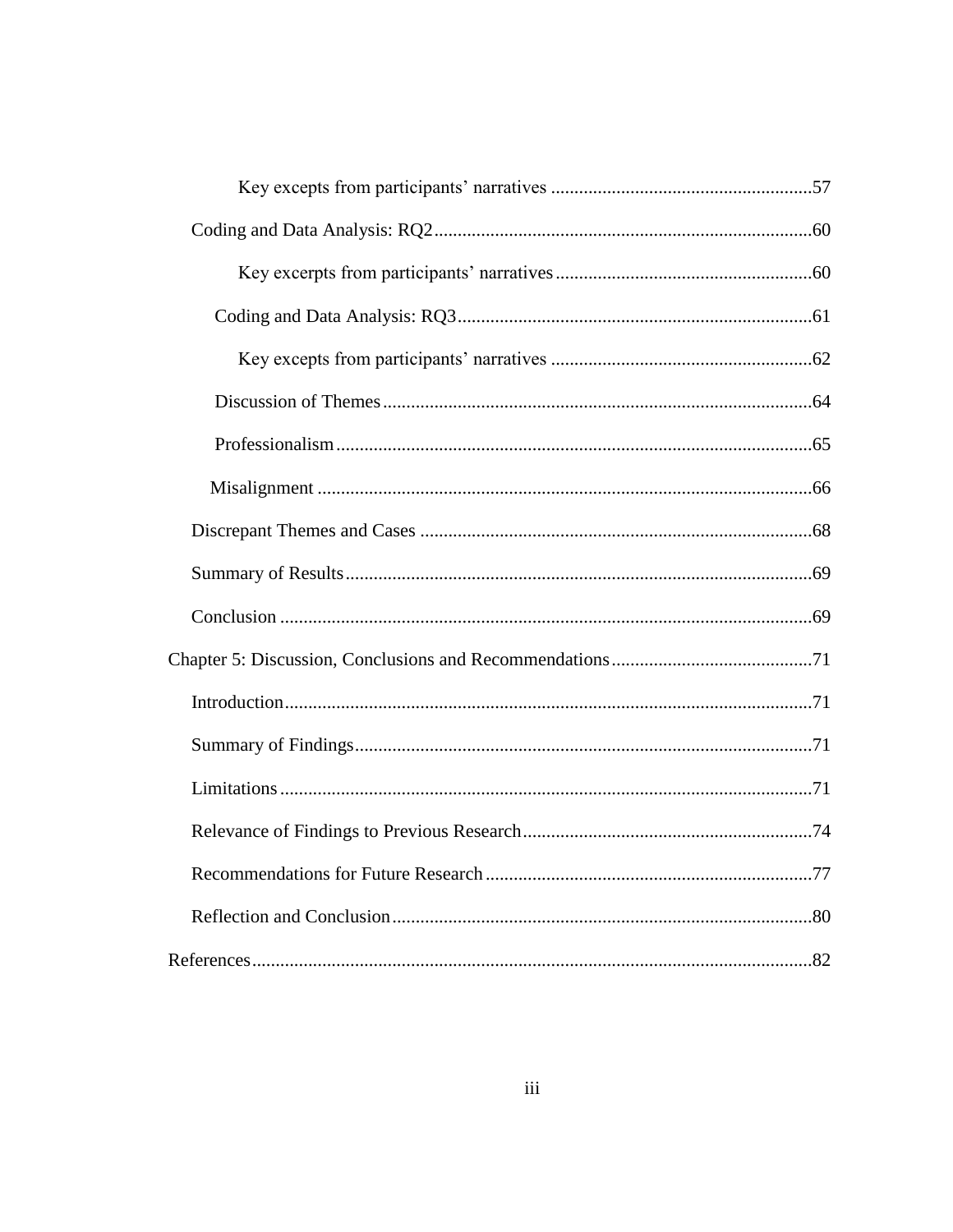## Appendices:

| Appendix A: Client Perception of Mental Health Counselor's Culture Awareness |  |
|------------------------------------------------------------------------------|--|
|                                                                              |  |
|                                                                              |  |
|                                                                              |  |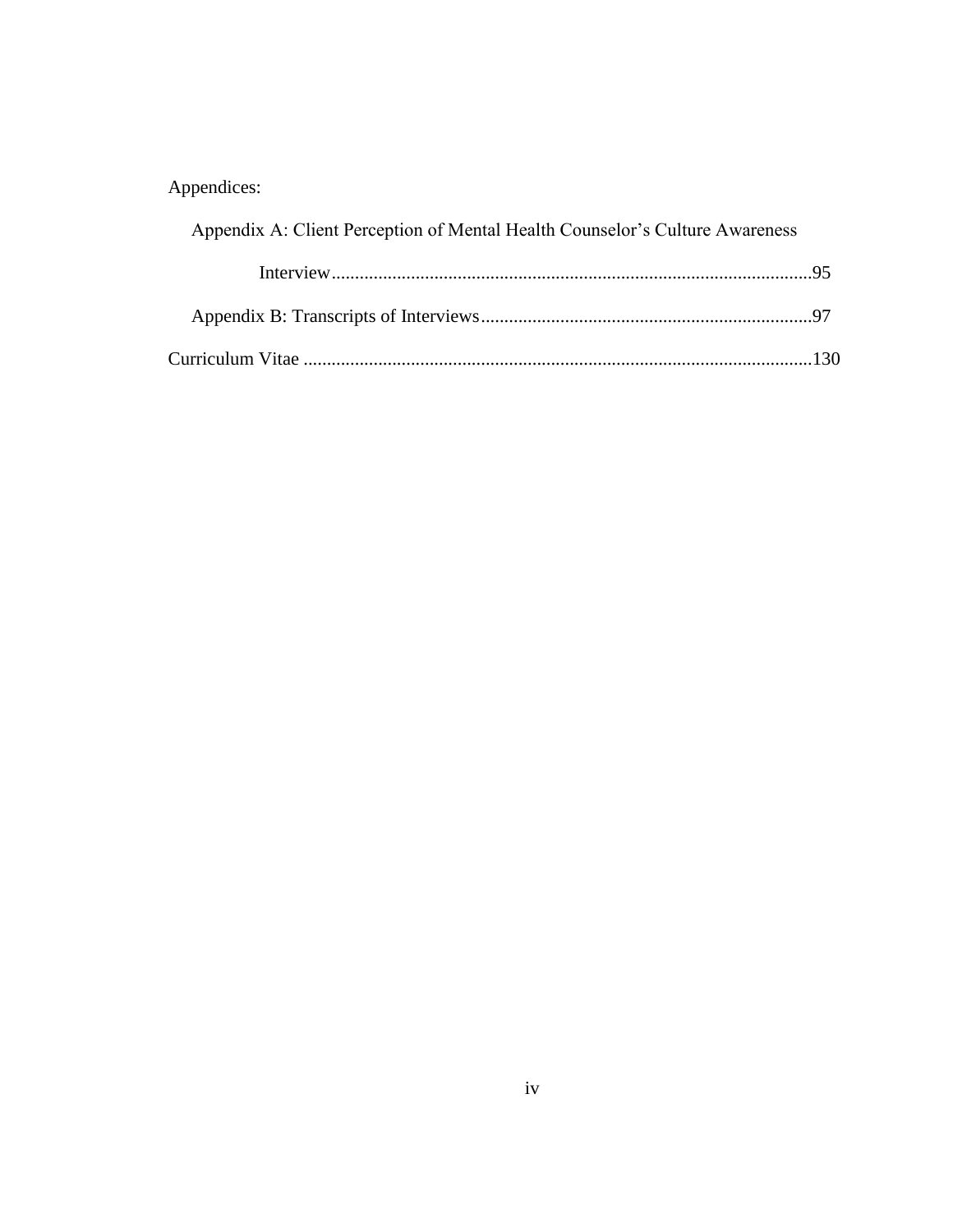### List of Tables

| <b>LIBE OF TWOTER</b> |  |
|-----------------------|--|
|                       |  |
|                       |  |
|                       |  |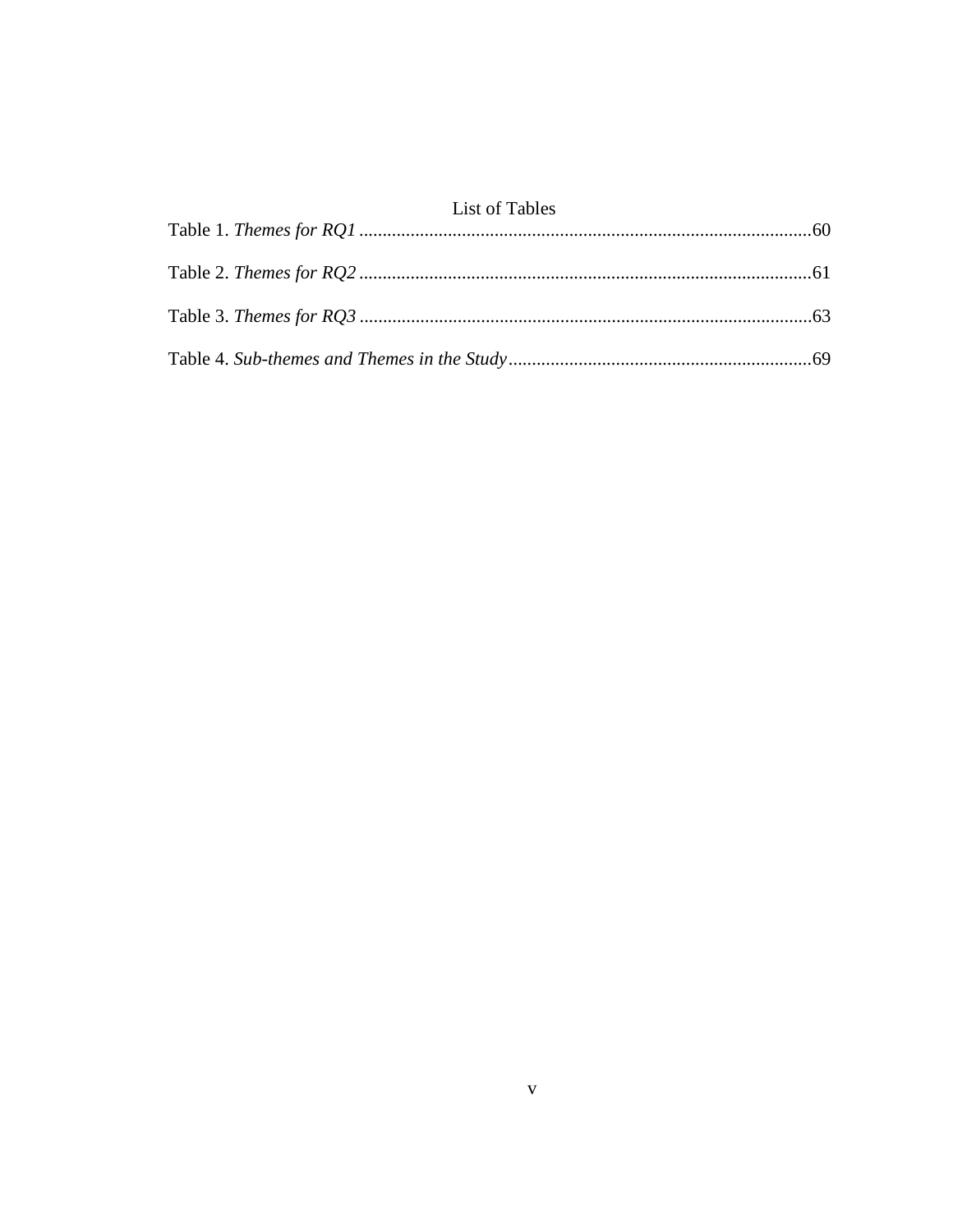## List of Figures

| Figure 10. Mean age of African Americans and Hispanics in the study53 |  |
|-----------------------------------------------------------------------|--|
|                                                                       |  |
|                                                                       |  |
|                                                                       |  |
| Figure 14. Mean English fluency of males and females in the study56   |  |
|                                                                       |  |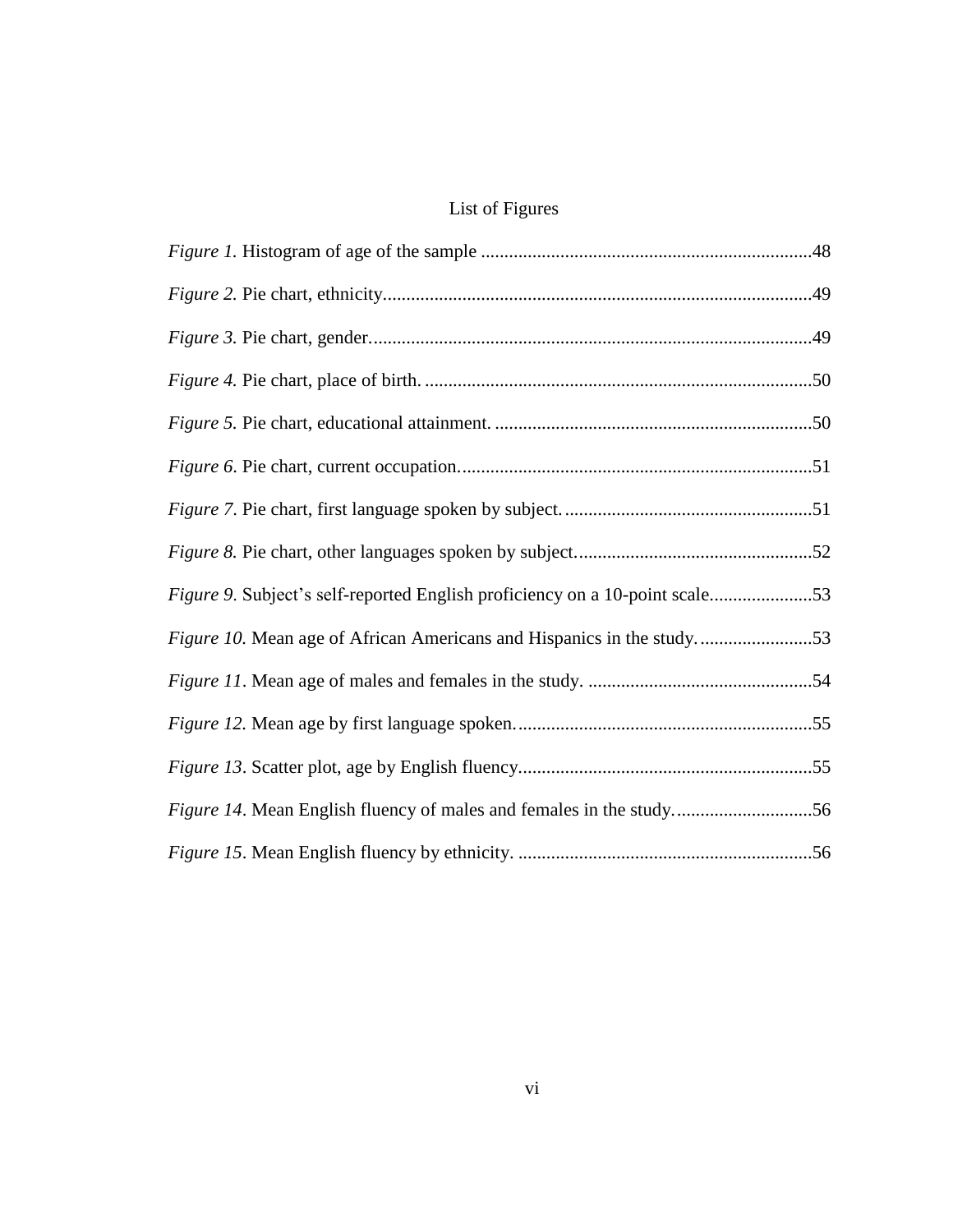#### Chapter 1: Introduction to the Study

#### **Background**

African American and Hispanic people who enter into counseling are sensitive to the level of cultural awareness evidenced by their clinicians. Results from cultural psychology research have supported this finding for some time because cultural psychology is always embedded in social interactions. As described by Nadir and Hand (2006),

Sociocultural perspectives examine the roles of social and cultural processes as mediators of human activity and thought. In contrast to many pure psychological perspectives that focus on human cognition and behavior at the individual level, sociocultural psychological theories locate the fundamental unit of analysis for the examination of human behavior as activity, or cultural practices. This notion of activity offers a unit of analysis that affords an understanding of the complex intertwining of the individual and the cultural in development. (p. 458)

To this end, in the practical, clinical context of cultural psychology, it is necessary to recognize the role of social engagements such as ethnicity, race, values, and beliefs, as well as other shared interactions in the development of a personal sense of identity. As noted by Banai et al. (2005), a sense of identity that is made possible through a strong ability to develop one's personality and values is one that can move the individual toward a consolidation of their cohesive self-structure. This self-structure, which can be achieved on a psychological level through mental health care, also includes factors such as values,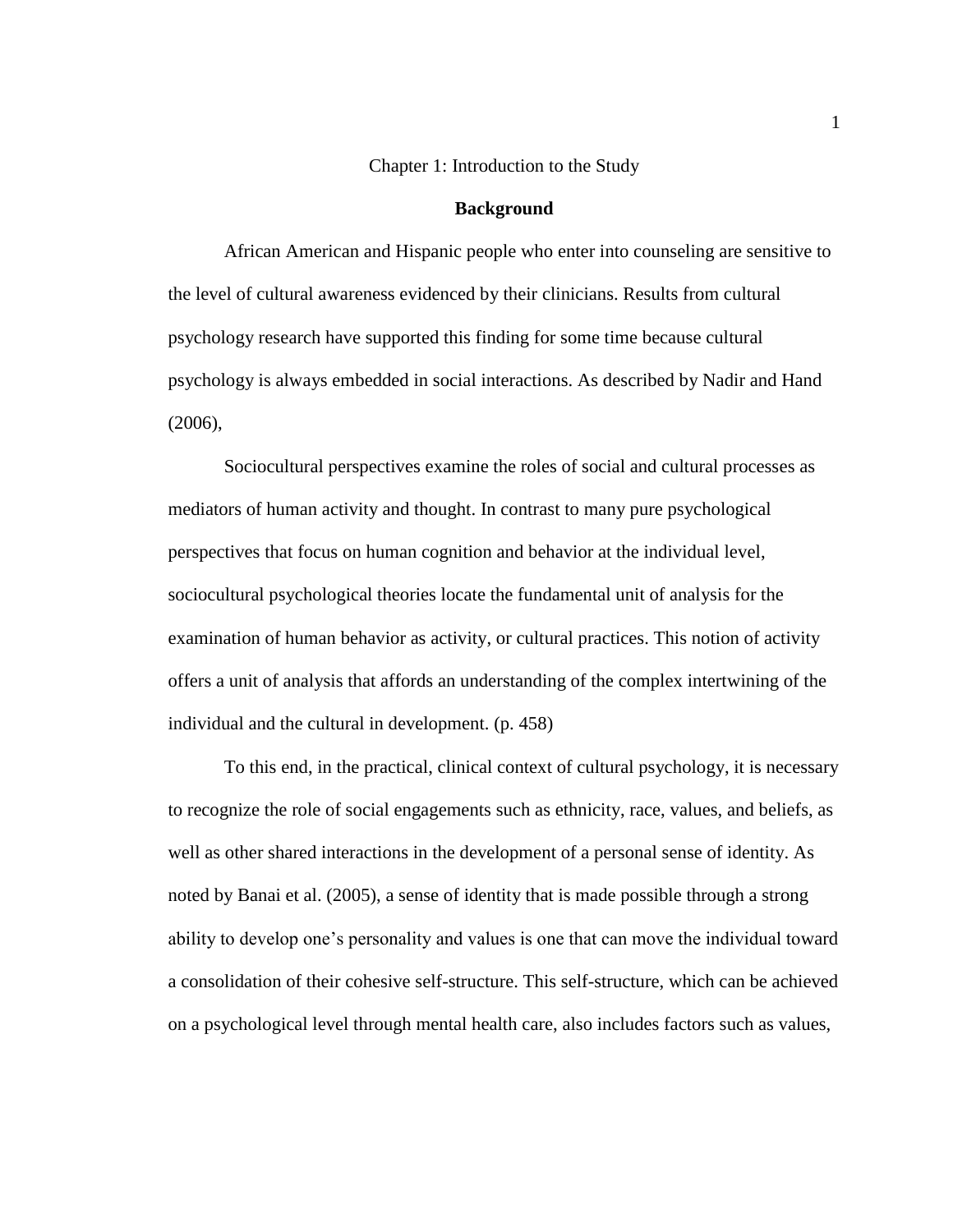meaning, talents, and skill. Without a strong cultural identity, and without the recognition of the values of their cultural and racial context within a therapeutic environment, individuals may lack the ability to self-actualize, even when other therapeutic factors are evident. On a fundamental level it is important for mental health service providers to develop proficiencies applicable to multicultural client conceptualization, assessment, and intervention. Failing to account for worldview difference may put mental health service providers at risk of being ineffective and possibly harming their client (Paredes, 2007). This study highlighted the importance of the need to recognize cultural differences.

It has been demonstrated that cultural barriers and biases from mental health care professionals may be a factor in the level of the quality of services that mental health clients receive (Michalopoulou & Falzarano, 2009). There is evidence on several fronts that African American clients are more likely than European American clients to report less effective or less satisfying interactions with their mental health service providers (Michalopoulou & Arfken, 2009; Michalopoulou & Falzarano, 2009; Michalopoulou et al., 2009). For Hispanic Americans as well, similar dissatisfying interactions in a therapeutic context have been reported (Quimby, 2010). This lower quality of interaction, either in perception or in reality, may be traced back to a less-than-adequate level of cultural competency from mental health service providers (Paredes, 2007). Racial concordance between clients and clinicians is more likely to result in the perception of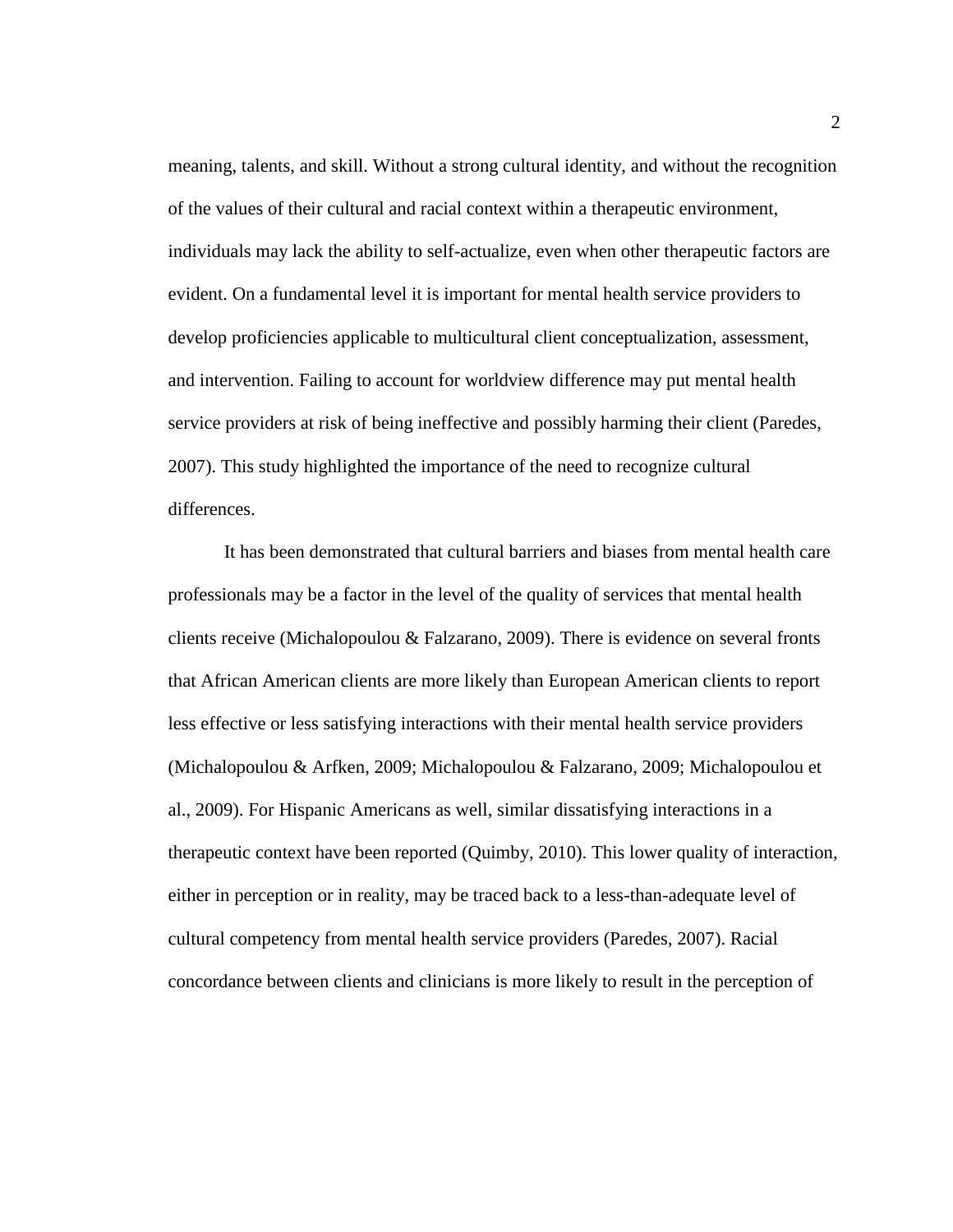better interpersonal care for African American clients (Michalopoulou et al., 2009) as well as Hispanic clients (Santiago-Rivera, Arredondo, & Gallardo-Cooper, 2011).

The challenge in providing care may, in part, stem from a lack of clarity in the current American Psychological Association (APA) ethics codes (APA, 2002). There are limitations on the way that the APA code of ethics is able to address diversity perspectives and multicultural concerns, likely because these codes have not been updated in almost 20 years. While the foundational principles underlying the ethical codes demonstrate that there is a need for professional practice that embraces and supports difference, both with clients and with collegial activities, it is also clear that there are challenges within the codes that do not provide for specificity in managing diversity. For example, under code 3.01, Unfair Discrimination, the APA calls for psychologists to ensure that they do not engage in unfair discrimination based on age, gender, gender identity, race, ethnicity, culture, national origin, religion, sexual orientation, disability, socioeconomic status, or any other basis of discrimination proscribed by law. This code relates to the requirement for mental health service providers to practice without prejudice towards clients or towards the information that they are provided in therapy sessions that may include clients' diverse values and actions. As well, in code 3.06, Conflict of Interest, psychologists are required to ensure that they approach relationships professionally when their own interests could impair their objectivity, competence, or effectiveness in performing their functions. Similar ethical standards apply to counselors (ACA, 2005), marriage and family therapists (American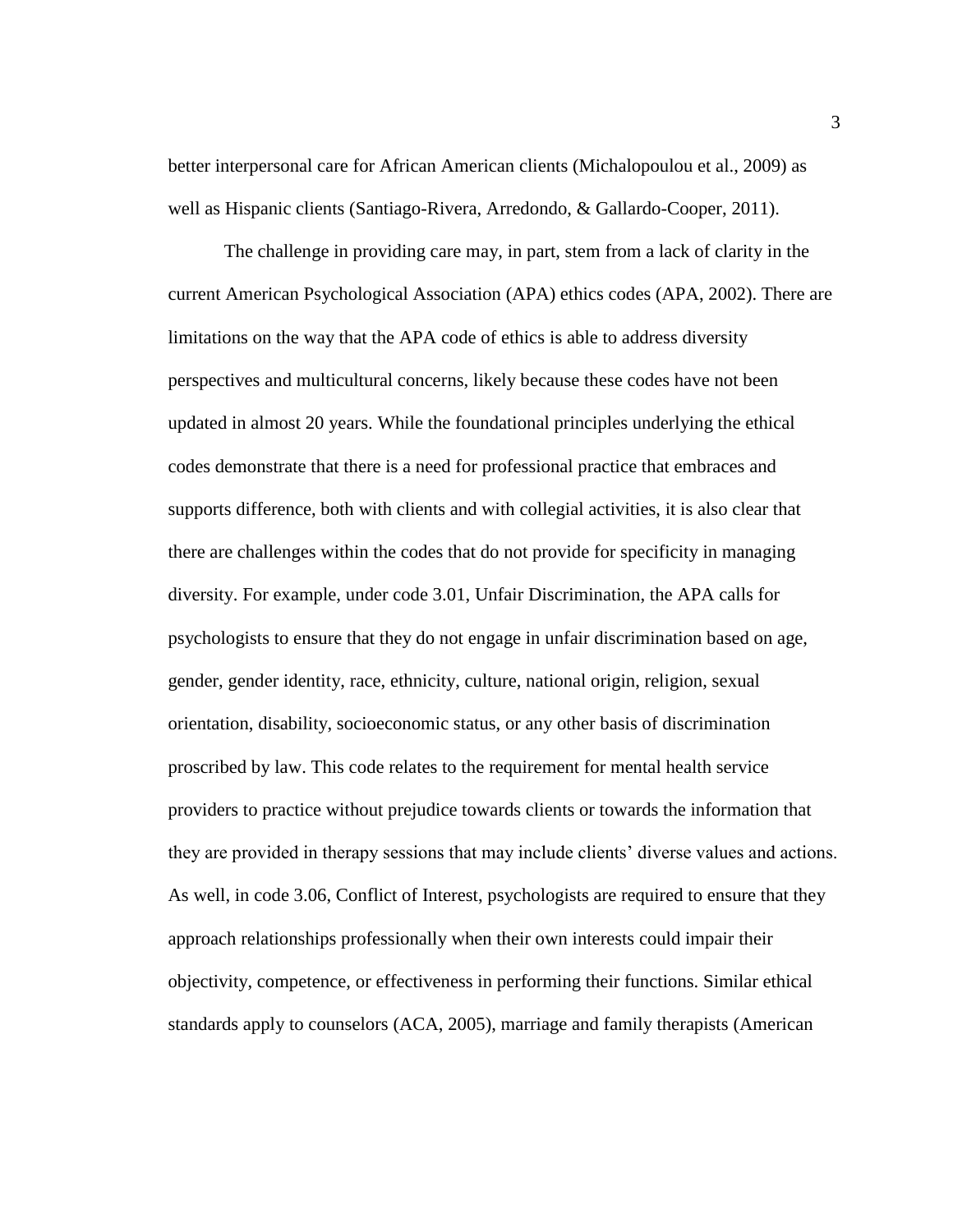Association for Marriage and Family Therapy, 2001) social workers (National Association of Social Workers, 2008), and psychiatrists (APA, 2010).

Taken together, these codes provide the basis for a psychologist to not only be open to diversity, but also to guarantee professionalism in the case of a conflict of interest (APA, 2002). Presumably, this could include a conflict between a psychologist's personal beliefs about an aspect of diversity, such as value judgments due to the psychologist's personal point of view. Nonetheless, the codes are not specific enough. While one may assume that a psychologist would always remain neutral and professional, this is not always possible. It may be in the best interest of the client, in such cases, for the psychologist to recognize this and recuse himself or herself from treating clients who may not benefit from his or her services. This is especially important because, despite the code of ethics, requirement to pay attention to differences in client needs regarding race, culture, and ethnicity in psychological treatment, research suggests that these factors are often overlooked or ignored in the realm of psychology (Ponterotto, 2001).

Because of the disconnection between professional practice and sociocultural research in psychology, a number of key challenges have developed over time. Research findings have demonstrated that traditional psychological research in the United States envisages a standard client as European American instead of from any other ethnic, cultural, or racial group (Ponterotto, 2001). There is evidence that the biological ethnic differences that occur in response to standard medications are likely not to be taken into consideration when a person is treated in a psychopharmacological manner (Herbeck,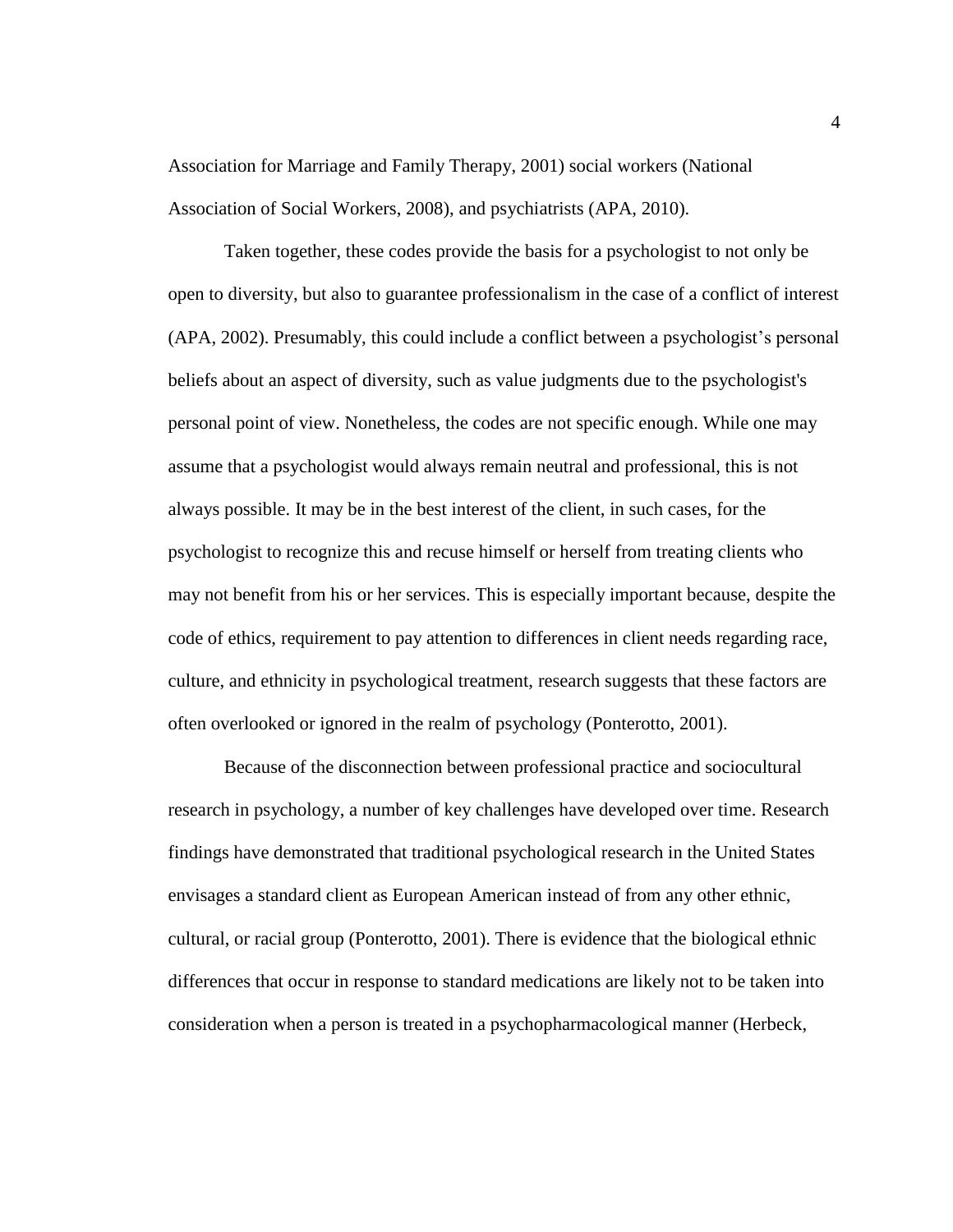2004). On another level of inquiry, current research findings demonstrate that people of color drop out of mental treatment after the first session significantly more than others, due to the fact that mental health care professionals who are culturally unfamiliar with the importance of race and ethnicity in the lives or people of color can contribute to an ethnoracial gap in clinical practice (Montalvo, 2009). These challenges, both pharmacological and sociocultural, mean that the level of efficacy for psychological care for people from African American and Hispanic backgrounds is likely to be lower than that of people from European American backgrounds and, therefore, that implicit racial bias can mitigate client commitment to ongoing participation in therapy.

#### **Statement of the Problem**

The problem addressed in this study was the lack of cultural awareness among mental health care practitioners (also referred to as counselors for the sake of this study), including psychologists, counselors, clinical social workers, and psychiatrists, which leads to a higher dropout rate in treatment among African American and Hispanic clients. As discussed in the literature (Dana, 2005; Mulvaney-Day et al., 2011), some clients do not experience their clinicians as having an understanding of their cultures. These clients have indicated that, as a result, they stopped coming to treatment. Previous research findings have supported this perception as being problematic and have indicated that people of color tend to prematurely terminate therapy and are less likely to maintain contact with treatment facilities (Dana, 2005). This means that the decision to leave therapy is a result of the relationship between the client and therapist. There may,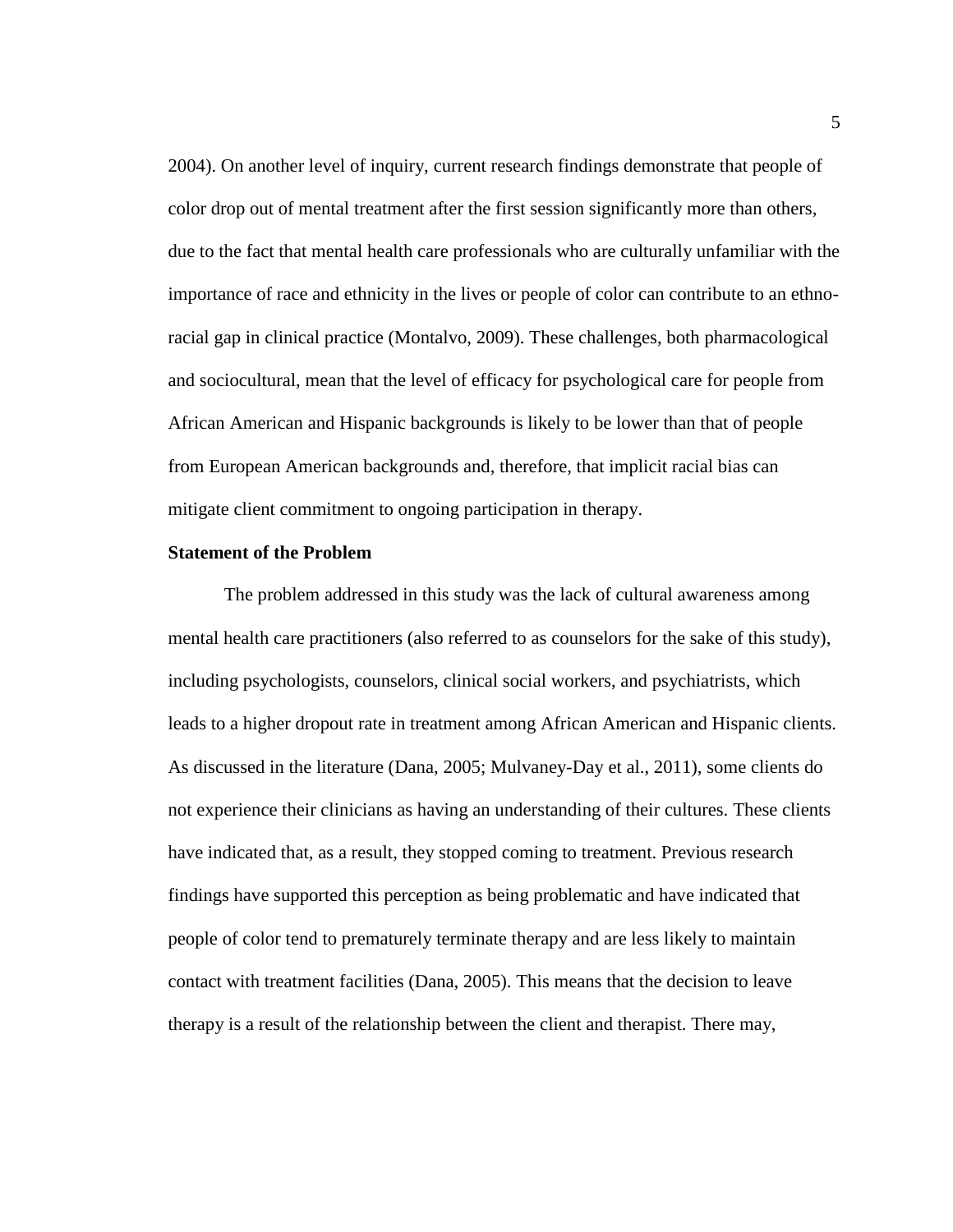therefore, be a lack of trust in the therapeutic relationship because of ethnocentrism and stereotyping, as well as residual prejudice or racism (Dana, 2005). This study addressed the low retention rate in therapy from the point of view of the lived experiences of African American and Hispanic clients (Dana, 2005; Mulvaney-Day et al., 2011). The literature indicates that there is a need for further qualitative research that will lead to increased understanding about this issue so that a higher quality of care can be provided to these clients over the long term (Mulvaney-Day et al., 2011).

#### **Nature of the Study**.

In this qualitative study, I investigated the lack of cultural awareness among mental health care professionals and the dropout in mental health treatment among African American and Hispanic participants who report that they were previously in counseling. Using their perceptions, these participants were interviewed using three research questions.

#### **Research Questions**

**RQ1.** What cultural barriers do African American and Hispanic clients in treatment perceive about the cultural competence of their clinicians (regardless of the clinician's race)?

**RQ2.** What cultural values or factors in identity are perceived to be important to African American and Hispanic clients in treatment?

**RQ3.** Which variables contribute to the dropout of African American clients and Hispanic clients?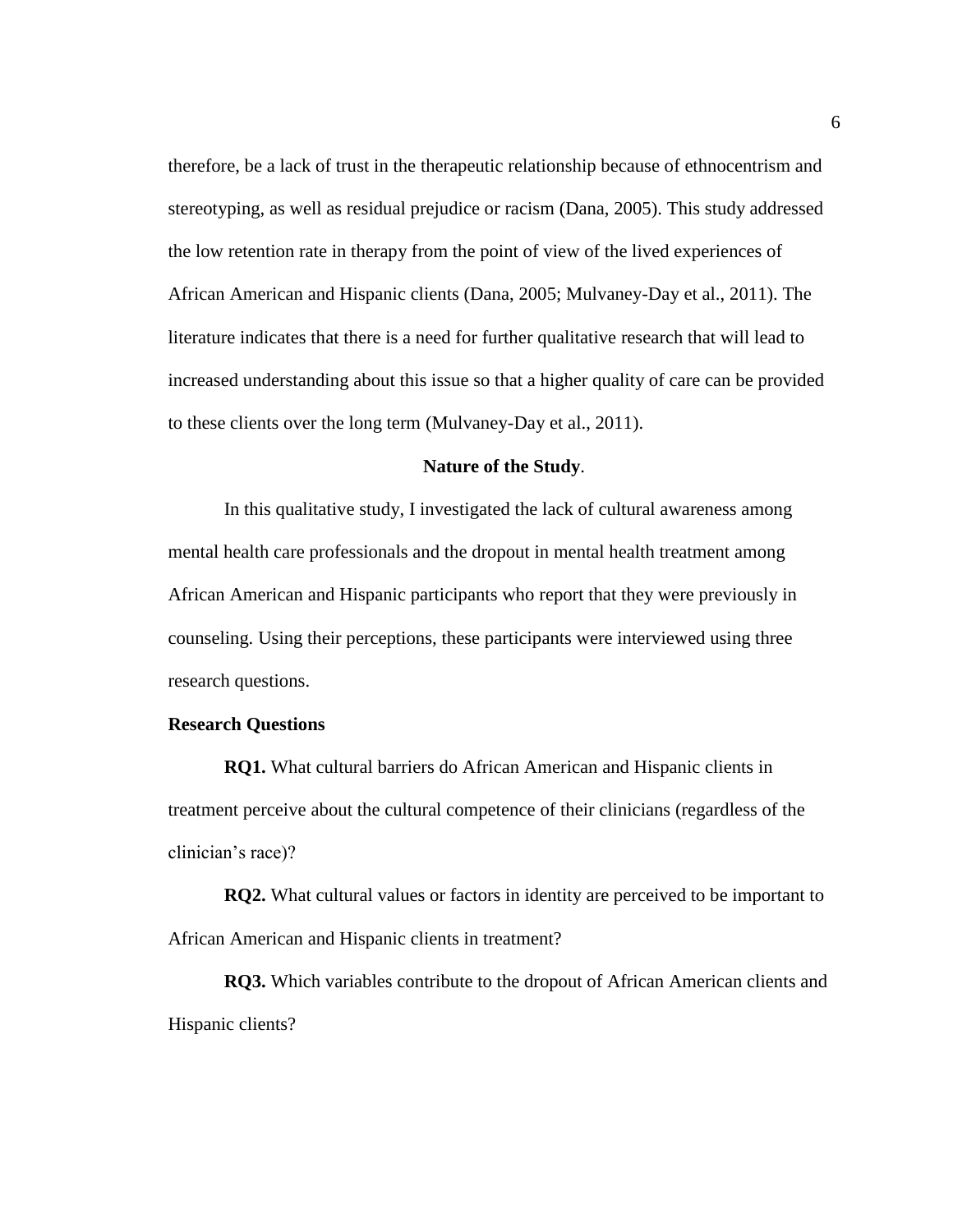#### **Purpose of the Study**

The purpose of this phenomenological study was to explore how participants' perceptions of their mental health care professionals' lack of cultural awareness and sensitivity discouraged their willingness to continue in treatment. If a greater understanding of the variables that contribute to an alarming dropout rate for people who self-identify as members of these two groups can be identified, then significant advocacy efforts can be implemented toward social change. For example, in 2011 it was noted that a nationally representative study of 2,107 African Americans found that this group used informal care from ministers more often than formal mental health care provided by psychologists and others within the specialty mental health sector…A telephone survey of 829 adult primary care patients found that African Americans were less likely and Latinos more likely than non-Latino Whites to find counseling an acceptable treatment for depression, and African Americans and Latinos were more likely than non-Latino Whites to think that

Counseling brought up too many bad feelings. (Mulvaney-Day et al., 2011, p.32) Minorities require a stronger voice to support mental health initiatives within their communities. It was a goal of this study to identify perceived barriers to mental health support (both internalized barriers and socially imposed barriers) that can be defined as a step toward dismantling them and their resulting deleterious effects.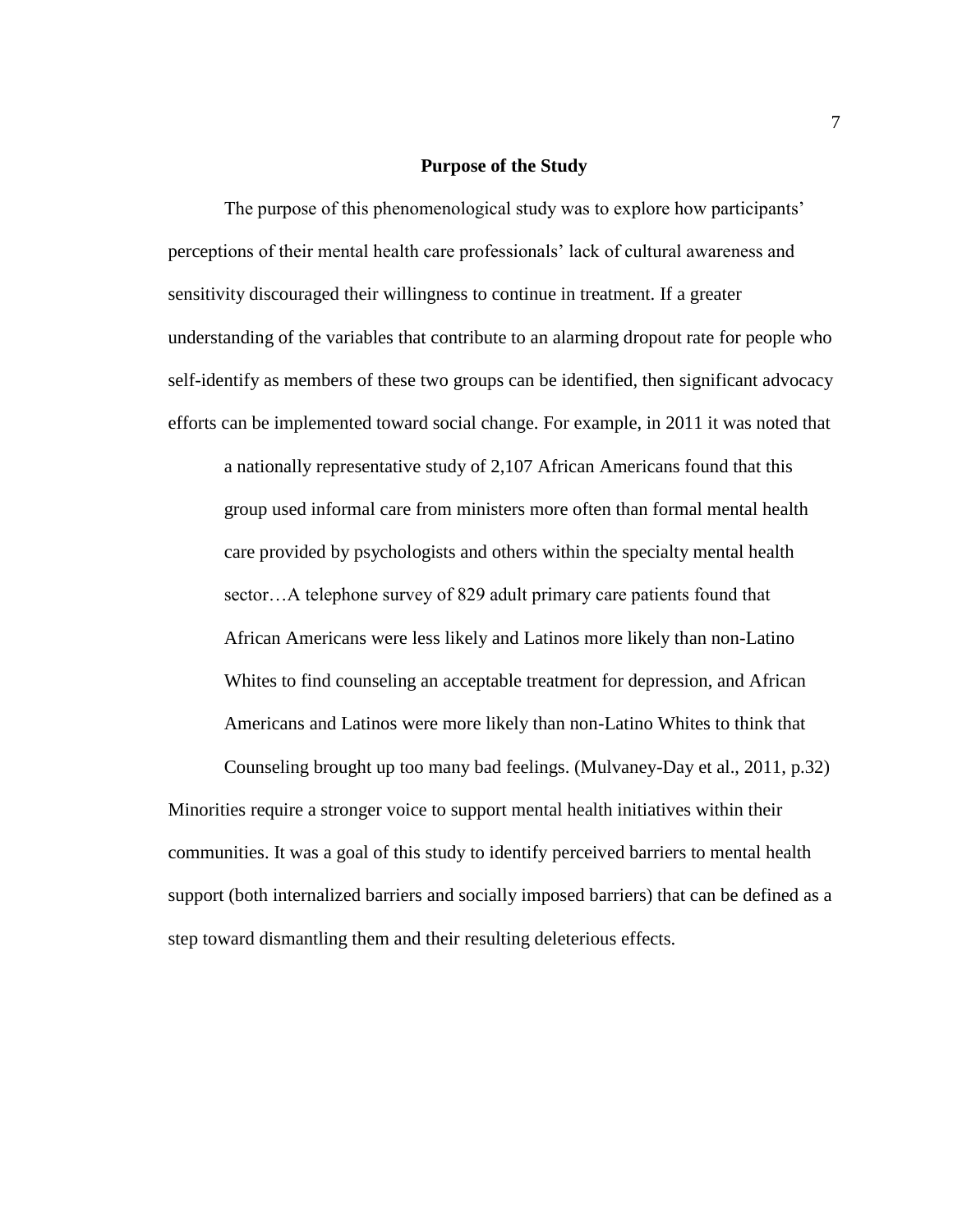#### **Theoretical Framework**

There are two theoretical foundations for this study, one based in the broader academic research area of critical race theory (CRT), and one connected with cultural psychology. Both are explained in the following paragraphs.

CRT addresses issues of oppression, domination, and control in a psychological setting. Critical theory, as a basis for CRT, examines research outcomes by determining "what is right" and "what needs to be changed." CRT examines the inequities of society between European American people and people of color, such as factors pertaining to an over identification of people of color as dropping out of psychological care. The rationale for CRT is that with regard to assessment inequalities, Hilliard (1991) noted, with respect to people of color, "science becomes racist and its tools such as psychological assessments become weapons" (p. 19). Historical messages of inferior intelligence quotients (IQs) suggest that poor African American and other racial minorities such as Hispanics are shown by mainstream society to function below the norm, and therefore are treated differently with respect to medical care (Dana, 2005). Preexisting perceptions therefore further perpetuate attitudinal or racial discrimination among African Americans and disadvantaged populations.

Research regarding race suggests the need for more investigation and further study through qualitative research methods. Qualitative research on this topic is further evidenced in Hilliard (1991); Parker, Dayhle, and Villenas (1999); Ladson-Billings and Tate (2006); DuBois (1903); and West (1993). According to Stone-Mediatore (2000),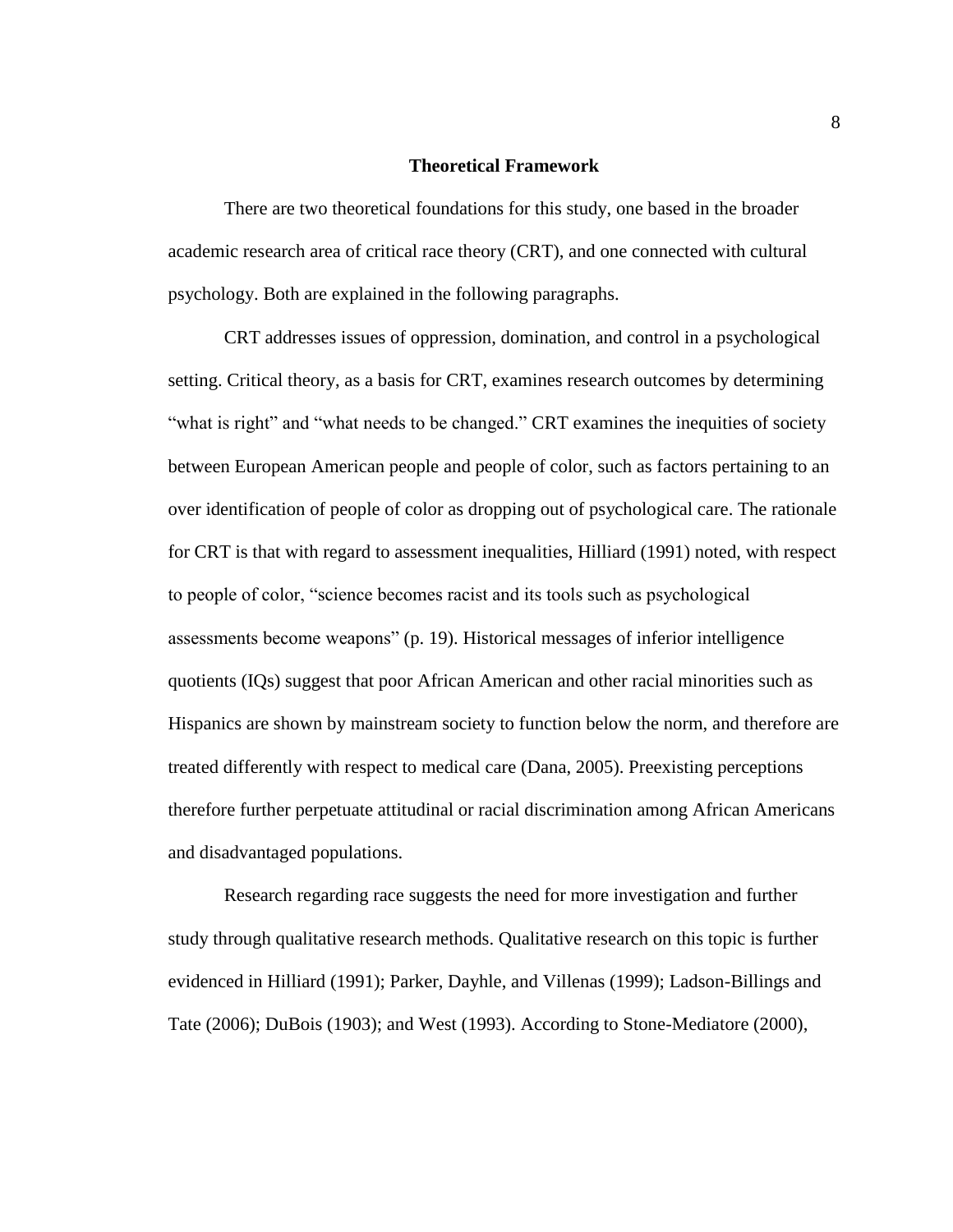inequalities between individuals are defined as "marginalized experience" (p. 111) as indicative of the systematic omission and obscure denial of lived experiences of individuals, which means that there is a need for people whose lives have been marginalized to provide their own narratives to academic research. Lived experiences are documented by journals, life stories, testimonials, and essays, but discredited by "hard scientists." However, qualitative research, because it engages a similar mechanism of data transmission and collection as the known oral traditions used across the African diaspora and Hispanic culture, is the most appropriate method to conduct this research inquiry (Parker et al., 1999; Stone-Mediatore, 2000).

The theoretical framework that guided this study was derived from aggregate research findings of several notable models of cultural psychology, including those with a focus on multiculturalism. Sue, Ivey and Montalvo's (2009), Paraedes's (2007), Pedersen's (1997) and Ponterotto's (2001) theories on multicultural counseling indicated that a client's racial or cultural identity influences how problems are defined and helps to dictate or define appropriate counseling goals for that individual client. Furthermore, Ponterotto has made the argument that mental health care professionals need to be able to perceive culture as fundamentally connected to the consciousness of all human beings; in this way, it is a focal point for all psychological processes. It is arguable that the most important factor in developing a therapeutic alliance is culture (Sue, 2010).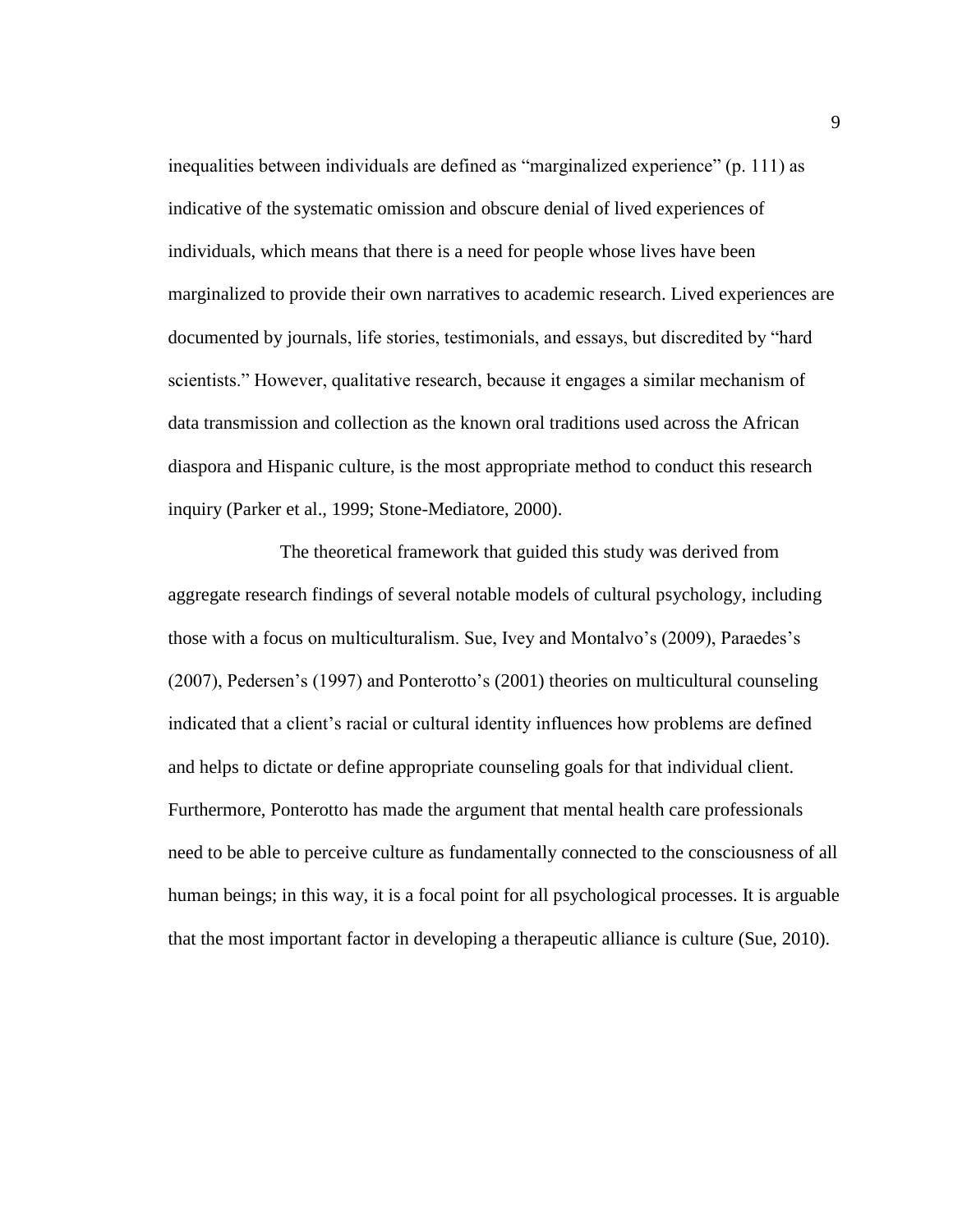#### **Definition of Terms**

It is important that the reader is familiar with several terms used throughout this dissertation. In order to facilitate this understanding, the following definitions are provided to assist the reader.

*African American/Black:* An African ethnic group whose members are citizens of the United States. They remain one of the most biologically diverse groups in the United States because of the historical intermingling of scores of African ethnic groups, Native Americans, and Europeans. The term *African American* is something of a misnomer, as the many people of African descent in Canada, Mexico, Brazil, Cuba, Venezuela, Peru, Colombia, the Antilles, Costa Rica, Nicaragua, and Uruguay, which like the United States are part of the Americas, are not included in the term. Nevertheless, the term has been used to designate people of African descent who are domiciled in the United States since 1865. Prior to that year, African Americans were not Americans, and therefore most saw themselves only as Africans. There were, however, a few free African Americans who called themselves "colored citizens" when, in fact, they did not possess the rights of the American citizens (Asante, 2004).

*Chicano or Chicana/os:* People of Mexican descent born in the United States, also known as Mexican Americans. Chicana/os are also called *la raza* (the race), *la raza de bronce* (the bronze or brown race), or *la raza cosmica* (the universal race). Given current and projected demographic changes for the Chicana/o community in the United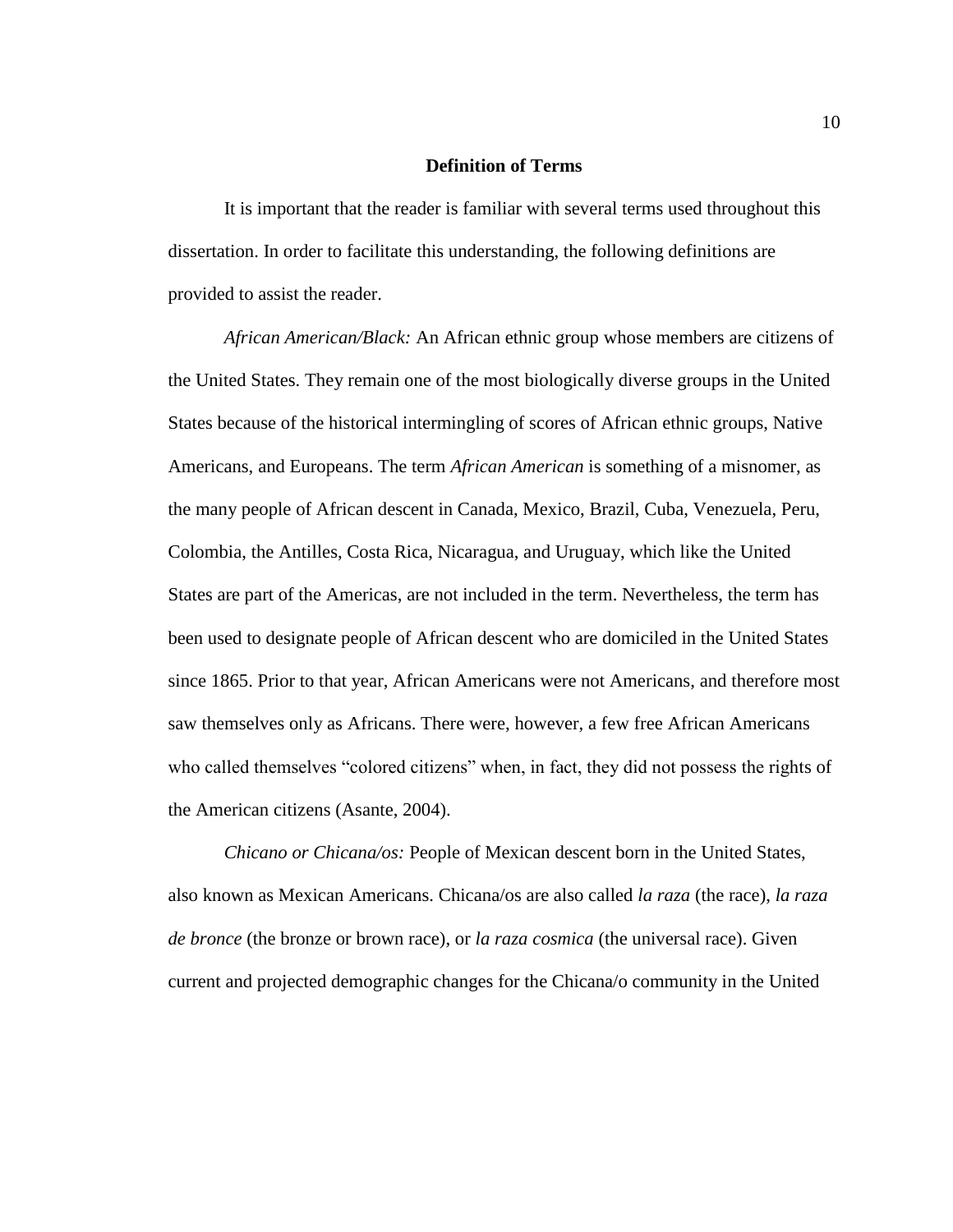States, it is necessary to develop a deeper understanding of the history, culture, and present-day status of Chicana/os (Gallaido, 2006).

*Cuban/ Cuban Americans:* These individuals share many of the core values that are often attributed to Hispanic populations. Each group, however, is distinctive in its history. Cuban Americans have had unique experiences during the past 40 years, and these experiences have affected the way they have adapted and become acculturated to the United States.

*Culture:* This refers to rules, codes, beliefs, and practices that orient, educate, and motivate families and individuals toward a range of socially acceptable behaviors (Gallaido, 2006).

*Ethnicity:* This refers to a common ancestry through which individuals have evolved shared values and customs (Gallaido, 2006).

*European American/ White:* This refers to an ethnic group of people of non-Hispanic European descent whose members are citizens of the United States (Asante, 2004). This is the rubric used for all White persons of non-Hispanic, nonracilized ethnic backgrounds in this study.

*Hispanic/Hispanic Americans:* These are individuals whose ancestors came from Latin American countries, such as Mexico, Puerto Rico, Cuba, the Dominican Republic, and other South and Central American countries, such as Colombia, Nicaragua, and Costa Rica. Hispanic Americans are one of the fastest growing ethnic minority groups in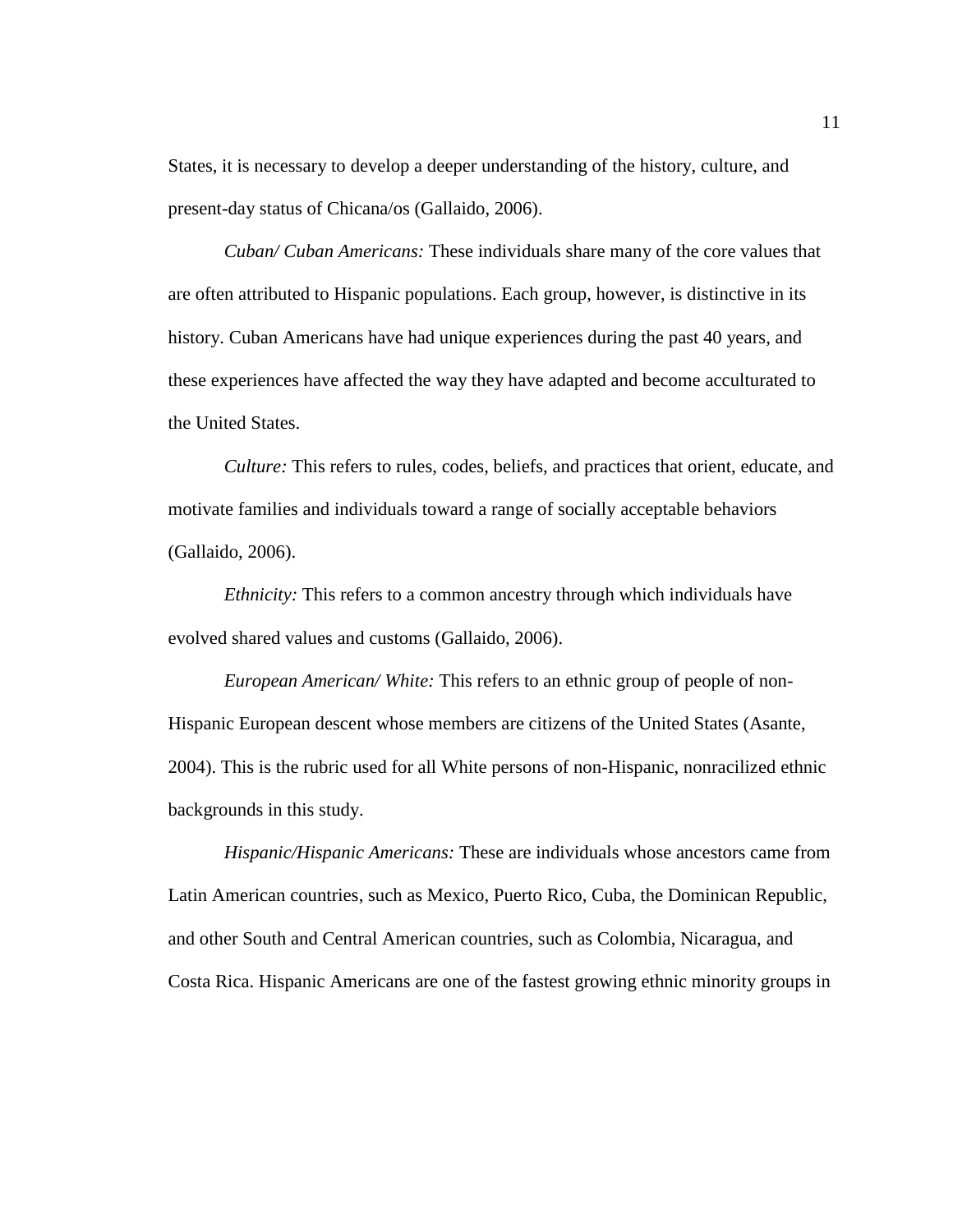the United States. Hispanic Americans represent a very heterogeneous group of people in terms of race, ethnicity, region, and socioeconomic status (Gallaido, 2006).

*Internalized culture:* This influences the formation of our worldviews; the latter is broadly defined as a set of presuppositions underlying our views about the world and our place in it (Coleman, 2010).

*Latino/Latina:* Currently the preferred term to refer to people of Latin American heritage. The term is seen as more inclusive of the racial and ethnic diversity that make up Hispanic Americans. The term *Latino/a* represents the least common denominator among all peoples of Latin America and recognizes the romance languages (Spanish, Portuguese, and French) that are the native languages of most Latin Americans.

*Mexican American/ Individuals of Mexican descent:* This is the largest ethnic group of Latino/as in the United States. Differences in language, immigration experience, generational status, and social and political concerns have created a vastly heterogeneous group. Because of these different cultural, social, and psychological influences, Mexican Americans hold a mixture of attributes, attitudes, behaviors, and values (Segura-Herrera, Gloria, & Nichols, 2006).

*Multicultural counseling competence:* This pertains to counselors' attitudes, beliefs, knowledge, and skills in working with individuals from a variety of cultural, racial, ethnic, gender social class, and sexual orientation groups (Ponterotto, 2010).

*Pharmacodynamic:* This refers to the mechanism of actions of a pharmacological compound affecting a physiologic system (Scjarzeberg, 2003).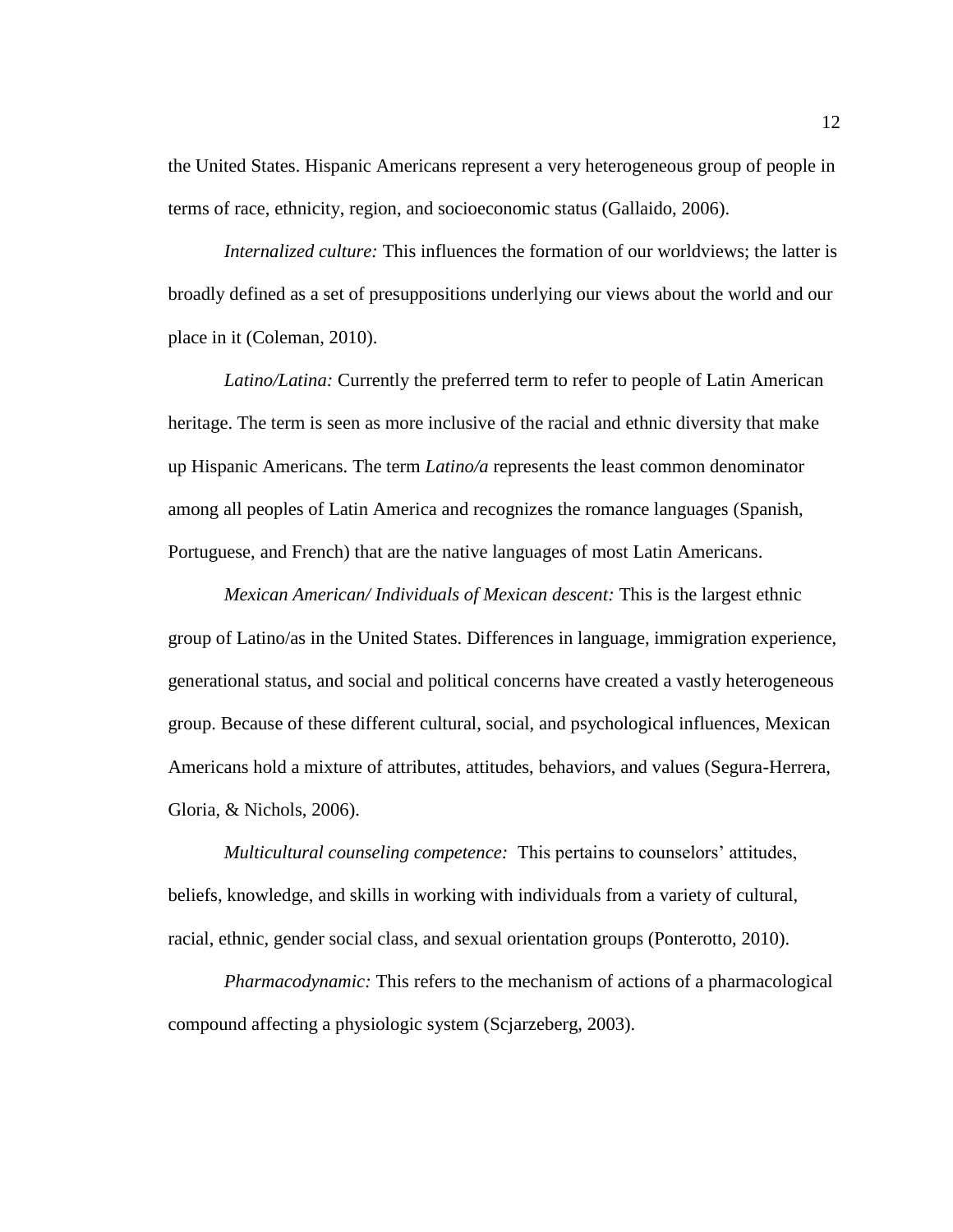*Pharmacogentics:* This refers to the interplay of genetic factors in the metabolism of a particular medicine (Falicov, 2011).

*Pharmakinetics:* This is the study of the bodily absorption, distribution, metabolism, and excretion of drugs (Anzaldua, 2010).

*Race:* A classification of humans into large and distinct population or groups by factors such as heritable phenotypic characteristics or geographic ancestry, but also often influenced by and correlated with traits such as appearance, culture, ethnicity, and socioeconomic status. In the early  $20<sup>th</sup>$  century the term was often used, in its biological sense, to denote genetically human populations that can be marked by common phenotypic traits (Ponterotto et al., 2001).

*Racial/ethnic group identification:* This specifically refers to a psychological attachment to one of several social categories available to individuals, when the category selected is based on "race" or skin color, common history, language, nationality, culture, ancestry, and so on (Ponterotto et al., 2001). The importance of racial/ethnic group identity is rooted in its presumed influence on the ways that individuals conduct their lives and interact with others. Members are believed to share an implicit understanding of what it means to be a member of a designated racial group but not all possible members of the group identify, nor do all members identify equally (Ponterotto et al., 2001).

*Racialization:* Racial formation theory is the sociological concept that race is best defined as a socially constructed identity which has links to social, economic, and political actions. The cultural experience of being a person of color in the United States is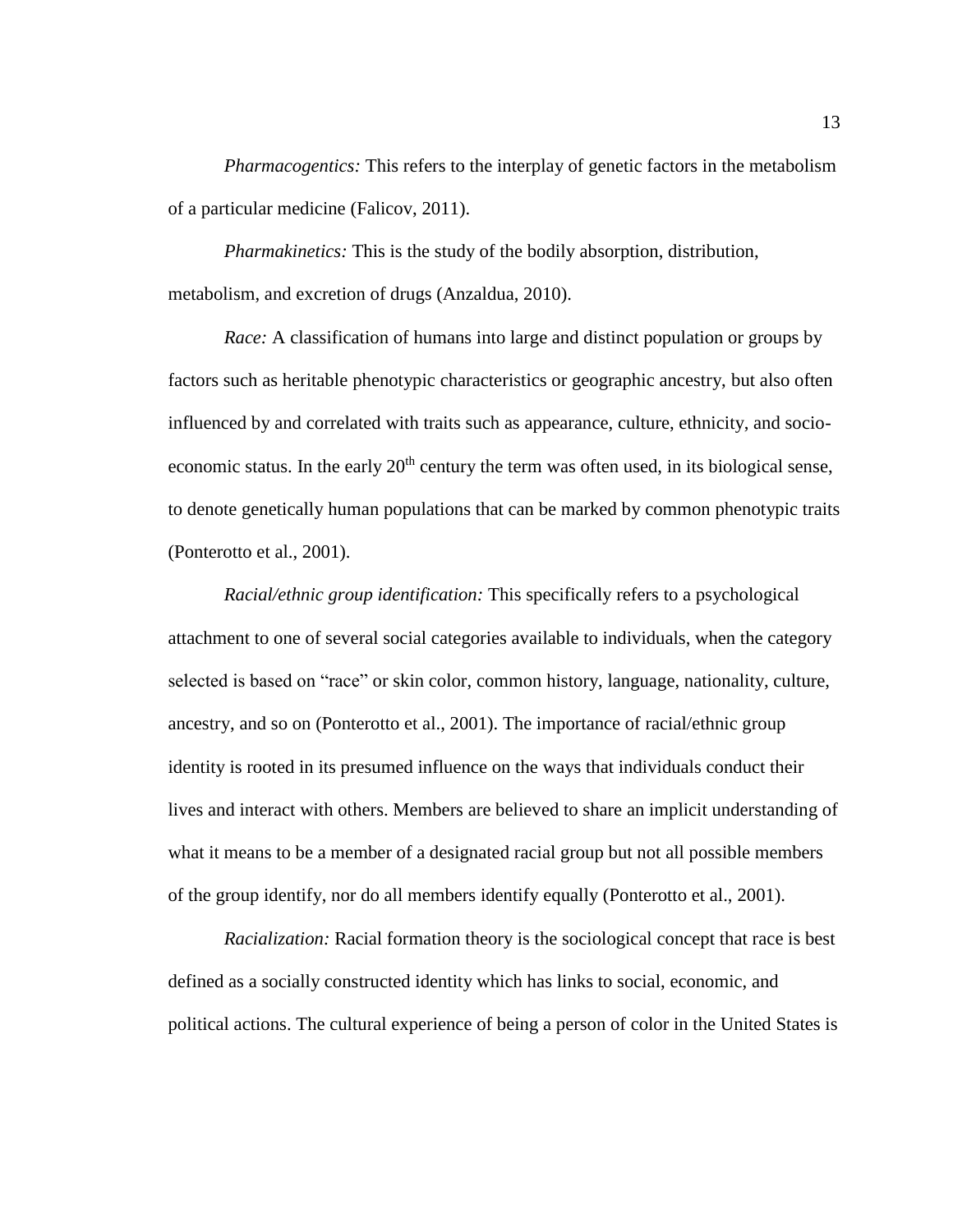deeply affected by this social context. This sense of identity, and the difference between European American, African American, and Hispanic forms of identity and experience in particular, has become a part of U.S. collective consciousness. Race is therefore something that is fluid, in that "the racial order is organized and enforced by the continuity and reciprocity between micro-level and macro-level of social relations" (Omi & Winant, 1986, p. 67). Racialization, in this context, is the way in which some individuals, regardless of the color of their skin or their ethnicity, are perceived and treated outside the social, economic, and political power system in the United States.

*Theory of multicultural counseling: This indicates that counselors' or clients'* cultural / racial identity will influence how problems are defined, and dictate or define appropriate counseling goals or processes. Sue (2010) considered how culture influences the process and goals of counseling, moreover, in acknowledging the unique role of varied sociopolitical realities such as racism, sexism, and personal freedom as adequate goals of therapy. Coleman's (2010) view on internalized culture indicated that understanding and transcending internalized culture and its central components, namely factors such as internalized racism and low self-esteem, is essential. Internalized culture functions like a cognitive map to guide through the social terrain. These psychological variables include cultural influences operating within the individual that shape personality formation and various aspects of psychological functioning.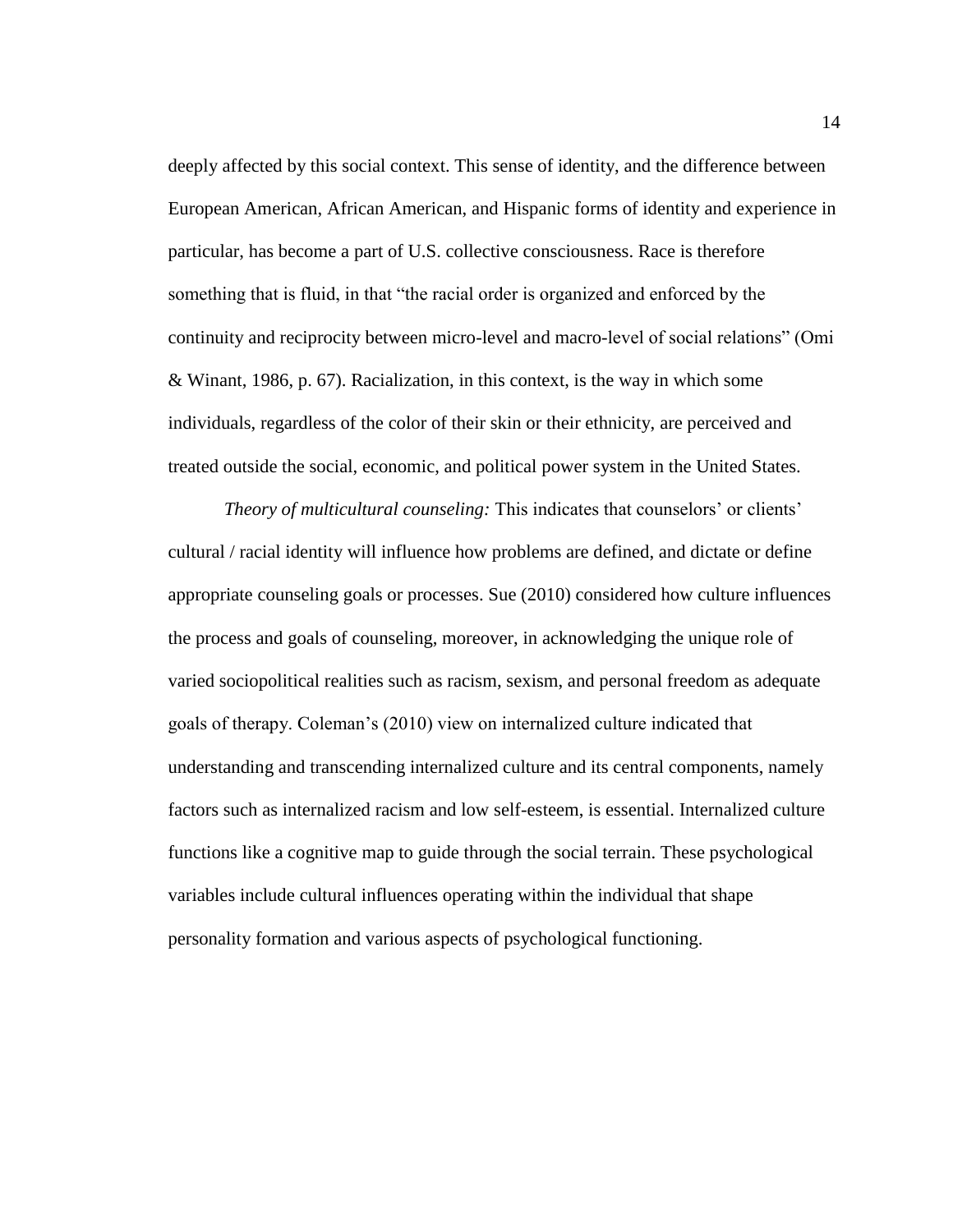#### **Assumptions, Delimitations, and Limitations**

There are several assumptions, delimitations, and limitations associated with this research study. Each is listed in the following paragraphs.

#### **Assumptions**

In this study, I assumed that the focus on experiences alone rather than empirical data was sufficient to answer the research questions fully. Because the interview results depended solely on participants' perceptions of events, all results included some subjectivity, and there was no verifiable guarantee of accuracy.

In this study, I assumed that there were factors other than cultural competency among mental health care professionals that also affected the success of African American and Hispanic clients in therapy.

In this study, I assumed that all mental health care professionals who have treated the participants in the past are aware of the APA standards for ethics and diversity. Further, it was assumed that as long as people perceived themselves to be a part of Hispanic and African American social, racial and ethnic groups, they were likely to interact with the world according to the social context of these groups and were therefore considered for inclusion in the study.

#### **Delimitations**

The study was delimited to African American and Hispanic participants who had discontinued therapy.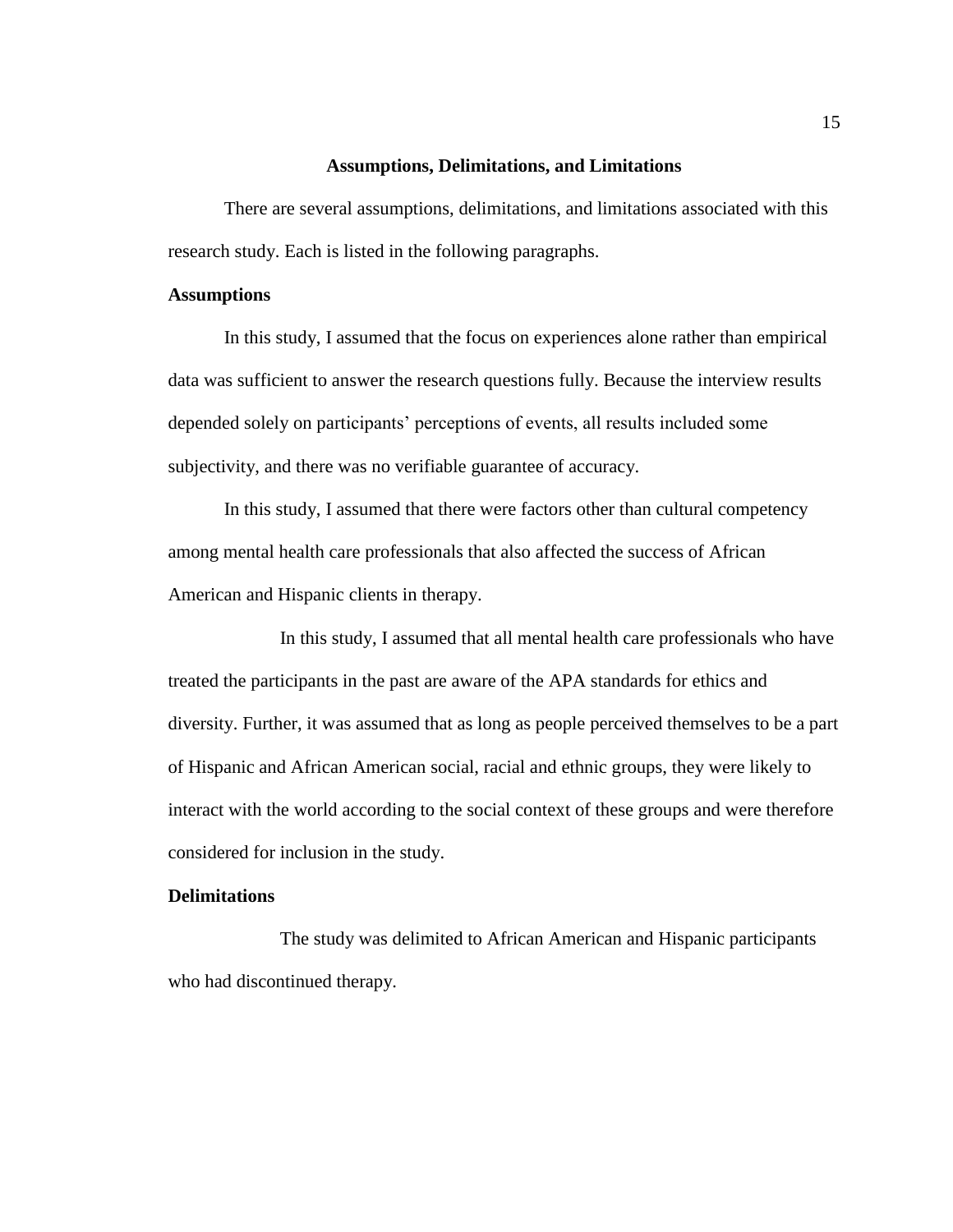#### **Limitations**

There are limitations in defining individuals for this study based on their own identity rather than on defined characteristics. Because of the fact that there are different racial identities that are connected with the terms *Hispanic* and *African American,* these are not clearly defined categories.

The participants were from one geographic area. Because the study was limited to one location, including this community context and the institution alone, it was limited in its generalizability.

This investigation was also limited to one instrument, namely the interview protocol detailed in Appendix B. This means that there may be factors that are not captured in the study.

#### **Significance of the Study**

In this study, I intended to provide a voice to those African American and Hispanic clients who have dropped out of treatment in the past, as well as to encourage therapists to become more culturally competent by exploring their own issues around cultural diversity. In terms of professional application, with the data generated from this study, I allowed mental health care clients to have agency in defining their own experiences and I facilitated knowledge for current and incoming clinicians.

This study filled a gap in the literature due to the fact that marginalized experiences of African American and Hispanic mental health care clients are indicative of the systematic omission and obscure denial of lived experiences of individuals (Stone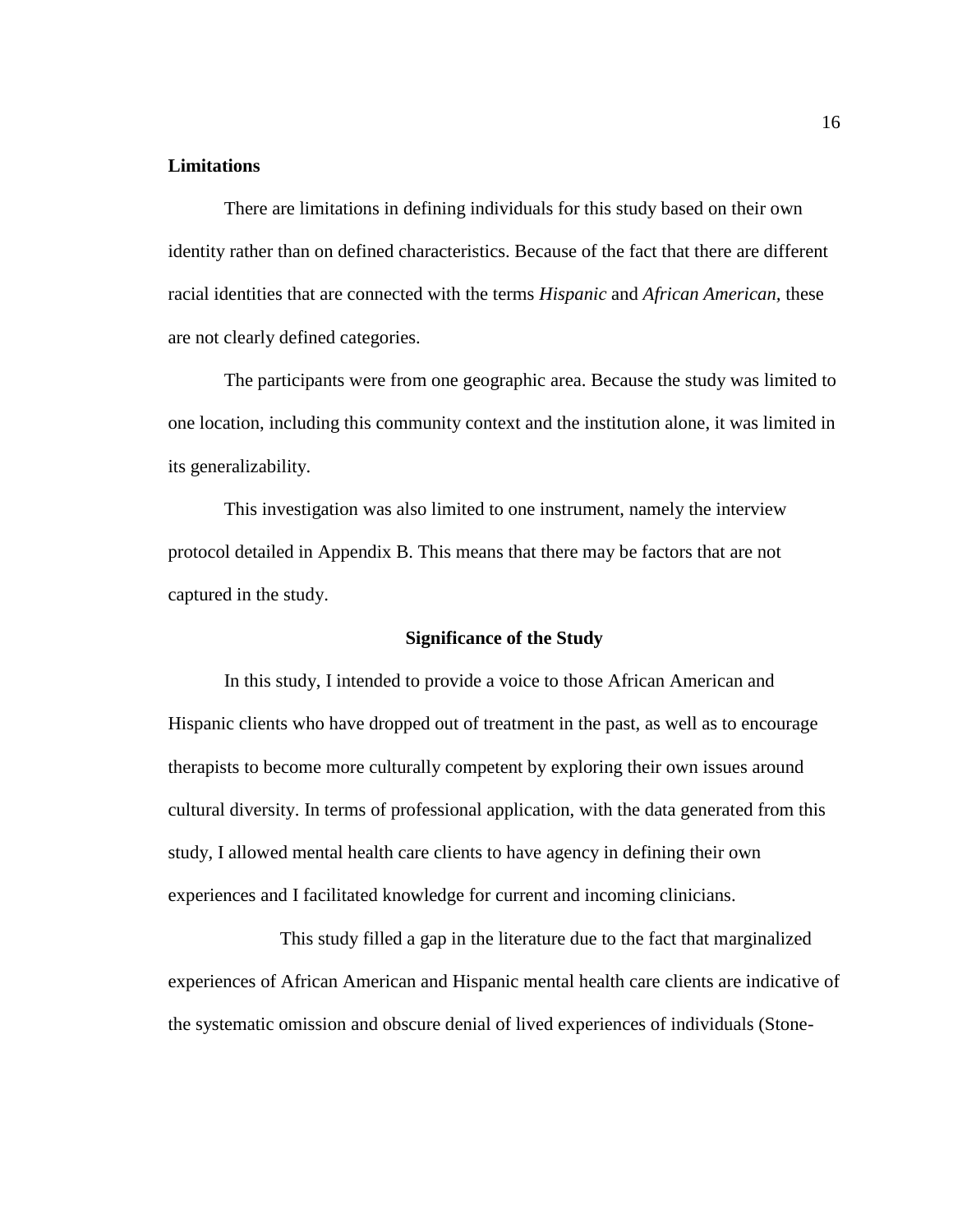Mediatore, 2000), and more qualitative oral histories are required to enhance the existing data on these types of experience (Michalopoulou & Arfken, 2009; Sue, 2010).

Finally, based on the results of this study, I hope that participants can gain a stronger voice to support mental health initiatives within their communities. Furthermore, it was a goal of this study to identify perceived barriers to mental health support (both internalized barriers and socially imposed barriers) that can be defined as a step toward dismantling them and their resulting deleterious effects on a broad sociocultural level.

#### **Summary and Transition**

The purpose of this phenomenological qualitative study was to explore the participants' perceived experiences with their therapists' lack of cultural awareness and impact on dropout in mental health treatment. In Chapter 2, I present a discussion of the relevant research literature and expand the conceptual framework. In the literature, I explore cultural psychology as well as CRT as related to the experiences of African American and Hispanic mental health care clients; note was also made of current gaps in the practical application of theory in clinical practice. Historical oppression and racial injustices in society examined in this chapter provided the means to think more critically about psychological issues and how specific racial issues in practice and social policies in medical care allow for systematic racism to take place. Chapter 3 presents the research methods. This chapter highlights the rationale for choosing a phenomenological qualitative methods approach to answering the research questions asked herein. Following is a discussion on the research design, participant recruitment methods,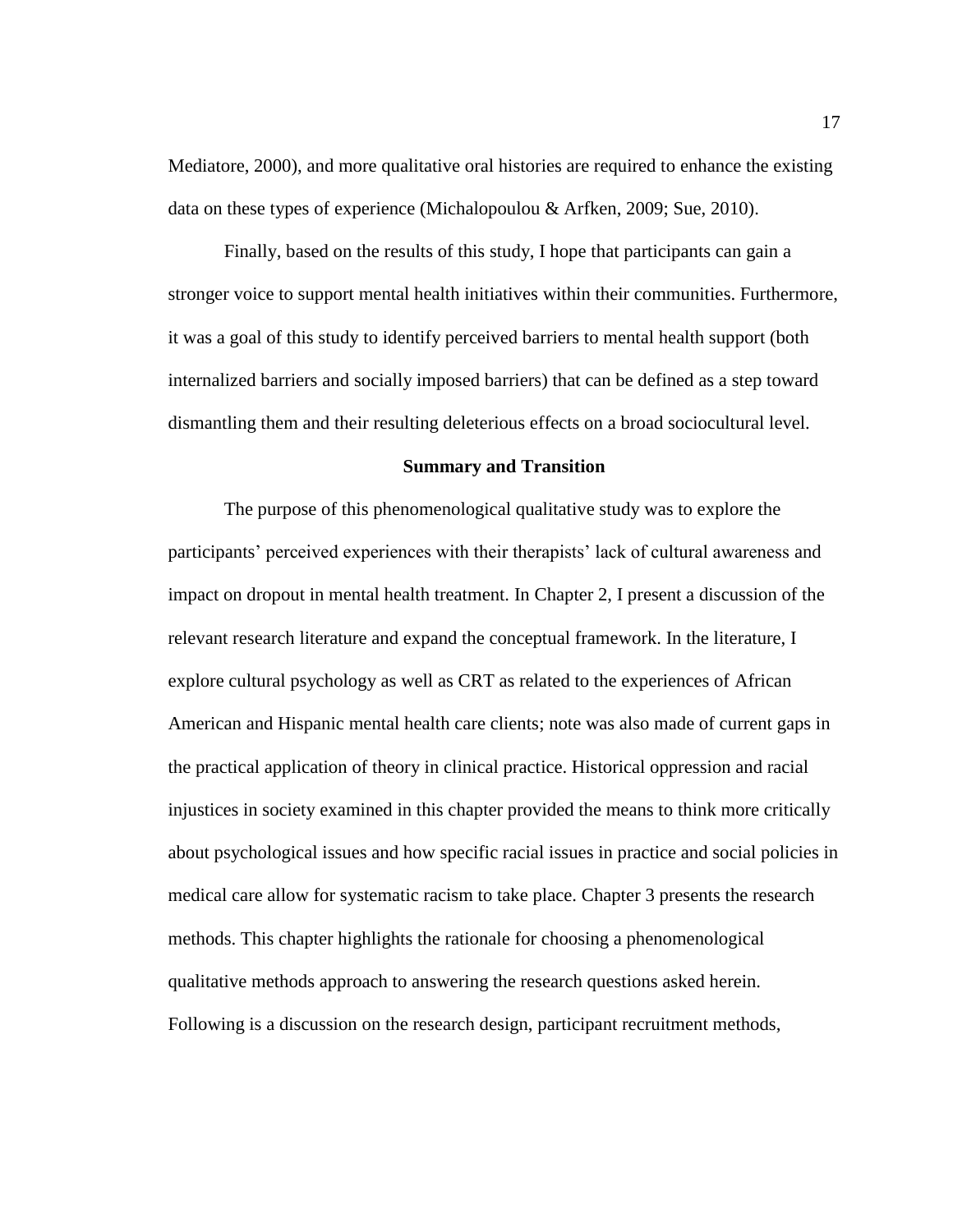instruments developed and used, ethics, data collection, data analysis, and data security. The results of the study are presented in Chapter 4, and the conclusion is presented in Chapter 5.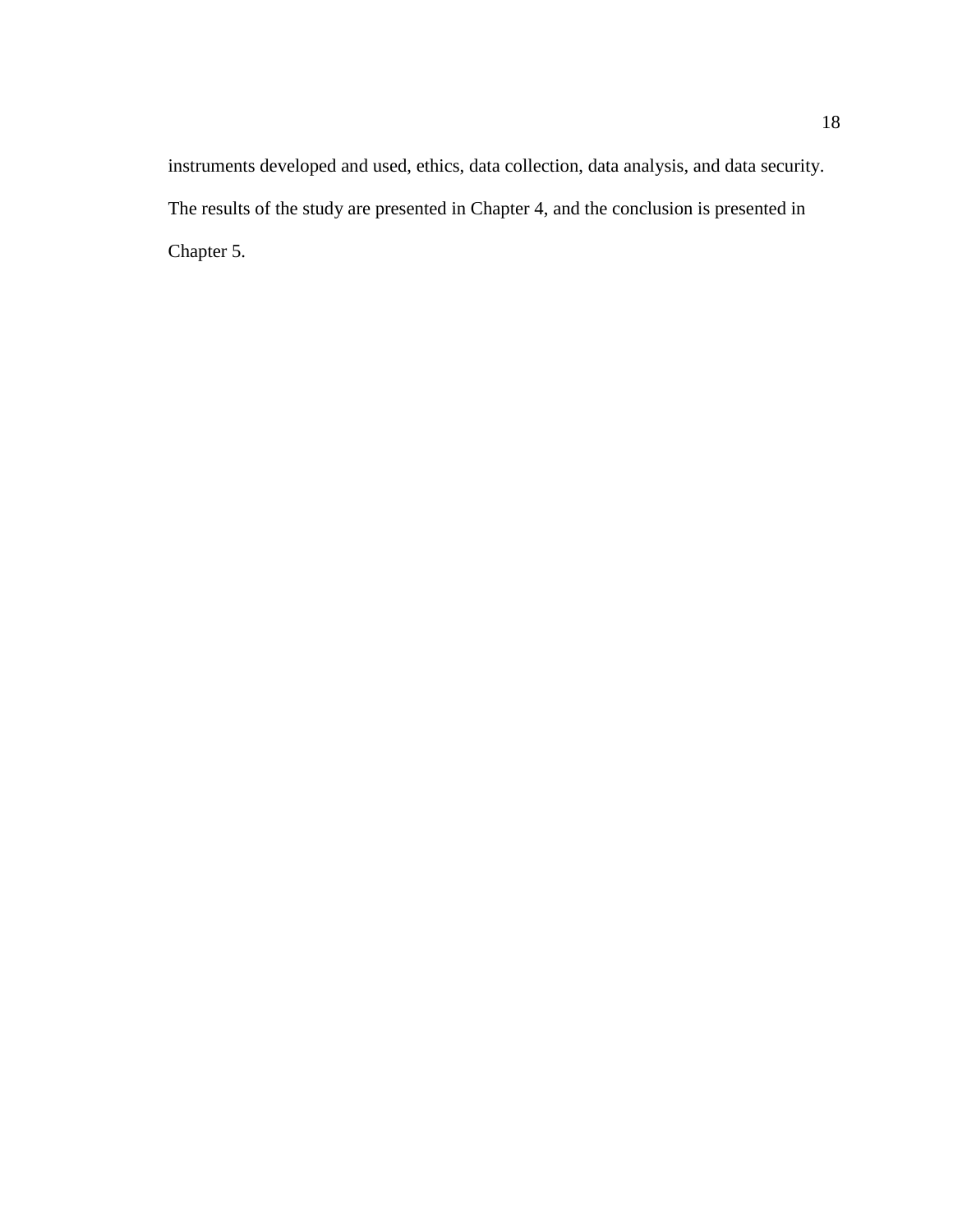#### Chapter 2: Literature Review

#### **Overview of the Literature**

This chapter contains a review and discussion of multicultural psychological research retrieved from journals and dissertations. The chapter begins with an analysis of the cultural psychology literature, which provides a foundation for the common approaches to multicultural counseling processes. The literature on multicultural counseling self-efficacy and competency among mental health care professionals was also taken into consideration. Specific challenges experienced by African American and Hispanic clients receiving mental health care were considered, and specific pharmacokinetic or pharmacodynamics variability among different racial and ethnic phenotypes were examined.

A major critique of the clinical application of cultural psychology, namely multicultural counseling, has been the lack of empirical and theory-driven psychological research; research has tended to be based on practical tenets rather than those grounded in social justice (Salas-Provance & Reed, 2010). Current research indicates that there are fundamental limitations in the data regarding multicultural forms of psychological treatment (Molina, 2010). According to Hall and Maramba (2001), several studies that have been influential in this field, which have included ethnic minority groups have not been able to address the challenges in clinical practice that are related to the needs of ethnic minority clients. Nasir and Hand (2006) wrote that it is sometimes problematical to gather the diverse elements of cultural psychology through research because of its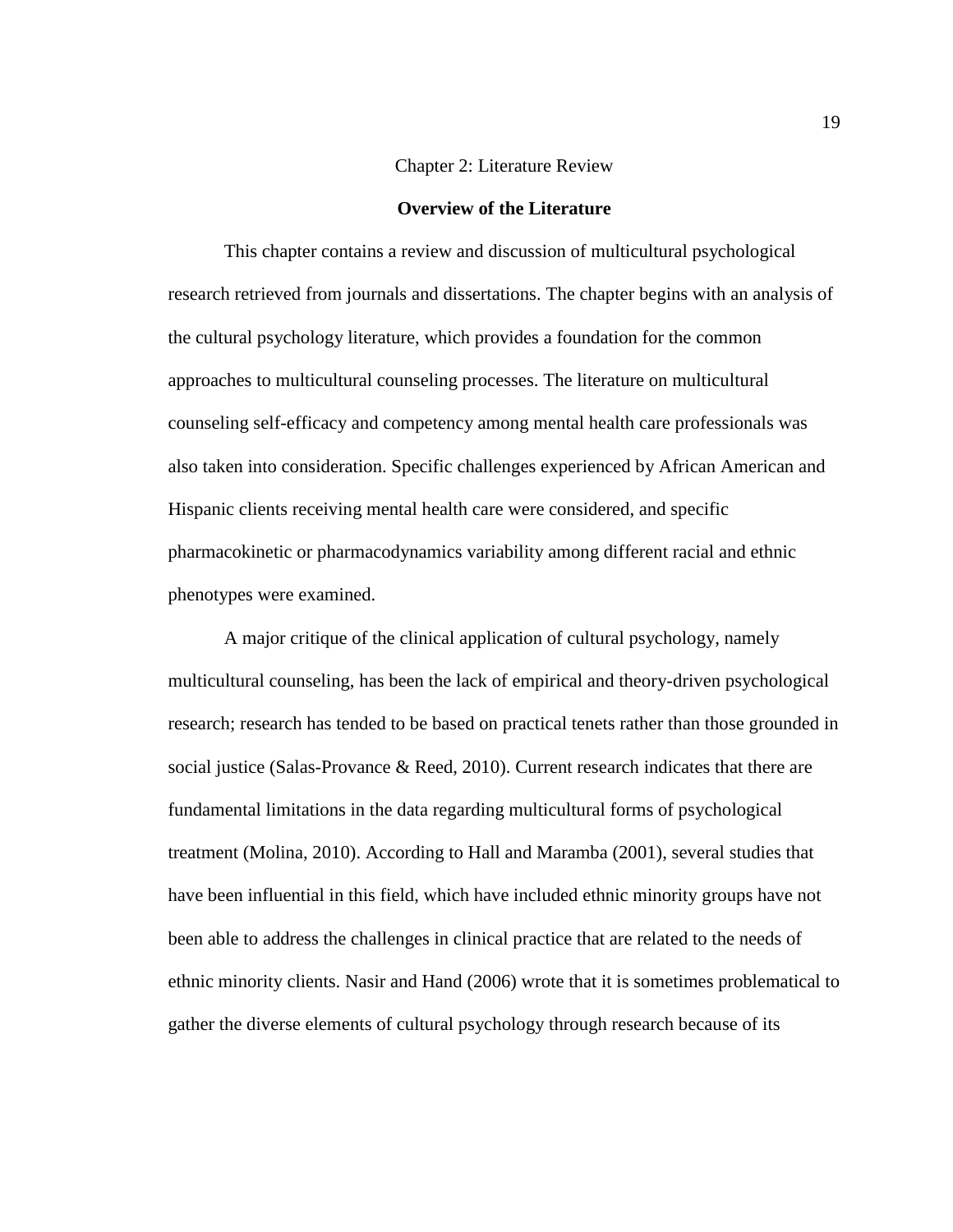complexity. Because cultural psychology comprises both internal and external elements, it involves ideas linked to psychological development but also social and personal communication processes. To this end, the search of the literature for this study was broad. It included library databases such as those at Walden University, Immaculatta College, Indiana University, and Tempe University, as well as the Poland Research Center on the Psychobiology of Ethnicity and the Department of Psychiatry, Dissertation Abstracts International Section.

#### **Cultural Psychology and Racial / Ethnic Needs**

As Shiraev and Levy (2009) noted, on a cross-cultural level, attitudes help individuals to understand and make sense of the world and the challenges faced. This is because, on a fundamental level, mirroring oneself in another human being provides individuals with psychological safety, and, in this way, the dynamics of the counselorclient dyad can act to reinforce positive or negative feelings in a mental health care client (Banai et al., 2005). Cultural attitudes can therefore serve an ego-defensive function in order to assist in feeling better. Shiraev and Levy noted that cognitive balance and cognitive dissonance theories suggest that people are apt to seek consistency among the attitudes of their family members and close acquaintances. As a result, individuals are also likely to make distinctions between the world within them and the world outside them. Barriers to intercultural communication can include "anxiety, assuming similarity instead of difference, ethnocentrism, prejudice, nonverbal misinterpretations, and specific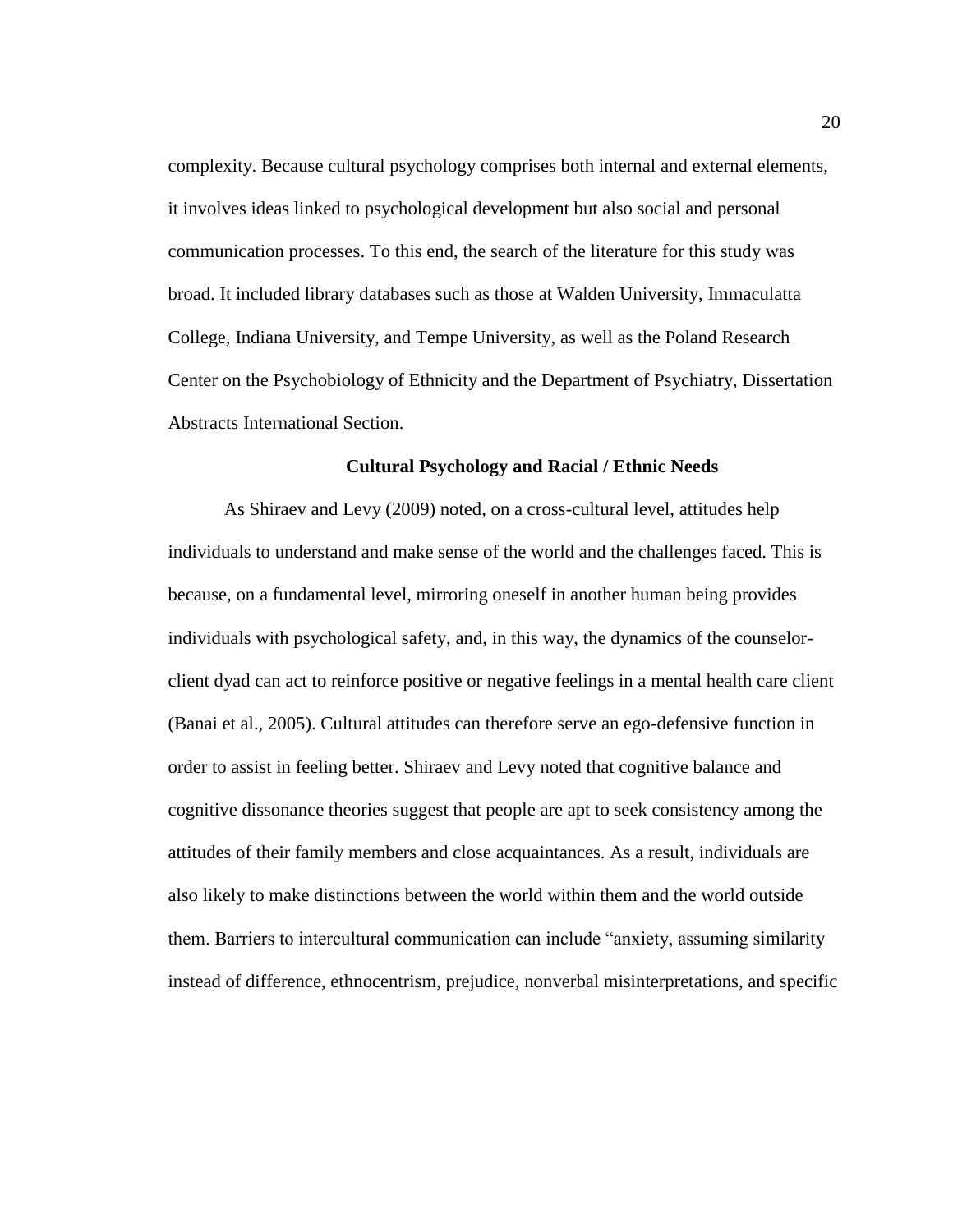language challenges" (Jandt, 2006, p. 71). This means that both individual traits and environmental circumstances can shape self-perception in a variety of ways.

The reason that individuals have a need for cultural sameness is that, as Gomez, Seyle, Huici, and Swann (2009) demonstrated, people are likely to want to create collective identities, which connect their self-views with group membership in order to reinforce their personal sense of self. In this way, cultural psychology is very much tied to the psychology of the self. In other words, people have a tendency to make the effort to confirm their self-identities, such as the qualities that make them unique, but Gomez et al. (2009) suggested that these self-identification efforts are also linked to group processes rather than internal processes alone. Researchers have begun to become familiar with this purpose in self-identity, but have not tested whether the qualities that people value are also present within their social groups (Gomez et al., 2009). In other words, there is a need to recognize the abstractness of the relationship between the individual and his or her chosen social group. The fundamental idea, however, is that the process of a person being able to verify their own self-identity is more important than many other psychological needs. For this reason, the cultural or multicultural ability of the counselor may be of primary importance in mental health care.

The foundation for this need for a cultural connection between client and counselor was noted as early as the 1970s in scholarly research, when CRT began to inform the psychological literature. Snyder, Tanke, and Bersheid (1977) were some of the first researchers to examine the self-fulfilling influences of social stereotypes on social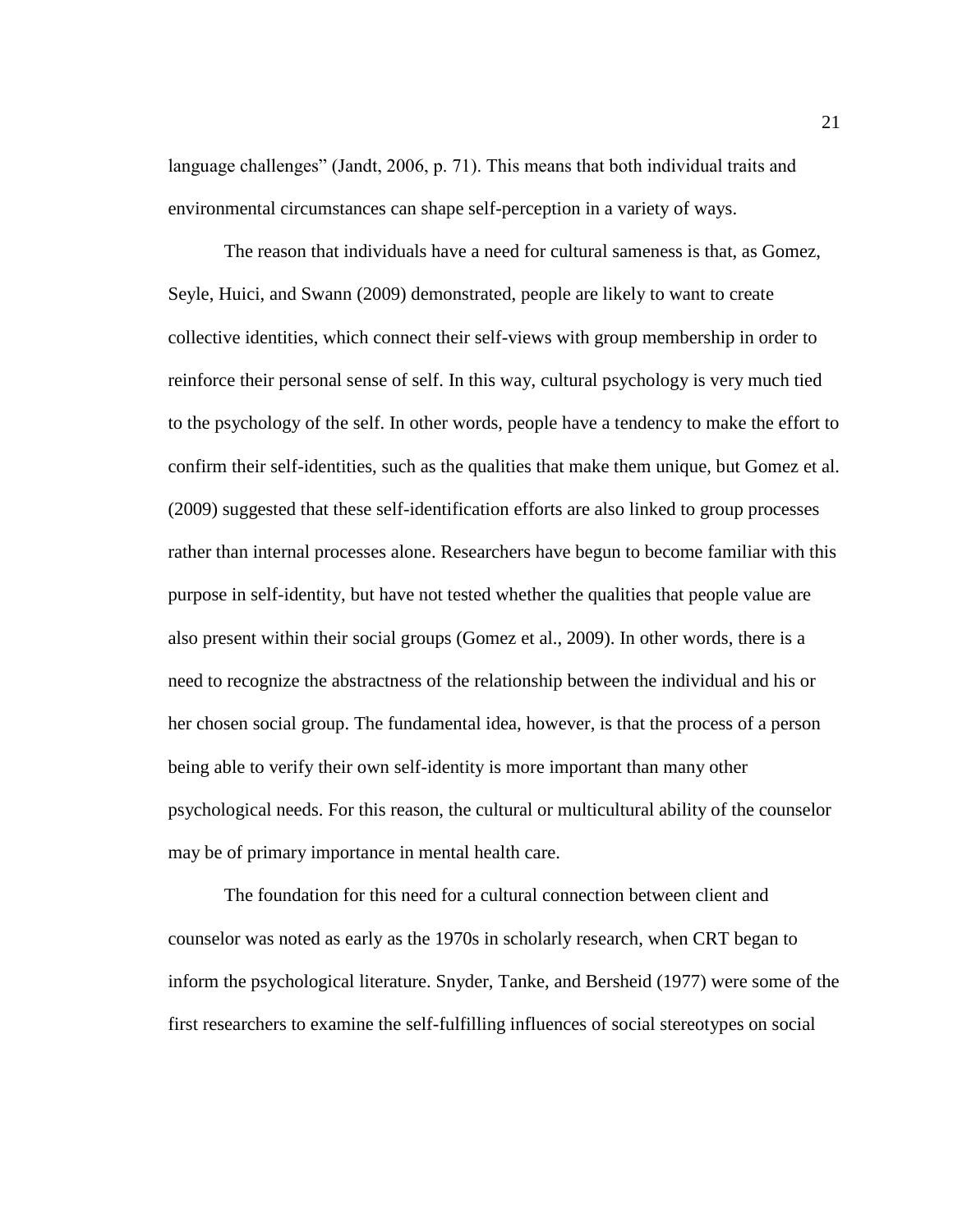interaction in the form of dyads, such as counselor-client dyads. This research demonstrated that dyads can fortify dormant forms of social controls through the introduction of stereotypes in psychological care. Their theory is that "a perceiver's actions based upon sterotype-generated attributions about a specific target individual may cause the behavior of that individual to confirm the perceiver's initially erroneous attributions" (Snyder et al., 1977, p. 656), which can in due course affect a client's understanding of his or her personal values as well as his or her self-identity. This is because healthy narcissistic development is also, therefore, connected to one's ability to formulate a strong relationship to one's social group and to reflect the ideas of the group back on itself. To those outside the cultural dyads, this is, as noted by Nasir and Hand (2006), called stereotype threat, which is the perceived threat of racial stereotypes being imposed on an individual, and which can decrease an individual's ability to self-actualize. It becomes imperative, therefore, that counselors develop means by which mental health care services are responsive to diverse needs and different cultural norms, especially those who may have been affected by endemic racism and social exclusion.

Nonetheless, as noted by Cole (1996), healthy narcissistic development can also include a diverse group of psychological influencers rather than a simple, single-culture influence. Although individuals may have strong cultural alliances, being exposed to other cultures can allow them to be flexible. The challenge is that the social meanings which underlie psychological processes can prevent this flexibility from occurring. For example, Kanagawa, Cross, and Markus (2001) noted that for individuals from cultures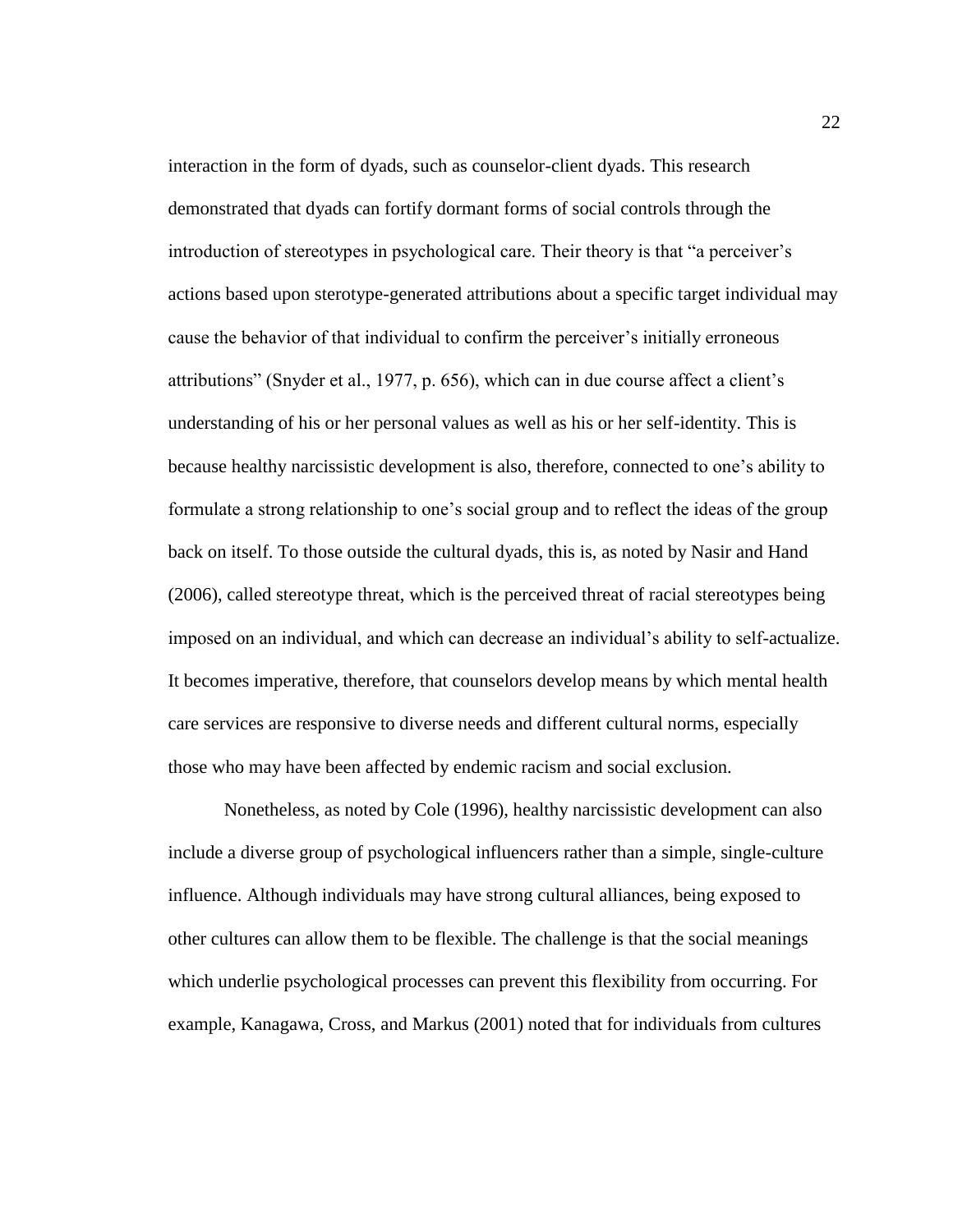which support a more collective way of life, such as Asian American, African American, and Hispanic individuals, the idea of the self is most typically understood as being flexible, open and situation-specific. Whereas in the broader European American U.S. culture, the idea of the psychological self is understood as being set and personal. This does not mean that the psychological self cannot and does not change, but instead that it is socially or culturally bound. What this does mean is that there may be fundamental communication differences between counselors who are from one culture and clients who are from another. Kanagawa et al. (2001) found that although there were cultural differences regarding how they presented themselves, both groups changed their selfidentity, more or less, when in a social situation. This means that there is the potential for clients to shift their responses in a multicultural counseling environment, which presents further challenges in that clients may not have the ability to communicate their true feelings. In other words, even if there is no evidence of stereotyping or prejudice, multicultural counseling may not produce the kind of results needed by clients in a mental health care environment.

At the same time, stereotyping or prejudice does exist in counseling environments. The definition of psychological prejudice, according to Blauner (1994), is evidence of underlying or invisible "hostile feelings and beliefs about racial minorities and the web of stereotypes justifying such negative attitudes" (p. 3). Dovidio, Kawakami, and Gaertner (2002) demonstrated that stereotyping and prejudice is linked to the human need to organize the information they have about their environment and the people with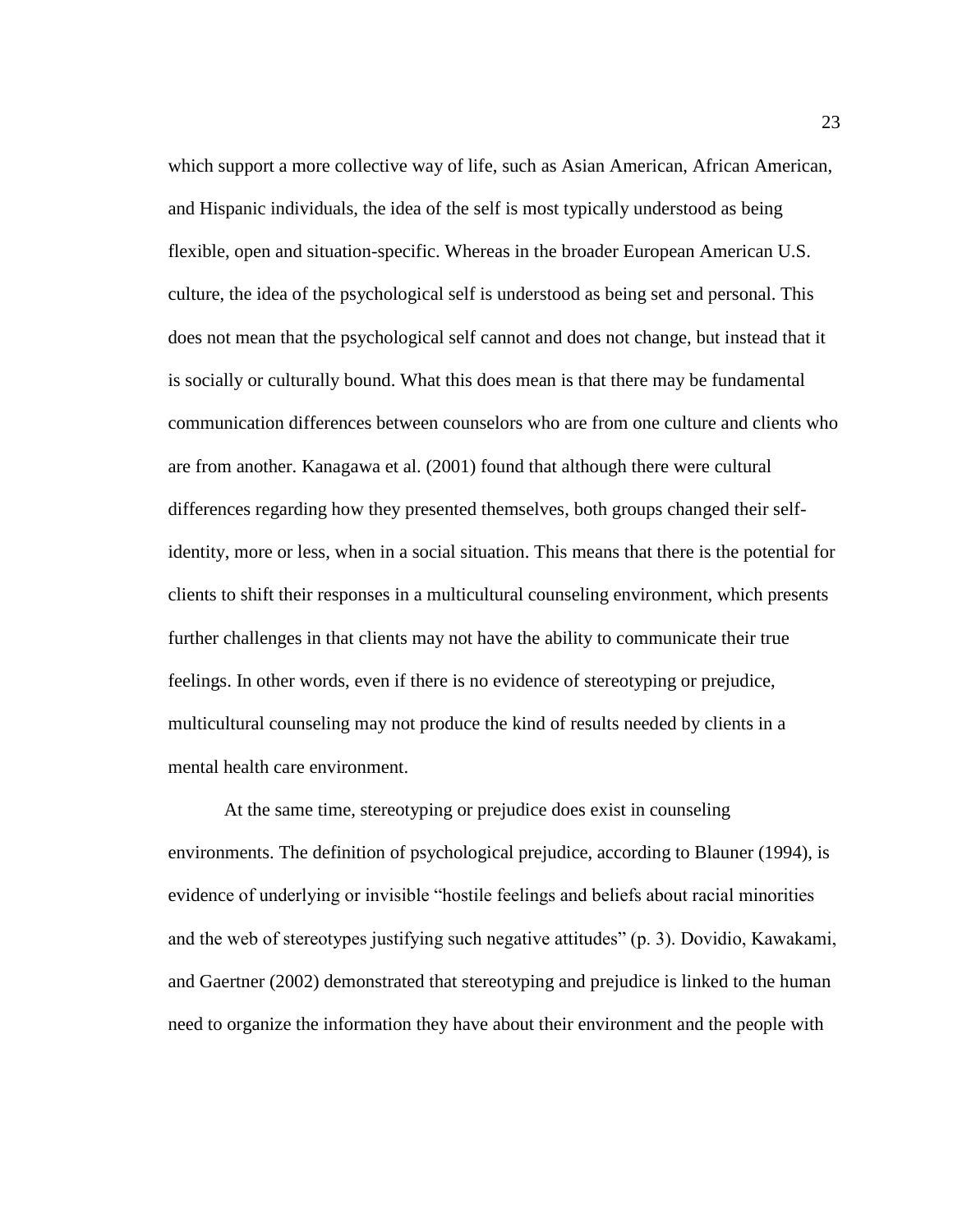whom they interact, and by putting people into categories, there is a psychological process which allows individuals to save time in thinking about how to approach that person based on synaptic connections in the brain tied to social values. Dovidio et al. (2002) noted that while this subconscious process can serve as a shortcut, it can also lead to assumptions that are wrong, because of the fact that influences on opinions about race are often very subtle. Attitudes about race and culture are often expressed in ways that are not open and honest, so it is possible to create a negative way of thinking about a person of color even if it is not explicitly pronounced.

The challenge in addressing prejudice is that it is fundamentally hidden and often occurs even when people in positions of power and control are aware of its existence and are making an effort to counteract stereotyping. Sommers (2006) explained that in the social context of prejudice there is a great deal of psychological power in group dynamics, which is why stereotyping or prejudice exists despite the fact that people know that it is wrong, and do not want to participate in it. Sommers (2006) noted that the prejudice of European American individuals against African American individuals is the most important example to explore because of the fact that it is so extensive on a social level in the United States in particular, but that other prejudices against Hispanic individuals are also growing in strength in recent years.

## **Mental Health Care Experiences of African Americans**

The result of the multicultural disconnect between counselors and clietns in mental health care provision is that there has been a decrease in the propensity of clients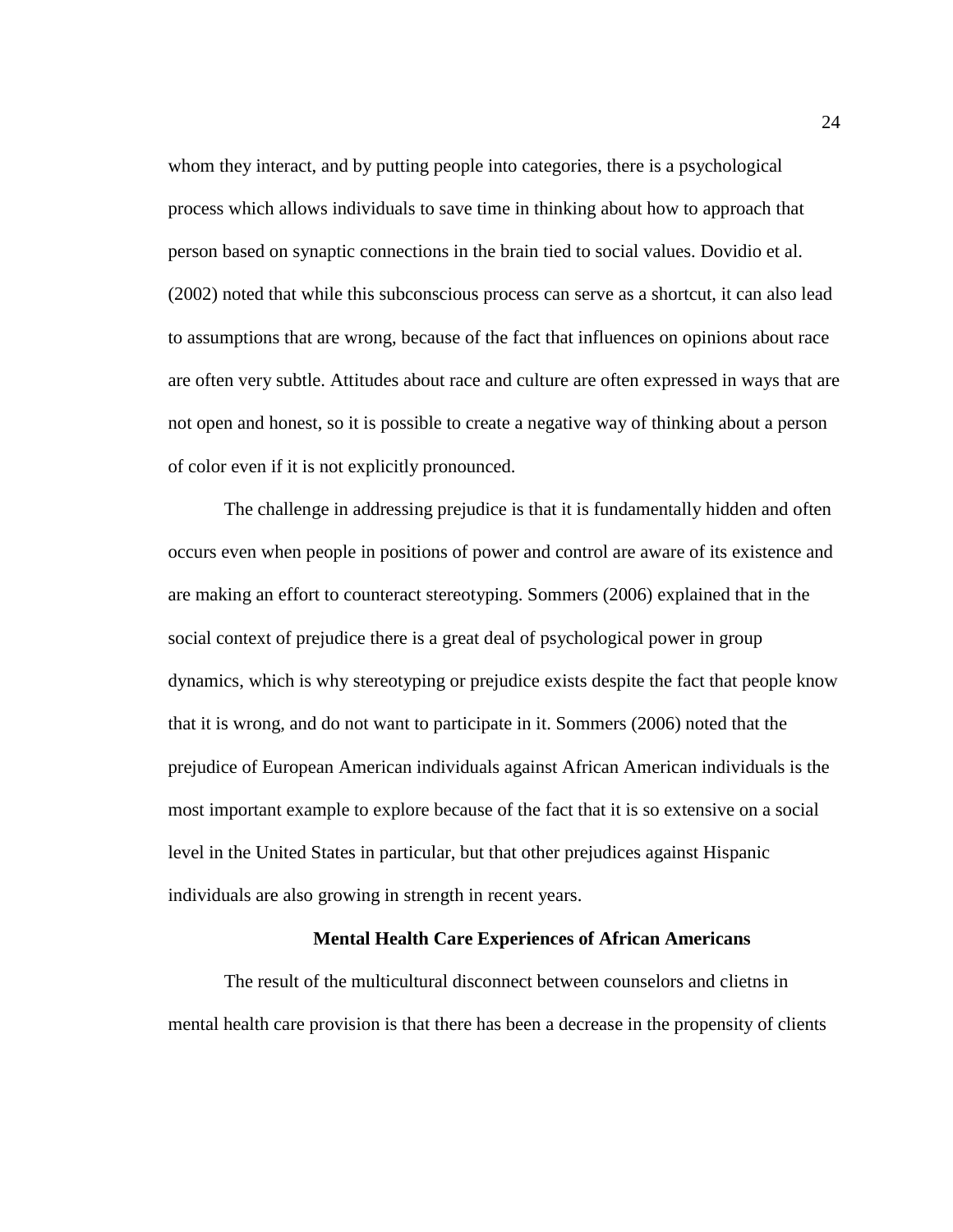of color to remain in care for as long as necessary (Atkinson & Lowe, 1995; Hemant & Thornton, 2010; John, 2007; McLoyd & Dodge, 2011; Noguera, 2010). On a broad level, psychiatric epidemiologic studies have demonstrated that it is most likely for racial and ethnic minority mental health care clients in the United States to utilize a wide variety of mental health care providers (such as psychiatrists, psychologists, counselors, and social workers in mental health settings; McLoyd & Dodge, 2011). Ethnic and racial minorities are also more likely to look for mental health care support from religious representatives rather than from professional mental health care workers (John, 2007). In addition, African American and Hispanic individuals were more likely than those in other racial groups to believe that counseling increased negative psychological responses (Noguera, 2010).

Given the level of discomfort reported in the literature about African American and Hispanic individuals with respect to mental health care, research has also indicated that these clients are more likely to continue with care if they are able to work with a mental health care professional from the same ethnic or racial background. As a whole, the APA (2011) findings support that race-concordant visits were likely to produce better results, in terms of time spent in care and client perception of mental health care success. These results align with more specific studies on the perceptions of African American and Hispanic individuals on the value of race-concordant mental health care. Research findings support that African Americans are likely to attend more sessions of treatment with a race-concordant therapist (Hermant & Thornton, 2010) and that Hispanics being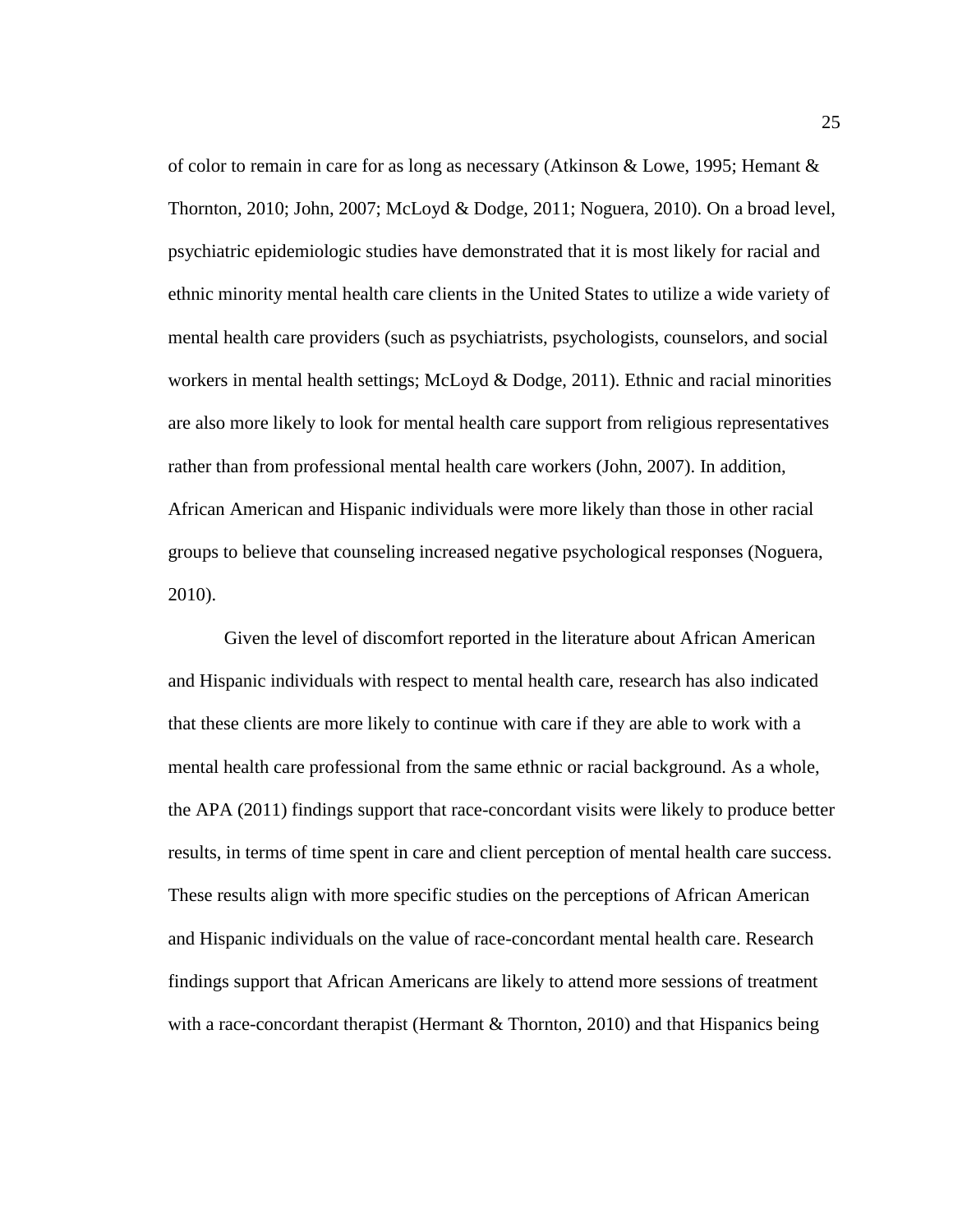treated for mental health issues through social services with ethnic and language-based counselor matching were likely to have a much lower level of therapy dropout within their four sessions of therapy (Rinderle & Montoya, 2010).

Research points to the fact that both of these groups, namely African American and Hispanic individuals, report a need for more personalized serviced within a mental health care environment, and that European Americans are likely unable to provide that kind of service (Gloria & Peregoy, 1996; Jenkins, 1991; Kennedy, 2003; Rogoff, 2011; Stolzenberg, 2010). Clinical observations expand upon the findings from these large studies. For example, African Americans are less likely to want to focus on problem solving in a mental health care setting, and instead are likely to benefit from the development of a more interpersonal relationship between themselves and their counselor (Jenkins, 1991). Similar findings have been evident from clients with a Hispanic background, where an impersonal and focused clinical approach to care is likely not to be accepted (Gloria & Peregoy, 1996; Kennedy, 2003; Stolzenberg, 2010). Much of the success of a personalized therapeutic approach among these racial and ethnic groups can be linked back to the ability of the counselor to focus on communication and listening rather than instruction (Ridley, Mendoza, & Kanitz, 1994; Rogoff, 2011; Stolzenberg, 2010).

Much of the ability of a client to trust his or her counselor can be linked back to endemic experiences of racism and stereotyping (Ridley et al., 1994), which means that the lack of congruency between client and counselor can be tied to clients' perceptions of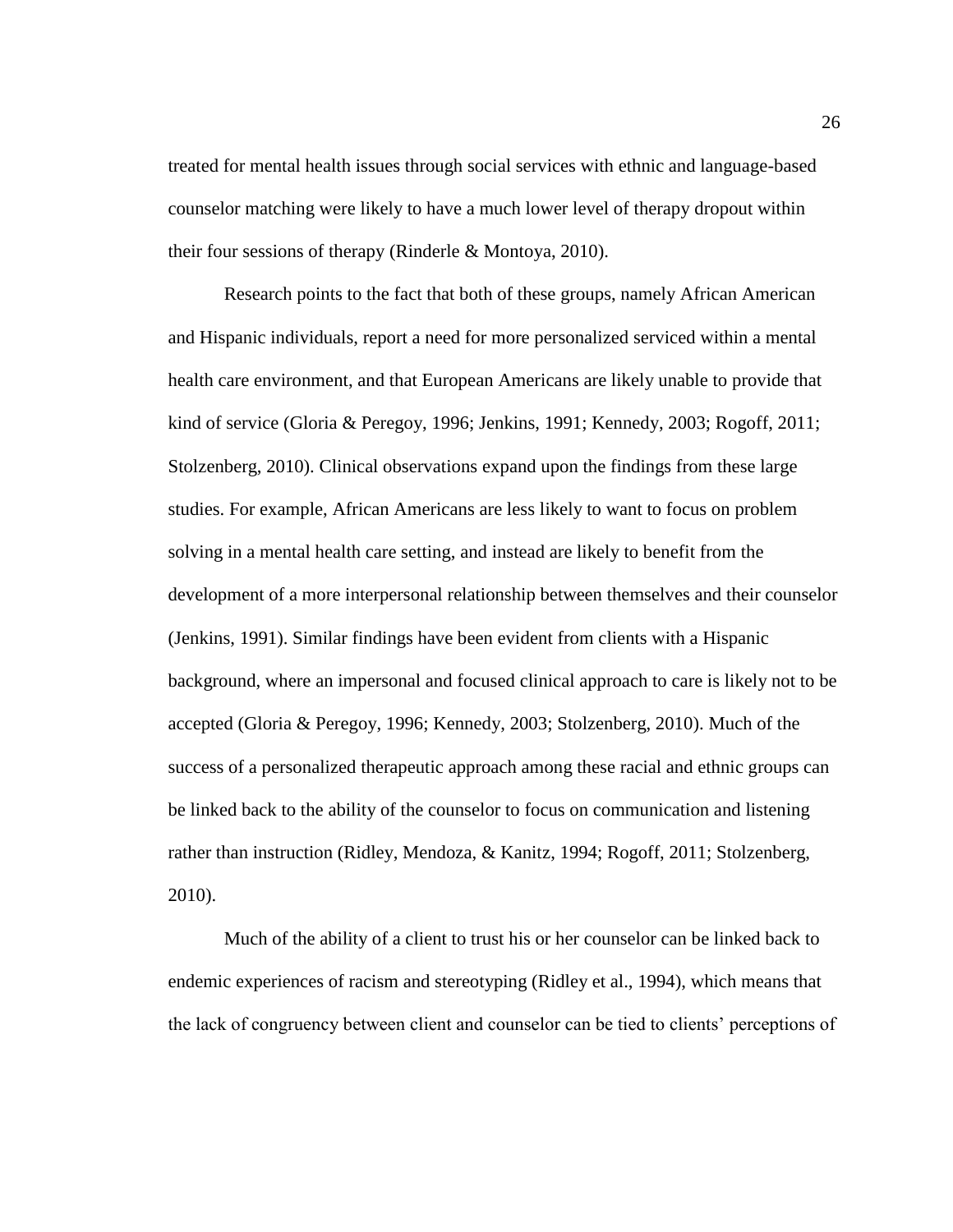race and culture as well as that of counselors'. An individual's experiences of racism and oppression over his or her lifetime may exacerbate the differences between client and counselor, because many of the psychosocial norms expected of people of color have been defined by a European American social power context (Ridley et al., 1994). As one African American respondent in a recent study stated, "Most doctors are arrogant, stuckup, self-centered and have attitudes of wanting to be above their clients" (Kennedy, 2010, p. 6). What this demonstrates is that there is a fundamental challenge at the heart of the counselor-client dyad, and that clients felt that it was the responsibility of mental health care professionals alone to adjust their cultural normative position in relationship to their own needs.

Coleman (2010) suggested, therefore, that the identity of an individual of color is strongly influenced by his or her personal and social perceptions of their experiences of racism and oppression, and that, in this way, there is a need for individuals of color to produce systemic control in an environment where their personal values and selfperception may be at risk due to endemic racism. The psychological development of the individual in care is dependent on their ability to achieve their own persona goals in alignment with their self-concept, and this may not be possible in environments in which their racialized experiences are not taken into account (Coleman, 2010; Kennedy, 2010; Ridley et al., 1994, 2010). As a result, it may not be possible in some instances for people of color to benefit from mental health care which is not supplied by a race- or ethnic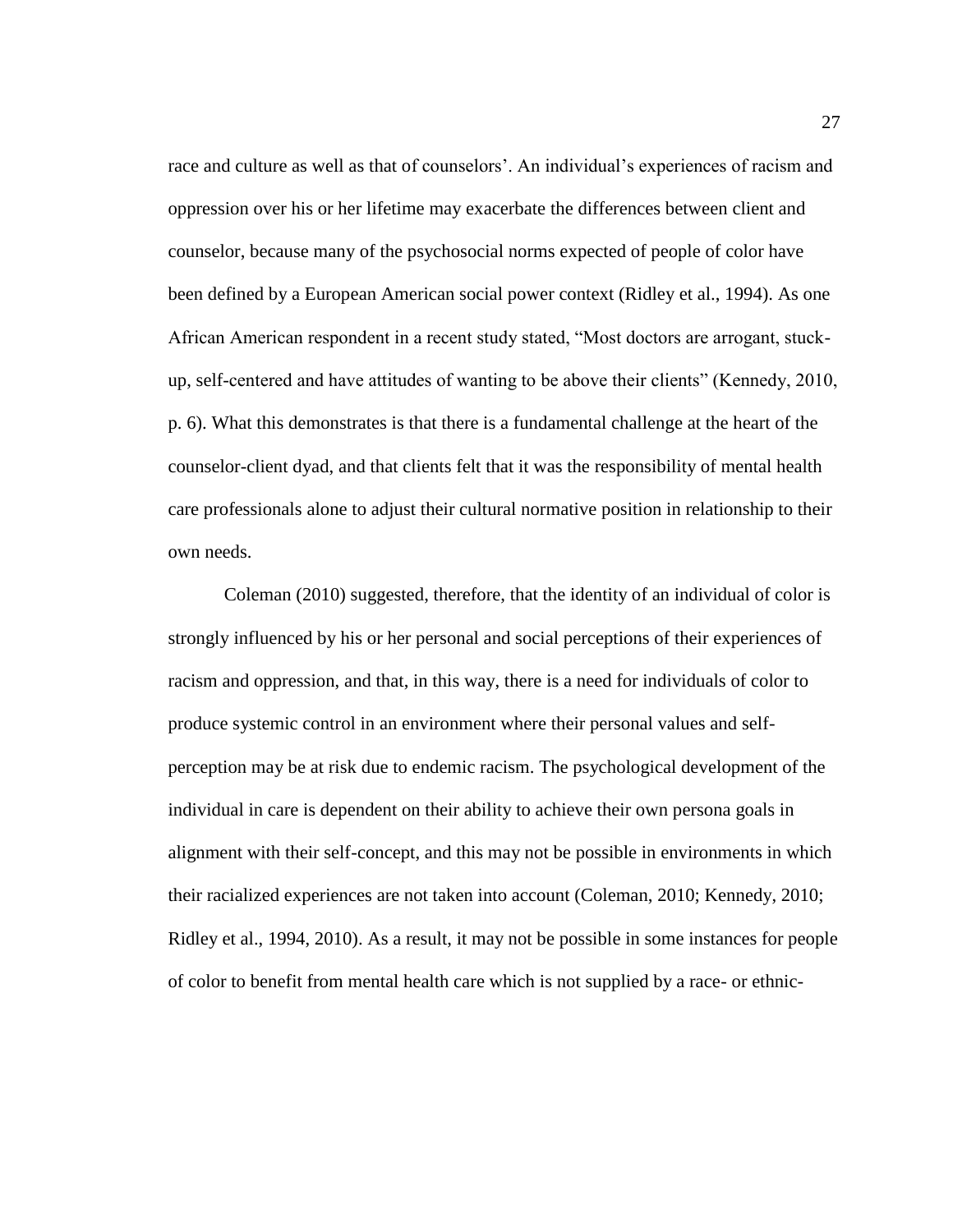concordant counselor (Coleman, 2010; Greene, 2005; Kennedy, 2010; Ridley et al., 1994).

The experience of race and ethnicity in a mental health care environment often goes deeper than the psychological experience of the client. As noted by Greene (2005), the politicization of ethnocentric or race-focused acts allows people to form codes of behavior which, in their exclusion of people of color, are able to enable specific socioeconomic objectives. These continue to reinforce the current power dynamic which supports European American hegemony (Blauner, 1994). These concepts have likely become intertwined and intensified through a mixture of growing racialization and conservative public policies enacted in the wake of 9/11 (Greene, 2005). While African Americans have historically been the most at risk for racism, Lacayo (2010) also noted that 23% of Americans now believe that Hispanic individuals are the most discriminated against group of citizens in the United States at the present time, and are subject to cultural policing in almost all of their social activities (Lacayo, 2010).

As Romero (2007) described this challenge from a CRT perspective, there is a link between assimilation, European Americanness and power tactics that can override the social experiences of people of color, including social experiences in the health care system. In other words, there is a need to recognize that there is an inherent risk, rather than simply a perceived risk, in people of color receiving care from European American individuals who are part of the endemic power structure. As Romero wrote,

Focusing on assimilation not only conceals White privilege; it also frames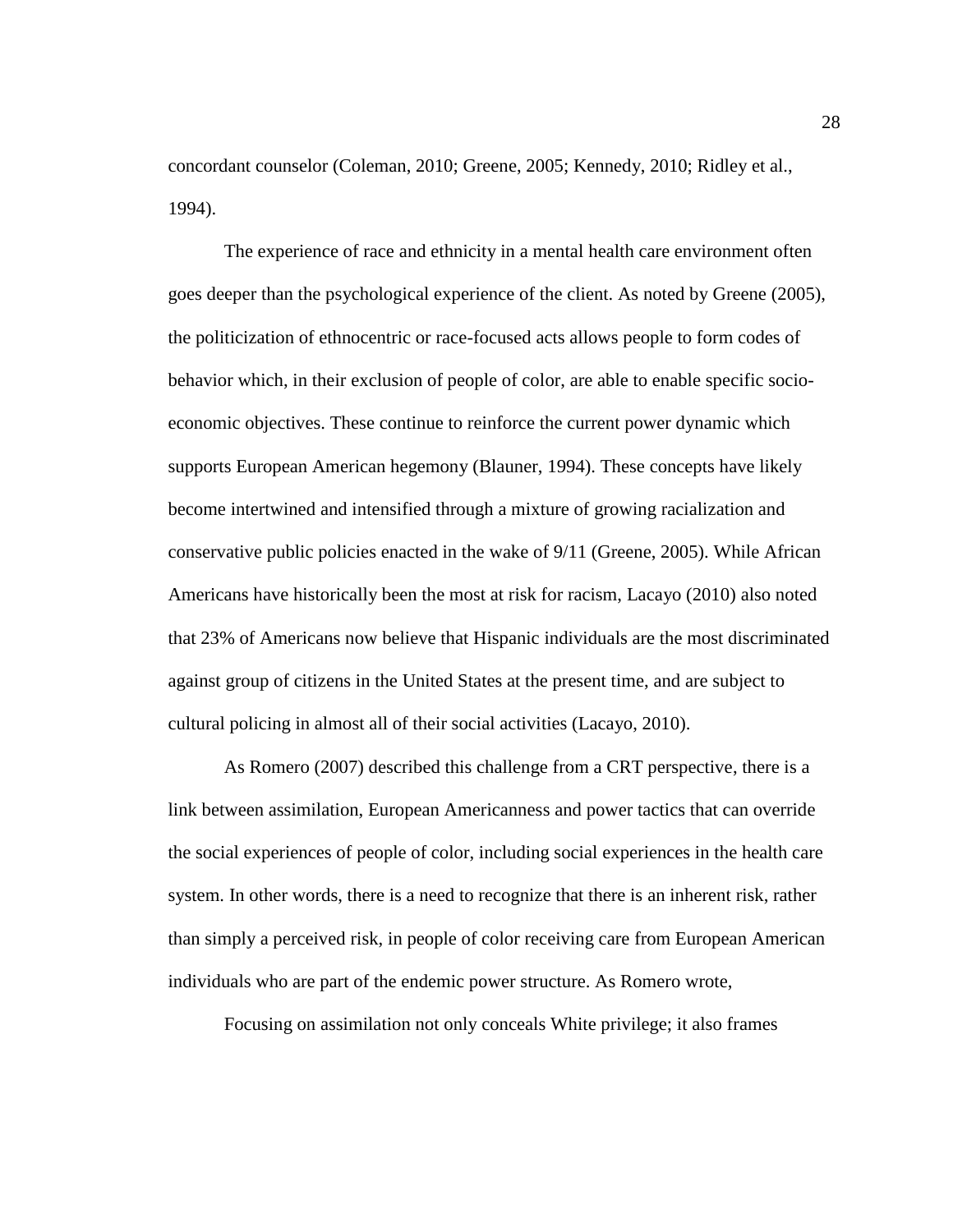research questions away from examining racial, economic, and political privilege among European Americans, ethnic Americans, and native and foreign-born groups of color. Consequently, policy recommendations generated from the focus on assimilation maintain the status quo, ignore White privilege, and set the agenda to disadvantage racialized groups further. (p. 25)

What this means is that there is a lack of focus given to the fact that there are inherent power imbalances between people of color and European American people on a policy level which can have an impact on the ability of people of color to ensure that they are protected both socially and psychologically over the long term. These challenges need to be taken into account in developing a socially viable response to the fears of African American and Hispanic clients with respect to multicultural mental health care (Greene, 2005; Romero, 2007).

#### **Methods of Addressing Cultural and Social Disconnects in Mental Health Care**

Given all of the challenges in providing multicultural mental health care to African American and Hispanic clients in the United States, the literature provides suggestions on how these may be mitigated in clinical practice. All counselors need to integrate cultural conceptions of clients' values, beliefs, and family cultural and traditional history into clinical practice (Ponterotto, 2010). Despite the fact that many counselors are not aware of the value of multiculturalism in practice, current research suggests that all counselors need to be multiculturally competent. To do so, counselors must be able to recognize themselves as cultural and racial beings (Ponterotto, 2010).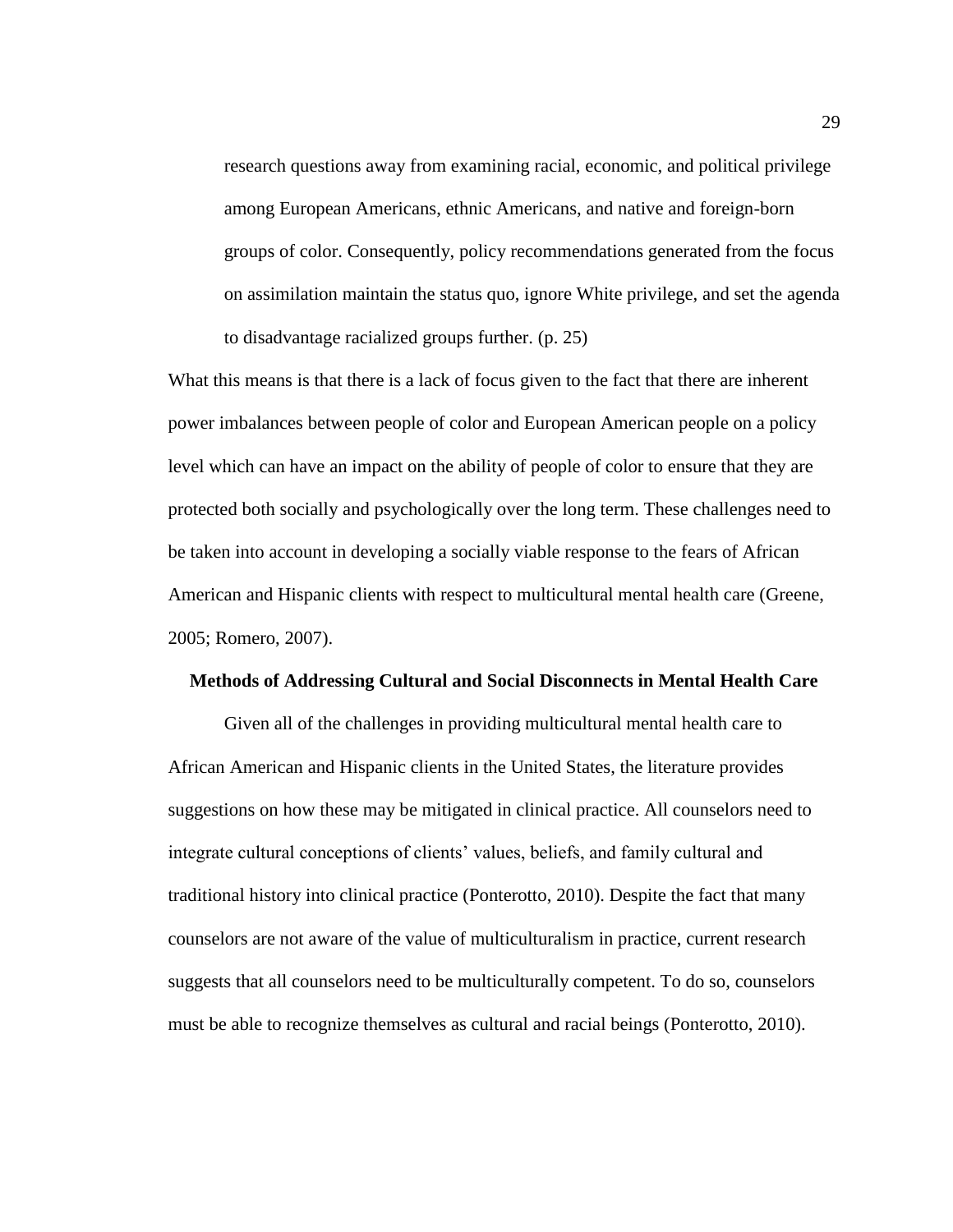This will allow counselors to ensure that they are able to participate in care with a level of cultural encapsulation that will enrich their mental health service delivery through a culturally informed and culturally sensitive approach to care.

At the same time, research has demonstrated that even when training has taken place so that counselors are better equipped for developing multicultural competencies, it is not necessarily effective in practice (Coleman, 2010). This may be linked to the fact that there are very specific cultural markers in place within African American and Hispanic communities which may not be accessible to individual counselors without these specific racial or ethnic backgrounds (Coleman, 2010; Haney-Lopez, 2011; Ponterotto, 2010). As a whole, people of color are likely to prefer therapists who have a professional knowledge about the kinds of institutional barriers that may have an impact on their use of mental health care services (King, 2007). Most Hispanics denote that proper social approach for the delivery of mental health care should be relaxed and indicate sympathy (Dana, 2005), with a lack of focus on social hierarchy (Haney-Lopez, 2011).

As a whole, although many factors contribute to a lack of retention in therapy among African American and Hispanic mental health care clients, a lack of cultural awareness, cultural insensitivity, and cultural biases (Montalvo, 2009), as well as racial disparities and a lack of knowledge of ethnic differences and special needs in patients (Lin, 2000), seem to be outstanding among the factors for early termination of care. Part of the challenge is that a color-blind approach to therapy, which has been advocated in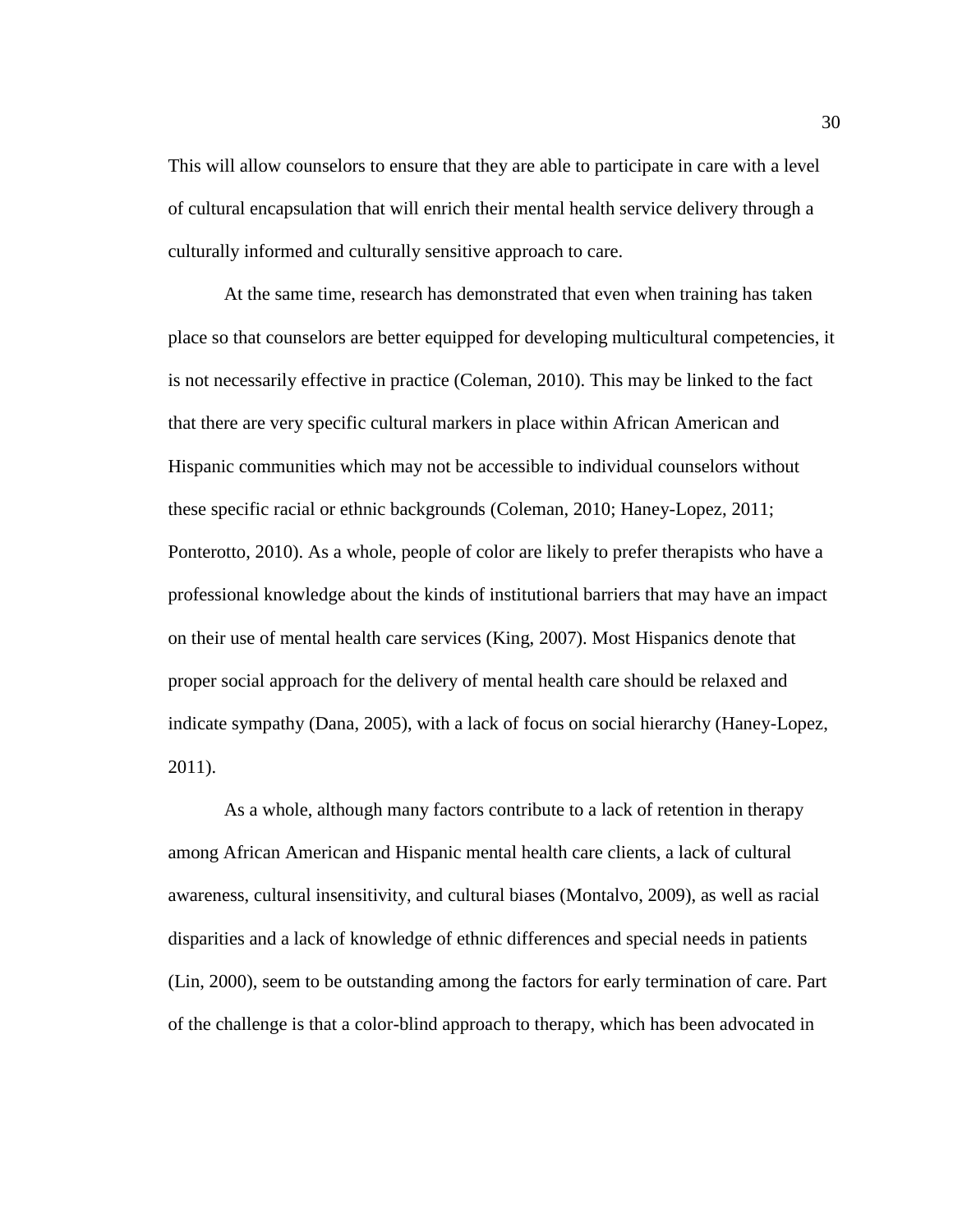the past, has not proven to be particularly effective in meeting the needs of people of color (APA, 2011; Burkard & Knox, 2010; Marin, 2010). Burkard and Knox (2004) demonstrated that racial color-blindness in the clinical practice of psychologists actually resulted in a lower level of empathy for a mental health care client. This was true whether the client indicated race as a psychological issue, and was not dependent on the racial phenotype of the client. In addition, the APA (2011) reported that a color-blind approach to therapy can result in counselors assigning a higher level of personal blame and responsibility to African American clients with respect to their psychological issues.

Some of these issues can be resolved with a greater level of racial consciousness on behalf of both the counselor and the client (Marin, 2010). This is demonstrated in practice when racial consciousness about European Americans and African Americans are the same for the counselor and client, but contradictory attitudes can have negative effects on the outcomes of therapy. As well, a progressive therapeutic relationship, namely that which is present when the client is at least one stage more advanced in terms of racial consciousness than the counselor, can lead to client racial identity development over the short and the long term (Marin, 2010).

#### **African American and Hispanic Response to Psychotropic Medications**

A secondary, but also salient factor, in providing mental health care in a multicultural environment is the fact that people with different racial or ethnic backgrounds are likely to be affected differently by the kinds of psychotropic medications that are often prescribed (J. Gonzalez, 2010; Gutierrez & Rogoff, 2010; Jenkins, 2010;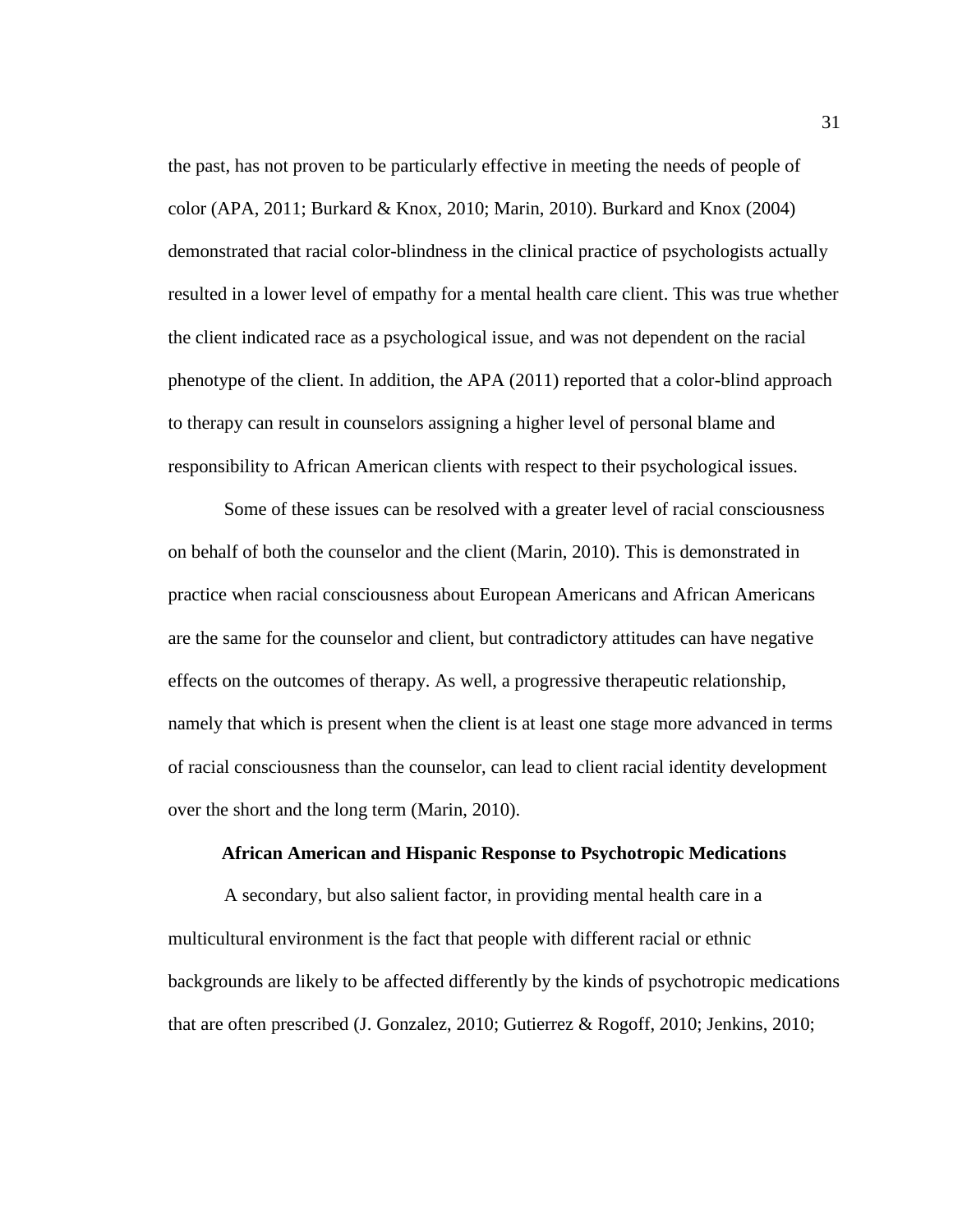U.S. Bureau of the Census, 2011; Wright & Leung, 2010). These factors are often not taken into account during clinical practice because there is an assumption on the part of mental health care professionals that there are no physical differences between people of different racial or ethnic backgrounds (U.S. Bureau of the Census, 2011; Wright & Leung, 2010).

As a whole, research has demonstrated that African Americans are likely to metabolize antipsychotic medications more slowly than European Americans, which can result in a more intensive response to these medications, both in terms of time and efficacy, and Hispanic individuals are likely to need an even lower dosage of these drugs than African Americans (U.S. Bureau of the Census, 2011). African American patients with depression may also be more responsive to the effect of tricyclic antidepressants, which may be related to significant ethnic difference in pharmacokinetics and absorption rates with respect to the use of tricyclic antidepressants (N. Gonzalez, 2010).

African Americans are likely to be treated with the same dosages that are commonly used for European American patients despite this pharmacokinetic or pharmacodynamics variability efficacy (U.S. Bureau of the Census, 2011). In addition, the literature demonstrates that people of color who have received anti-psychotic prescriptions and care in the past are more likely to be hospitalized and treated with higher dosages of medications (Wright & Leung, 2010). Research also indicates that both African Americans and Hispanics who have bipolar disorder are more likely to be labeled with schizophrenia (Wright & Leung, 2010).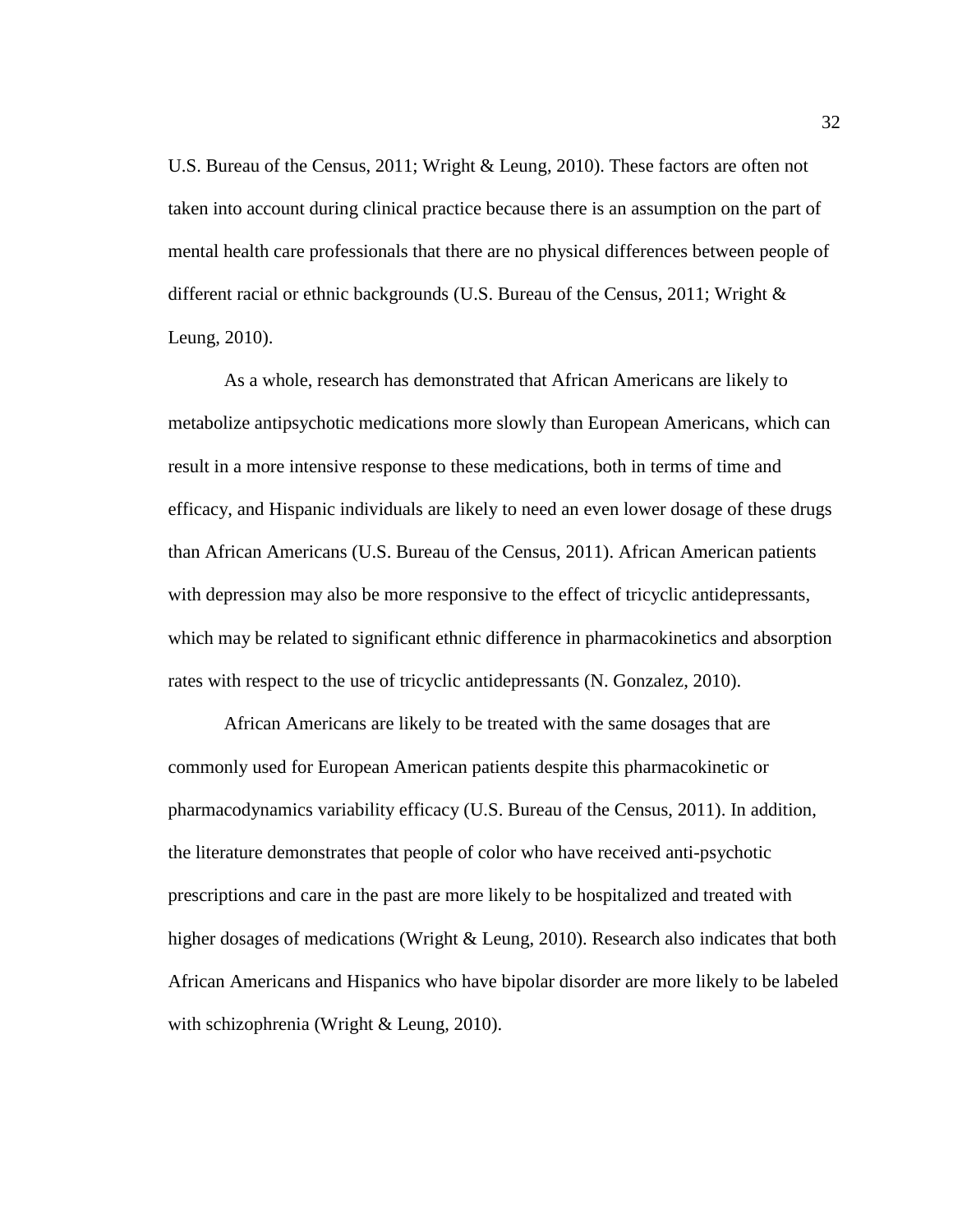#### **Summary**

The academic literature reviewed in this chapter indicates that effective mental health treatment for people of color depends upon clear knowledge of the impact of racial and cultural variation, challenges and opportunities, as well as productive interactions between patients and mental health providers. In this chapter, I provided an analysis of the cultural psychology literature, as well as an assessment of the limitations and opportunities present in common approaches to multicultural counseling processes. The literature on multicultural counseling self-efficacy and competency among mental health care professionals was taken into consideration, and specific challenges experienced by African American and Hispanic clients receiving mental health care were considered. An assessment of the psychosocial context of care provided insight into why race matters in the clinical environment. Finally, the specific pharmacokinetic or pharmacodynamics variability among different racial and ethnic phenotypes was examined.

The literature demonstrated that developing a range of mental health care services to address the needs and preferences of a diverse clientele needs to be a central tenet of patient-centered clinical processes. An increased focus on communication and the importance of the counselor and client dyad may help reduce differential health outcomes across racial and ethnic groups. Understanding how diverse patients may differ in their expectations for care and preferences for interactions with their counselor is a critical component of developing models for patient-centered partnerships that can reduce disparities in health and mental health service delivery over both the short and the long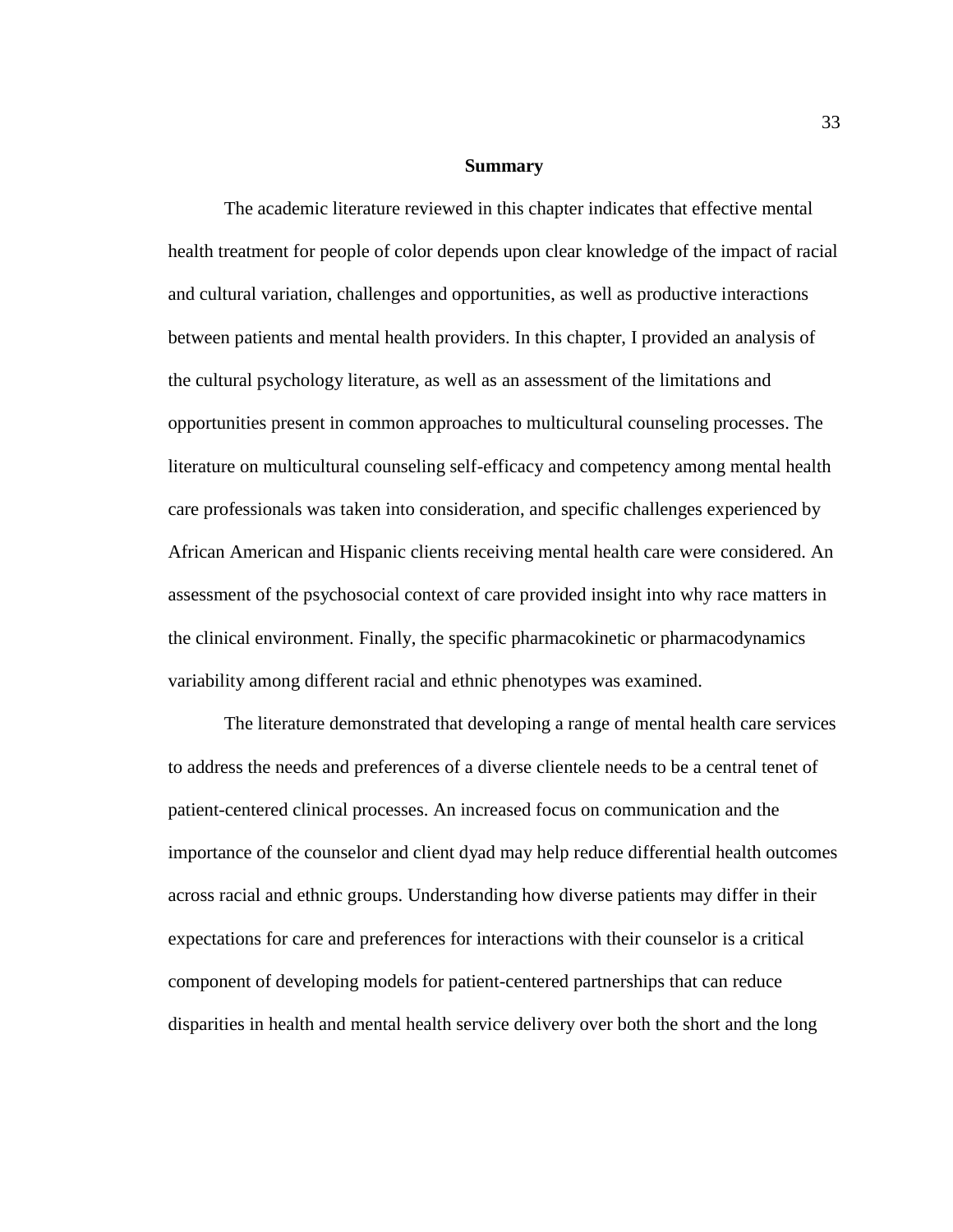term. Addressing these issues can lead to social change because there are systemic limitations in the current mental health care environment, which prevent people of color from receiving the highest level of care possible.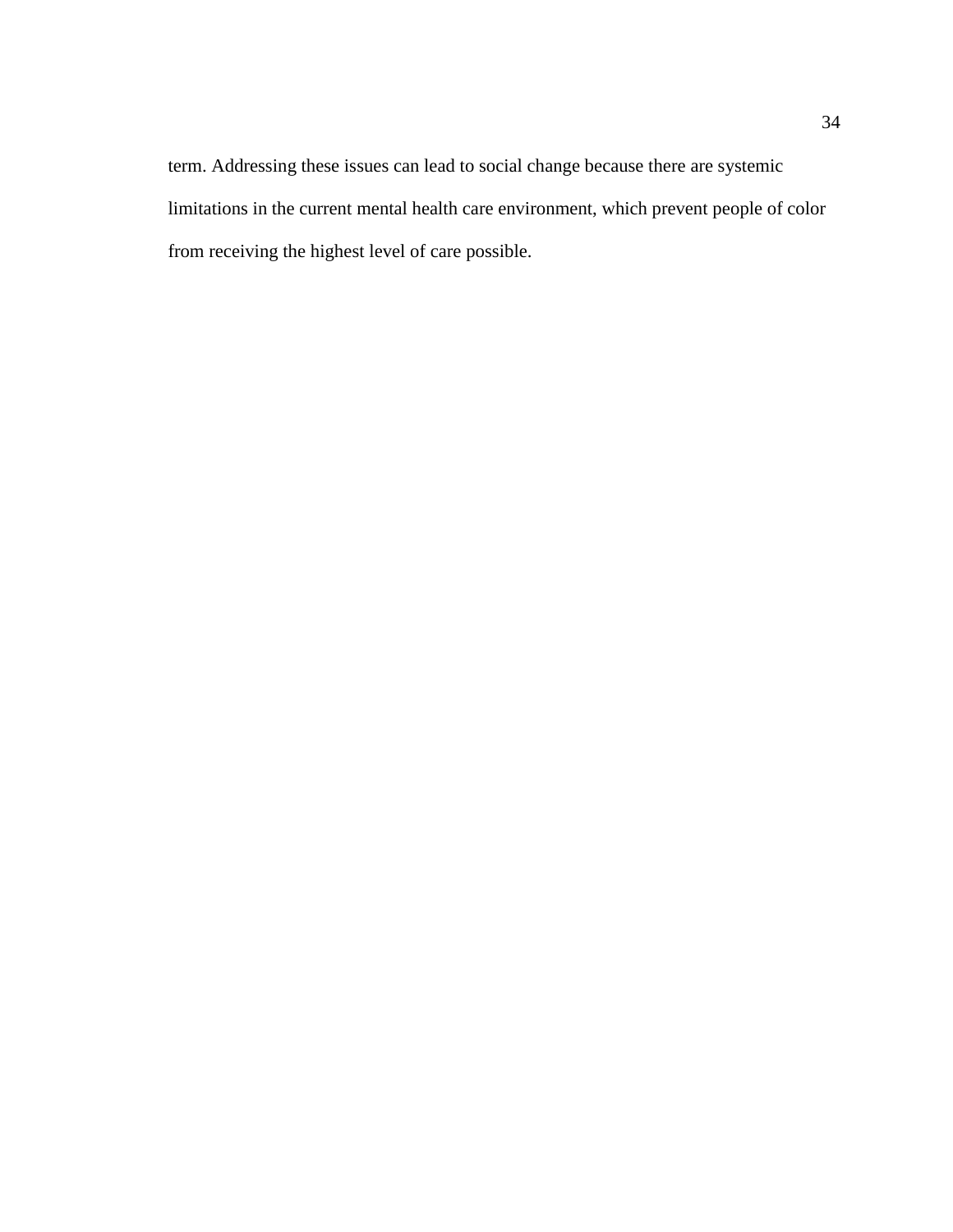## Chapter 3: Research Method

### **Introduction**

The objective of this chapter was to present the chosen qualitative phenomenological methodology and its rationale, as well as to present its detailed data collection and analysis process. I believed that a qualitative methodology would enable the exposure of salient factors that lend themselves to client-centered mental health care among people of African American and Hispanic backgrounds and fulfill the objective of this particular study, namely to look closely at what African American and Hispanic clients say they require from a mental health care provider in building a successful therapeutic relationship. A qualitative approach to this objective is appropriate for this study because of its emphasis on the examination of the human experience (Crestwell, 2009). Moreover, gaining insight through the exploration of a social or human explanation of social issues can be facilitated through qualitative research (Crestwell, 2009). The qualitative researcher, through the utilization of respondents' lived experiences, analyzes results to achieve a holistic picture of human life and human psychology (Guzman, 2011).

Among the distinct methods of inquiry in qualitative research, the phenomenological approach was deemed most suitable because such inquiry focused on the participants' lived experiences. Phenomenology allowed me to engage with the participants' perception of their lived experiences, which helped to give meaning and understanding to the phenomenon under investigation (Moerer-Urdahl & Creswell,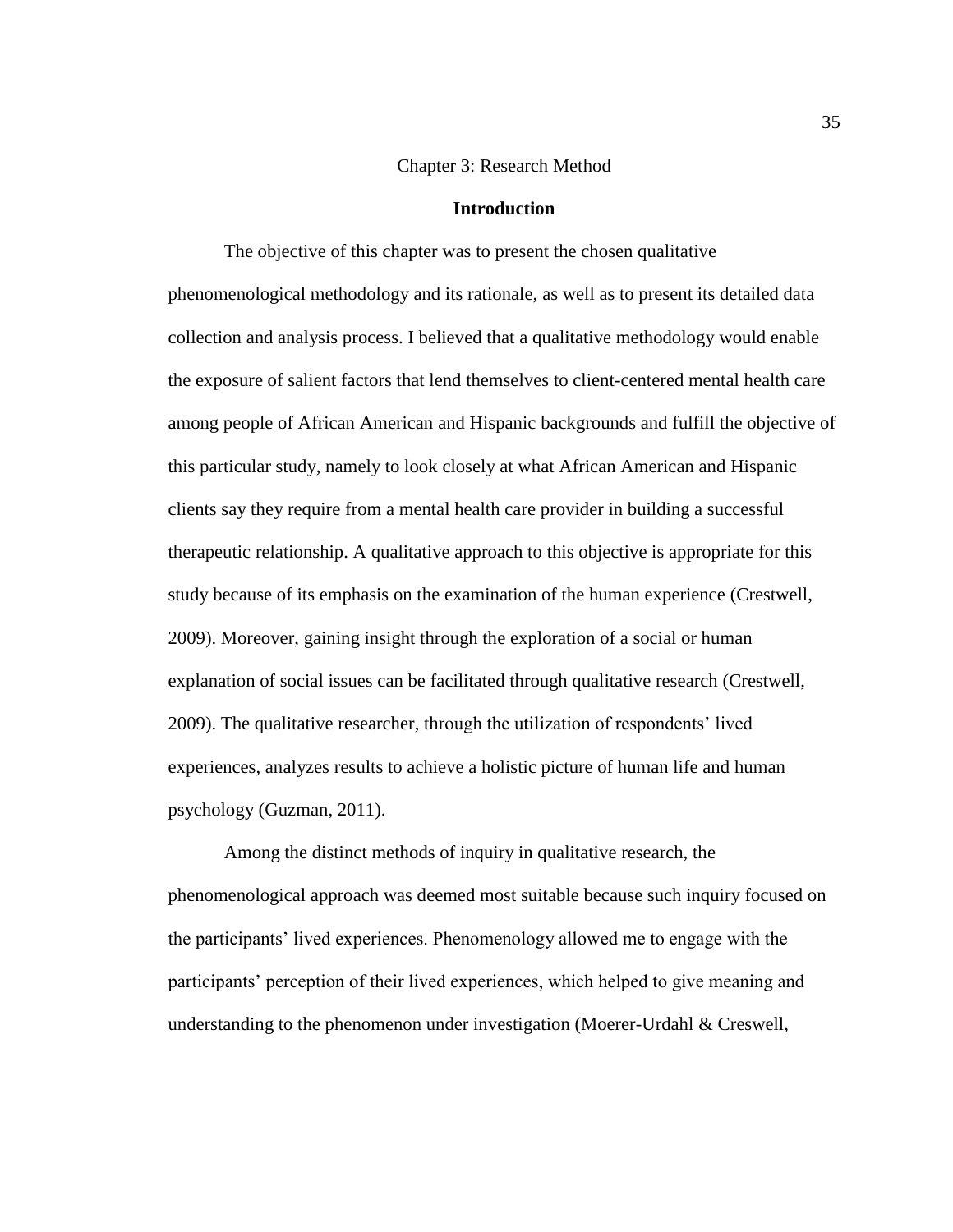2004). Through interviews, African American and Hispanic participants' experiences and perceptions about therapists were documented and explored, and an examination of the phenomenon of dropout in mental health care treatment among African American and Hispanic clients helped to bring a substantive understanding of cultural psychology in clinical practice to bear.

Current research makes the argument that a phenomenological approach to qualitative research can lead to an increased level of personal feelings of security for African American and Hispanic study participants because it is more likely to be culturally sensitive (Comas-Diaz, 2010). Creswell (2009) also demonstrated that the qualitative framework for phenomenological study is the best method available in qualitative research which is able to link together the ideas of participants who have shared the same experiences associated with the phenomenon. To this end, themes can be developed and explored that can illustrate the lived experiences of participants in a way that informs the research literature in a more substantive way than through standard qualitative interviewing techniques (Moerer-Urdahl & Creswell, 2004). By analyzing a series of in-depth interviews with clients seeking care in public specialty mental health clinics in a phenomenological manner, I was able to identify differences in the meaning of these themes with respect to what clients from diverse groups prefer in a relationship with a mental health care provider.

Among the other leading methods of inquiry in qualitative research as defined by Creswell (2009), namely the grounded theory formation, biography, ethnography, and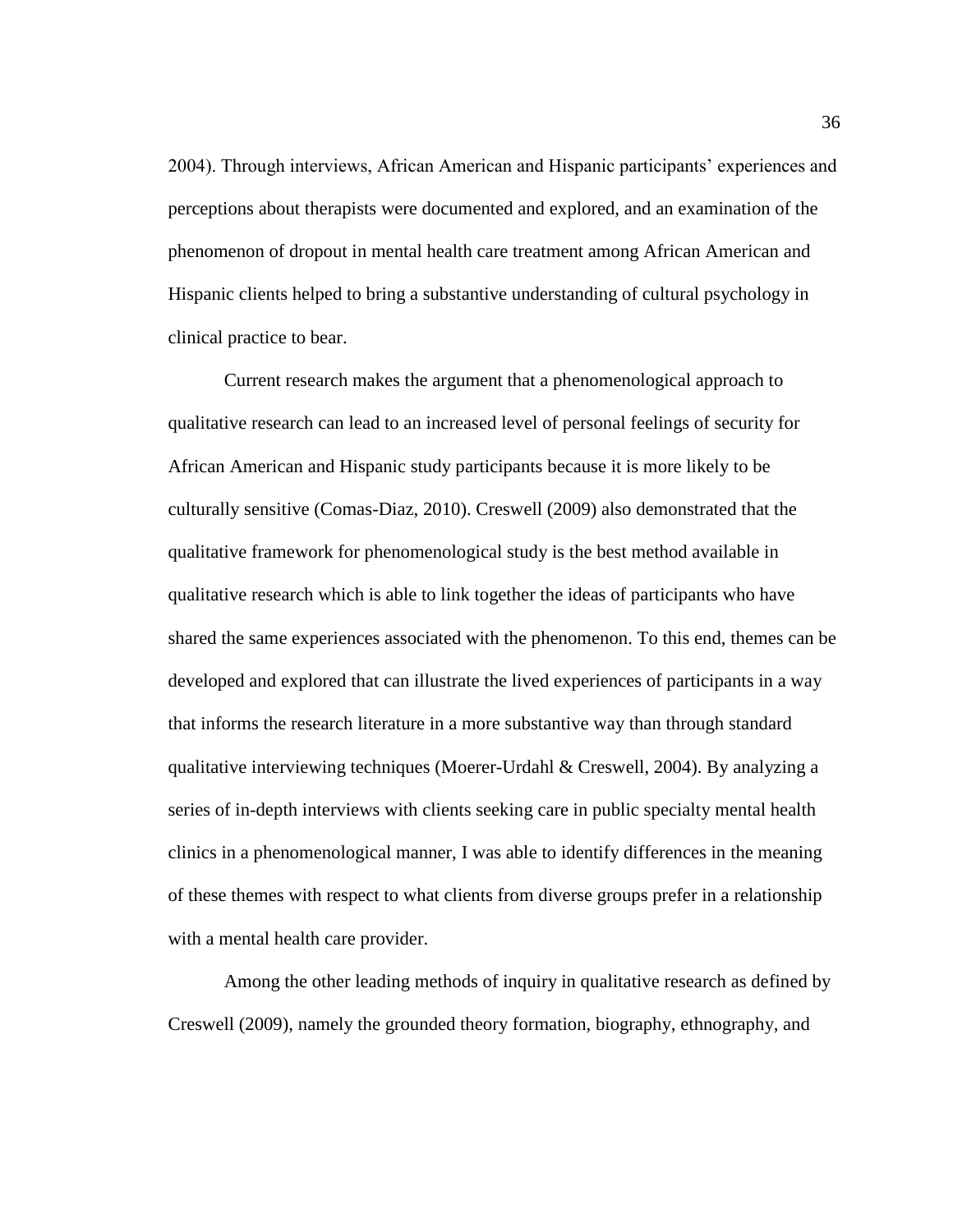case study approach, the phenomenological approach was identified as most applicable for the present study because of the fact that this form of inquiry focuses on the participants' lived experiences, which are necessary to inform the existing literature, as noted by Comas-Diaz (2010). The grounded theory paradigm is aimed specifically at gathering data as a means of generating or discovering a theory; this approach was not acceptable because existing theories are already extant in the literature, and it is the more practical context of clinical experience that needs to be examined. An ethnographic approach was appropriate because the aim of this study was also directly linked to live experiences of the participants. A chronological examination of participants' lives was outside of the scope of this study which means that a biographical approach was not likely to be an effective strategy for assessment of participants' perspectives. The case study approach was not appropriate for this study because this research process is likely to be more effective for psychological analysis when it can be completed on a longitudinal basis, which would not enhance the outcomes of this research. For these reasons, the phenomenological approach was assumed the most effective means of gathering the data needed to produce findings on lived experiences in mental health care for African American and Hispanic clients.

#### **Role of the Researcher**

In qualitative research, the participants are captured through the vision of the primary investigator, and in this way the researcher has a vital impact on the reporting of the study (Creswell, 2009). As a researcher, I have reflected back on my 25 years of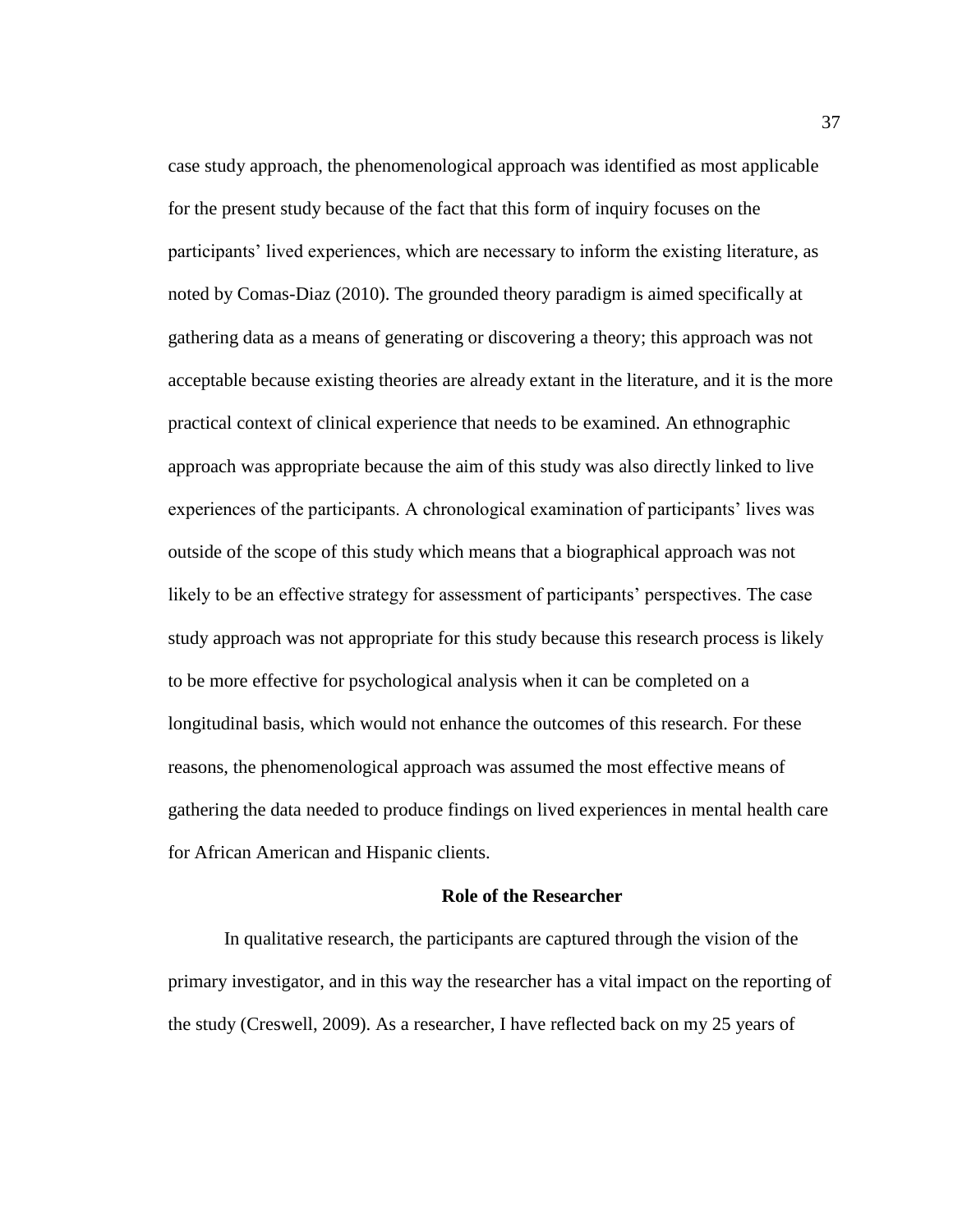experience as an African American mental health counselor and family therapist, and I have found that my passion and concern with African American and Hispanic clients has been derived through my clinical experiences of working with and talking to the many clients who have dropped out of treatment because they perceived that their counselors lacked cultural awareness. As an African American female with cultural beliefs and societal experiences similar to many of my clients, my focus has been the development of a phenomenological study of my extended patient base with a special emphasis on cultural awareness. As I began to study clinical psychology in my doctoral program, I developed a point of view on cultural awareness due to my own personal life experiences and encounters with others who seemed to lack cultural awareness. Through this reflection and academic inquiry, I began to explore the impact of a lack of cultural awareness among clinicians and its effects on the success of clients from diverse racial, ethnic, and cultural backgrounds.

The credibility of the research depends on the competence, skills, and techniques of the researcher; therefore, balancing the researcher's assumption concerning the issue under investigation is of the essence, especially within the context of phenomenology. Githens (2007) explained that immersing oneself in the experiences relayed during indepth interviews requires sharing the experience of the narrative with participants. As an African American female who fits all the criteria outlined in this phenomenological study, my own perception is that lack of cultural awareness among mental health clinicians, including psychiatrists, has a significant impact on the dropout rate in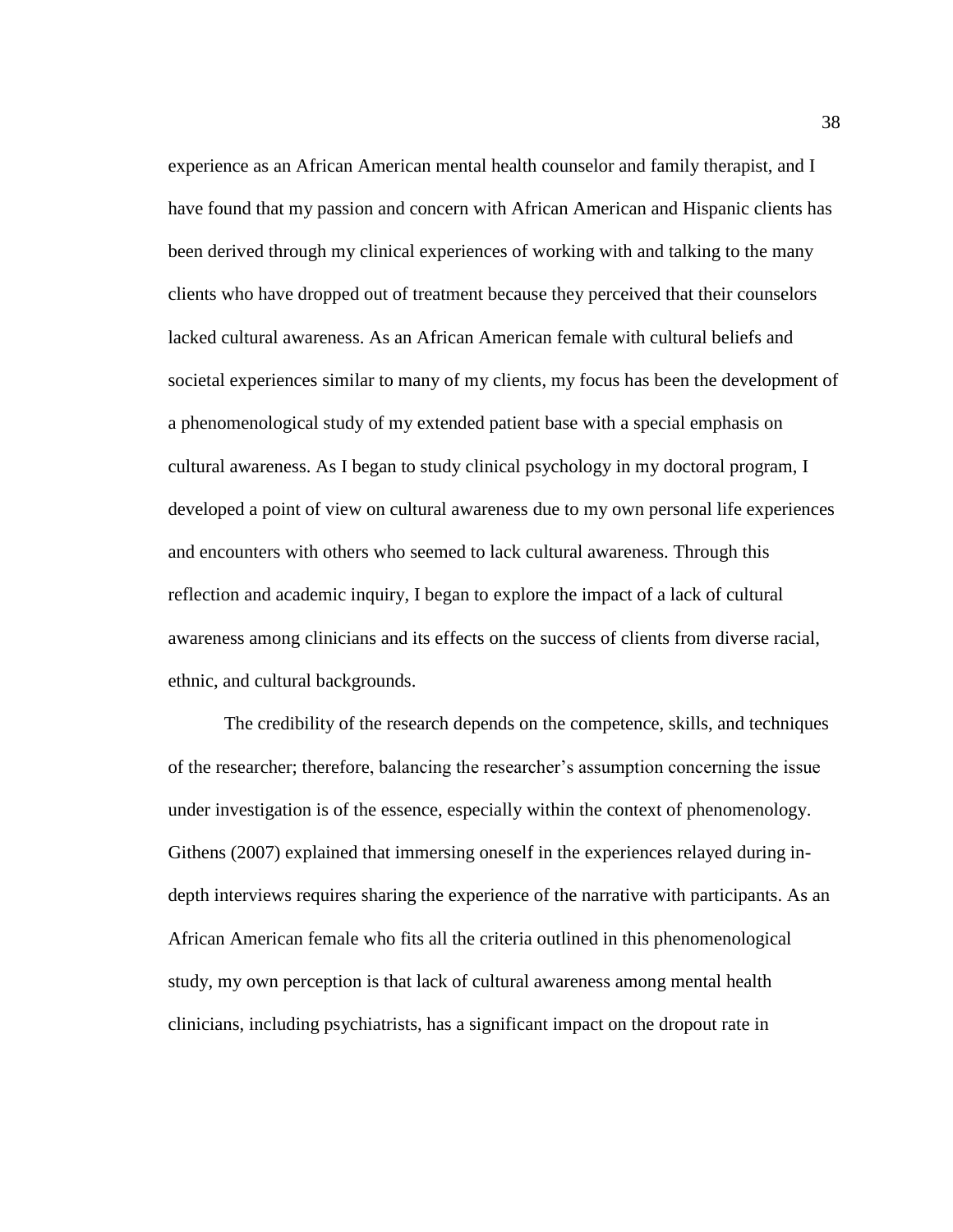treatment among African American and Hispanic clients. Moustakas's (1994) epoche is a method that brackets a researcher's presupposed knowledge and belief systems to help one abstain from judgments, theories, and preconceived frameworks that would taint the self-reported data participants. With this in mind, the epoche technique was started at the onset of research and sustained throughout the research. Therefore, I approached the process by utilizing an aspect of epoche called reflective mediation (Moustakas, 1994), which allowed past and present preconceptions and knowledge regarding knowledge obtained from the literature review and past presuppositions to repeatedly enter and leave my consciousness until a sense of closure was achieved. The final step of reflective meditation required me to label, write down, and review the prejudgments within the lead researcher's consciousness diminished and was released (Moustakas, 1994).

### **Research Questions**

**RQ1.** What cultural barriers are perceived by African American and Hispanic clients in treatment?

**RQ2.** What cultural values or factors in identity are perceived to be important to African American and Hispanic clients in treatment?

**RQ3.** Which variables contribute to the dropout of African American and Hispanic clients?

#### **Sample and Sample Selection**

In this study, I used criterion sampling to yield 10 adult volunteers who selfidentified as Hispanic or African American (five from each group) and agreed to be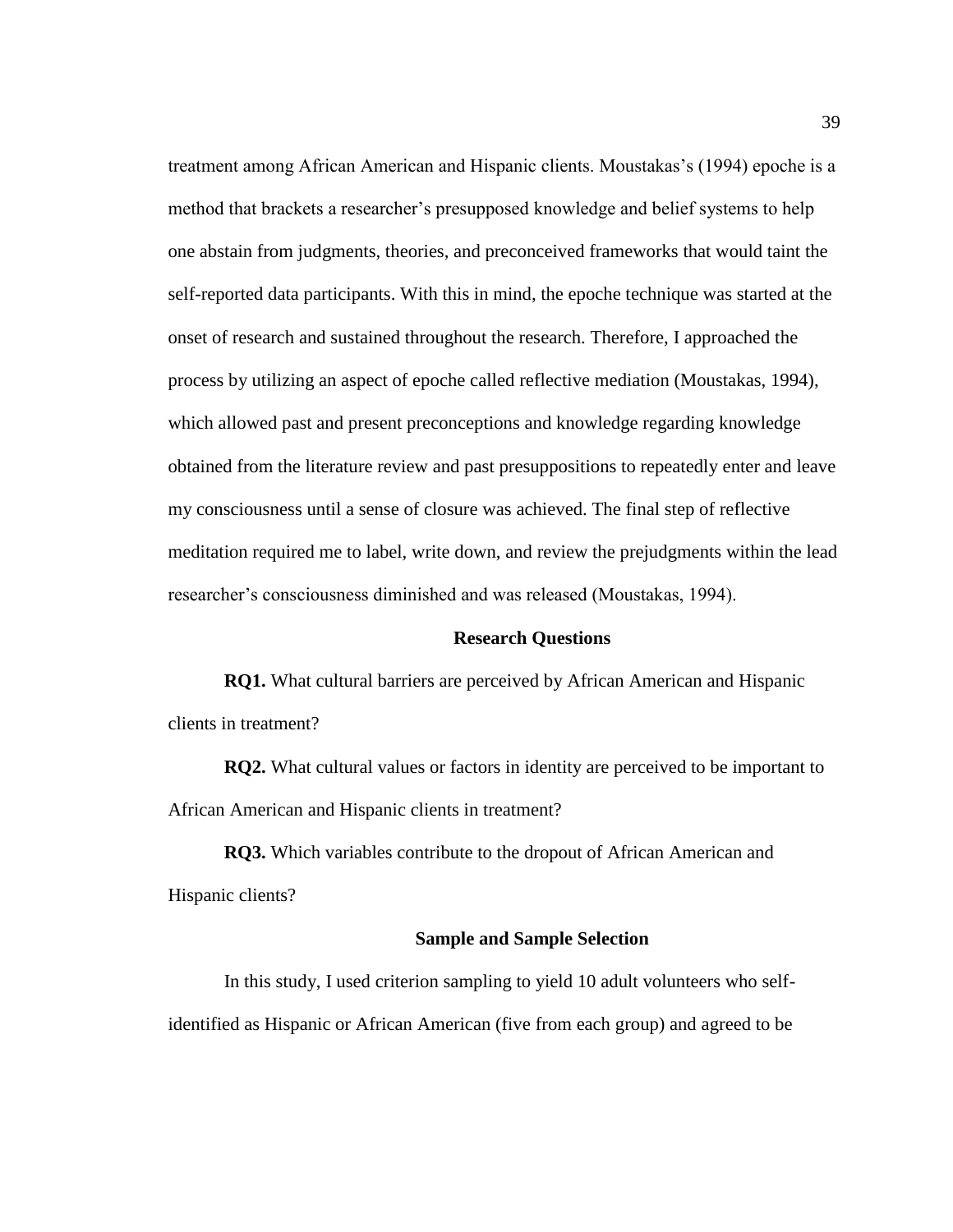participants. Demographic information regarding race, age, gender, ethnicity, and contact information were also gathered for selecting participants. Criterion sampling was focused on race and ethnicity in order to engage five Hispanic and five African American participants, which posed limitations in the study due to the small number of participants. Therefore, I could only attempt to engage broad demographic variation outside of race and ethnicity. At the same time, there were limitations in defining individuals for this study based on their own identity rather than on defined characteristics. Because of the fact that there are different racial identities that are connected with the terms *Hispanic* and *African American,* these are not clearly defined categories. Nonetheless, it was also assumed that as long as people perceive themselves to be a part of these social, racial and ethnic groups, they are likely to interact with the world according to the social context of these groups and were therefore considered for inclusion in the study.

Participants were recruited via flyers posted in a mental health agency. The agency in question, which is a mental health clinic in the eastern United States that offers soundproof capabilities, was chosen for its suitability to conduct interviews. While I generally use an office at this practice, none of my clients were included as participants in this study. The chosen 10 participants met me at individually prescheduled times. The location was central and easily accessible by both public transportation and other means.

## **Inclusion and Exclusion Criteria**

Several criteria needed to be met for inclusion or exclusion in this study. To be included in this study one had to be an adult (age 18 and over), self-identify as Hispanic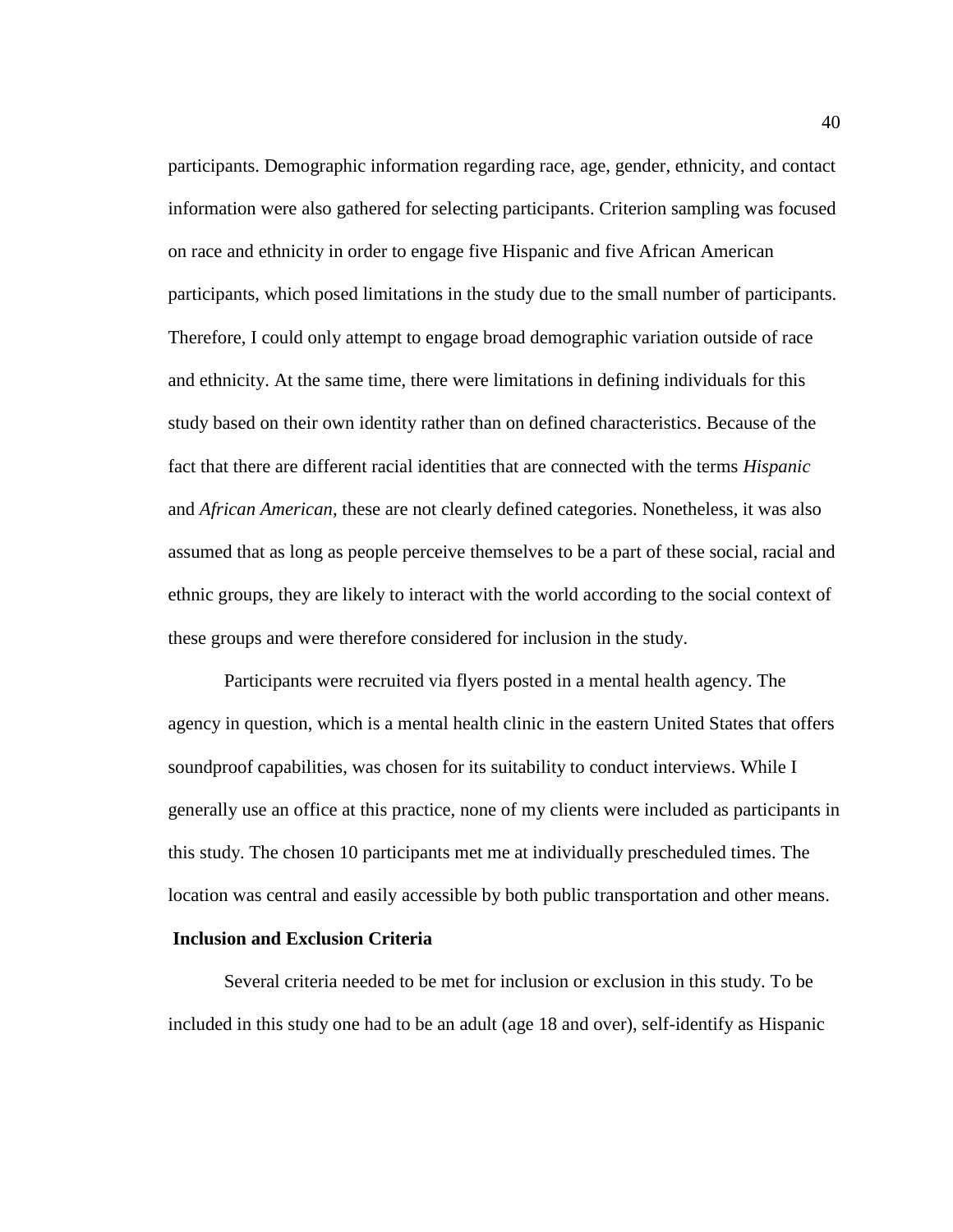or African American, have a history of being in treatment for a mental health concern, and report having dropped out of treatment after at least one session.

Exclusion criteria for the study included being under 18 years of age, not selfidentifying as either African American or Hispanic, and not currently seeking supports from a mental health professional. Participants who did not speak English as their first primary language were not included in the study. Participants were not excluded based on sex or gender.

#### **Instrumentation**

The primary instrument for this study was a qualitative interview guide created exclusively for this research process and included in Appendix A. This interview protocol had semi-directed questions only. Five semi-directed questions were asked in order to begin the conversation, and additional questions were asked if necessary to clarify participant responses or prompt spontaneous responding. Qualitative interview data contained participants' experiences, opinions, feelings, and personal information. In a phenomenological study, "the participants…must be individuals who have all experienced the phenomenon being explored and can articulate their lived experiences" (Creswell, 2009, p. 119). The semi-directed interviews produced first-person, expert, natural data from participants who had an ability to provide information on their lived experiences of the phenomenon being studied, namely the kinds of negative cultural experiences that led them to leave mental health care.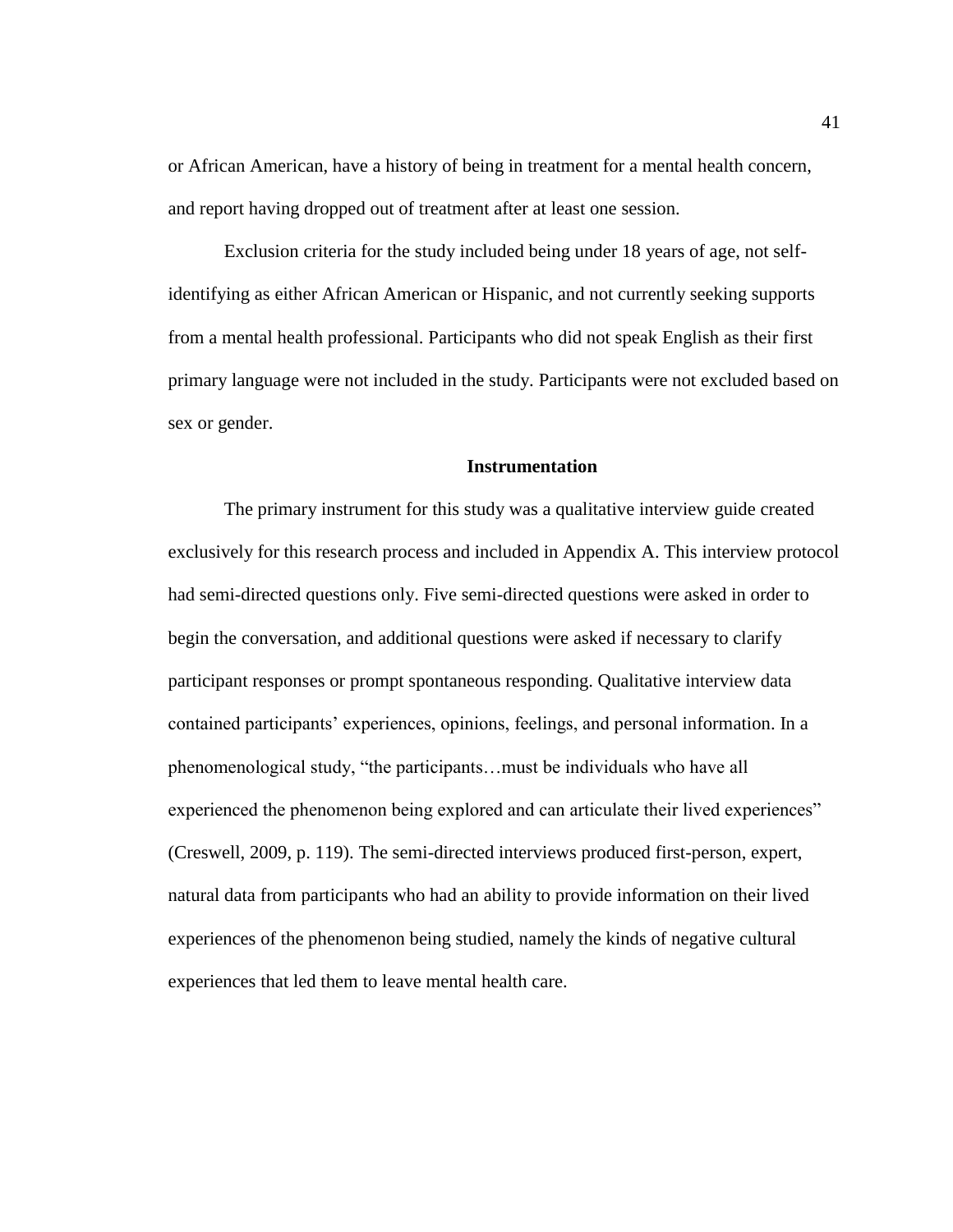#### **Data Collection**

Participants who volunteered to take part in the study were contacted to schedule convenient interview appointments. After permission was obtained, the participants were given any additional needed or requested information. While participants were told about the purpose of the study in advance, interview questions were not shared with participants until they reached the interview room. Each participant was given an appointment for his or her interview time, each of which was scheduled during a one-hour period. The actual length of the interviews was between 15 and 40 minutes. Participants were given the information that a follow-up interview might be required in order to clarify any unclear information in the interview data so that triangulation can occur. The protocol was the same for each interview. Each participant was asked a series of semi structured interview questions about his or her background, lived experience during his or her mental health care in the past, and subsequent perceptions about leaving care. Changes to the questions being used for the interview occurred during the research process in order to guarantee that the contributions of the participants accurately represented the needs of the research, as each individual had a different way of spontaneously responding to questions.

I used a tape recorder for the participant interviews. Tape recordings were then submitted to a professional transcriptionist for transcribing each interview; although first names were used in some of the interviews, this transcriptionist did not receive any personal data about participants and signed a confidentiality consent form as well. Interview transcripts were presented to me in three forms: original digital recording,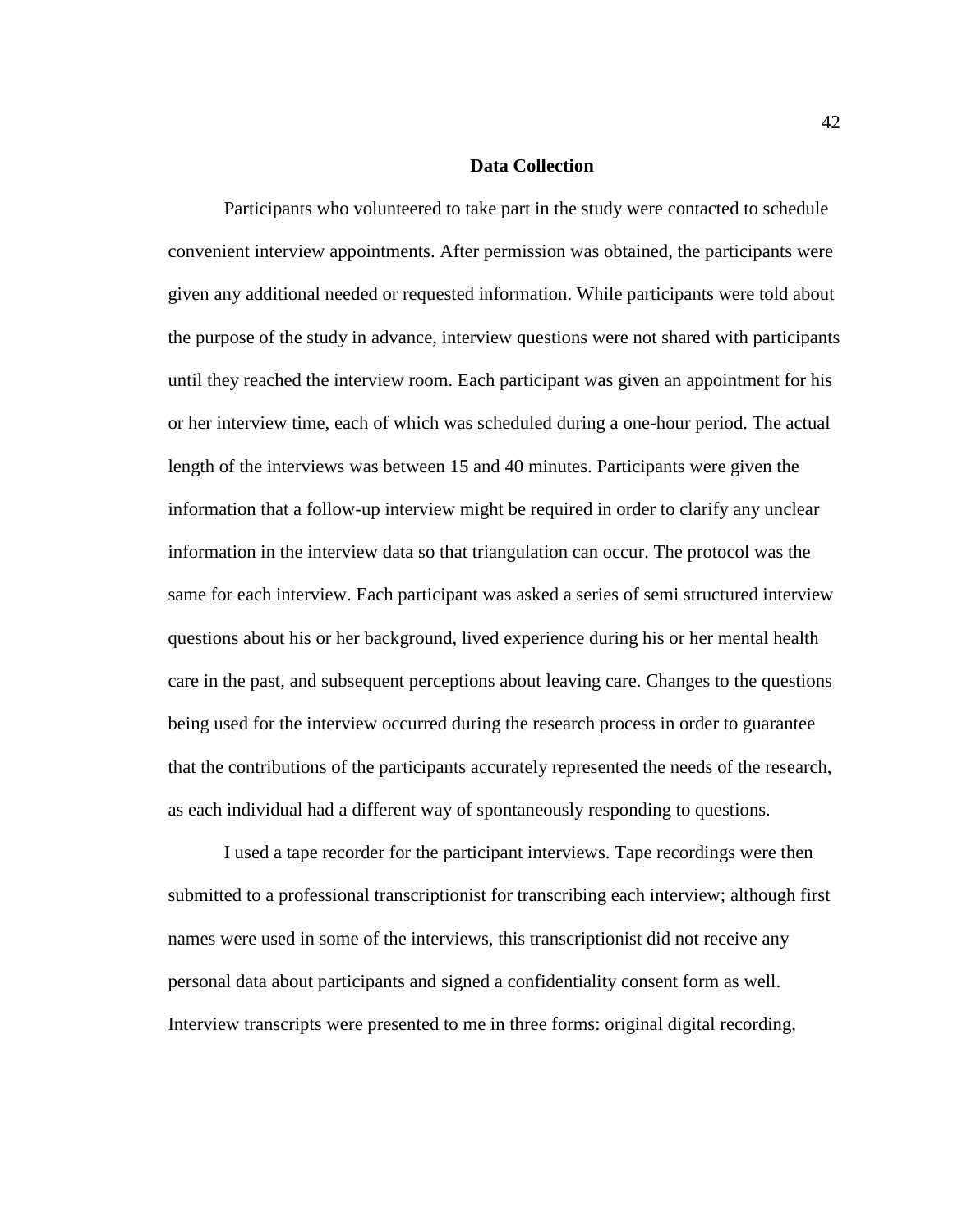digital copy, and hard copy of the interview. Given the research methodology, only verbalized cues or comments were included as raw data in the recording and transcription, although field notes were taken at the time of the interviews in order to ensure that all non-verbalized information was also captured. Having each interview transcribed verbatim and keeping detailed notes helped to establish descriptive validity for this study. In addition, to determine internal validity and ensure triangulation of the data, participant confirmation of the interview notes once they were transcribed helped me to gain an in-depth understanding of the participants' lived experiences and their perceptions regarding their therapists' lack of cultural awareness.

### **Data Analysis**

As noted by Creswell (2009), how participants were chosen for a study may "help the researcher to generate or discover a theory or specific concepts within the theory" (p. 205). Transcripts must be examined via a rational phenomenological framework (Churchill, 2006). Data were also collected and analyzed concurrently as well as after the interviews. The data analysis model which was used was one which is both empirical and phenomenological (Churchill, 2006), and which has been vetted on a practical level by Robbins and Parlavecchio (2006). The data analysis process for this research was made up of seven distinct steps. These included: "(a) reading the descriptions, (b) delineating meaning units, (c) organizing the meaning units, (d) seeing the meaning units psychologically, (e) situating structural descriptions, (f) identifying general themes, and (g) constructing a general situated structure" (Robbins & Parlavecchio, 2006, p. 333).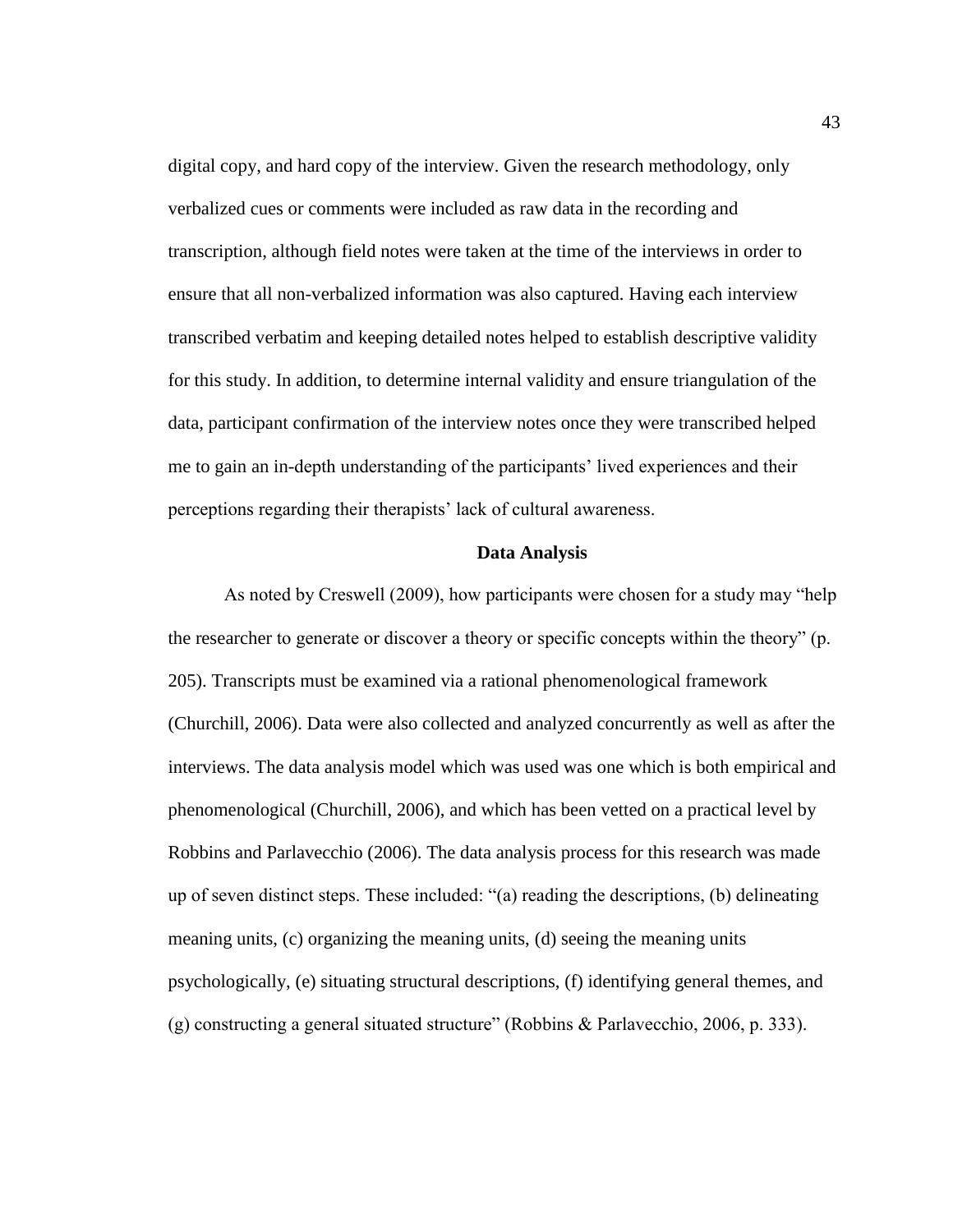What this means is that textual descriptions of each interview were developed with verbatim examples from the transcribed interviews. From this, a composite structural description and major themes were developed, drawing on the meanings and essences of the experience, representing the participant group as a whole.

The development of categories and themes of information enabled me to look for patterns within the data, and to gain an understanding of the phenomena under investigation. Themes that appeared to be common to most participants were identified and further interpreted and analyzed for their meaning. The final stage of examination was pulling all of the information together through synthesis. Once the themes were solidified, it became possible to draw conclusions about the meaning of the data. These were compared to the original research questions and recommendations for clinical practice were made.

#### **Ethical Considerations**

Before starting, I ensured compliance with the AAMFT, Walden's IRB (IRB approval number #06-14-13-0015088), and APA. The confidentiality and anonymity processes of the interview were explained to the participants, questions about the nature of the interview were answered, and consent forms were explained as well. Participants were asked to sign informed consent documents. A letter that includes a guarantee of confidentiality and additional information accompanied this process. Participants were reminded that participation was voluntary and anonymous outside of the interview room, and the decision to withdraw from the interview had no penalty. Participants were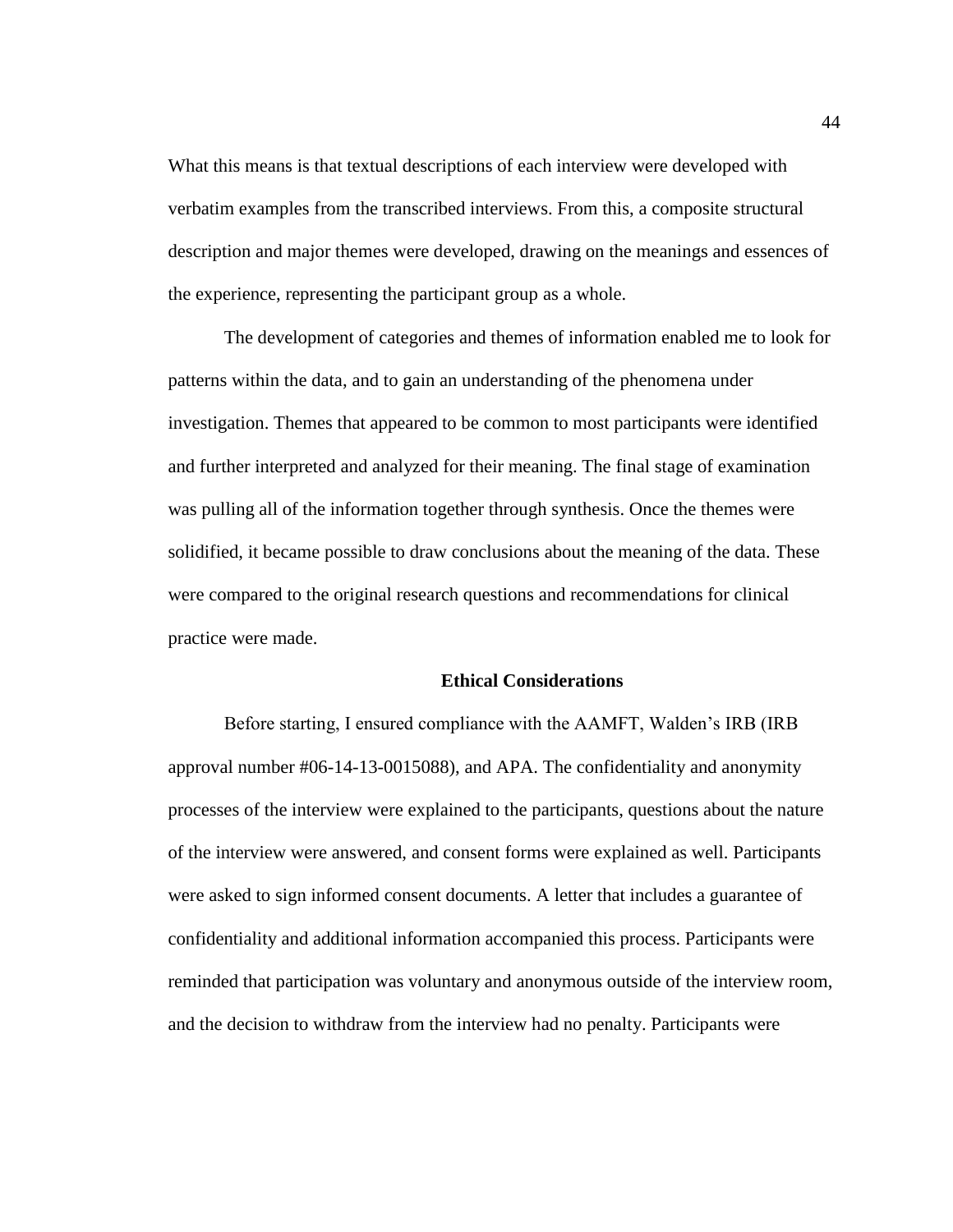provided with the contact information off a local counselor or health care agency in the expectation that some may find that the process brings up feelings of depression or grief about experiences. If a participant became overwhelmed and unable to manage the interview topic, the interview was terminated and the participant referred to a health care provider directly. It is important to note that I adhered to all ethical standards of Walden University, as well as those of both the APA and the AAMFT. Further, applicable laws governing mental health research were also followed.

#### **Summary**

In this chapter, I outlined the approaches to the methodological processes that were used to ensure that the study was able to collect and delineate the desired information, which was to discover the lived experiences of the African American and Hispanic mental health care clients and present their experiences through phenomenological research. A qualitative phenomenological interview framework was determined to be the most appropriate method to examine the research problem at hand. The considerations behind the sample of the chosen population, the data collection and analysis procedures, the study's use of instrumentation, and its reliability and validity were described in this chapter. By examining a series of in-depth interviews with African American and Hispanic mental health care clients, the overarching objective was to identify differences in what clients from diverse ethnic, racial or cultural groups prefer in a therapeutic relationship with their chosen mental health care provider.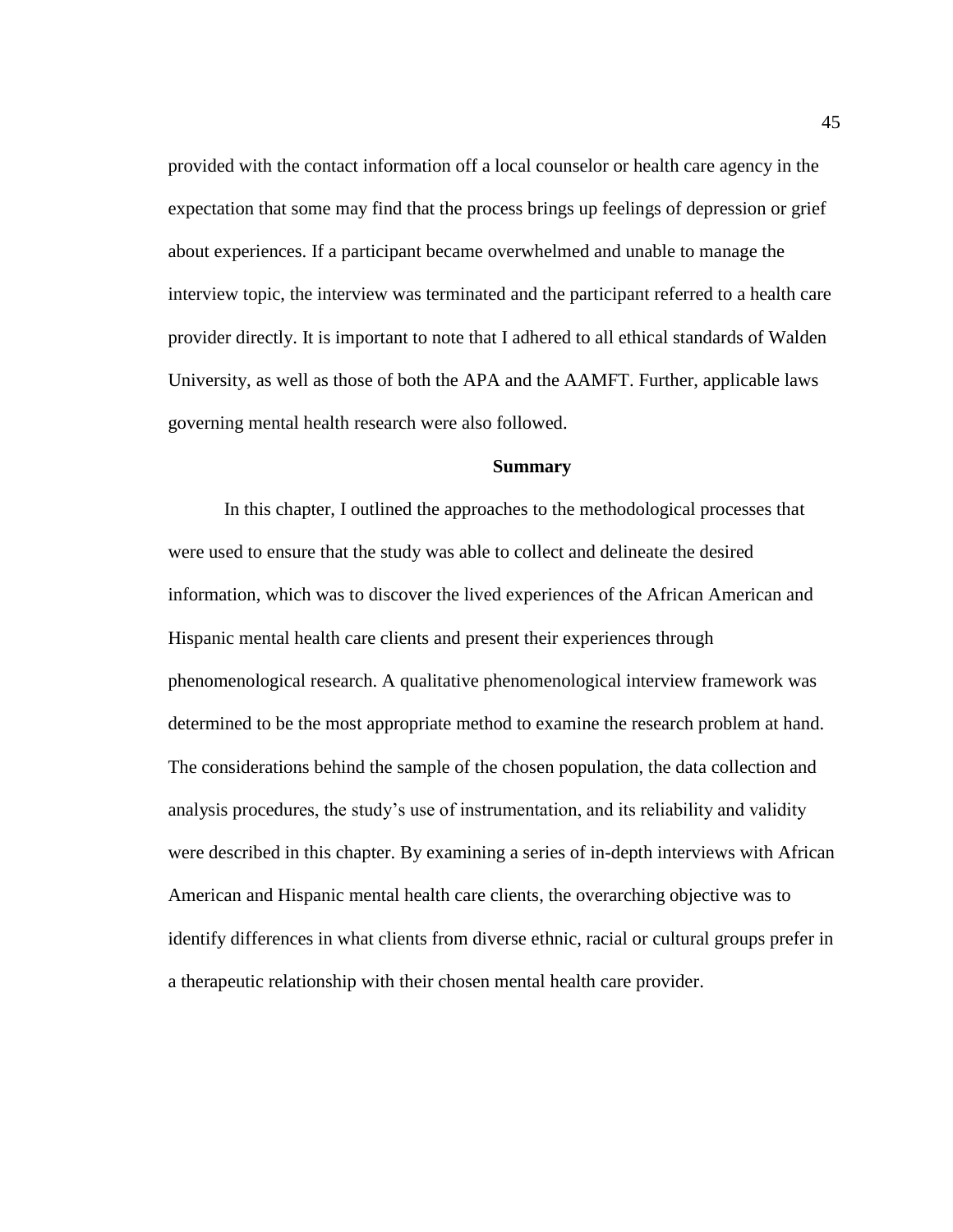#### Chapter 4: Results

# **Introduction**

The purpose of this phenomenological study was to explore how participants' perceptions of their mental health care professionals' lack of cultural awareness and sensitivity discourages their willingness to continue in treatment. This purpose was addressed through asking 10 participants at a therapeutic setting in Philadelphia, PA five predesigned interview questions in addition to a number of ad lib questions:

1. Was it important that your counselor asked about your morals, values, and lifestyle? What cultural values or factors do you perceive to be important in treatment?

2. What do you believe your counselor thought about your race, customs, values, and lifestyle?

3. Have you discussed your customs and values with your counselor, and how did the counselor communicate with you about these issues?

4. How likely are you to stay in treatment if you believed that your counselor cared about your customs and values, did this affect whether you stayed in treatment?

5. What were your thoughts and feelings if you believed your counselor did not understand or discuss your life customs and values?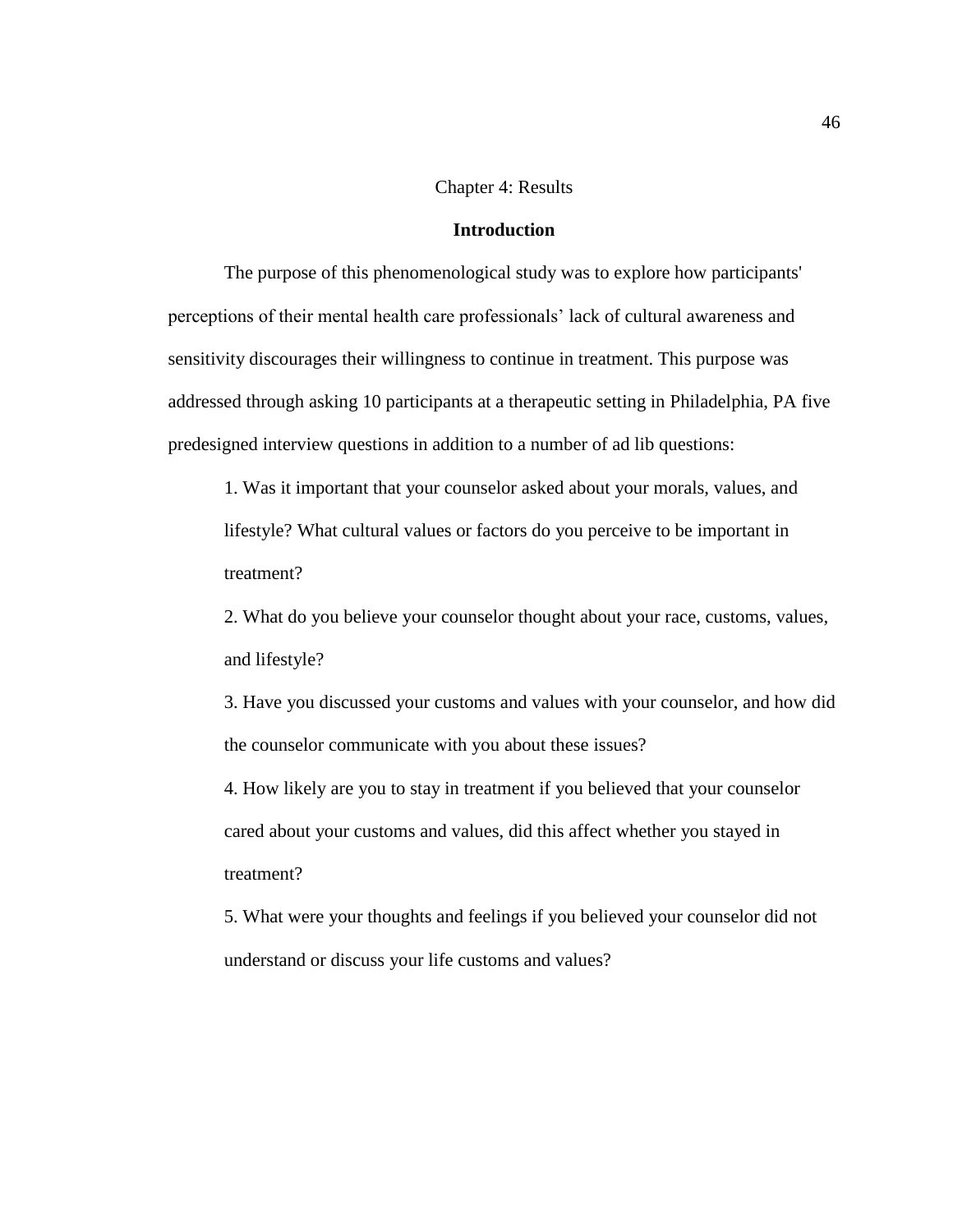The purpose of asking these five interview questions, in addition to the ad-lib questions, was to be able to answer the following three research questions posed in the study:

**RQ1**. What cultural barriers do African American and Hispanic clients in treatment perceive about the cultural competence of their clinicians (regardless of the clinician's race)?

**RQ2**. What cultural values or factors in identity are perceived to be important to African American and Hispanic clients in treatment?

**RQ3**. Which variables contribute to the dropout of African American clients and Hispanic clients?

Based on the aforementioned purposes, the fourth chapter is structured as follows. First, there is a presentation of descriptive statistics relating to the sample. Second, there is a presentation of coding and data analysis based on the interview data. Third, there is a presentation and discussion of themes derived from the coding and data analysis. Fourth, there is a discussion of discrepant themes and cases in the data. Finally, a conclusion summarizes the main findings, limitations, and characteristics of the study.

## **Descriptive Statistics**

# **Overview**

There were 10 participants in the study. Figures 1-10 present graphical summaries of the participants' age, ethnicity, gender, place of birth, education, occupation, first language, other language, parental language, and self-rated English fluency (on a scale of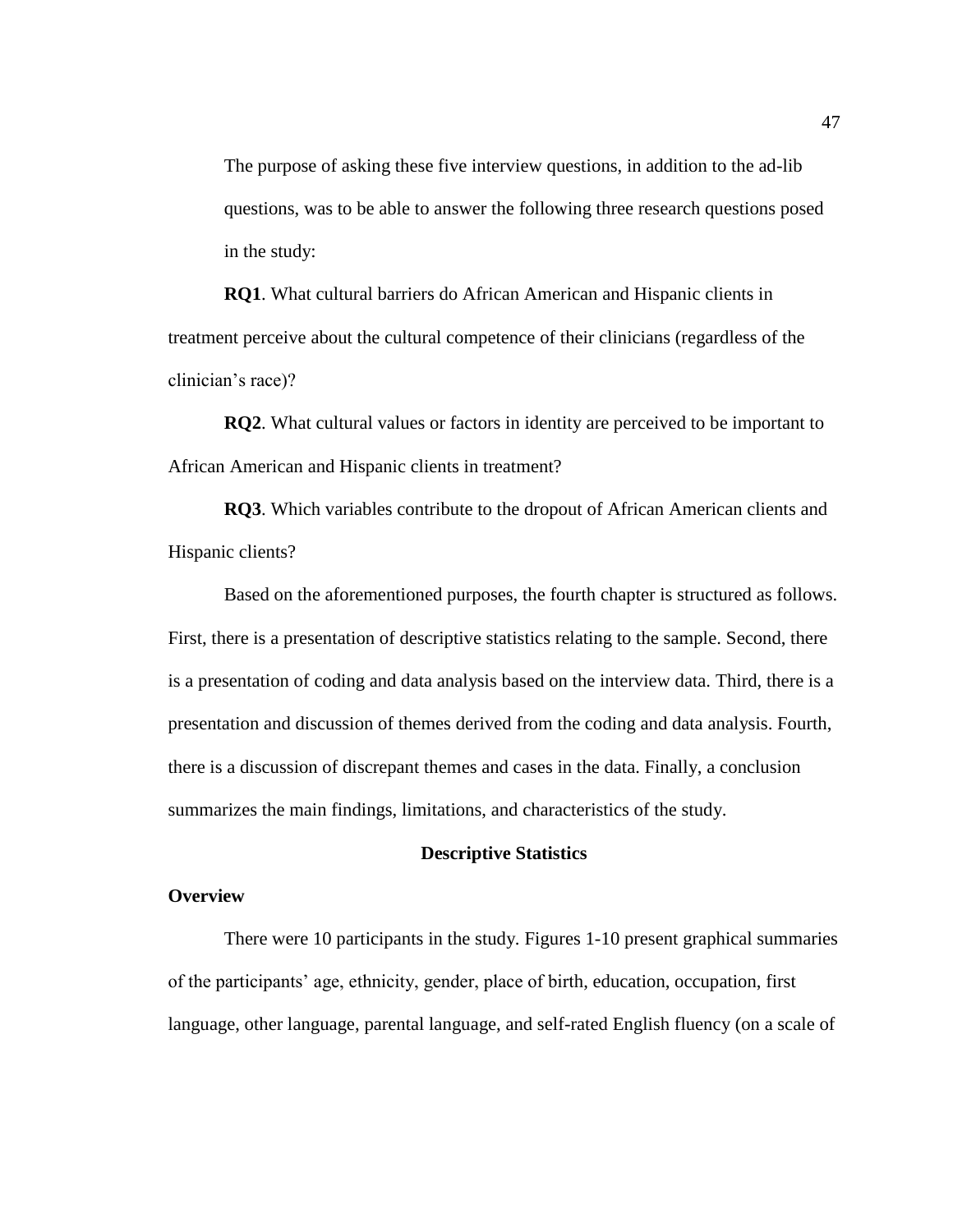1-10). The sample was relatively older, with a mean age of 43.84 (SD = 14.346), almost equally split between males ( $n = 4$ ) and females ( $n = 6$ ), and included several ( $n = 7$ ) individuals not born in the United States. The average educational attainment of the sample was low, with the majority ( $n = 7$ ) not having attended college. In addition, most  $(n = 7)$  of the sample was unemployed. There was a nearly even split between speakers of English as a first language ( $n = 4$ ) and speakers of Spanish as a first language ( $n = 6$ ), with one participant being bilingual. Most ( $n = 7$ ) of the participants ranked themselves as speaking English with perfect fluency. Finally, all of the participants stated that the ethnicity of the therapists whom they had ceased to see was White.



*Figure 1.* Histogram of age of the sample  $(M = 43.84, SD = 14.346)$ .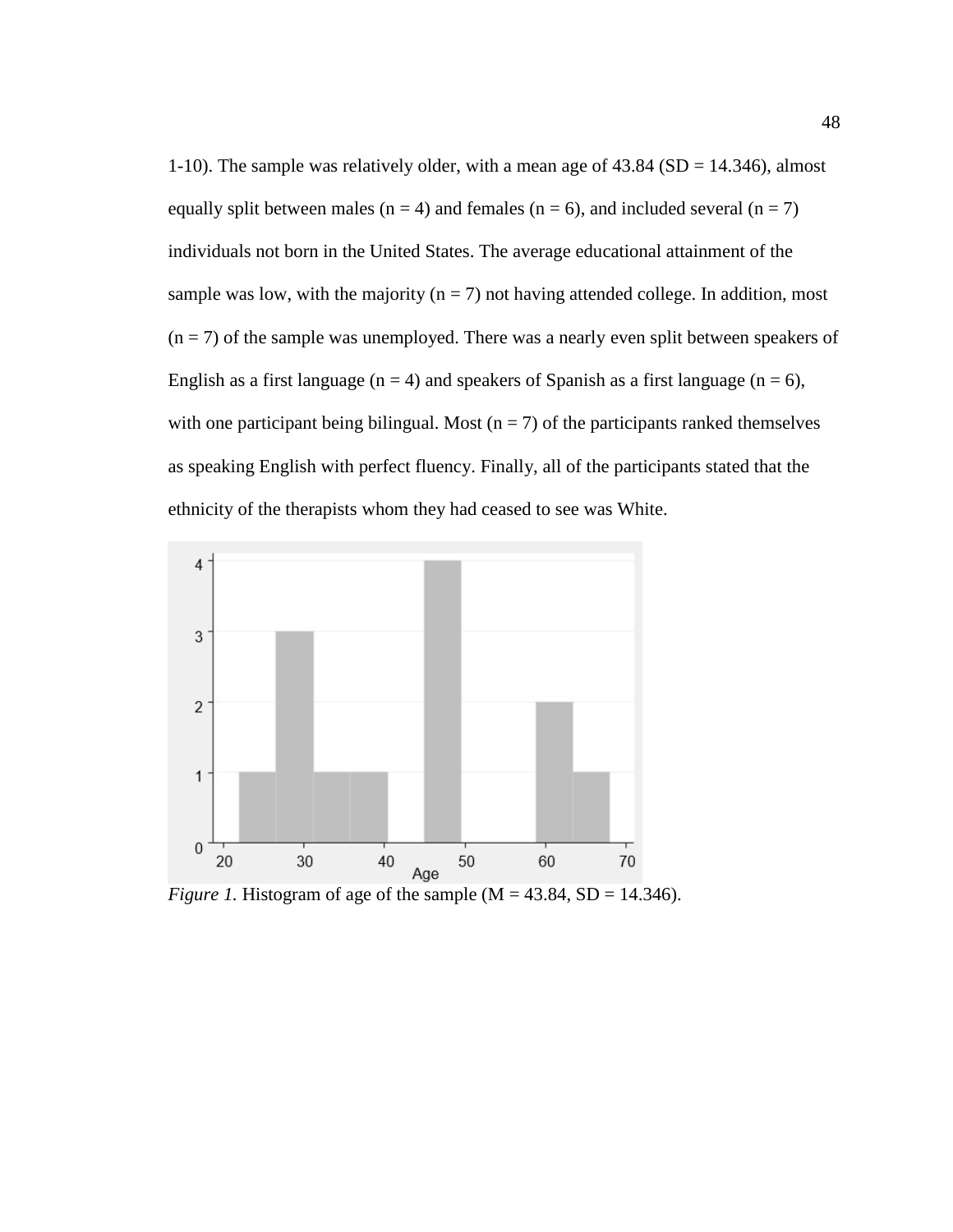

*Figure 2.* Pie chart, ethnicity.



*Figure 3.* Pie chart, gender.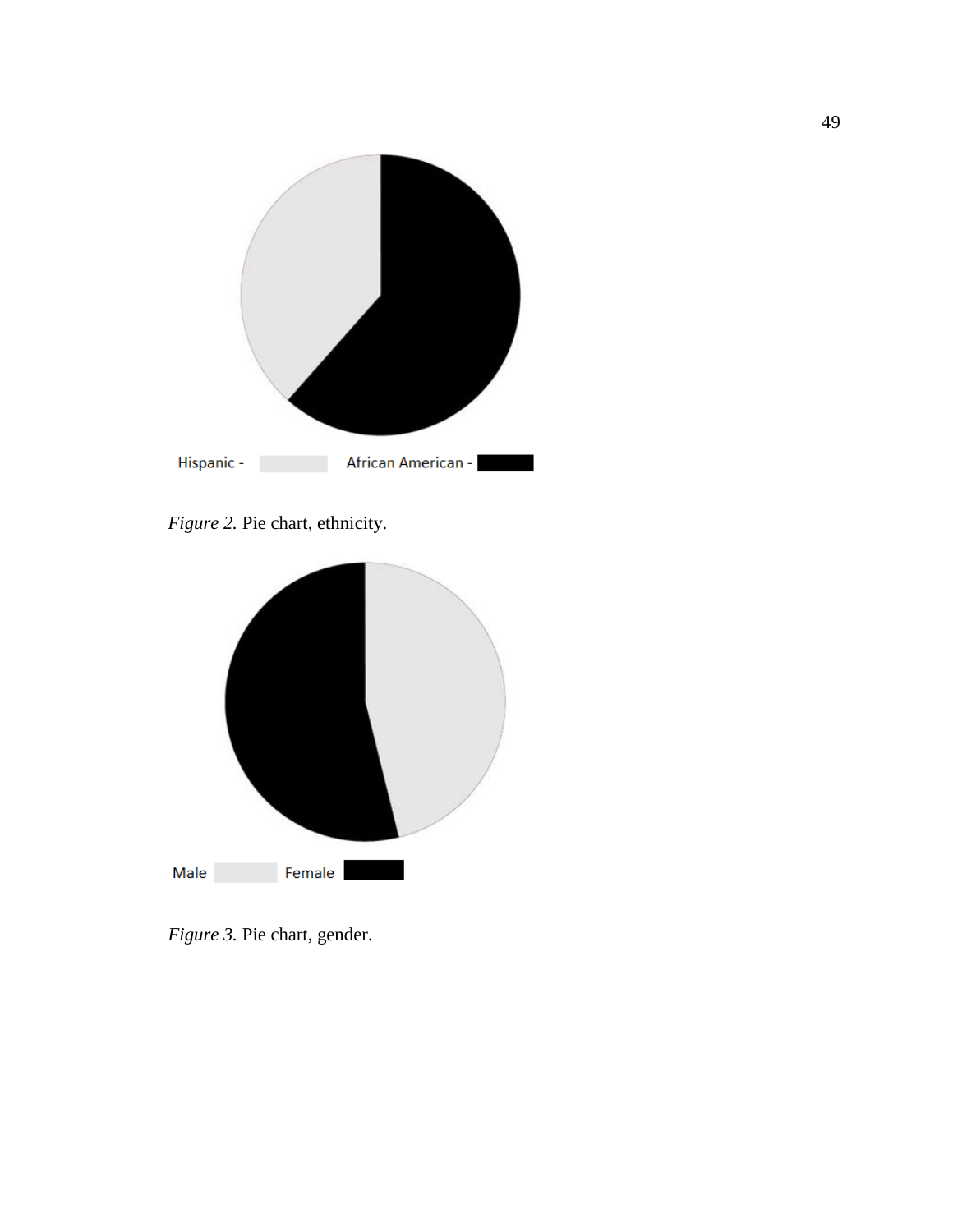

*Figure 4.* Pie chart, place of birth.



*Figure 5.* Pie chart, educational attainment.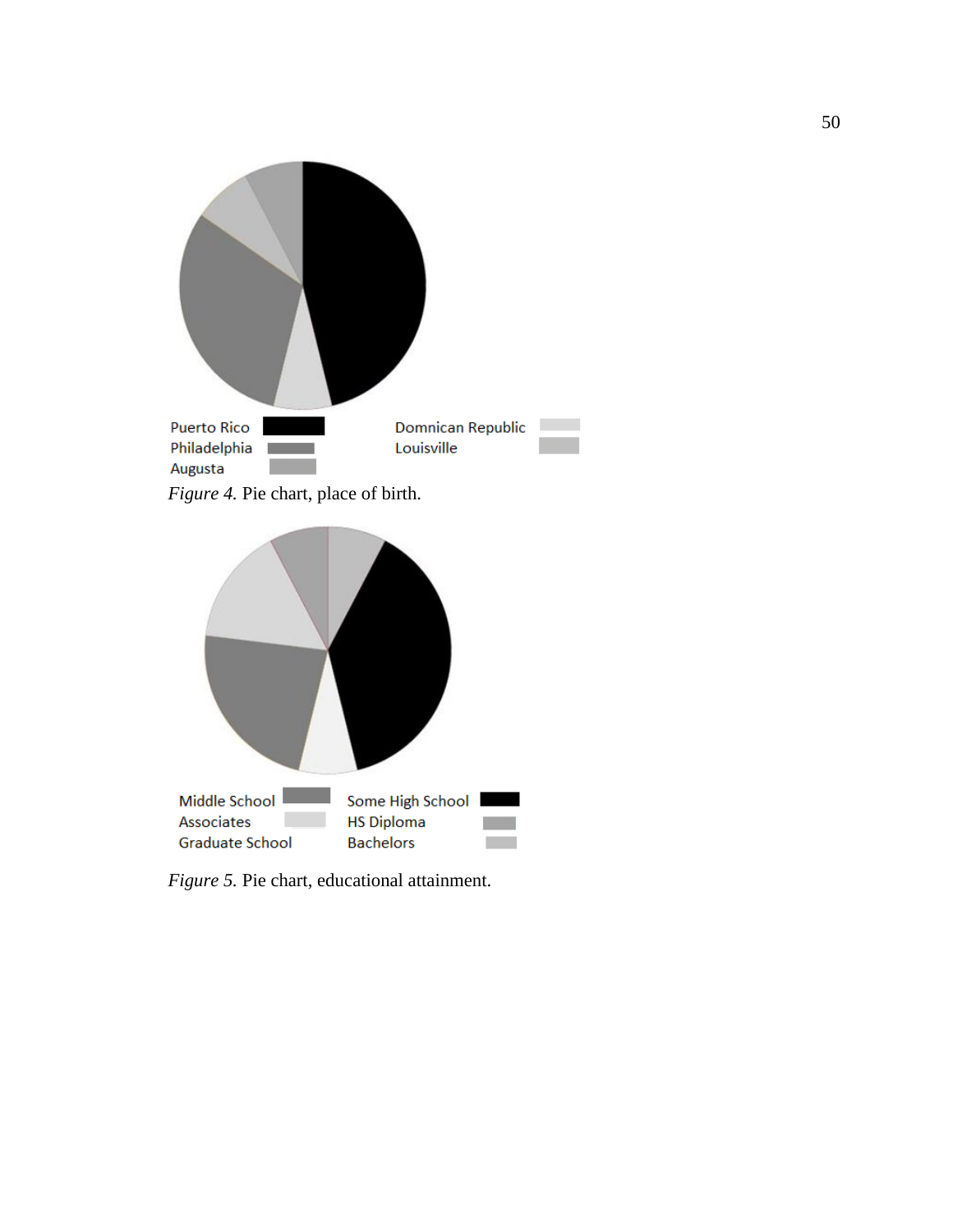

*Figure 6*. Pie chart, current occupation.



*Figure 7*. Pie chart, first language spoken by subject.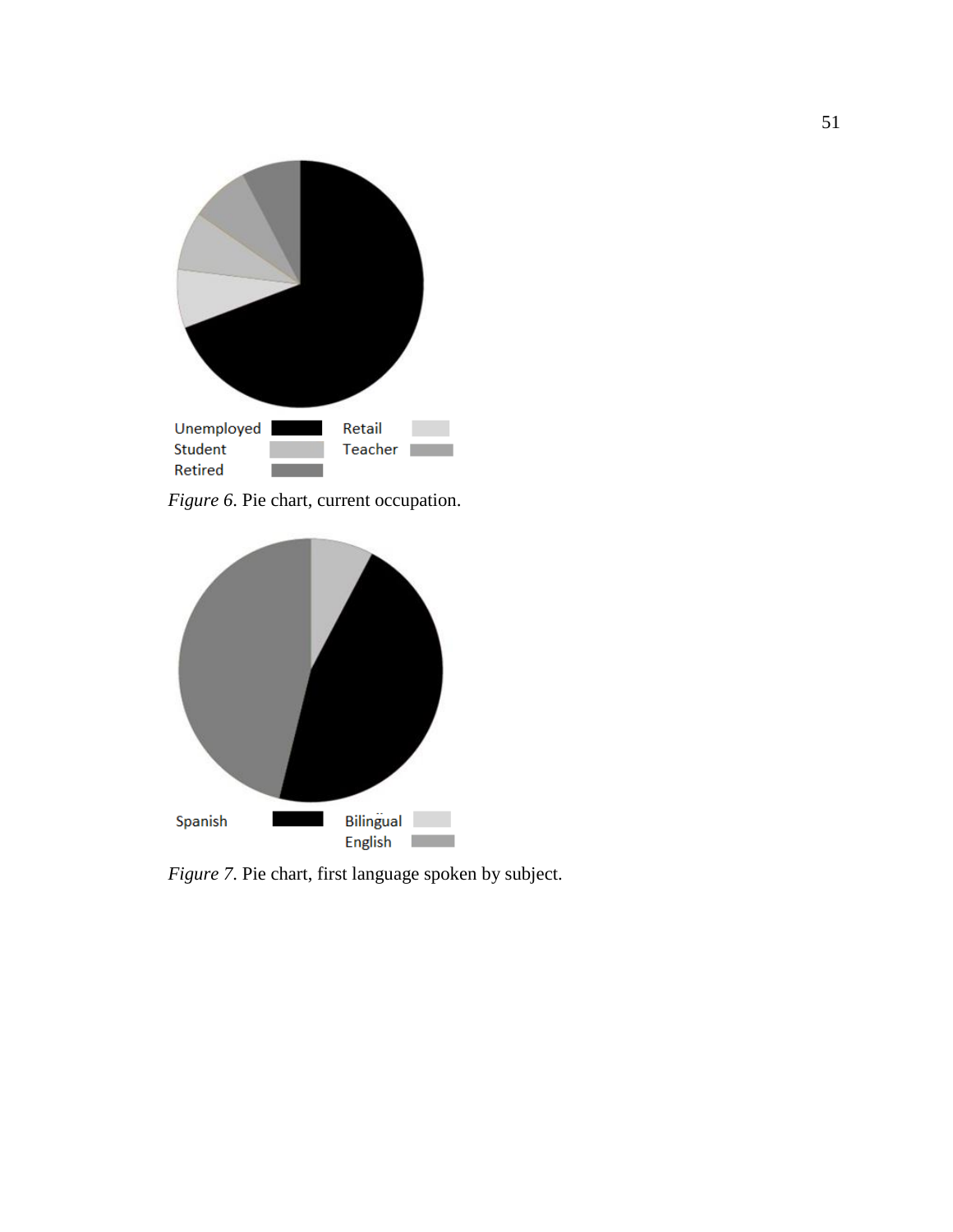

*Figure 9*. Subject's self-reported English proficiency on a 10-point scale.

# **Cross-Tabulations and Other Two-Way Graphs**

Five Ten

Three

After collecting descriptive statistics on each of the 10 main variables in the study, five cross-tabulations and a scatter plot were conducted. The first three crosstabulations pertained to ethnicity by age, gender by age, and first language by age. The next two cross-tabulations pertained to English fluency by gender and English fluency by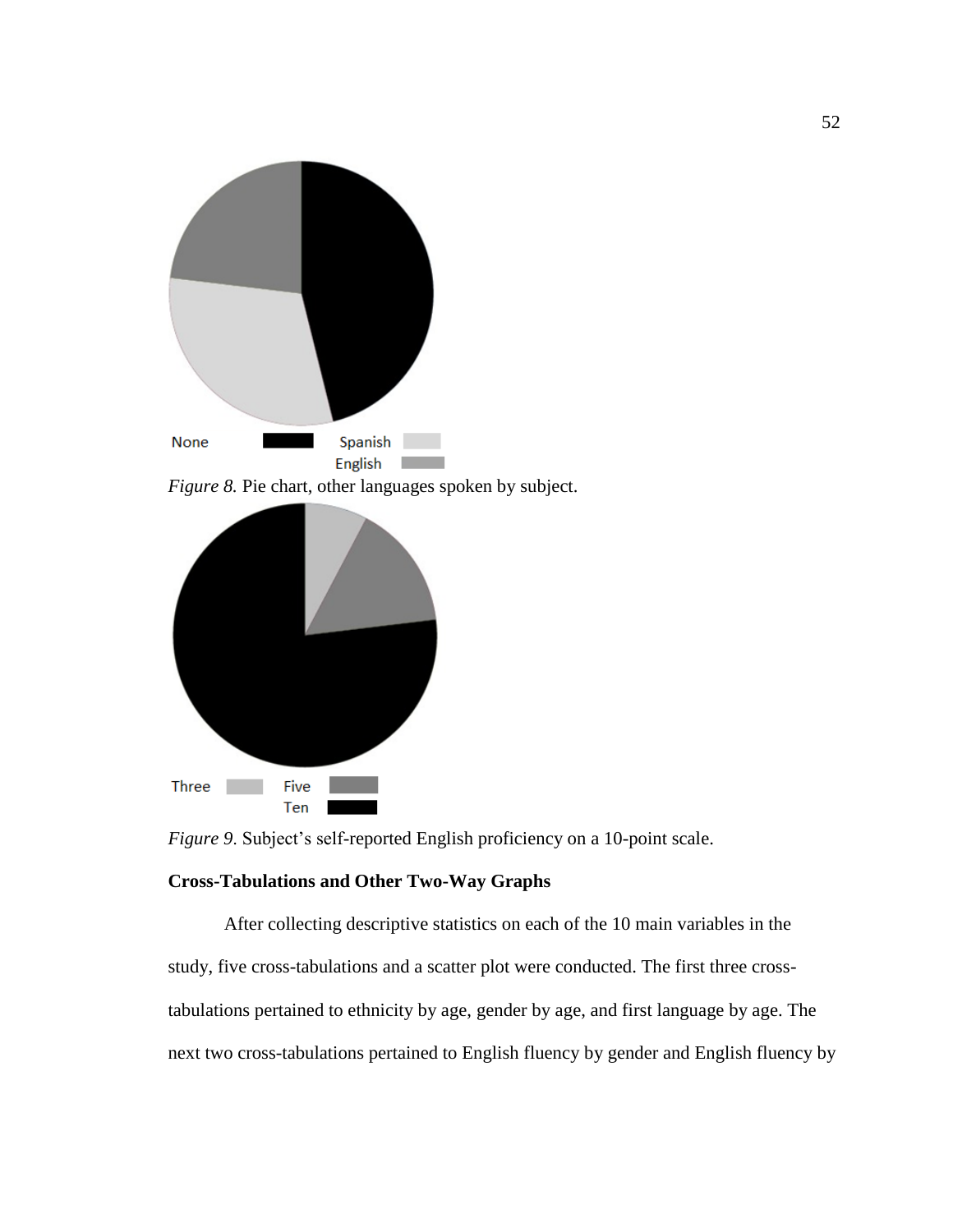race. The scatter plot graphed the relationship between self-reported English fluency and age. These procedures were conducted in order to determine whether, using bivariate analysis, more could be learned about the sample by going beyond the univariate analyses of the 10 variables in the overview of descriptive statistics. An  $\alpha$  of .10 was adopted for all independent samples t tests. First, it was found that the age of African Americans in the study (M = 55, SD = 13.379) was significantly ( $p = .0185$ , t = -2.7607) greater than the age of the Hispanics ( $M = 36.875$ ,  $SD = 10.3017$ ) in the study.





Second, it was found that the age of females in the study  $(M = 48.428, SD = 5.09)$ was not significantly ( $p = .2282$ ,  $t = -1.2761$ ) greater than the age of the males ( $M = 38.5$ ,  $SD = 14.57$ ) in the study.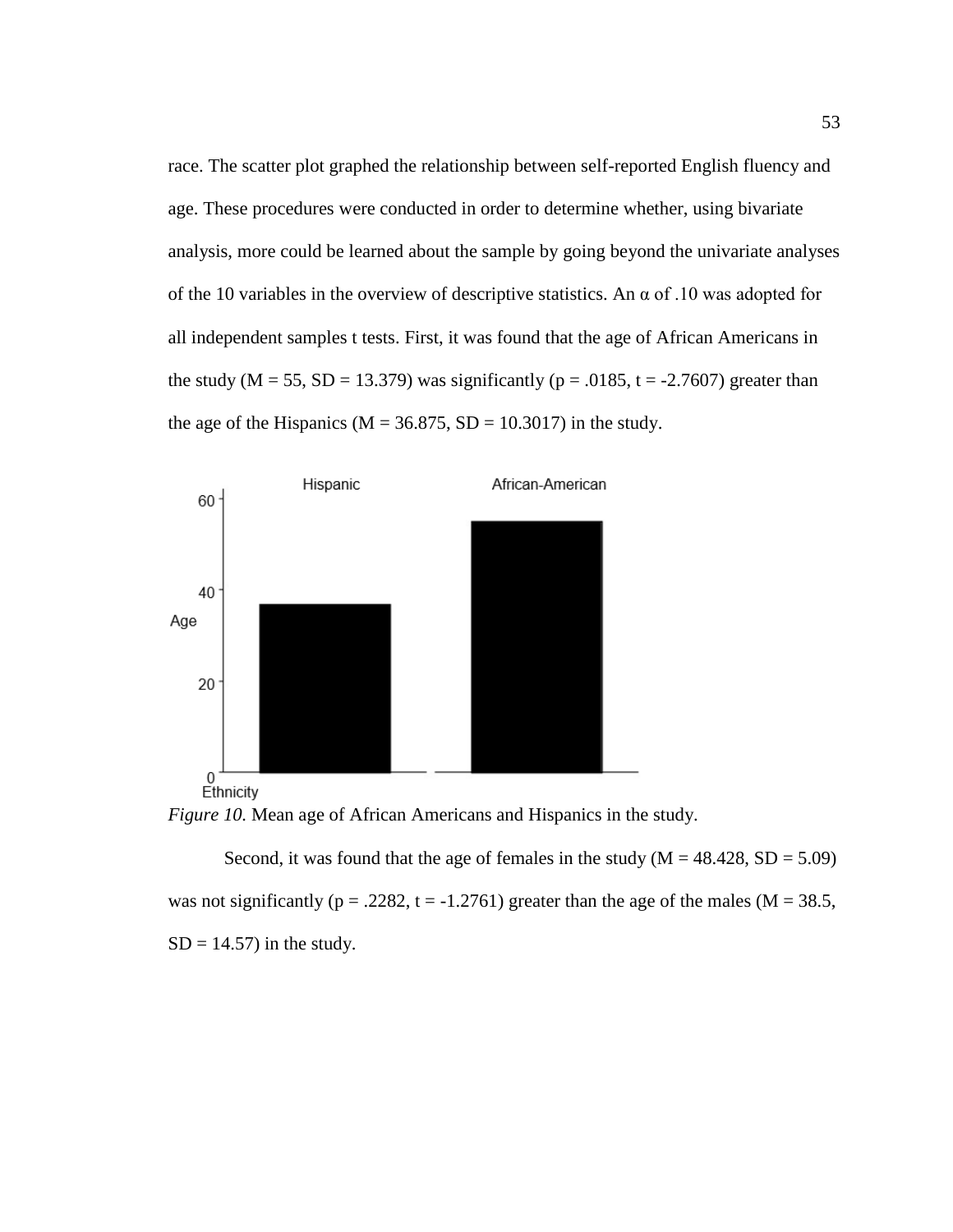



Third, in keeping with the finding that the Hispanics in the study were significantly younger than the African American studies in the study, it was found that the age of Spanish first-language speakers ( $M = 36.17$ , SD = 10.304) was significantly (p  $= .092$ , t = -1.867) lower than the age of English first-language speakers (M = 50.67, SD  $= 15.996$ ). One of the participants was bilingual; this participant was 49. The findings associated with the first three cross-tabulations offered further demographic insight into the sample, indicating that it was bifurcated between younger Hispanics and older African Americans, a bifurcation that also reflected itself in older English-first speakers and younger Spanish-first speakers.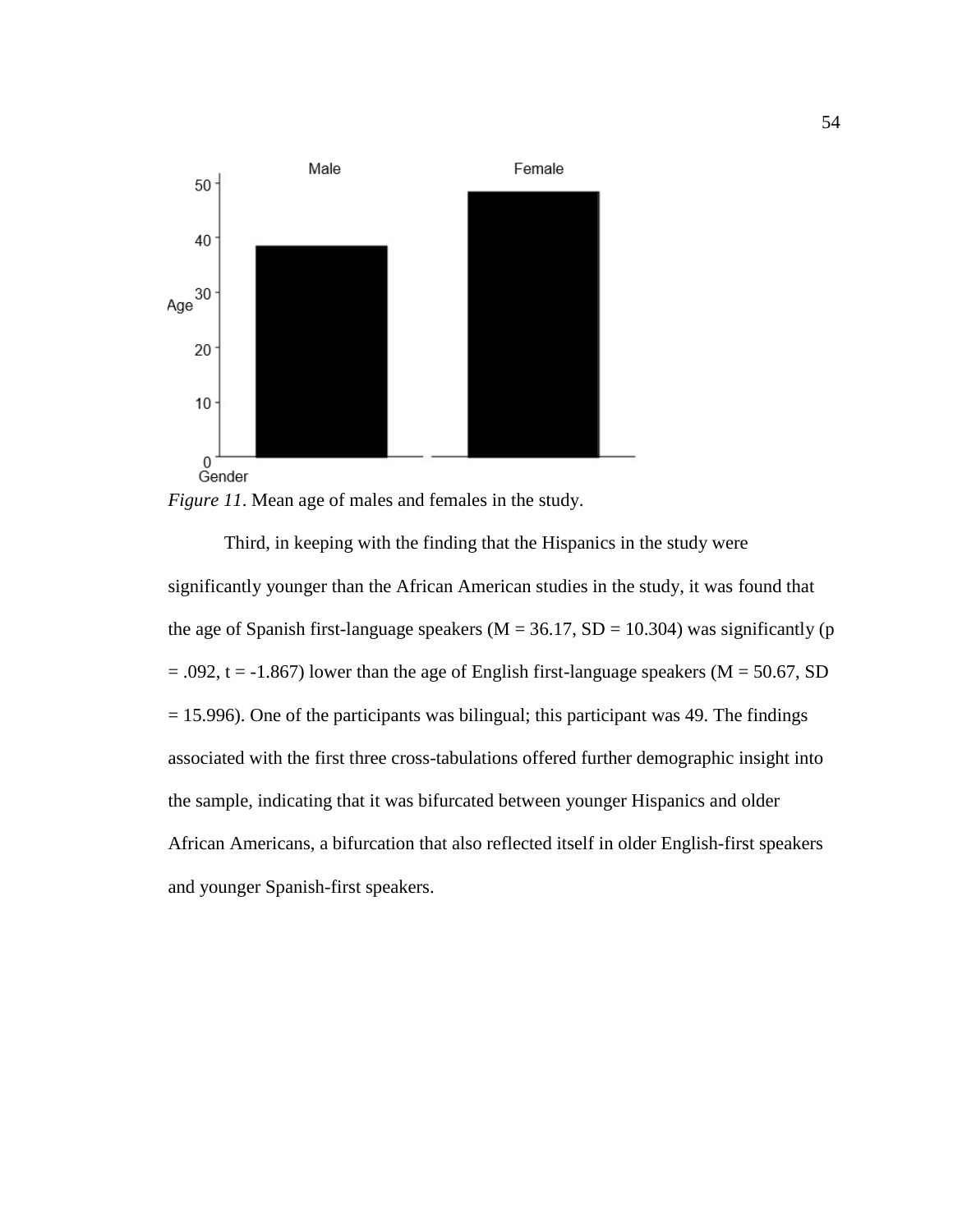

*Figure 12.* Mean age by first language spoken.

Fourth, a scatter plot revealed that there was no detectable relationship between

age and self-rated English proficiency:



*Figure 13*. Scatter plot, age by English fluency.

Fifth, it was found that the English fluency of males ( $M = 9.166$ ,  $SD = 2.04$ ) was not significantly ( $p = .5546$ ,  $t = .6094$ ) greater than the English fluency of the females (M  $= 8.28$ , SD  $= 1.97$ ) in the study.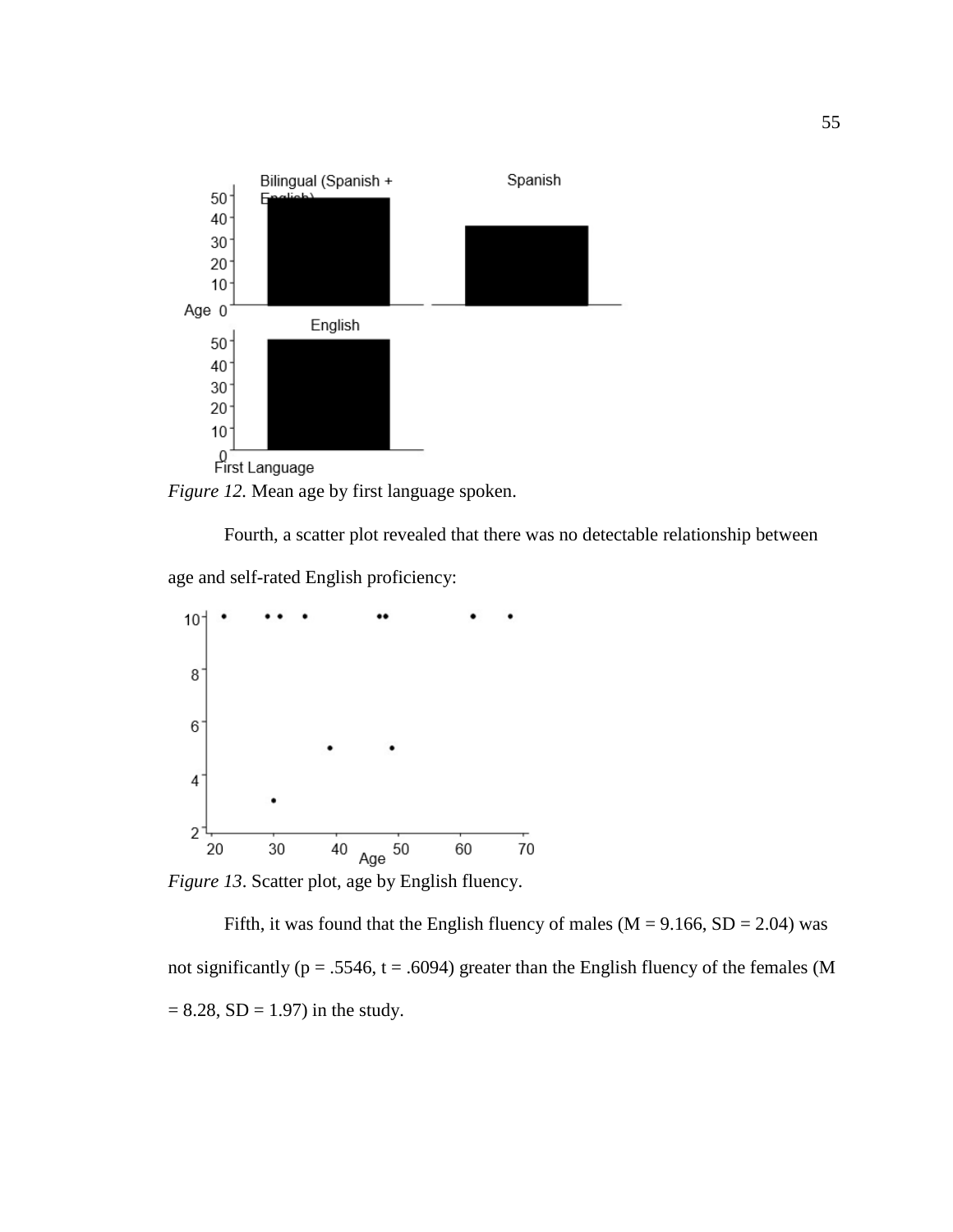

*Figure 14*. Mean English fluency of males and females in the study.

Finally, it was found that the English fluency of African Americans ( $M = 10$ , SD  $= 0$ ) was not significantly (p = .0736, t = -1.5591) greater than the English fluency of the Hispanics ( $M = 7.875$ ,  $SD = 1.059$ ) in the study.



*Figure 15*. Mean English fluency by ethnicity.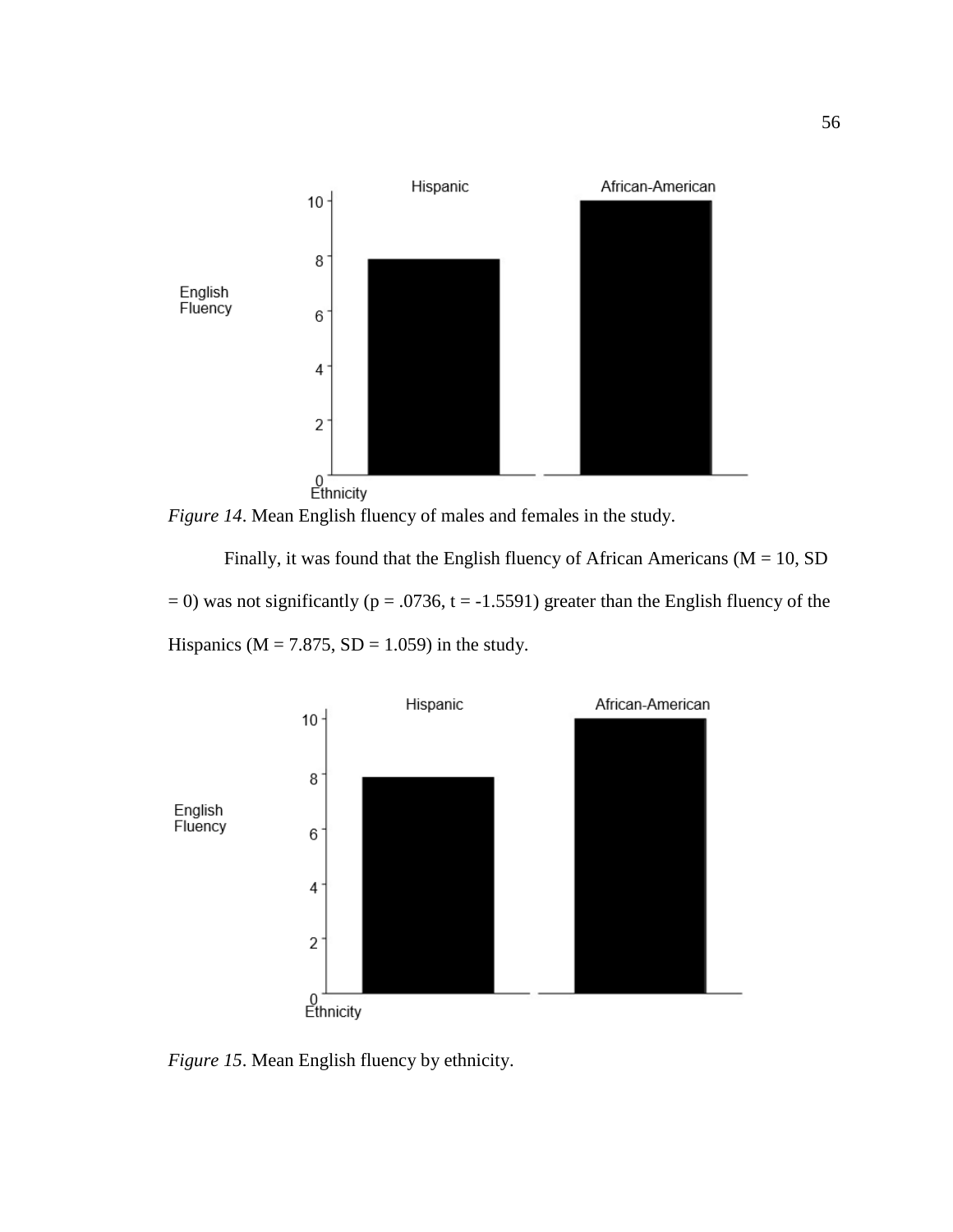## **Coding and Data Analysis**

Coding and data analysis was conducted based on each of the three research questions in the study. The purpose of the coding and data analysis is to generate themes that will be examined in more detail. Although a line-by-line coding approach was adopted for all the data in the study, only relevant excerpts and summaries are presented in this section of the findings.

#### **Coding and Data Analysis: RQ1**

The first research question was as follows: What cultural barriers do African American and Hispanic clients in treatment perceive about the cultural competence of their clinicians (regardless of the clinician's race)? In order to answer this research question, the following steps were taken. First, key excerpts from participants' narratives were identified. Second, these excerpts were coded. Third, the codes were examined and cross-compared in order to provide a foundation for thematic identification.

**Key excerpts from participants' narratives.** The following excerpts represent crucial statements made by participants in terms of the first research question:

• This particular counselor thought that all African Americans think and have the same values and that the majority of our culture thinks the same way. (Participant 1).

• When discussion came up about Africans and their culture, she was trying to be understanding but stereotyped ideas were still the same (Participant 1).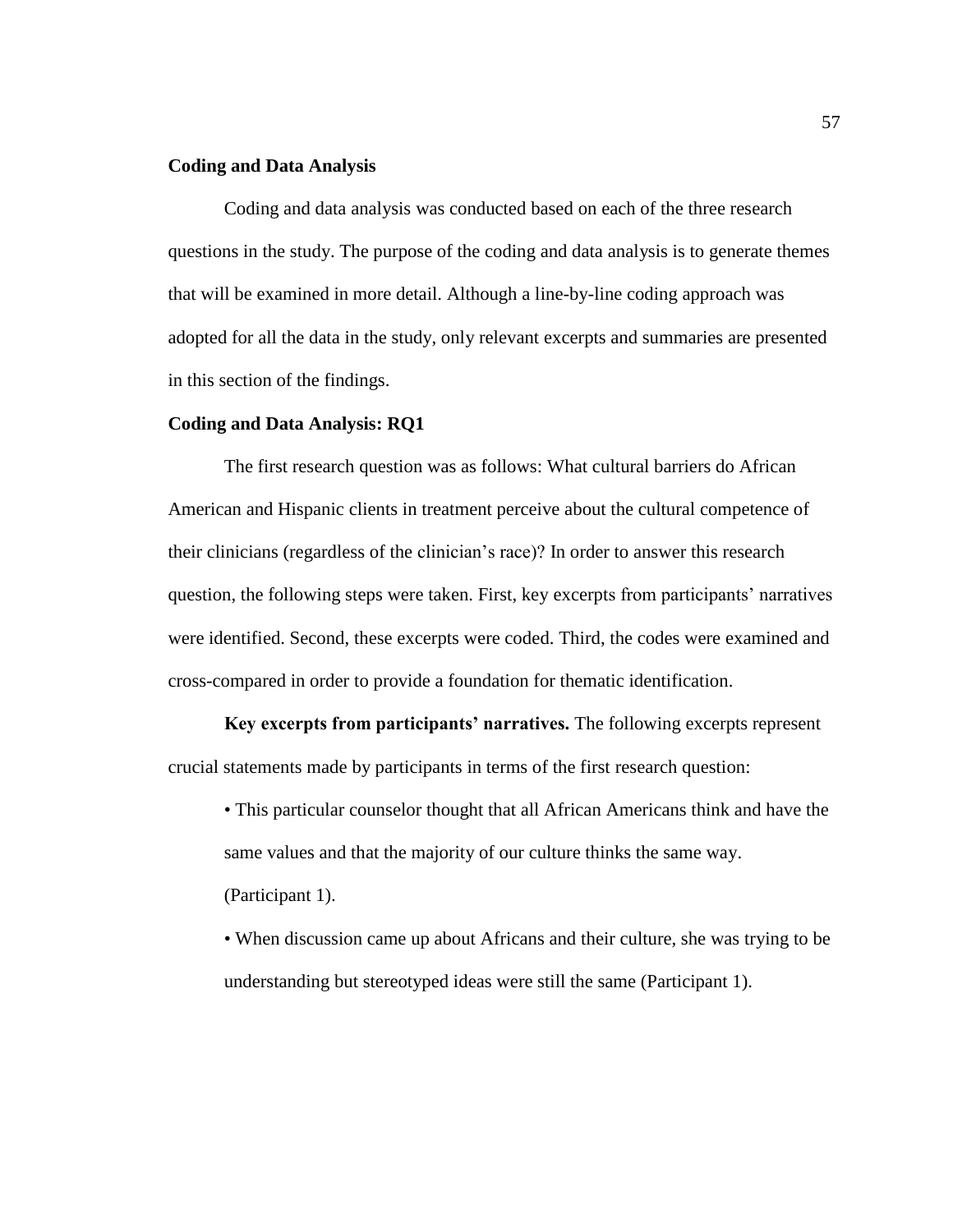• It was very important for the counselors to know about my brother's morals, values, lifestyle, et cetera, because they didn't know about my brother enough to understand his wants, needs, and values…For example, he would go into other clients' rooms at night. They were assuming that there was a sexual reason for that, but he never expressed anything of a sexual nature. I had to tell them that. Also, being autistic, he would become belligerent when he was being mistreated or his needs were not met (Participant 2).

• There were several counselors, and some of them were African American, as well. The White counselors didn't seem to care too much about my brother as a human being. They just wanted him to do as he was told. They wouldn't really listen to me when I tried to explain that he was acting out because he was being mistreated when he was being given medication that was making him act worse instead of better (Participant 2).

• When trying to discuss my brother with this counselor, she thought I should do what they said, and there was no room for my own opinion or what I felt about the situation or about Black people on relatives when they don't act as others want him to act. She kept asking me, did I understand, as if I didn't have sense enough to understand (Participant 2).

• She never talked to me about my culture. As Black people we don't talk about our culture, we deal with how people treat us as African Americans, turning their nose up at us (Participant 3).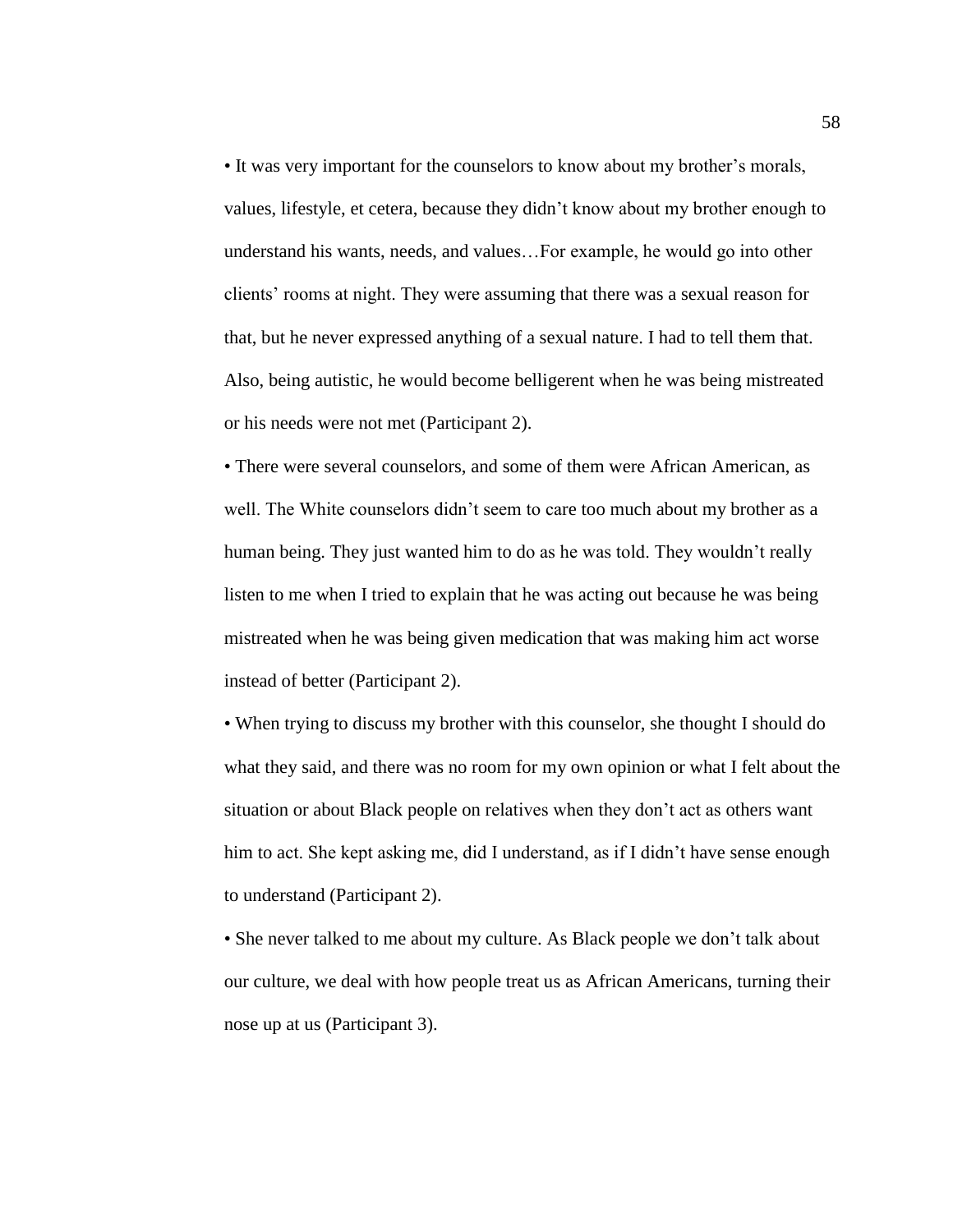•I didn't care what they thought about my culture, I was there for treatment. (Participant 5).

• Well, you don't need to know anything about my culture. If you're not going to be able to treat me you don't need to worry about my culture, my culture is me (Participant 5).

• I prefer for a person to know who I am and what I'm about before you get into my business (Participant 6).

• I want them to understand where I'm coming from (Participant 7). She'd say everything that I tell her [inaudible] so I didn't trust her (Participant 8).

• The gap in between us, it'd be harder (Participant 10).

• And they don't really ask you where you come from or whether you are a true Spanish or are you Indian (Participant 4).

• But I do know my culture. I know where I come from. You know what I mean? And I do tell my therapist about my music and I value my Spanish, because that's my culture (Participant 9). Themes. The themes for Research Question 1 are shown in Table 1.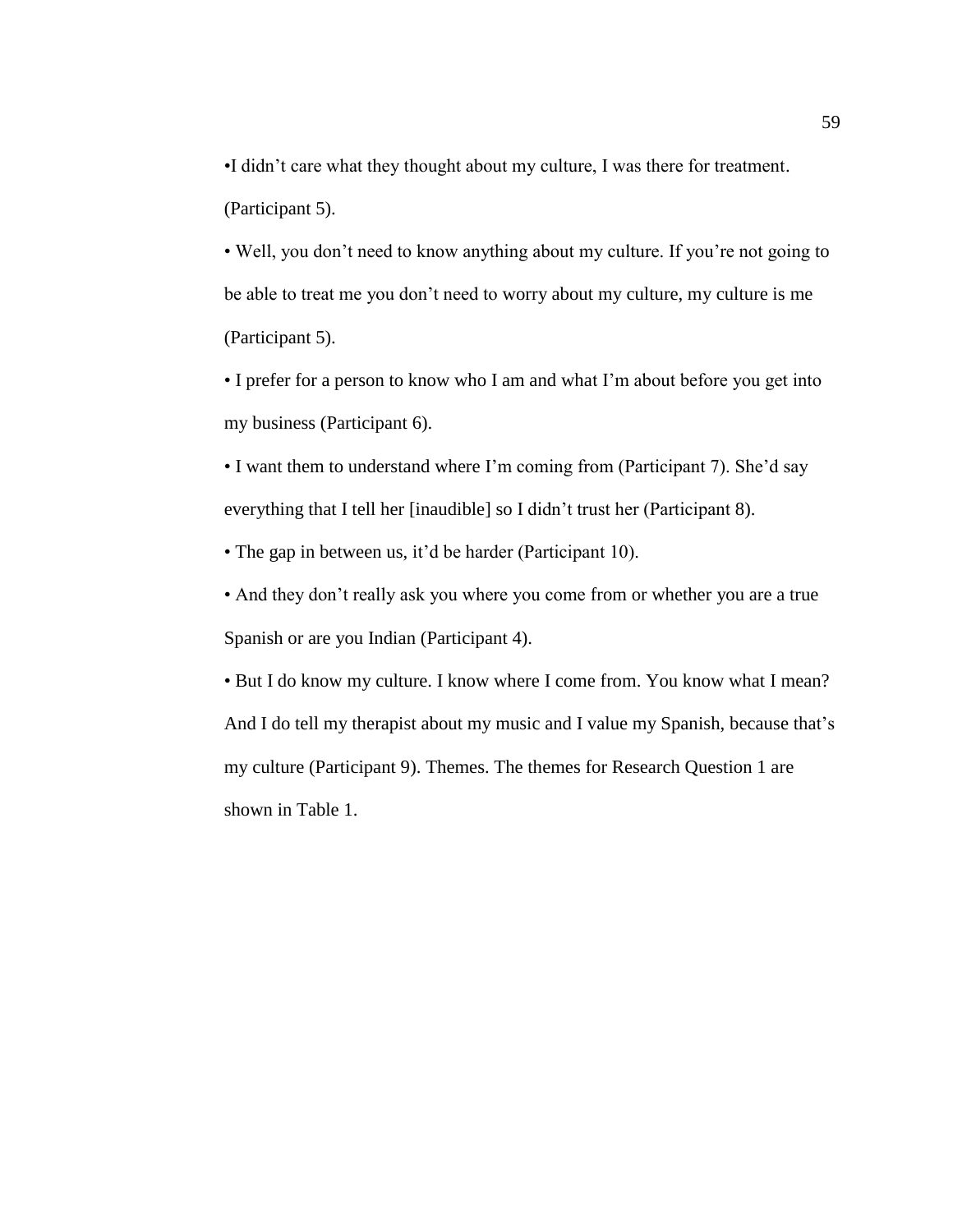Table 1

| Themes for RQ1 |  |  |  |
|----------------|--|--|--|
|----------------|--|--|--|

| Theme                                       | Support for theme                |
|---------------------------------------------|----------------------------------|
| Understanding: Client cannot be             | Participants 3, 4, 6, 7, 9, 10   |
| understood without understanding or         | [Discrepant case: Participant 5] |
| empathizing client's culture                |                                  |
| Respect: Client's culturally influenced     | Participant 2                    |
| behavior can be ignored, misinterpreted, or |                                  |
| not accorded proper therapeutic             |                                  |
| consideration                               |                                  |
| Categorization: Stereotyping can lessen     | Participant 1                    |
| therapist's fairness and professionalism in |                                  |
| dealing with client                         |                                  |
| Confidentiality: Client and therapist can   | Participant 8                    |
| have different, culturally motivated        |                                  |
| understandings of confidentiality Support   |                                  |
| for theme                                   |                                  |

Table 1 depicts the main themes that emerged from the coding and analysis of data related to the first research question. These themes will be examined in more detail later in the chapter.

# **Coding and Data Analysis: RQ2**

The second research question was as follows: What cultural values or factors in identity are perceived to be important to African American and Hispanic clients in treatment? As with the first research question, data for the second research question were subjected to line-by-line coding, reduced to key excerpts, and finally used to generate themes.

# **Key excerpts from participants' narratives**. The following excerpts represent

crucial statements made by participants in terms of the second research question: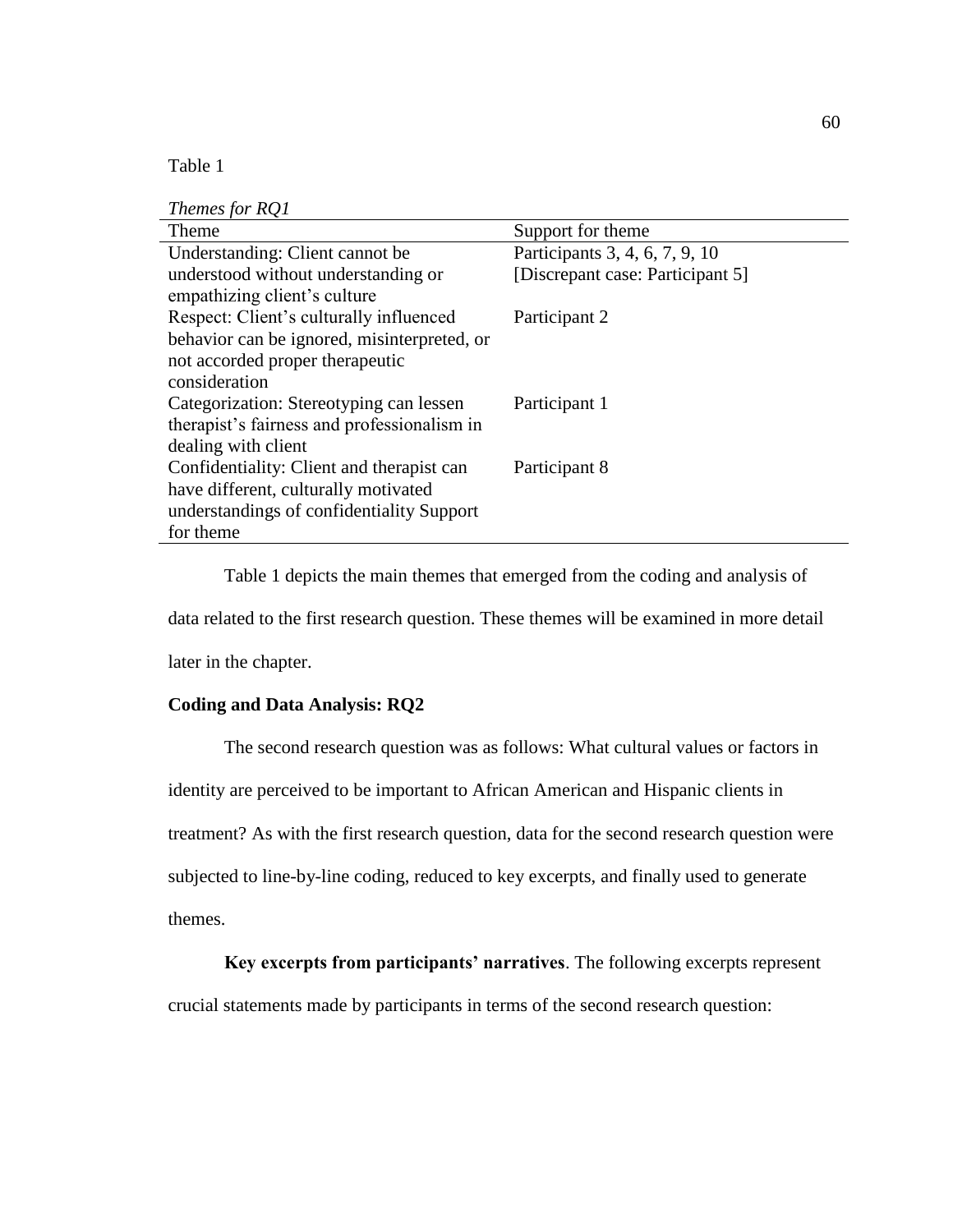• My culture is very important to me. Morals and values are a very important part of who I am (Participant 1).

• When it comes to cultural values or factors, it's important that people know you and understand you without labeling you or judging you on gender and age and other situations (Participant 1).

• It was very important for the counselors to know about my brother's morals, values, lifestyle, et cetera . . . (Participant 2).

• Well, if people are different, they have different mentality, and some people have different type of feelings (Participant 4). Themes. Table 2 shows the themes that emerged for Research Question 2:

Table 2

| Themes for RQ2               |                      |
|------------------------------|----------------------|
| Theme                        | Support for theme    |
| Morals and values            | Participants 1, 2, 6 |
| Culturally specific feelings | Participants 4, 9    |

Only two themes emerged for Research Question 2, namely (a) morals and values and (b) culturally specific feelings. For reasons discussed more fully towards the end of this chapter, participants did not clearly articulate which aspects of culture were particularly important within the context of treatment.

### **Coding and Data Analysis: RQ3**

The third research question was as follows: Which variables contribute to the dropout of African American clients and Hispanic clients? There was some overlap between the third and first research question; the distinction was that the first research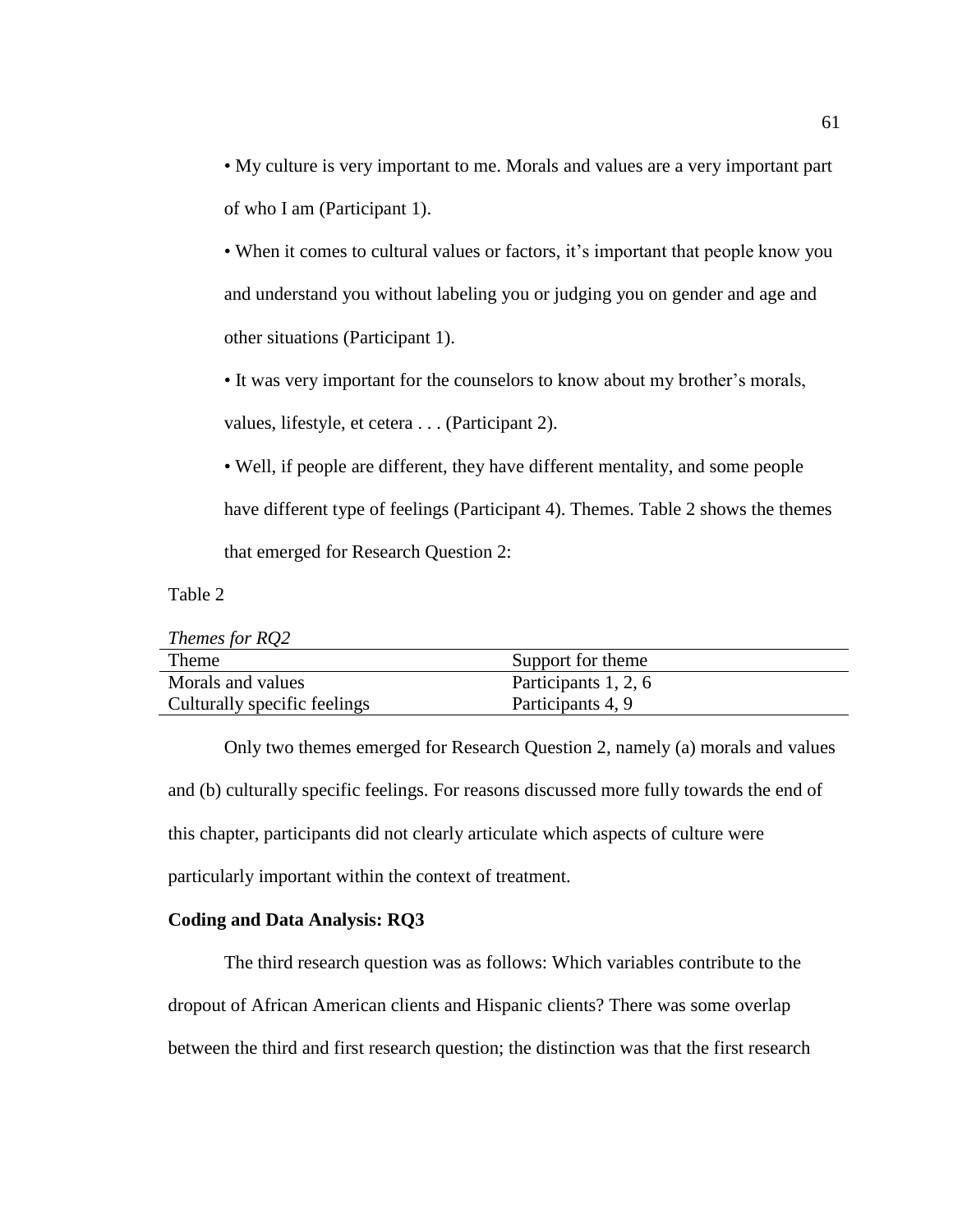question was designed to identify all cultural barriers to treatment while the third research question was designed to identify only those barriers that contributed, or plausibly might have contributed, to dropping out of therapy. As such, only the narrative excerpts directly relevant to dropout (that is, directly related to dropout in the data) will be coded and analyzed in this section of the findings.

**Key excerpts from participants' narratives.** The following excepts represent crucial statements made by participants in terms of the third research question:

• This particular counselor thought that all African Americans think and have the same values and that the majority of our culture thinks the same way (Participant 1)

• When discussion came up about Africans and their culture, she was trying to be understanding but stereotyped ideas were still the same (Participant 1).

• It was very important for the counselors to know about my brother's morals, values, lifestyle, et cetera, because they didn't know about my brother enough to understand his wants, needs, and values…For example, he would go into other clients' rooms at night. They were assuming that there was a sexual reason for that, but he never expressed anything of a sexual nature. I had to tell them that. Also, being autistic, he would become belligerent when he was being mistreated or his needs were not met (Participant 2).

• There were several counselors, and some of them were African American, as well. The white counselors didn't seem to care too much about my brother as a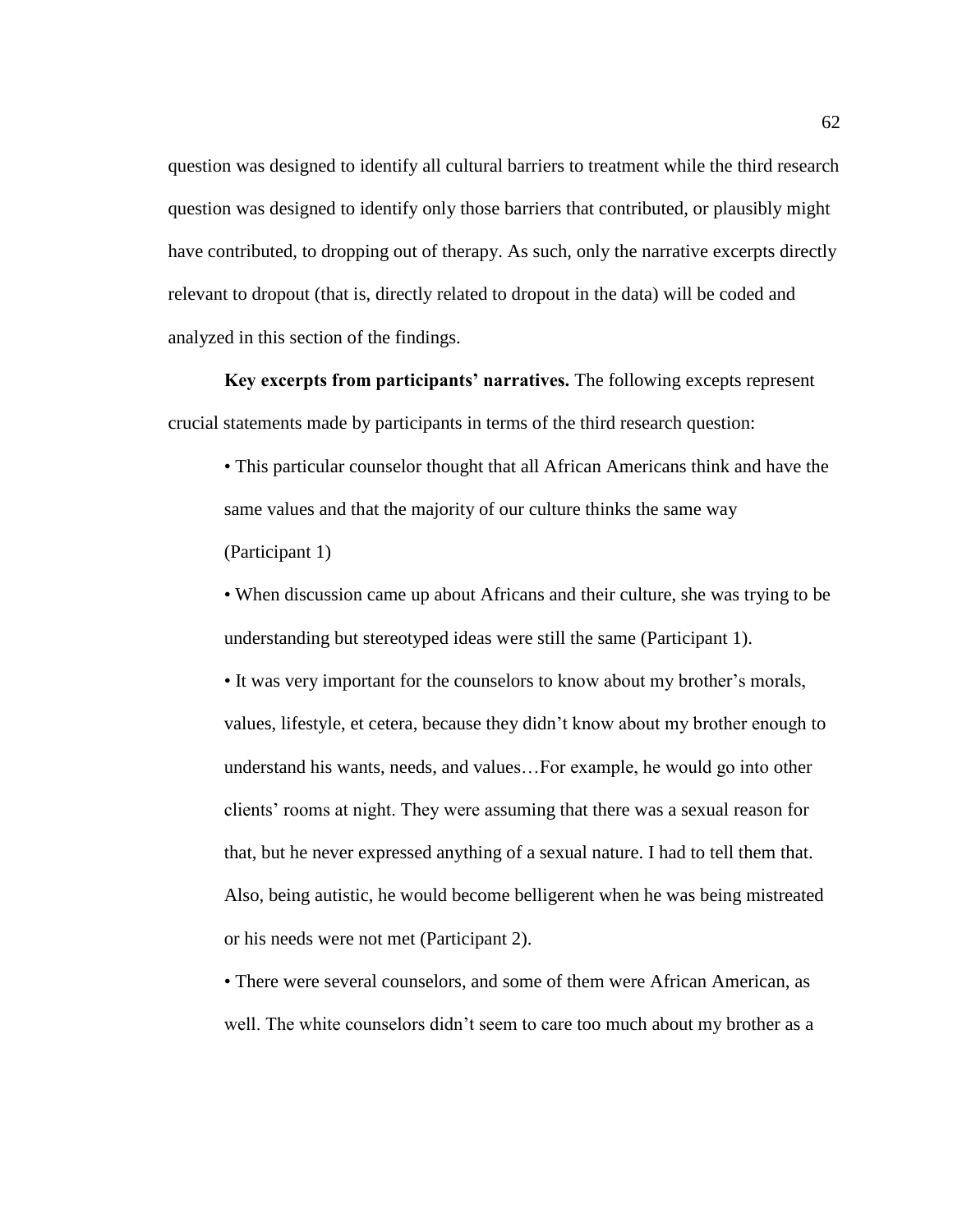human being. They just wanted him to do as he was told. They wouldn't really listen to me when I tried to explain that he was acting out because he was being mistreated when he was being given medication that was making him act worse instead of better (Participant 2).

• When trying to discuss my brother with this counselor, she thought I should do what they said, and there was no room for my own opinion or what I felt about the situation or about Black people on relatives when they don't act as others want him to act. She kept asking me, did I understand, as if I didn't have sense enough to understand (Participant 2).

• She'd say everything that I tell her [inaudible] so I didn't trust her (Participant

8).

**Themes.** Table 3 shows the themes that emerged for Research Question 3:

# Table 3

*Themes for RQ3*

| Theme                                       | Support for theme |
|---------------------------------------------|-------------------|
| Respect: Client's culturally influenced     | Participant 2     |
| behavior can be ignored, misinterpreted, or |                   |
| not accorded proper therapeutic             |                   |
| consideration                               |                   |
| Confidentiality: Client and therapist can   | Participant 8     |
| have different, culturally motivated        |                   |
| understandings of confidentiality           |                   |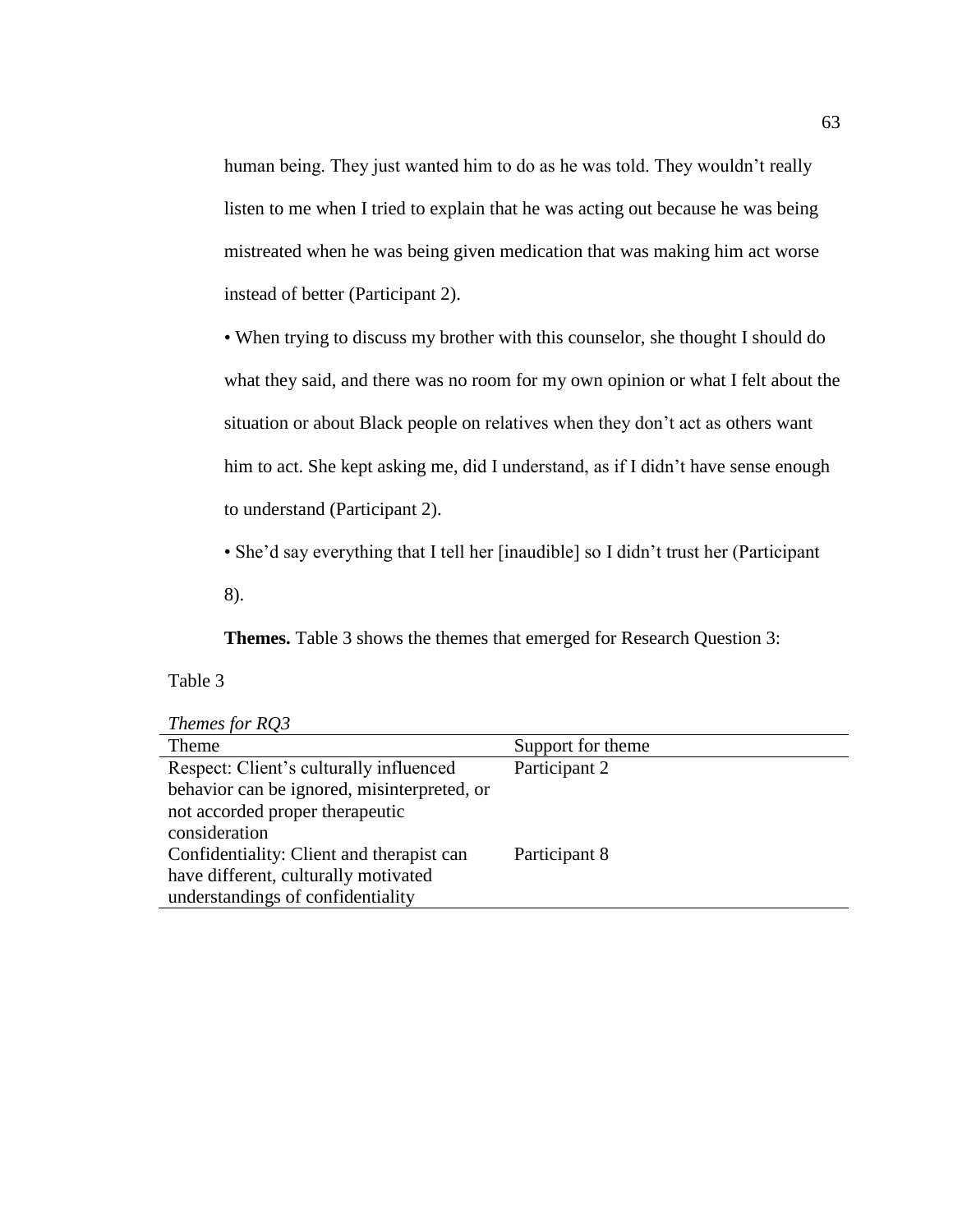# **Discussion of Themes**

A number of themes were identified in the study, with themes specific to each research question and other, more comprehensive themes pertaining to all of the research questions. The sub-themes were as follows:

1. Understanding: Client cannot be understood without understanding or empathizing client's culture.

2. Respect: Client's culturally influenced behavior can be ignored, misinterpreted, or not accorded proper therapeutic consideration.

3. Categorization: Stereotyping can lessen therapist's fairness and professionalism in dealing with client.

4. Confidentiality: Client and therapist can have different, culturally motivated understandings of confidentiality.

5. Morals and values.

6. Culturally specific feelings.

7. Confidentiality: Client and therapist can have different, culturally motivated understandings of confidentiality.

These sub-themes can be associated with two overarching themes in the study, namely professionalism and misalignment. The theme of professionalism related to several participants' stated belief that the therapeutic process had little to do with differences or similarities between their cultures and those of the therapists, but rather with the culture-independent ability of the therapist to serve a meaningful professional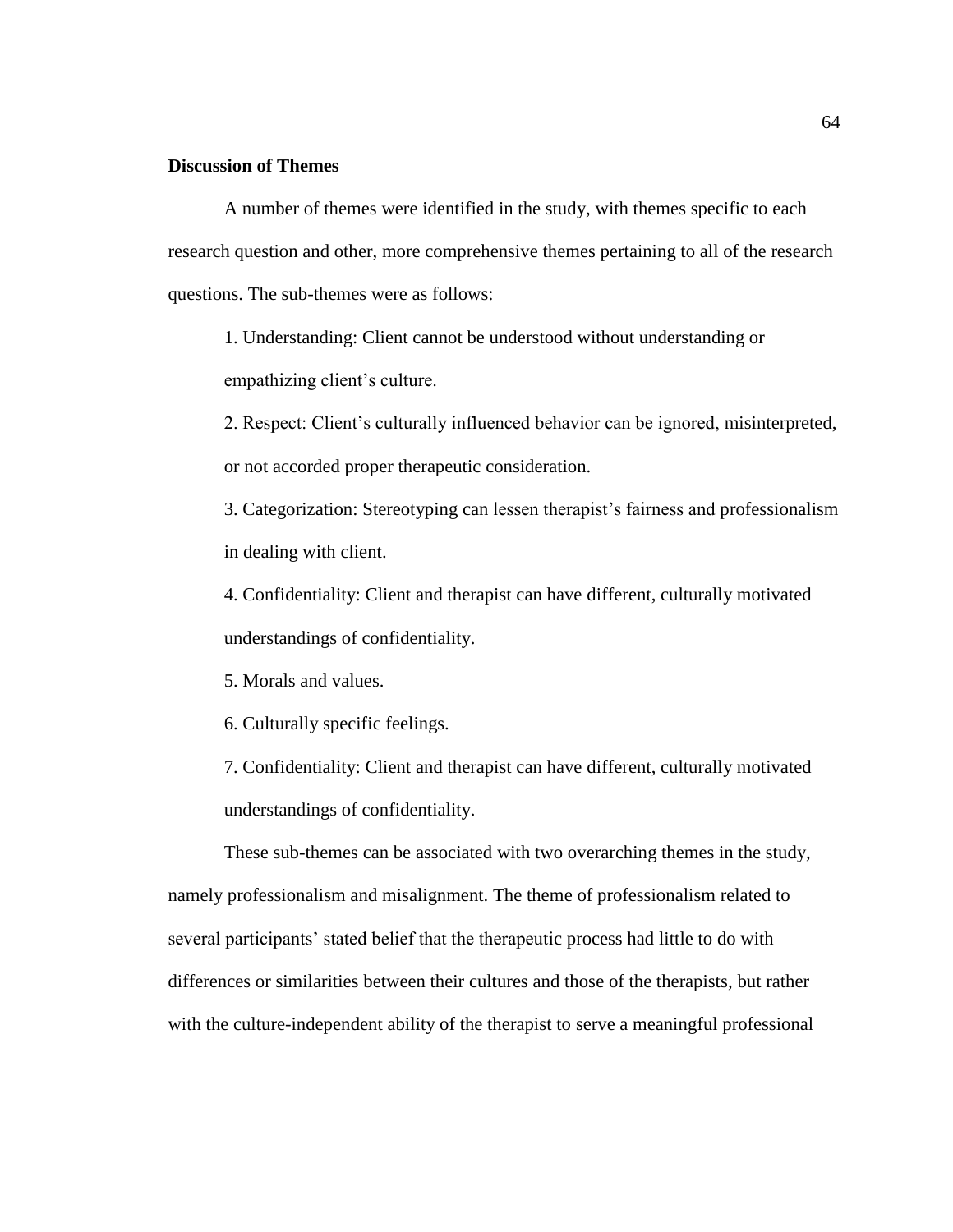function. The theme of misalignment related to other participants' stated belief that some sort of cultural alignment (whether reflected as cultural knowledge, awareness, sensitivity, or some related construct) between client and therapist was necessary for the therapeutic relationship to work.

While these two themes emerged from the coding and data analysis processes, there was little explanatory data underlying the themes. In other words, while participants did articulate their belief in either professionalism or misalignment, they did not, for the most part, attempt to explain how or why they had come by these beliefs, or what the justification for these beliefs was. I attempted to take advantage of the semistructured aspect of the interview protocol by asking numerous follow-up questions designed to delve more deeply into the participants' beliefs and obtain richer data, but, in the majority of cases, this strategy was not successful. Participants often refused to elaborate further, digressed to another topic, or repeated their initial responses. As such, while the two main themes emerging from the data are clear, the question of how to properly excavate these themes is somewhat difficult. Nonetheless, there are enough data to attempt an explication, albeit a limited one, of the two overarching themes.

### **Professionalism**

The theme of professionalism can be understood as participants' determination to engage in therapy regardless of cultural dynamics between the participant and the therapist. This view was expressed most forcefully by Participant 5, but it was also mentioned by Participant 9 and alluded to by several other participants. The only two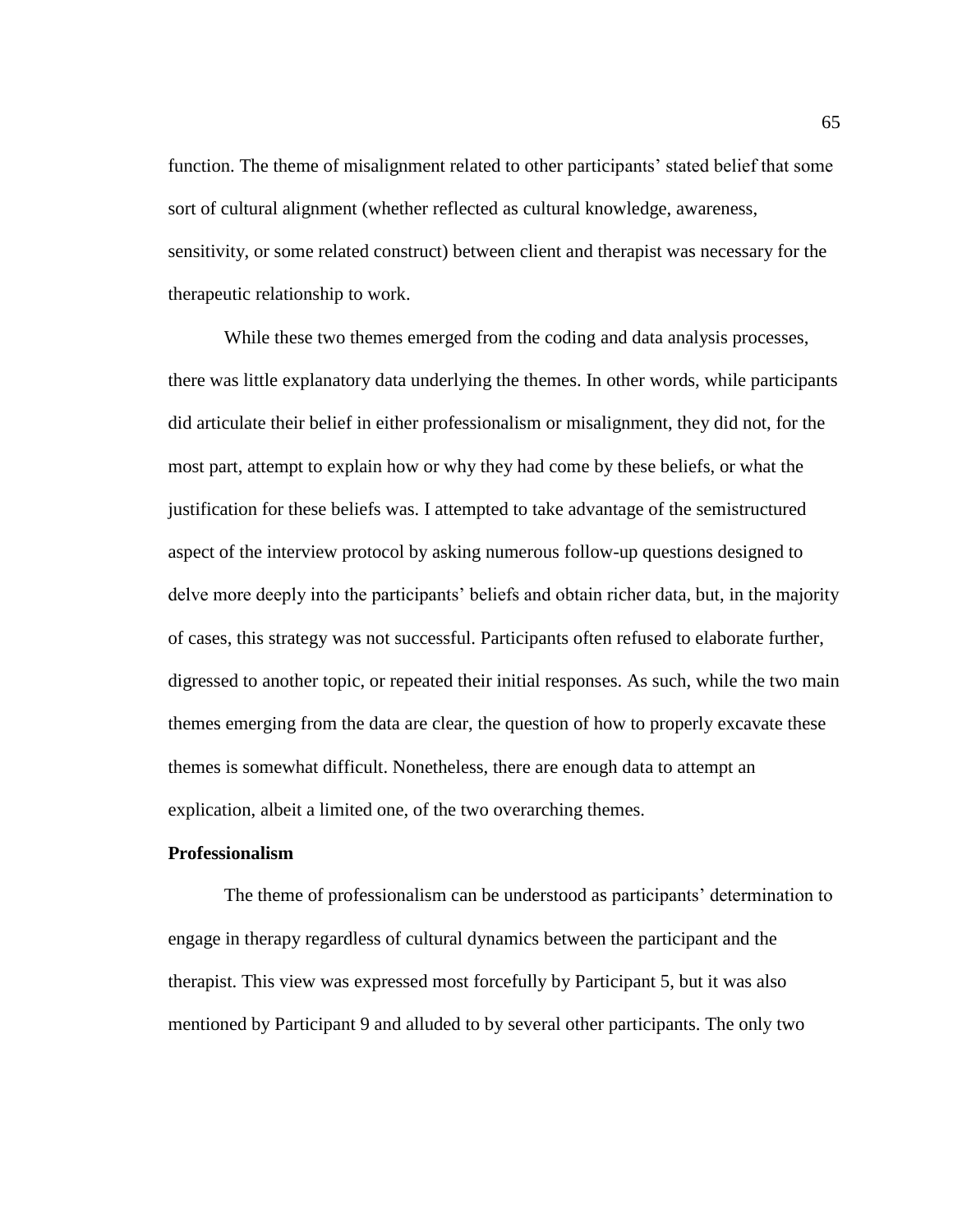participants who expressed a specific determination to cease therapy in case of a cultural\ misunderstanding were Participants 2 and 8, and, in both of these cases, the participants indicated that the misunderstanding would have to escalate into, or somehow lead to, outright unprofessionalism on the part of the therapist. No participant gave any indication that the mere existence of cultural difference or insensitivity, unaccompanied by unprofessionalism, could be grounds for the termination of therapy. Professionalism was an attitude of help seeking disconnected from cultural dynamics. Two kinds of disconnection emerged from the data. Participant 2 expressed the belief that culture didn't matter at all in the therapy room. Other participants (in particular, Participants 3, 6, 7, 10, 4, and 9) indicated that culture mattered, but they did not set the bar high for the therapist; these participants indicated that the therapist had to make an ordinary effort to understand the client's culture. No participant indicated that therapists were obliged to make an extraordinary effort to achieve cultural sensitivity in the context of the therapeutic relationship.

## **Misalignment**

Misalignment was a theme raised explicitly by Participants 1, 2, 3, and 8, although only Participants 2 and 8 indicated their willingness to terminate therapy over it. Misalignment is a catchall phrase for any cultural misunderstanding, turbulence, or insensitivity that can occur in the context of a therapeutic relationship. There were only two kinds of misalignment mentioned in the data: (a) minor or benign misalignment, which took the form of therapists not understanding, or not demonstrating curiosity,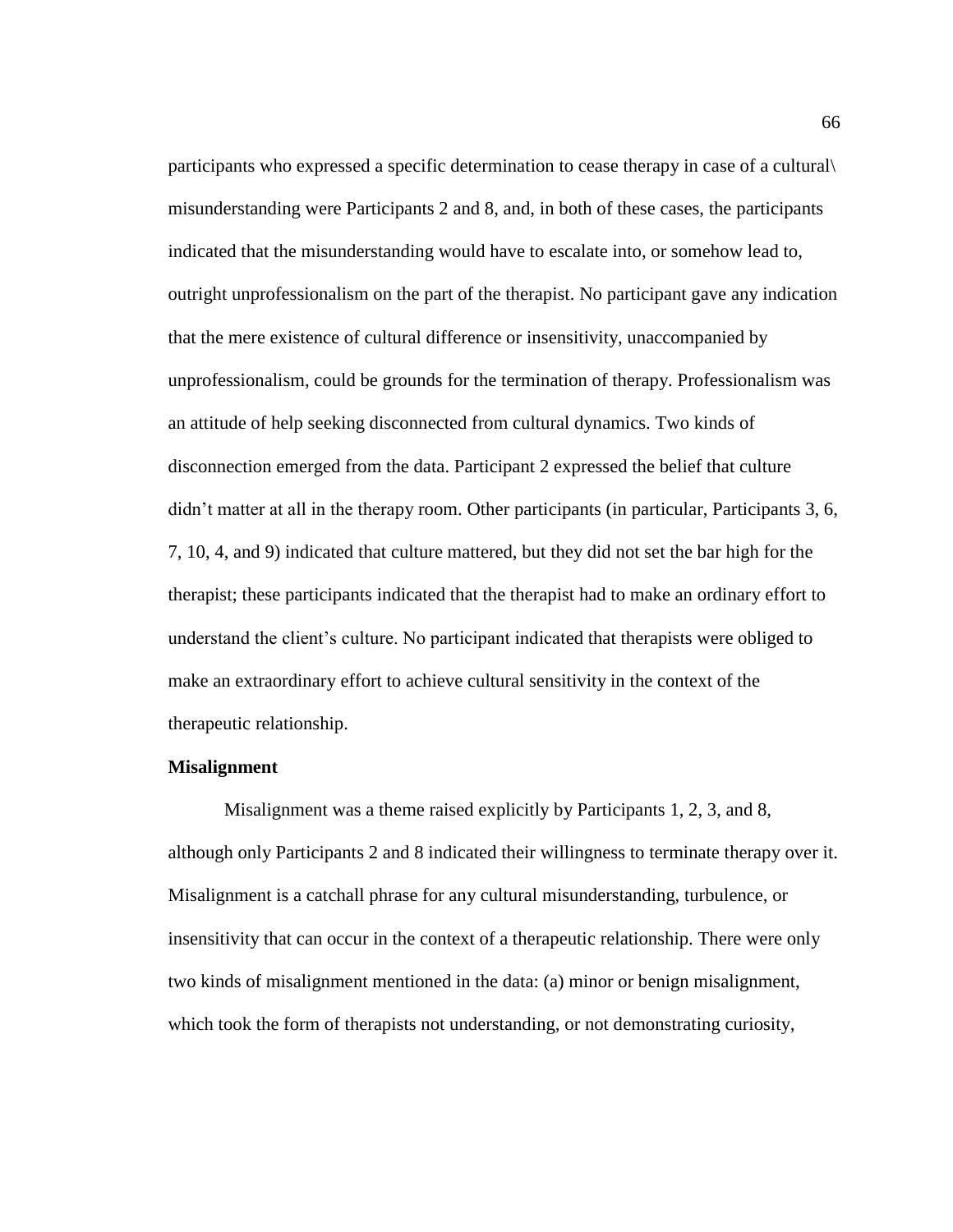about the client's culture (Participants 3, 6, 7, 10, 4, 9); and (b) major or malign misalignment, which can take the form of racism (Participant 1) or malpractice (Participants 2, 8). In the narratives of Participants 1 and 2, it was fairly clear that the therapist's faulty treatment of the patient was rooted in a cultural discrepancy; it was more difficult to reach such a conclusion in the case of Participant 8, who ascribed cultural factors to a therapist's lack of confidentiality. While culture could certainly havebeen a factor in the case of Participant 8—the participant herself certainly believed that itwas—the inference appeared to be weaker than in the cases of Participants 1 and 2.

In examining the narratives of Participants 1, 2 and 8, the connection between the overarching themes of misalignment and professionalism was clear; for each of these participants, misalignment was what brought about unprofessionalism in the therapist. In the narrative of Participant 1, misalignment expressed itself in the therapist's racial stereotyping of African American patients. In the narrative of Participants 2 and 8, misalignment expressed itself as the therapist's violation of professional guidelines about treatment and confidentiality, respectively. In each case, participants expressed their willingness to keep working with therapists of different cultural orientations until the point that the line of professionalism was crossed. Essentially, the theme of professionalism overlapped with the theme of benign misalignment; in other words, as long as the misalignment between the client and therapist was benign, participants indicated their willingness to continue in therapy without much concern for cultural awareness or difference. However, when clients perceived malign misalignment, they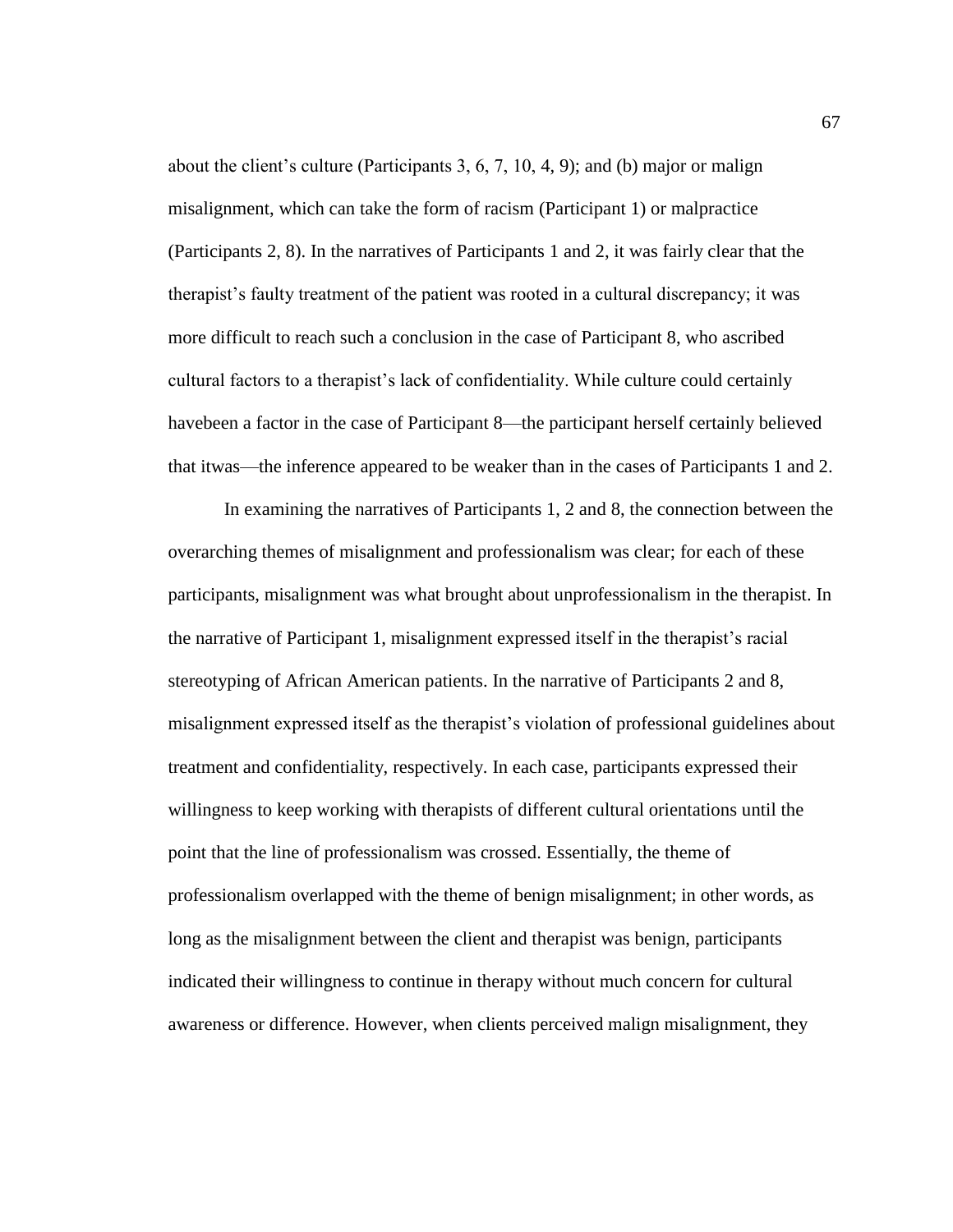were more inclined to see therapists as crossing lines of professionalism precisely because of a lack of cultural awareness or sensitivity.

## **Discrepant Themes and Cases**

Participant 5 was the only participant who explicitly stated a belief that culture was not an important aspect of the therapeutic process. Every other participant in the study emphasized the importance of culture in one way or another. Thus, Participant 5 constituted the only discrepant case. However, Participant 5 did not necessarily articulate a discrepant theme; rather, Participant 5 appeared to be expressing an extreme view of misalignment; in other words, Participant 5 expressed a belief in the existence of cultural misalignment, but also stated that it was irrelevant to the therapeutic context, because professionalism could survive such misalignment. As such, Participant 5 did not contribute new themes to the study, but rather presented a unique perspective on both misalignment and professionalism.

## **Summary of Results**

The main finding to emerge from the study was that participants had two main orientations towards cultural difference with therapists, namely professionalism and misalignment. These two themes can be considered reflections of each other. Participants were aware that, as African Americans or Hispanics, they had extensive cultural differences with their therapists; however, participants believed that misalignment was not a bar to engaging in a professional relationship with therapists until the misalignment escalated into malignity. Malign misalignment was a kind of misalignment that,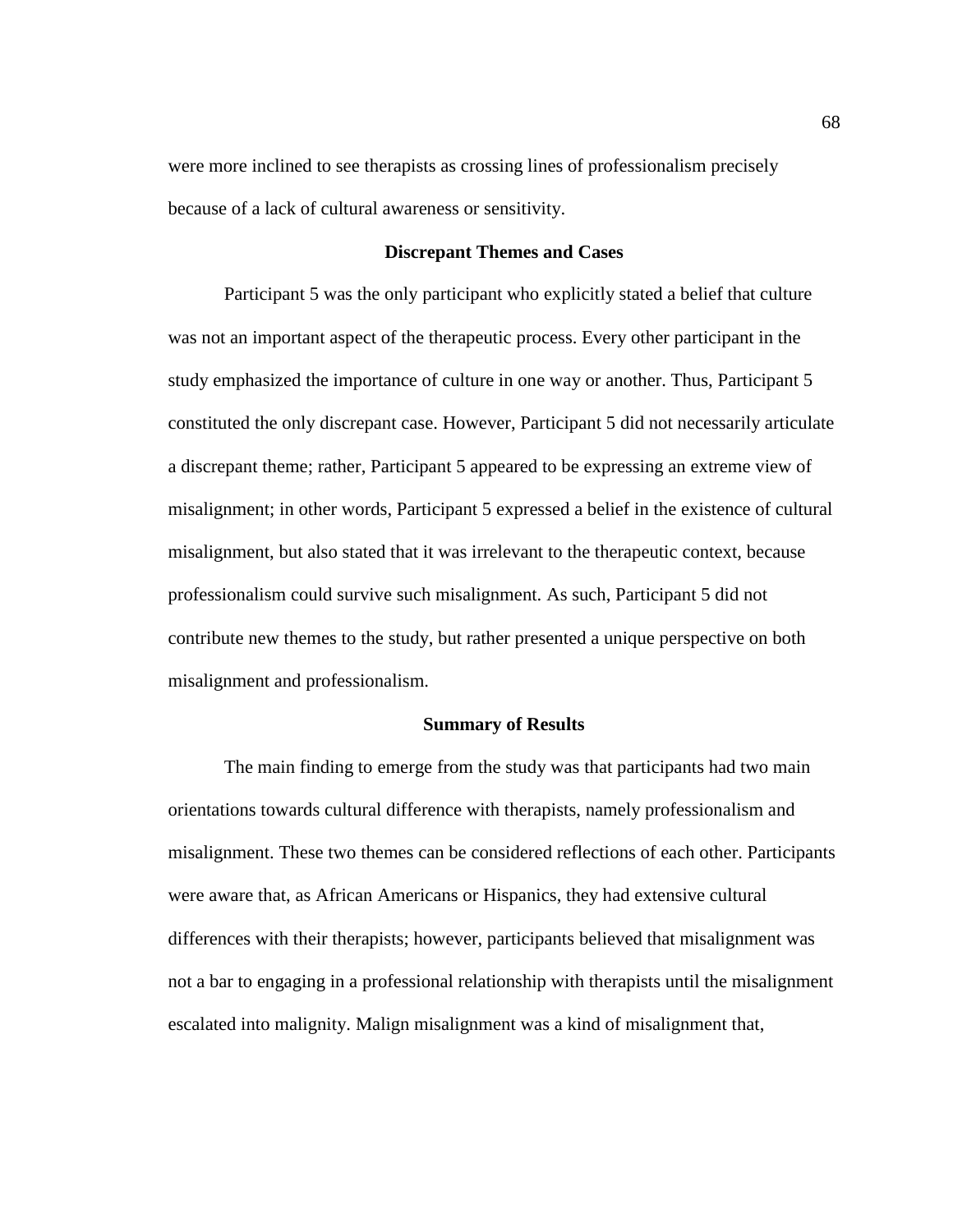particularly according to Participants 2 and 8, was associated with the therapist's descent into malpractice. The other kinds of misalignment were considered manageable by the participants, even if and when therapists failed to inquire about the client's culture or to demonstrate cultural sensitivity in the therapy room.

Table 4

| Sub-themes                                  | <b>Themes</b>                             |
|---------------------------------------------|-------------------------------------------|
| Understanding: Client cannot be             | The theme of professionalism can be       |
| understood without understanding or         | understood as participants'               |
| empathizing client's culture                | determination to engage in therapy        |
| Respect: Client's culturally influenced     | regardless of cultural dynamics between   |
| behavior can be ignored, misinterpreted, or | the participant and the therapist;        |
| not accorded proper therapeutic             | professionalism was an attitude of help   |
| consideration                               | seeking disconnected from cultural        |
| Categorization: Stereotyping can lessen     | dynamics.                                 |
| therapist's fairness and professionalism in | There were two kinds of misalignment      |
| dealing with client                         | mentioned in the data: (a) minor or       |
| Confidentiality: Client and therapist can   | benign misalignment, which took the       |
| have different, culturally motivated        | form of therapists not understanding, or  |
| understandings of confidentiality           | not demonstrating curiosity, about the    |
| Morals and values                           | client's culture; and (b) major or malign |
| Culturally specific feelings                | misalignment, which can take the form     |
| Confidentiality: Client and therapist can   | of racism or malpractice.                 |
| have different, culturally motivated        |                                           |
| understandings of confidentiality           |                                           |
|                                             |                                           |

*Sub-themes and Themes in the Study*

# **Conclusion**

As Moustakas (1994) suggested, phenomenology works on at least two distinct levels. The first level of phenomenology is the identification of a phenomenon; at this level, it is possible to establish that a phenomenon exists, to name this phenomenon, and to identify it with particular phenomenological characteristics. The second level of phenomenology is the explication of a phenomenon. After a phenomenon is identified,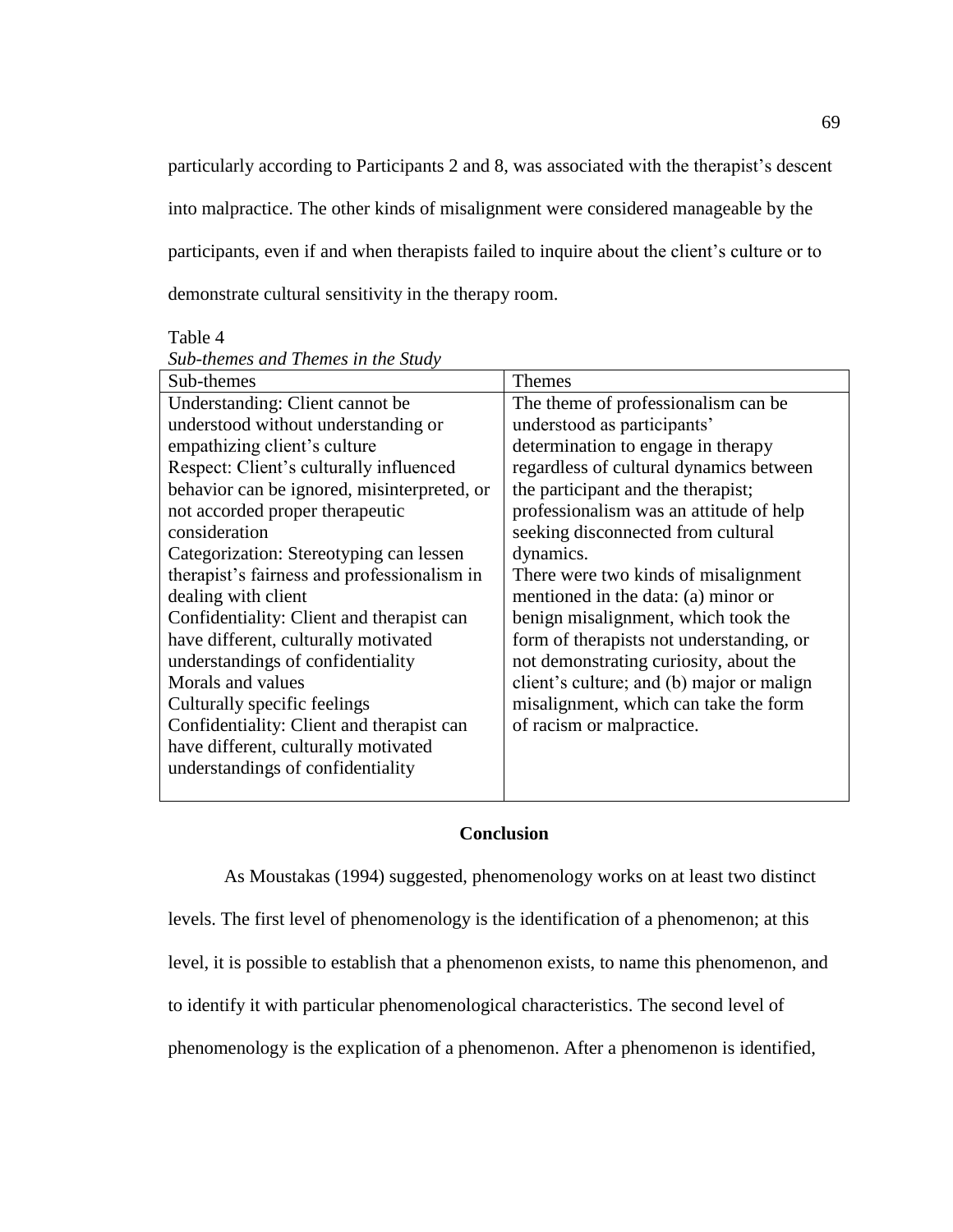further phenomenological analysis can help to establish how and why the phenomenon exists. This study was successful in identifying the phenomenon of cultural awareness in the therapeutic relationship and in associating this phenomenon with some basic characteristics, such as the propensity for clients to drop out if they felt cultural misalignment with their therapist or the propensity for clients to try to distinguish the importance of cultural awareness from the basic therapeutic contract. However, as discussed at length in the section on limitations, the study was less successful in explicating the phenomenon of cultural awareness in therapy. Despite being presented with relevant research questions and prompted with ad lib questions about cultural awareness, few participants were able to explicate the how and why attributes of the phenomenon of cultural awareness in therapy. More detailed suggestions for avoiding this limitation in future research will be presented in the fifth and concluding chapter on the study.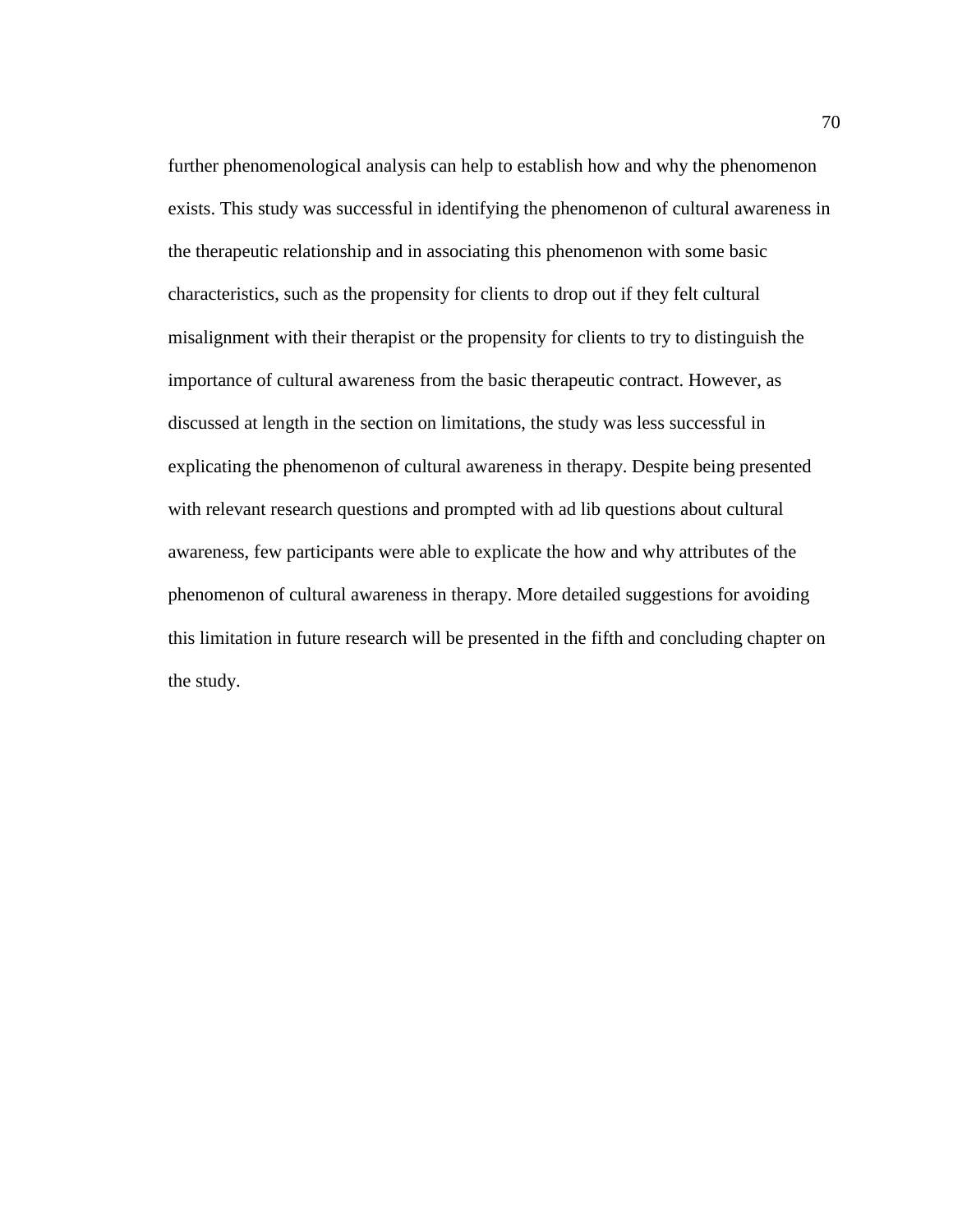Chapter 5: Discussion, Conclusions, and Recommendations

## **Introduction**

The purpose of the conclusion is to summarize the findings of the study, discuss the limitations of the study, relate the findings to previous research, offer recommendations for future research, and provide a final, reflective conclusion. I have also incorporated some reflections into the discussion of limitations and to the generation of recommendations for future studies.

#### **Summary of Findings**

The main findings of the study were the identification of the main themes of professionalism and misalignment. As is discussed in the section on limitations of the study, the findings were more descriptive than analytical. The theme of professionalism touched on clients' willingness to press forward with therapy despite misgivings about cultural misunderstandings or lack of congruence. The theme of misalignment touched on either benign or malign cultural differences between the client and therapist, which, at their worst, were capable of disrupting therapy, and, at their best, were capable of allowing the clients to continue with therapy under the motivation of professionalism.

## **Limitations**

The study had a number of limitations. One of the most important limitations of the study was lack of sufficient detail in responses. In some instances, participants did not respond to cues in the formal interview protocol. In other instances, despite being asked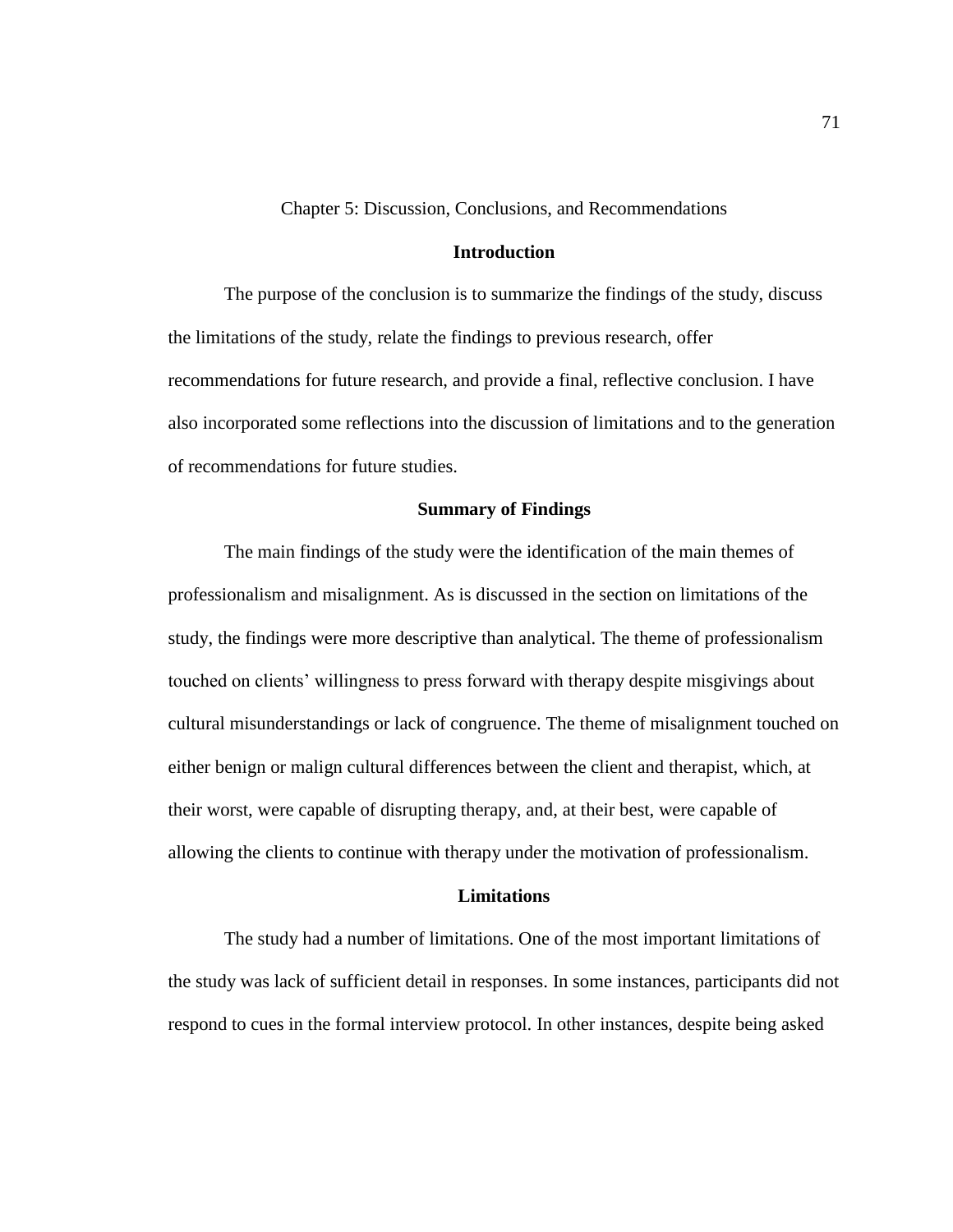open-ended questions designed to solicit rich responses, participants gave one-word responses (in particular, "yes" and "no" responses) that would have been more appropriate to closed questions. It was also observed that, despite being asked questions about cultural awareness, participants often digressed, inserting discussions about their medication, grievances, and treatment plans, all of which had little or nothing to do with cultural awareness.

To be sure, many clients assented to the claim that cultural awareness on the part of counselors was important, but did not go beyond this observation to explain how and why such awareness was important, and what the role of such cultural awareness in therapy was. In some cases, a language barrier might have been to blame for my inability to elicit rich responses from participants. However, I observed the same patterns of attenuated responses, digression, and lack of introspection even when interacting with participants whose English was flawless. Accordingly, something other than language must to be blame for the relatively lack of rich, relevant data in the study.

One possibility is that the participants in the study had not previously introspected about the role of cultural awareness in therapy, or else that they were not able or willing to convey that introspection in a research setting, perhaps because doing so was not relevant to their own needs as clients. Each of the participants in the study was, in at least one way, a cultural minority both in what remain a White-majority America and an overwhelmingly White-majority therapeutic culture. Cultural introspection is not necessarily a value that is encouraged by the majority culture, for which deeper cultural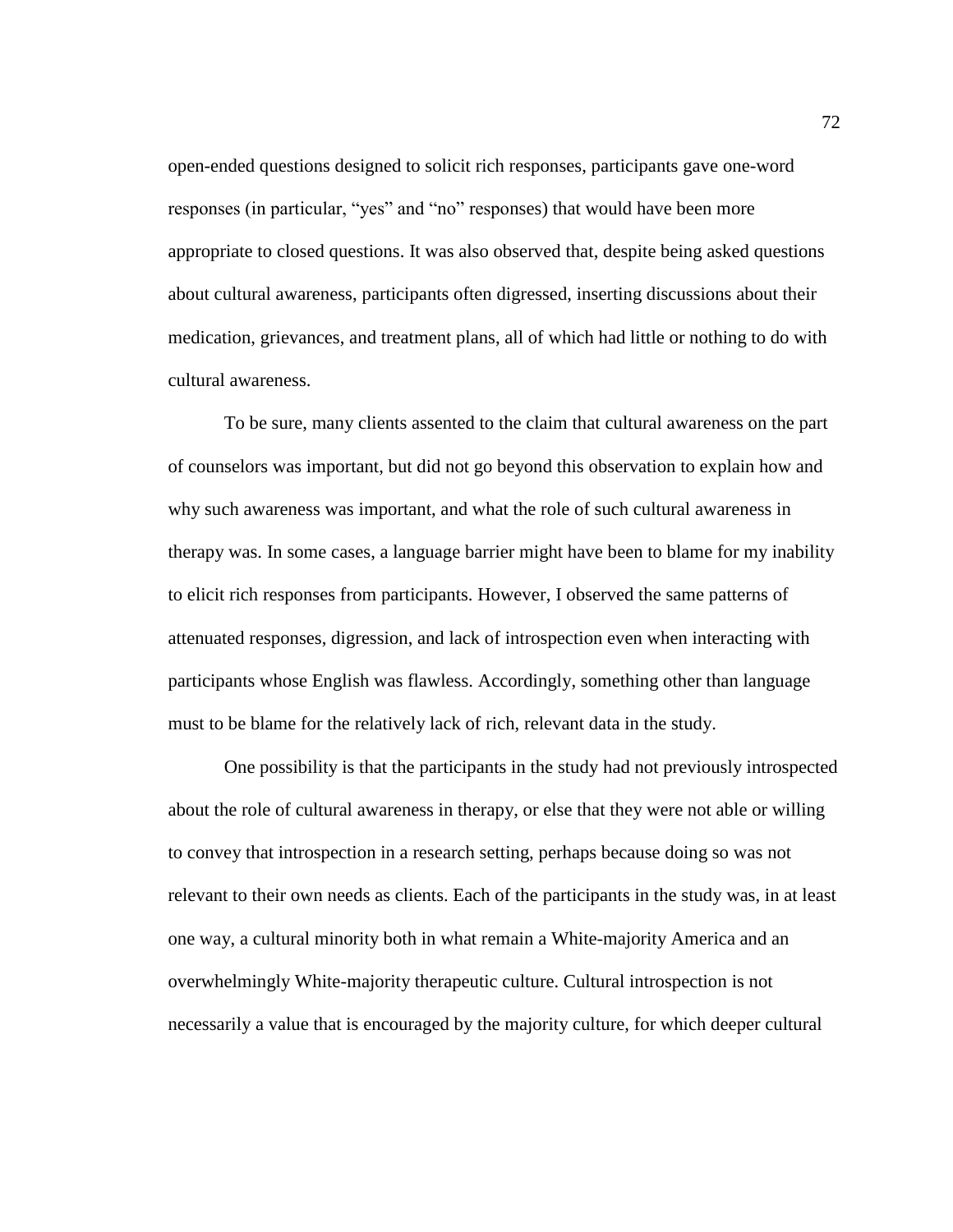awareness on the part of cultural minorities can be threatening. Oftentimes, cultural difference goes undiscussed or unexamined; consider, for example, that many of the participants in the study reported that their therapists never employed culturally sensitive approaches or exercised any form of cultural curiosity in the therapy room. This dynamic has been discussed at greater length in the discussion presented earlier in the chapter; the purpose of reiterating these points here is to indicate that the limitations of the study are fruitful in their own right. In other words, the relative lack of rich data reinforces some important points of how and why culture awareness is excluded, at least formally, from the therapeutic context. The limitation is thus reflective not only of a limitation of the study, but also of a limitation in the way culture is acknowledged, utilized, and managed in the therapeutic setting. Had therapists encountered by my subjects been more culturally aware, it is likely that the participants would have had more to say about the importance of cultural awareness within therapy. As it was, the patients and therapists appeared to be on the other side of a cultural gulf that the therapists were either unaware of or did not make a bona fide attempt to cross, which in turn prevented the patients from understanding (or even being aware of) the meaning of cultural awareness in a therapeutic setting. That said, some rich data and themes did emerge from the study and were subject to fruitful interpretation earlier in the chapter.

It is not clear whether the small size of the sample was a limitation. Typically, qualitative studies do not require the drawing of a large sample, because the need to generalize to a population through the utilization of a minimum sample size is a property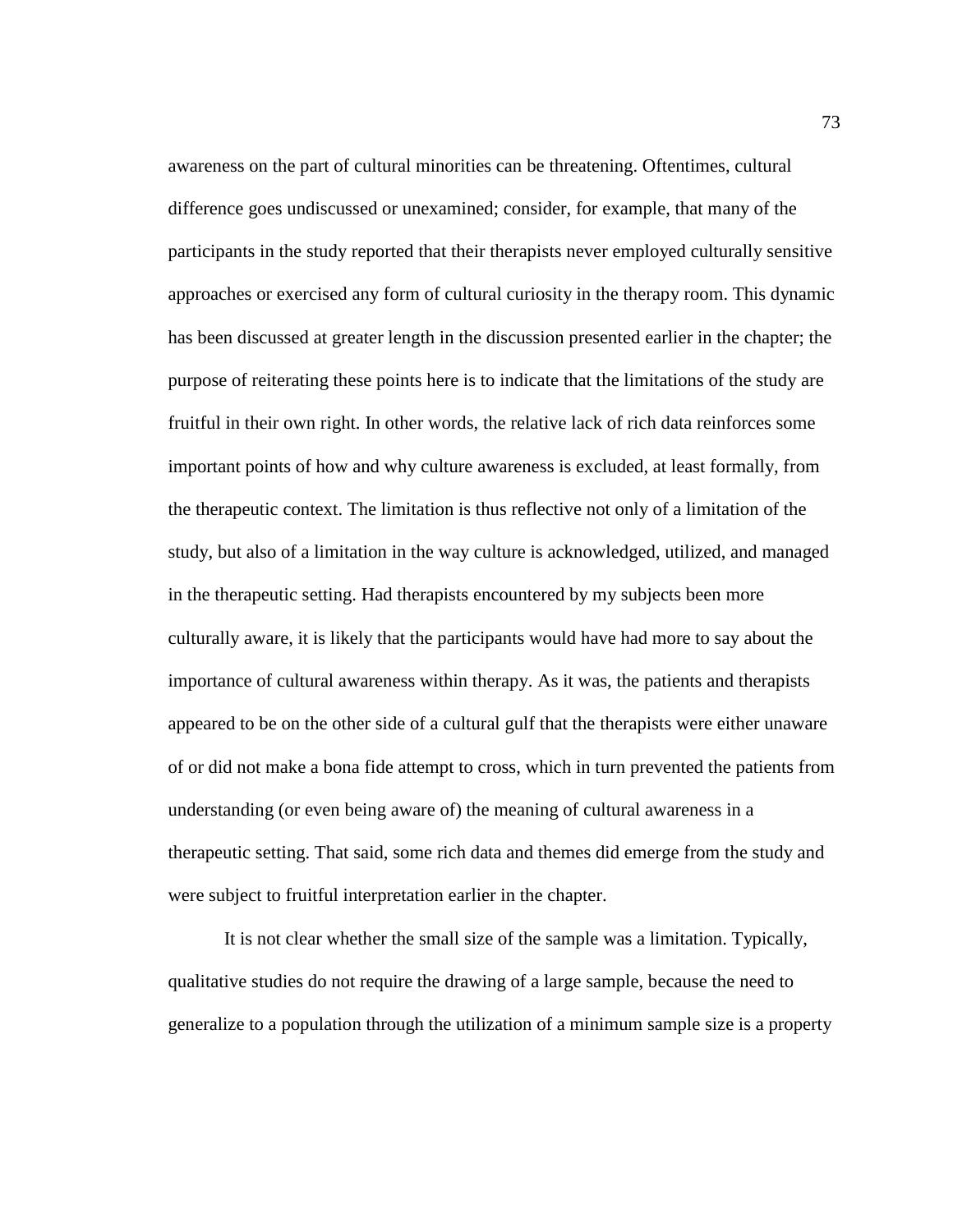of quantitative studies, not qualitative studies. Theories of qualitative research suggest that a small number of participants is sufficient to reach data saturation. However, it is always possible that sampling a very limited number of participants from a single location can yield entirely different data than might have been obtained from engaging in a broader kind of sampling.

### **Relevance of Findings to Previous Research**

As Snyder et al. (1977) argued, cultural difference, particularly in the form of conscious or unconscious stereotypes, is ever-present in therapy, probably because of the human need to employ stereotyping and similar cognitive shortcuts as a means of avoiding the burden of having to construct individual schemas for each person they meet (Dovidio et al., 2002). Cultural awareness can add richness to the therapeutic relationship; in particular, racer-concordant therapist visits appear to remove existing social and racial obstacles to the formation of a strong therapeutic relationship (Atkinson & Lowe, 1995; Hemant & Thornton, 2010; John, 2007; McLoyd & Dodge, 204; Noguera, 2010).

Although the literature indicated that, in any instances, African Americans and other minorities seek a therapeutic experience that is easier for race-concordant therapiststo provide, there has been little research on the question of whether minorities will continue therapeutic treatment even in the absence of racial concordance with the therapist, or even in the absence of cultural awareness displayed by the therapist. However, theory suggests that African Americans and other minorities will be likely to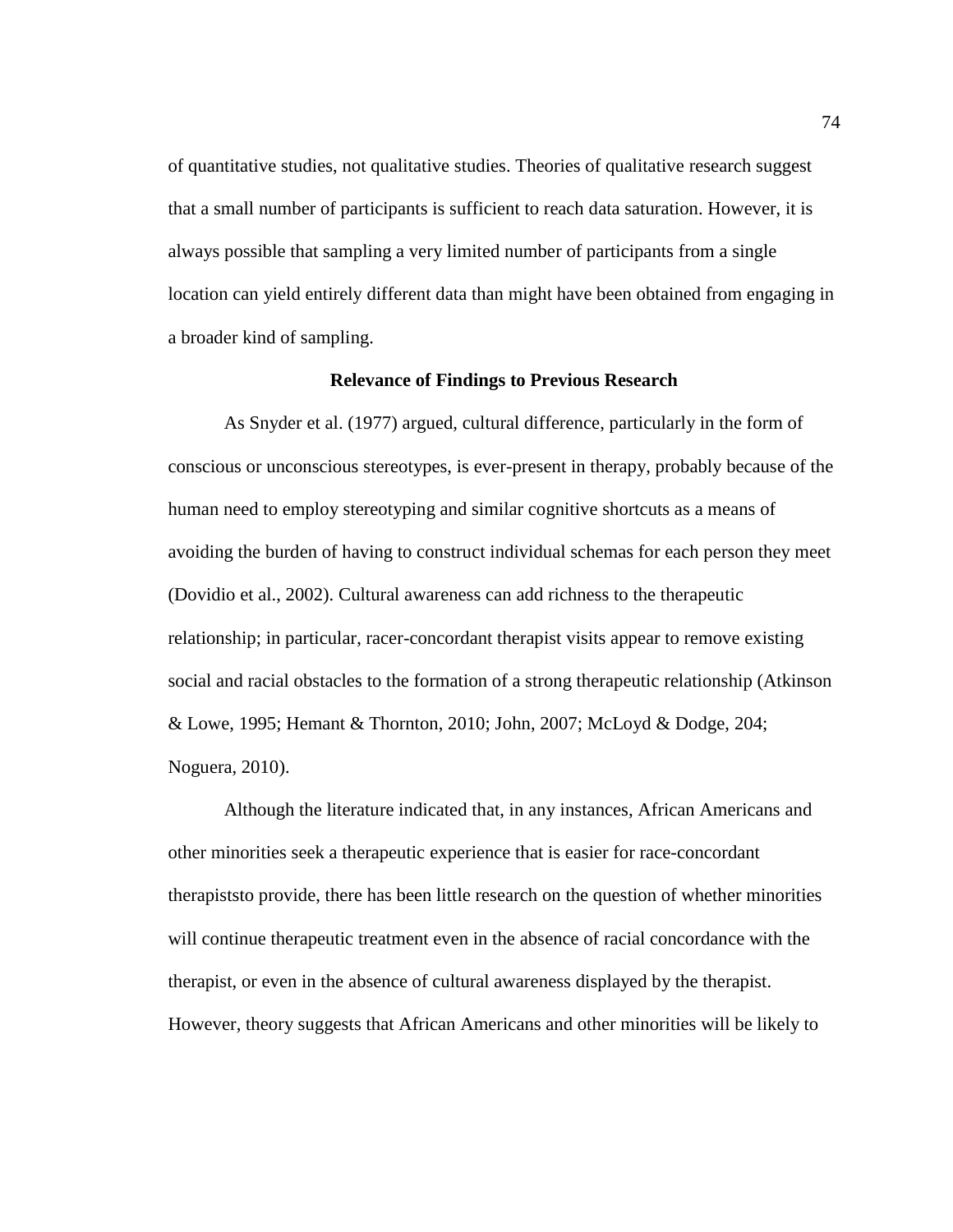seek out race-concordant theorists or at least therapists who provide a high level of cultural awareness (Gloria & Peregoy, 1996; Jenkins, 1991; Kennedy, 2003; Rogoff, 204; Stolzenberg, 2010). This finding was not confirmed by the findings presented in Chapter 4. Only three participants (1, 2, and 8) explicitly terminated therapy because of a cultural disagreement with the therapists; of the remaining 10 participants, none indicated that they wanted race-concordant therapists or that a high level of cultural awareness was necessary on the part of White therapists.

This finding can be interpreted in a number of ways. First, it could be the case that therapists have made strides in becoming more culturally aware and sensitive, and that previous scholars' findings about widespread cultural turbulence between clients and therapists (Atkinson & Lowe, 1995; Gloria & Peregoy, 1996; Hemant & Thornton, 2010; Jenkins, 1991; John, 2007; Kennedy, 2003; McLoyd & Dodge, 204; Noguera, 2010; Rogoff, 204; Stolzenberg, 2010) are not based on this recent change in professional dynamics. It is also possible that the sample drawn in this study did not adequately represent the experience of minorities in therapy; in other words, the relative lack of cultural turbulence between the participants and their therapists might not reflect what is actually the case in the population of minorities in therapy. Finally, it is possible that minorities, particularly African Americans and Hispanics, will be re-evaluating their approach to therapy. Participant 5 was particularly adamant about her insistence on receiving therapy for her problems apart from any considerations of cultural alignment or concordance with the therapist. Several of the other participants also indicated that their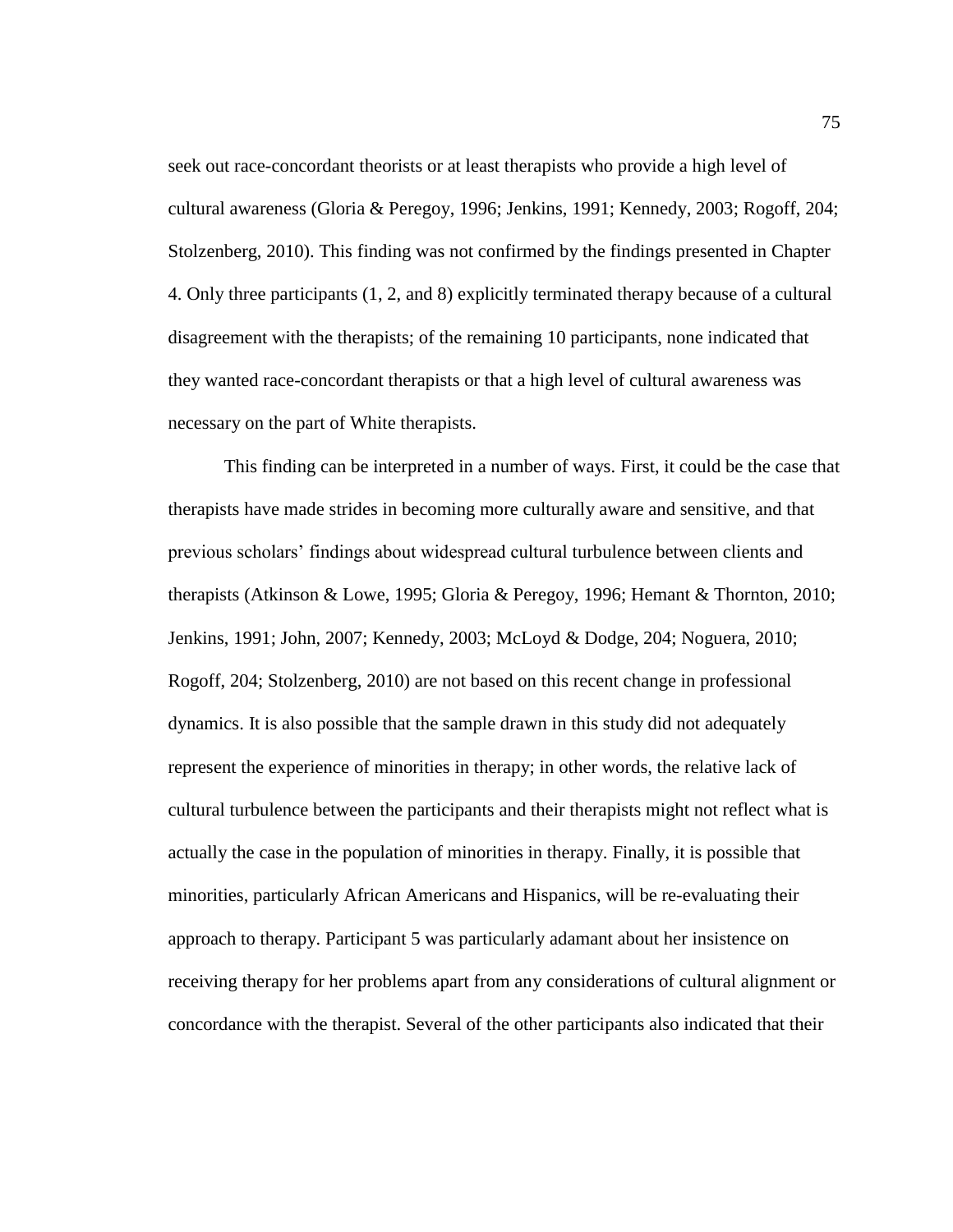primary goal was treatment (Participant 3, 6, 7, and 9). This attitude can be interpreted in two ways. One interpretation is that, with the passage of time, once therapy-averse or therapy-wary minorities are coming to accept therapy as a standard professional service, and that this change in attitude facilitates minorities' ability to engage in therapy without desiring a high level of customization. It is possible that the first generations of minorities to go to therapy were, because of higher levels of wariness and cultural taboos, required more hand-holding of a kind that could be better provided by race-concordant therapists. Similarly, it is possible that the spreading acceptance of therapy has lowered the bar in terms of what clients expect from their therapists in terms of cultural awareness; perhaps people who are more open to the idea of therapy are also capable and desirous of receiving therapy from people who are culturally different from them.

Another possibility is that the participants in the sample lacked a certain kind of critical consciousness about the role of cultural awareness in therapy. Clearly, cultural difference continues to matter in almost every social transaction in America, with therapy being no exception (Coleman, 2010; Kennedy, 2010; Ridley et al., 1994). However, it is possible that minorities are revising their expectations of cultural awareness downwards ( as evidenced by Participant 3's statement that "as Black people we don't talk about our culture, we deal with how people treat us as African Americans, turning their nose up at us"), or perhaps failing to see the existence of cultural power dynamics in the therapy session. As Romero (2007) has argued, one of the end results of monoculturalism in therapeutic is that power issues related to cultural difference might be invisible to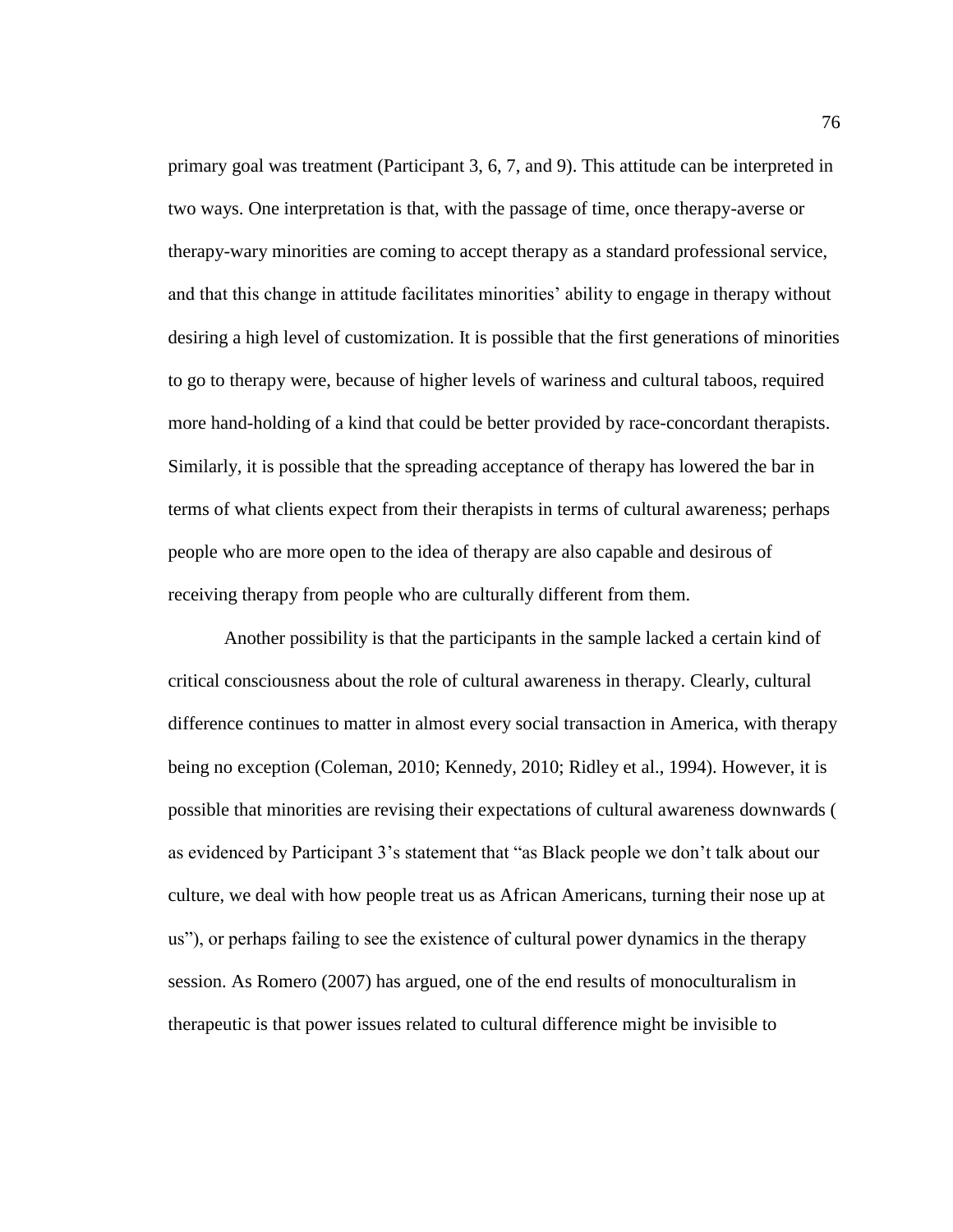minority clients, or minority clients might feel too disenfranchised to want to examine these issues directly (which appeared to be the case with Participant 3, whose comment suggested a certain weariness about the prospect of negotiating or even disclosing cultural difference with his therapist).

Of course, all of these interpretations might be correct, or they might also all be wrong. In the absence of more research on the topic, it is impossible to determine the relative contributions of changing standards of cultural competence among therapists, minorities' increasing acceptance of therapy, or minorities' static or declining critical consciousness to the observed finding, which is that minority clients do not appear to place a high premium on cultural awareness in the therapeutic setting.

### **Recommendations for Future Research**

Based on the relative lack of rich data in the study, one recommendation for future qualitative researchers working with samples of therapeutic subjects is to pilot their interview protocols in order to be able to better calibrate the complexity and detail of questions. Cultural awareness is a complex construct, in that subjects are certainly likely to be aware of the meaning and basic implications of cultural awareness, but might not have given much thought to the more complex dynamics of culture as part of the therapist-client relationship. It is possible that the interview protocol I used was not fully appropriate for the sample, in that the language or concepts employed might have been too complex to facilitate data collection; pilot interviews could thus help future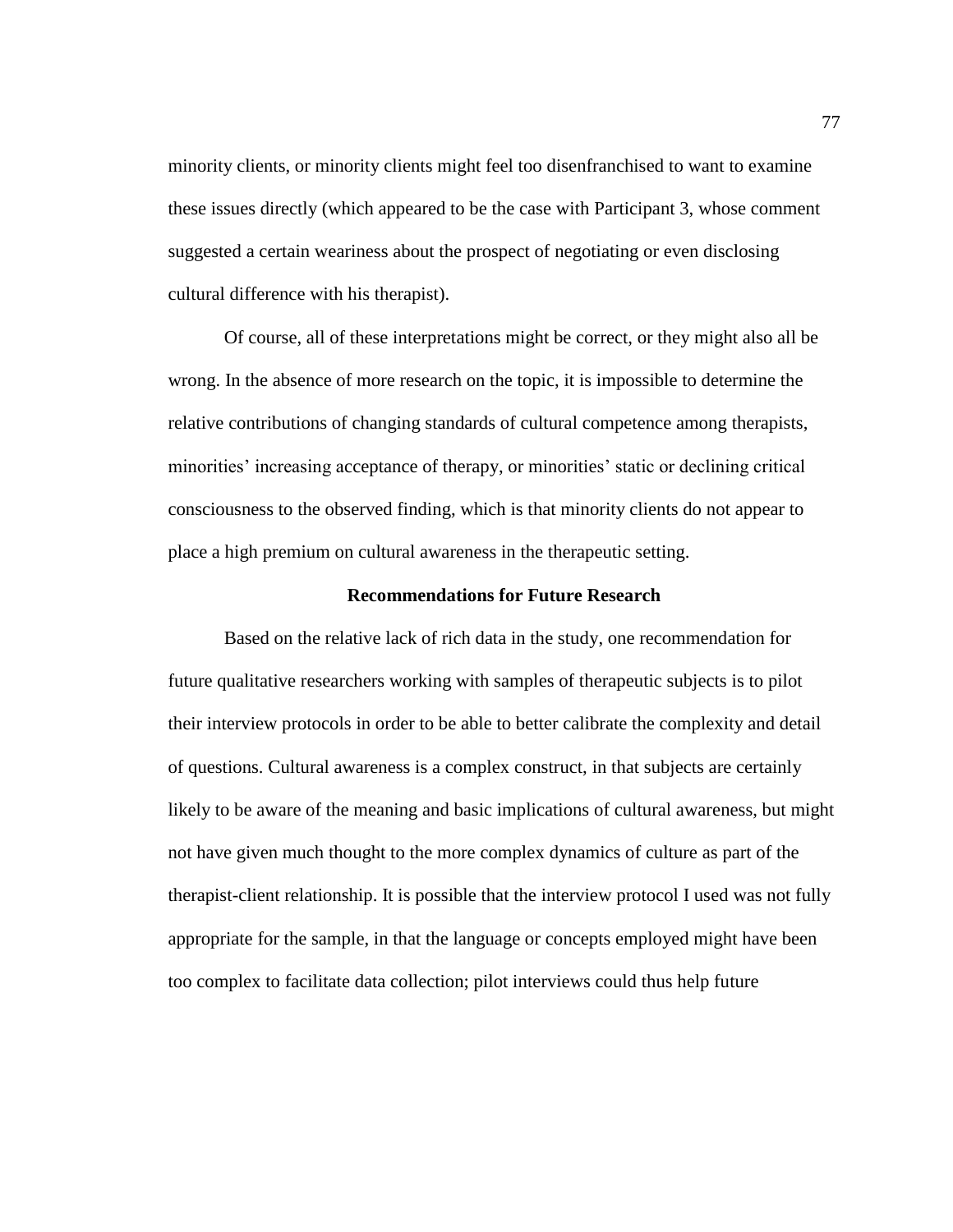researchers align the complexity and detail of their questionnaires with the narrative propensities and capabilities of their sample.

A related recommendation for future researchers is to employ a multi-interview or even longitudinal format with study participants, preferably couched in a methodology other than phenomenology. As Paolo Freire has argued, people who are or who feel disenfranchised by institutional power structures—of which therapy must be counted a part—often lack awareness of their role within the system and do not begin to articulate awareness until after extensive engagement with someone who can (a) give them a proper understanding of the proper relationships in the system and (b) encourage them to articulate their own point of view and, if necessary, challenge the existing power structure. Within the bounds of phenomenological research, researchers cannot and should not try to stimulate critical awareness in their subjects; the purpose of the researcher is to gather and analyze data pertaining to a phenomenon or subjects' interactions with a phenomenon, not to critically intervene in the subjects' perceptions. However, there are other qualitative research traditions that support more of a Freirean approach to engagement with subjects. In working with therapeutic clients who are marginalized (because of their ethnicity, employment status, place of birth, language spoken, and many other potential factors), it might be more appropriate for researchers to adopt a research tradition that supports not only passive data collection but also some form of critical intervention in the perceptions of the subject. In conducting my study, I often felt myself bounded by the limits of phenomenology, a structure within which I was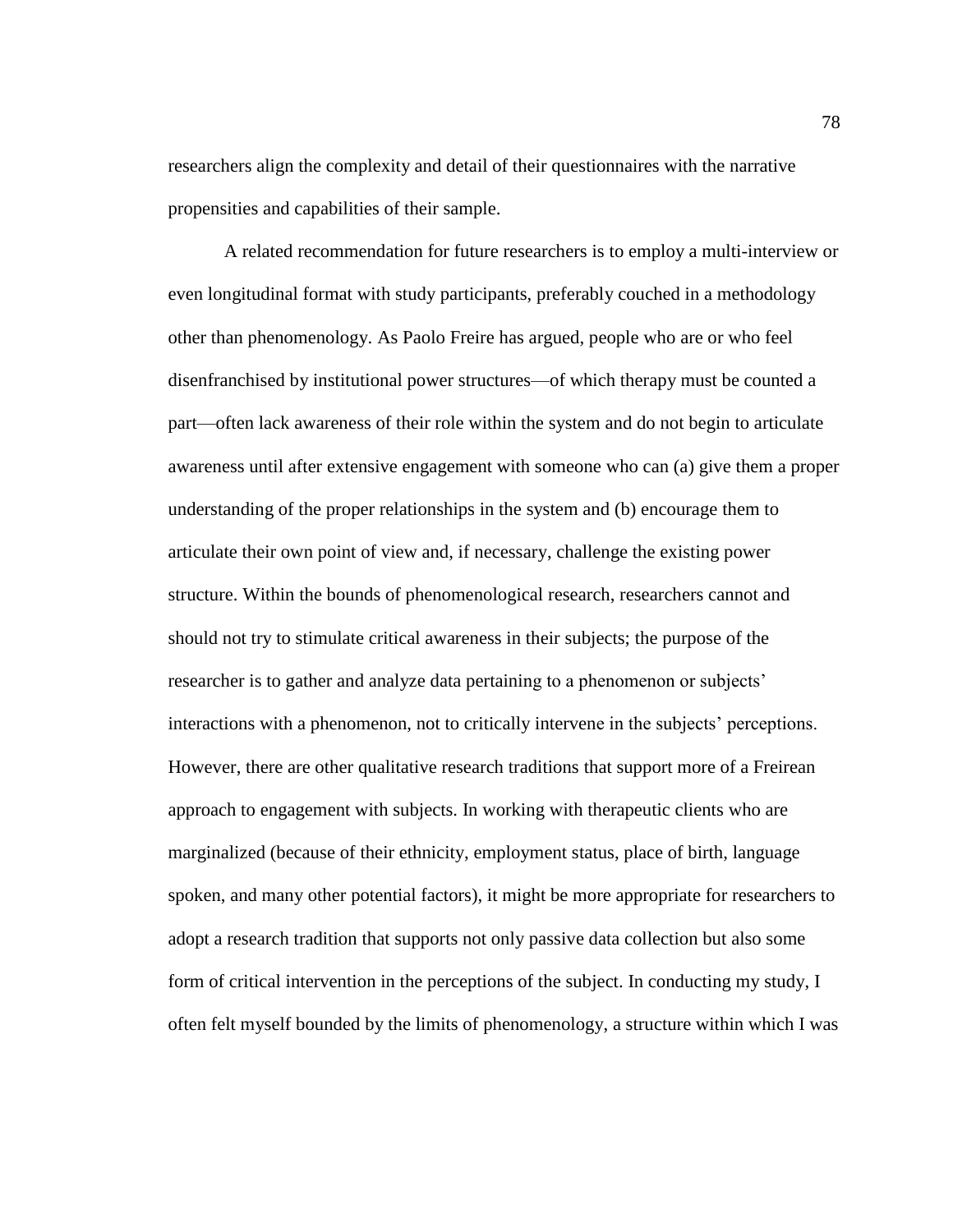not able to do anything other than explore participants' existing perceptions and feelings. It appeared to me that several of the participants would likely have offered a more detailed and critical articulation of the power dynamics of culture that occur within the therapeutic relationship, if only I had been able to approach them with the mindset of developing a critical consciousness rather than as a phenomenological data collector. Accordingly, I would recommend to future qualitative researchers working with similar populations to they adopt a more interventionist research approach, and to remain engaged with subjects for several sessions, given that subjects will not immediately be able or willing to offer detailed, critical insight into the dynamics of cultural awareness in the therapy room.

In Chapter 4, it was established that minorities are not placing a high premium on cultural awareness in the therapeutic setting; those minorities who terminated therapy over questions of cultural difference did so only when confronted with overt malpractice, and overall the sample appeared willing to accept a minimal standard of cultural awareness (primarily limited to acknowledgement of difference and curiosity about the client's culture) rather than to insist on a more rigorous form of cultural sensitivity on the part of the therapist. This finding requires further explication. There appear to be three likely explanations of why minorities have fairly relaxed standards for cultural awareness in the therapeutic setting: changing standards of cultural competence among therapists, minorities' increasing acceptance of therapy, or minorities' static or declining critical consciousness. Future studies could examine these three themes as possible determinants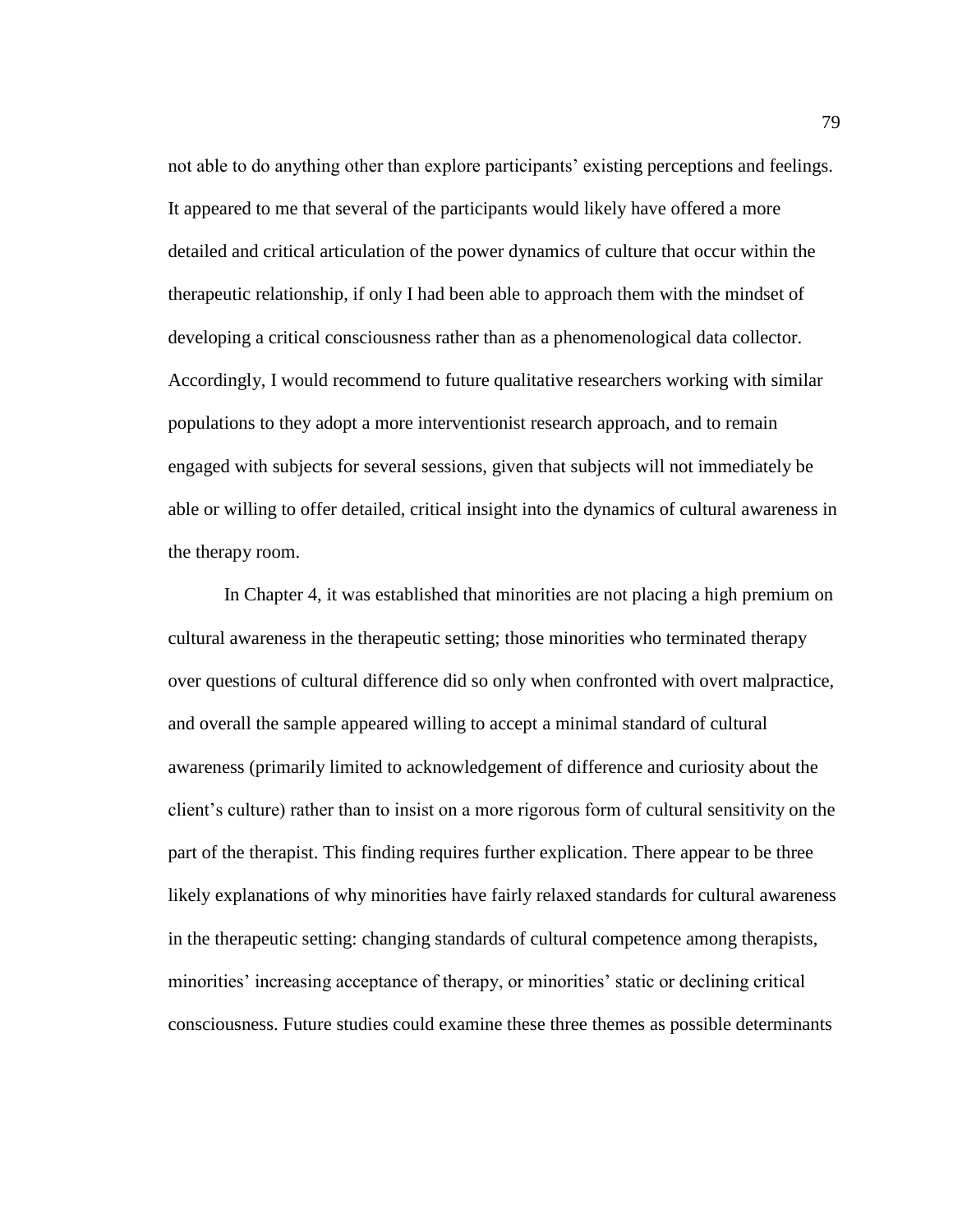of minorities' increasing acceptance of basic, rather than rigorous, cultural awareness in the therapeutic setting. Such studies might also affirm the findings of previous studies that minorities are in fact more rather than less demanding of rigorous cultural awareness in therapeutic settings (Atkinson & Lowe, 1995; Gloria & Peregoy, 1996; Hemant & Thornton, 2010; Jenkins, 1991; John, 2007; Kennedy, 2003; McLoyd & Dodge, 204; Noguera, 2010; Rogoff, 204; Stolzenberg, 2010).

### **Reflection and Conclusion**

As an African American female with an extensive background in therapy, I have seen many changes in minorities' approaches to therapy. I am personally in favor of a more rigorous form of cultural awareness or cultural sensitivity incorporated into therapy. I was surprised to find that so many of the participants I interviewed were at peace with what could be considered minimal standards of cultural awareness in therapy. To me, the most important aspect of the study was the relation of this finding to three possible theoretical underpinnings (namely changing standards of cultural competence among therapists, minorities' increasing acceptance of therapy, or minorities' static or declining critical consciousness). The primary significance of the study was its identification of these theoretical underpinnings, each of which has very different consequences for the issue of minority treatment in therapy. If given the chance to revisit this research topic as a scholar or in a professional research capacity, I would design a study capable of exploring these underpinnings further.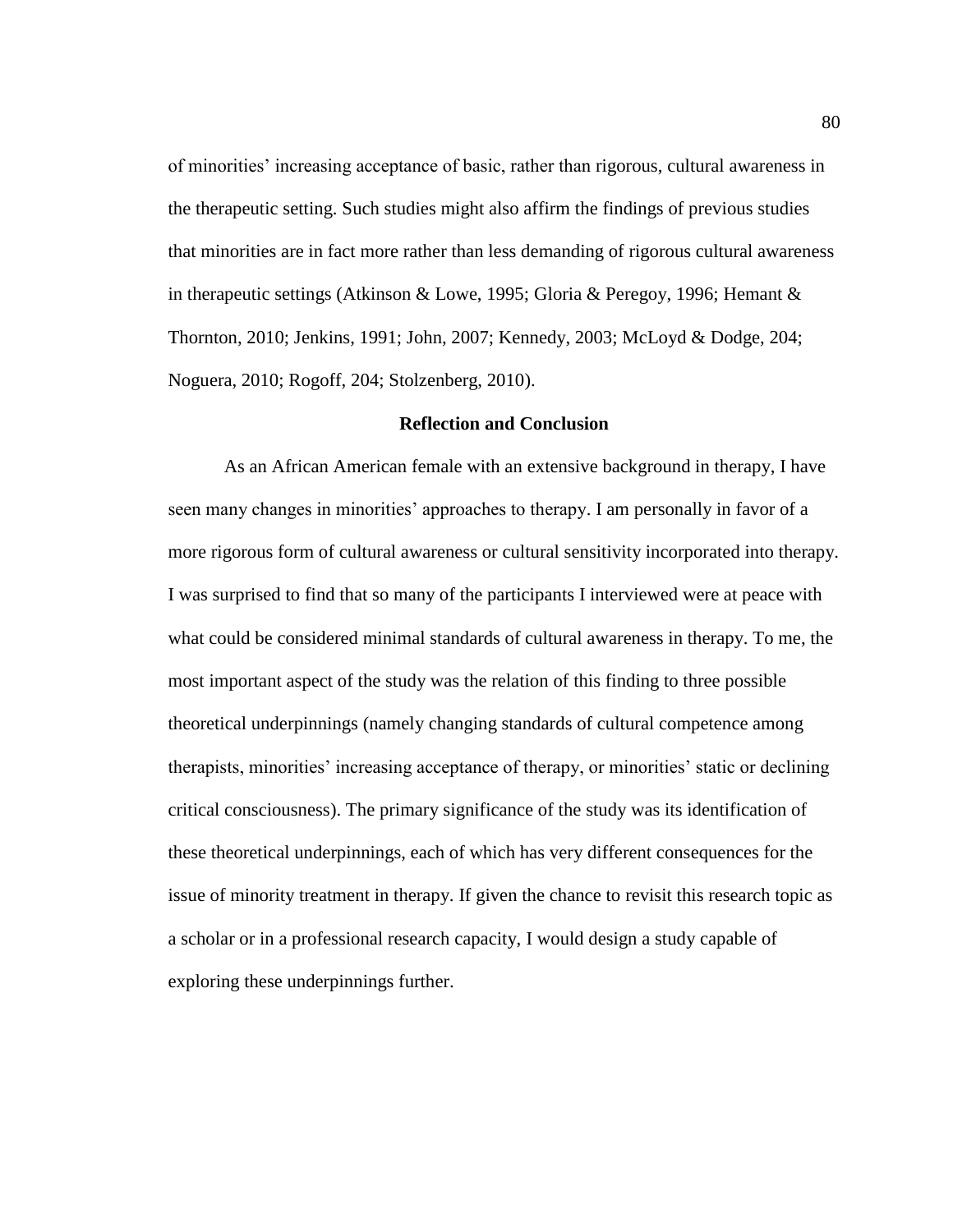In terms of social change implications, I should note that this study provided compelling evidence that many therapists are failing to provide the kind of cultural sensitivity, much less culturally relevant treatment that are required or desired by African American or Hispanic clients, and therefore provided a call to action for therapists to better address culture in the therapy room. The main social change implication of a more culturally relevant and sensitive therapy for African Americans and Hispanics is that these populations will receive improved mental health outcomes; successful therapy for minorities means increased happiness, function, and productivity for otherwise vulnerable people. For such outcomes to be obtained, therapists need to find a way to be more culturally sensitive and aware, using the kinds of guidance provided in this study and other reviews of the special therapeutic needs of African American and Hispanic clients.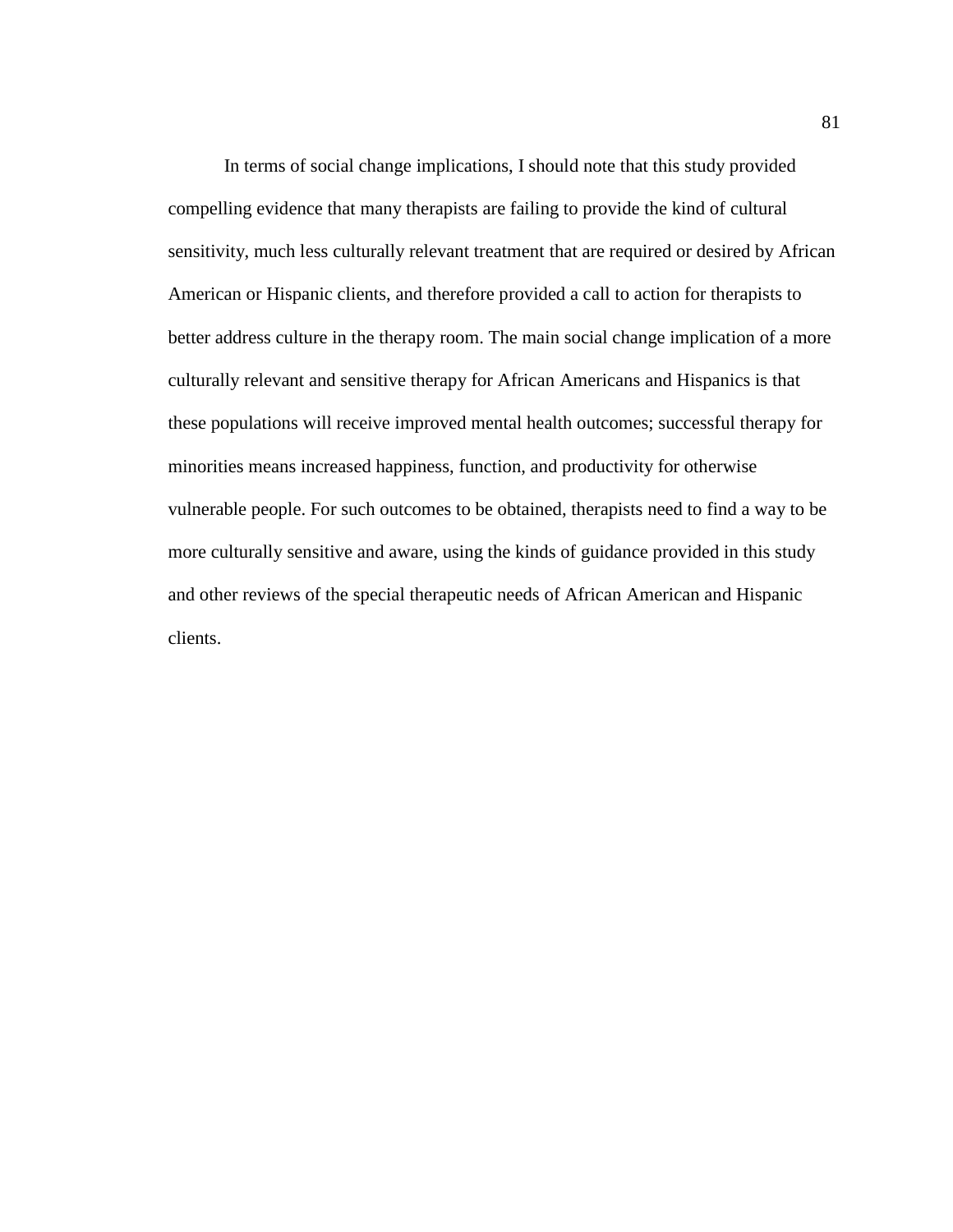### References

- Abona, C. (2006). Counseling Puerto Rican Americans. In Y. Jackson (Ed.), *Encyclopedia of multicultural psychology* (pp. 115-138).Thousand Oaks, CA: Sage.
- American Association for Marriage and Family Therapy. (2001). *AAMFT code of ethics.*  Washington, DC: Author.
- American Counseling Association (2005). *ACA code of ethics*. Alexandria, VA: Author
- American Psychological Association. (1992). Ethical principles of psychologists and code of conduct. *American Psychologist,* 47, 1597-1611. Retrieved from EBSCOHost/ABInform.
- American Psychological Association. (2010). Guidelines on multicultural education, training, research, practice, and organizational change for psychologists. *American Psychologist*, 58, 377–402.
- American Psychological Association. (2011). *Guidelines on multicultural education, training, research, practice, and organizational change for psychologists*. Washington, DC: American Psychiatric Press.
- American Psychological Association Research Office. (2011). *Demographic shifts in psychology*. Washington, DC: American Psychiatric Press.
- Anzaldua, G. (2010). Borderlands/La frontera: *The new mestiza.* San Francisco, CA: Aunt Lute Books.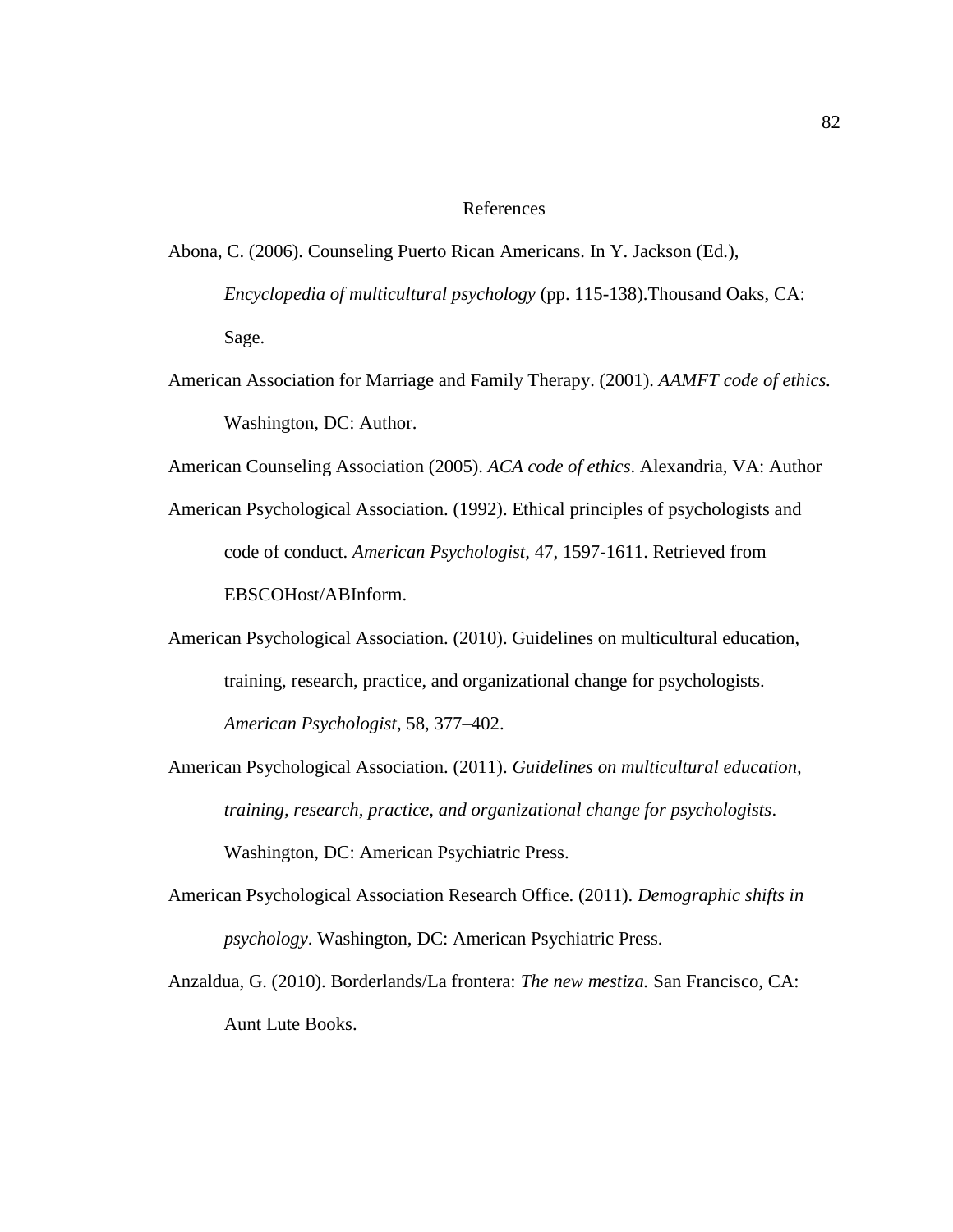Asante, K. (2004). The Afrocentric idea. In R. L. Jackson II (Ed.), *African American communication & identities: Essential readings* (pp.16–28). Thousand Oaks, CA: Sage.

Atkinson, D. R. (1983). Ethnic similarity in counseling psychology: A review of research. *The Counseling Psychologist,* 11, 79-92. doi:10.1177/0011000083113009

- Baker, F. M., & Lightfoot, O. B. (1993). Psychiatric care of ethnic elders. In A. C. Gaw (Ed.), *Culture ethnicity and mental illness* (pp. 517-552). Washington, DC: American Psychiatric Press.
- Banai, A., Shaver, P., & Mikulincer, M. (2005). Self-object needs in Kohut's self psychology: Links with attachment, self-cohesion, affect regulation, and adjustment. *Psychoanalytic Psychology, 22*(2), 224–260. Retrieved from EBSCOHost/ABInform.
- Bhui, K. (2009). Over-representation of Black people in secure psychiatric facilities. *The British Journal of Psychiatry,* 178, 575. doi:10.1192/bjp.178.6.575
- Buck, P. W., & Alexander, L. B. (2009). Neglected voices: Consumers with serious mental illness speak about intensive case management. *Administration and Policy in Mental Health and Mental Health Services Research*, 33(4), 470–481. doi:10.1007/s10488-005-0021-3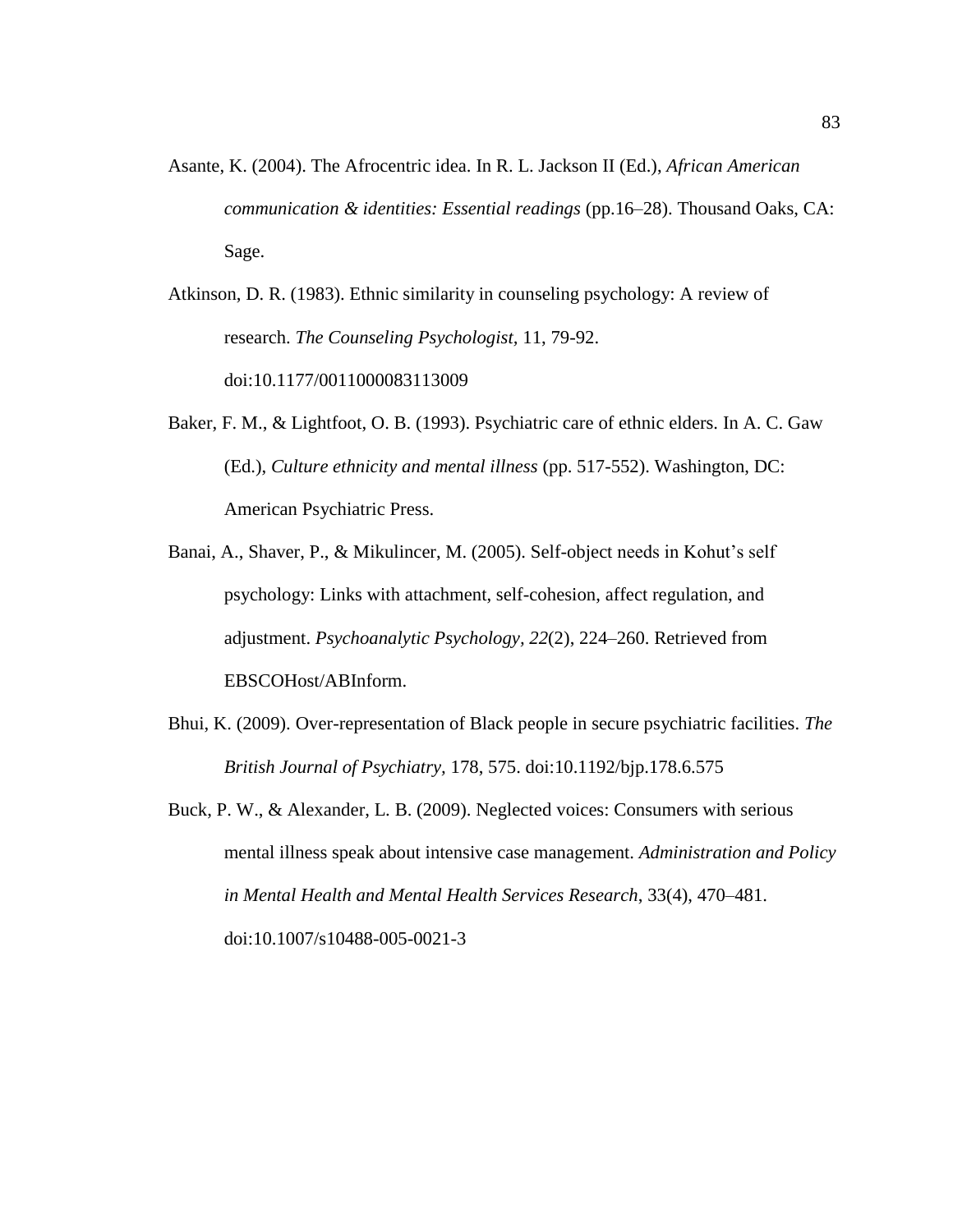- Charmaz, K. (2009). Grounded theory: Objectivist and constructivist methods. In N. K. Denzin & Y. S. Lincoln (Eds.), *Strategies of qualitative inquiry* (pp. 249–291). Thousand Oaks, CA: Sage.
- Churchill, S. D. (2006). Phenomenological analysis: Impression formation during a clinical assessment interview. In C. T. Fischer (Ed.), *Qualitative research methods for psychologist: Introduction through empirical studies (pp. 79-110).* San Diego, CA: Elsevier.
- Cole, M. (1996). Interacting minds in a life-span perspective: A cultural-historical approach to culture and cognitive development. In P. Baltes & U. Staudinger (Eds.), *Interactive minds* (pp. 59–87). New York, NY: Cambridge University Press.
- Cole, M. (1998). Can cultural psychology help us think about diversity? *Mind, Culture, and Activity, 5*(4), 291–304. Retrieved from EBSCOHost/ABInform.
- Coleman, H. L. K. (2010). *Multicultural counseling competencies: Assessment, education and training, and supervision.* Thousand Oaks, CA: Sage.
- Comas-Díaz, L. (2010). Hispanics, Latinos, or Americanos: The evolution of identity. *Cultural Diversity and Ethnic Minority Psychology,* 7, 115–120. doi:10.1037/1099-9809.7.2.115
- Cooper, L. A., Beach, M. C., Johnson, R. L., & Inui, T. S. (2009). Delving below the surface: Understanding how race and ethnicity influence relationships in health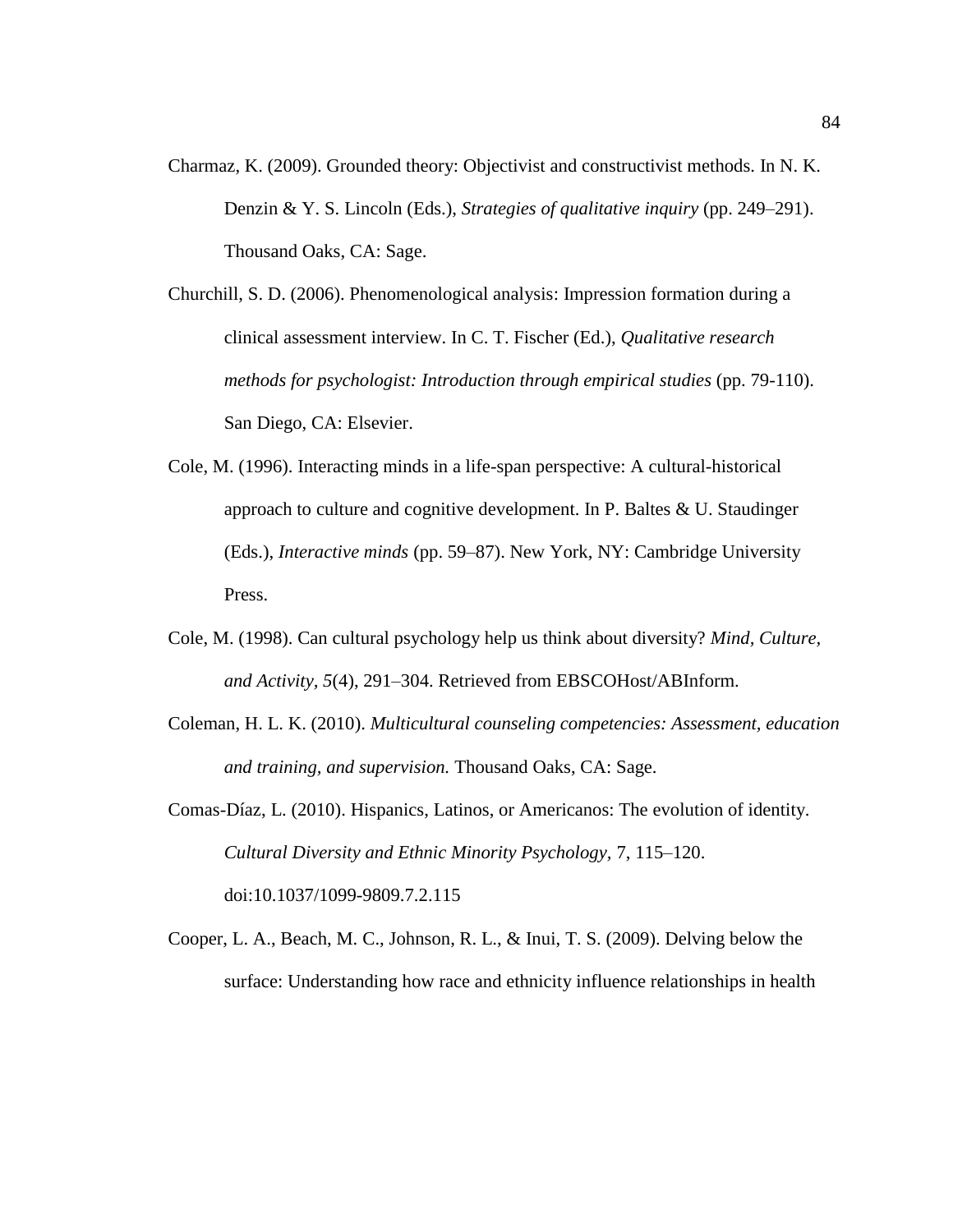care. *Journal of General Internal Medicine, 21*(1), 21–27. doi:10.1111/j.1525- 1497.2006.00305.x

- Cooper, L.A., Gonzales, J., Gallo, J., Rost, K., Meredith, L., Rubenstein, L., . . . & Ford, D. E. (2009). *The acceptability of treatment for depression among African American, Hispanic, and European American primary care clients. Medical Care, 41*(4), 479–489.
- Creswell, J. W. (2009). *Qualitative inquiry and research design: Choosing among five traditions.* Thousand Oaks, CA: Sage.
- Cronbach, L. J. (1975). Beyond the two disciplines of scientific psychology. *American Psychologist,* 30, 116-127. doi:10.1037/h0076829

Dana, R. H. (2005). Projective assessment of Latinos in the United States: Currentrealities, problems, and prospects. *Cultural Diversity and Mental Health,* 4, 165-184. doi:10.1037/1099-9809.4.3.165

DuBois, W. E. B. (1903). *The souls of Black folks*. New York, NY: Simon & Schuster. Falicov, C. J. (2010). *Latino families in therapy: A guide to multicultural practice*. New York, NY: Guilford.

Falicov, C. J. (2011). *Mexican families*. In M. McGlodrick, J. Giordano, & J. Pearce (Eds.), Ethnicity and family therapy (pp. 169–182). New York, NY: Guilford Press.

Gallaido, M. (2006). Chicanas Chicanos. Thousand Oaks, CA: Sage.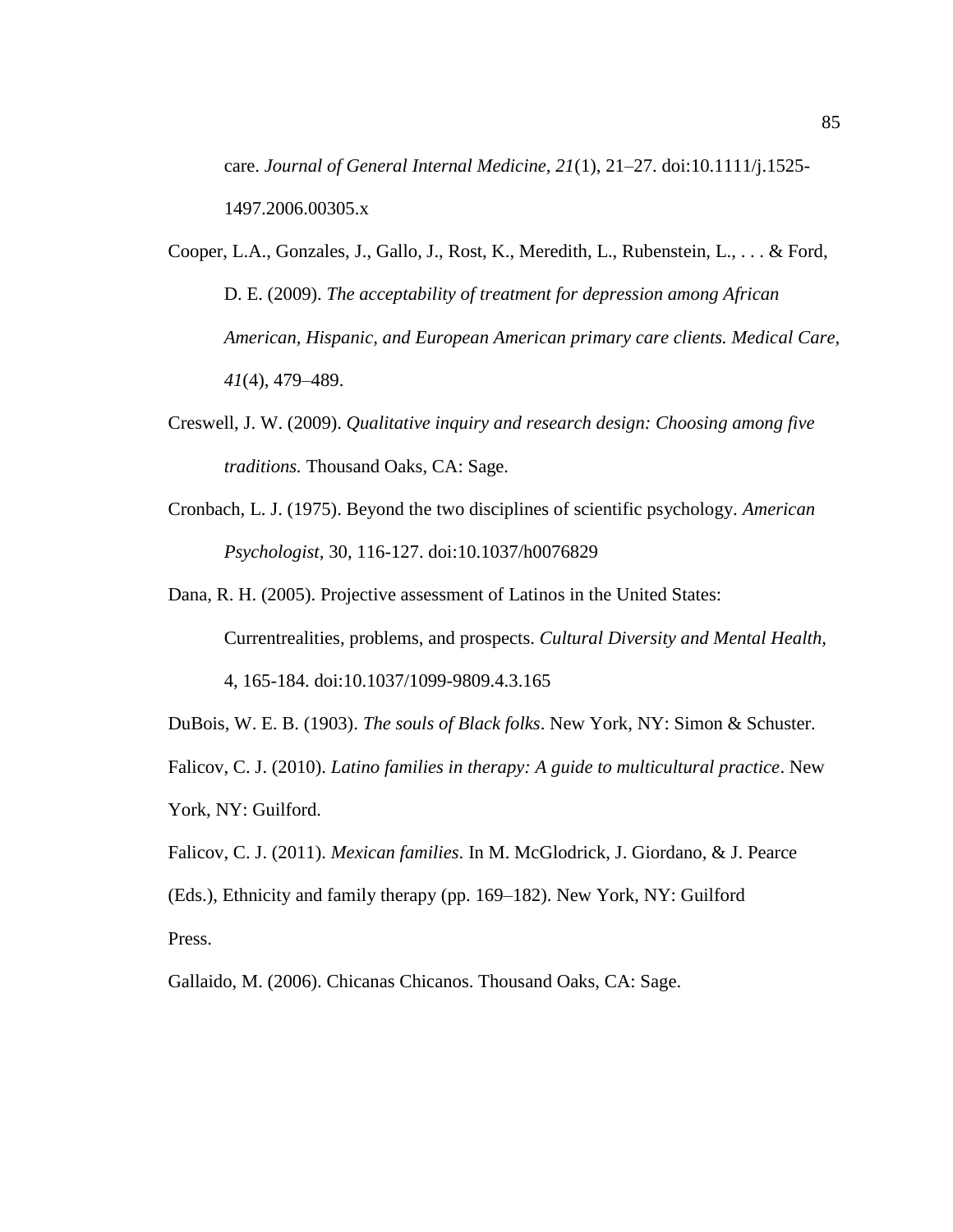- Garcia, J. G., & Maria, C. Z. (2*010). Psychological interventions and research with Latino populations*. Boston, MA: Allyn & Bacon.
- Gil, R. M., & Vazquez, C. I. (2011). *The Maria paradox.* New York, NY: Perigee.
- Gloria, A. M., & Peregoy, J. J. (2010). Counseling Latino alcohol and other substanceusers/abusers. *Journal of Substance Abuse Treatment*, 13(2), 119–126.
- Gloria, A. M., & Segura-Herrera, T. A. (2010). Somos!: Latinos and Latinas in the U.S. In D. Atkinson, G. Morton, & D. W. Sue D. W. (Eds.), *Counseling American Minorities: A cross-cultural perspective* (6th ed., pp. 279–299). Boston, MA: McGraw-Hill.
- Gomez, A., Seyle, D., Huici, C., & Swann, W. (2009). Can self-verification strivingsfully transcend the self–other barrier? Seeking verification of ingroup identities*. Journal of Personality and Social Psychology*, 97(6), 1021–1044. Retrieved from EBSCOHost/ABInform.
- Gonzalez, J. (2010). *Harvest of an empire: A history of Latinos in America*. New York, NY: Penguin.
- Gonzalez, N. (2010). *Beyond culture: The hybridity of funds of knowledge. Funds of knowledge: Theorizing practices in households, communities, and classrooms.* Mahwah, NJ: Lawrence Erlbaum.
- Graneheim, U. H., & Lundman, B. (2009). Qualitative content analysis in nursing research: Concepts, procedures and measures to achieve trustworthiness. *Nurse Education Today,* 24, 105–112. doi:10.1016/j.nedt.2003.10.001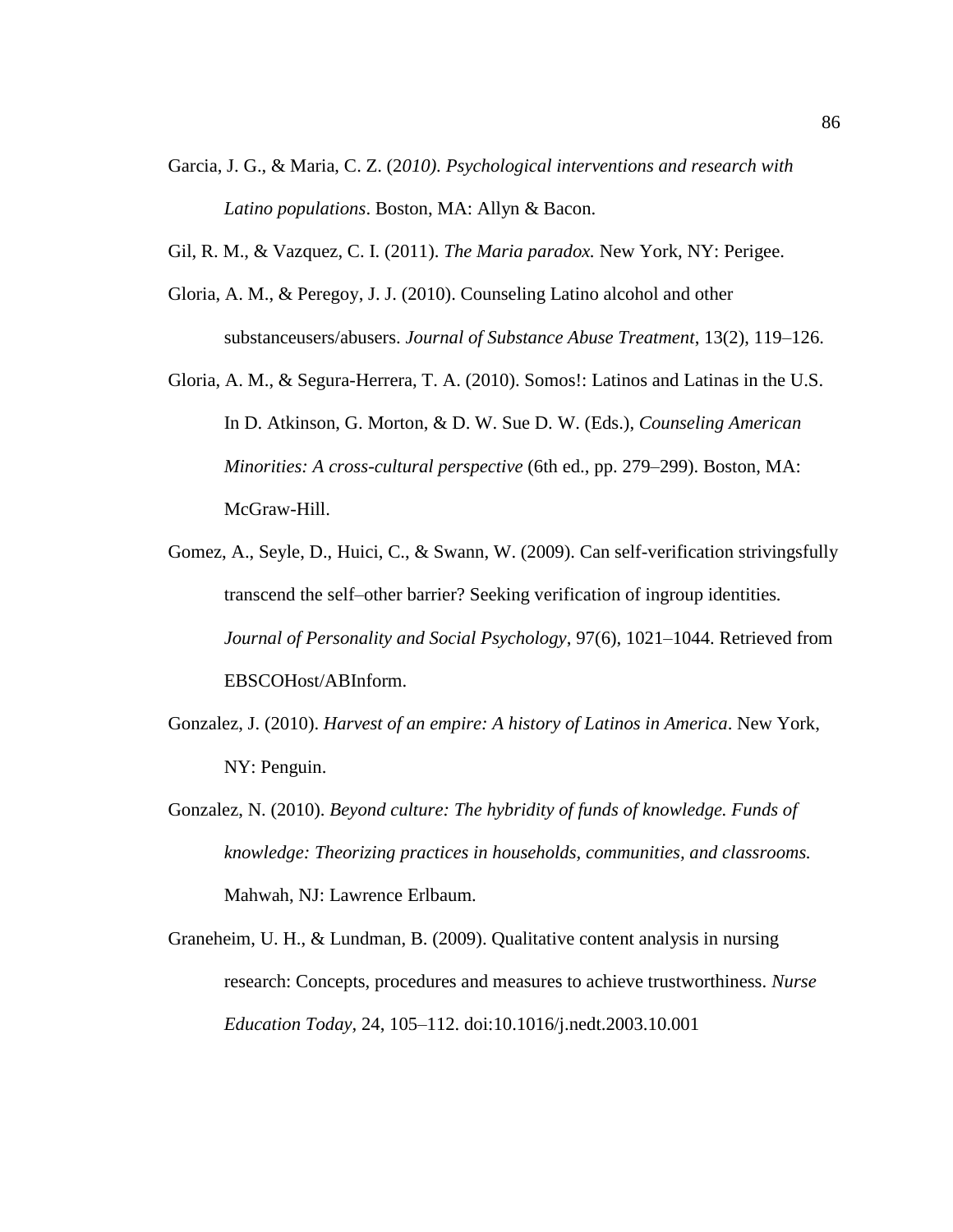- Greene, B. (2005). Psychology, cultural diversity & social justice: Beyond heterosexism and across the cultural divide. *Journal of Counseling Psychology Quarterly,* 18(4), 295-306. Retrieved from EBSCOHost/ABInform.
- Grossnickle, J. (2001). *The handbook of online marketing research.* New York, NY: McGraw-Hill.
- Gutierrez, K. D., & Rogoff, B. (2010). Cultural ways of learning: Individual traits or repertoires of practice. *Educational Researcher*, 32(5) 19–25. doi:10.3102/0013189X032005019
- Guzman, B. (2011). *The Hispanic population* (current population reports, C2KBR/01-3). Washington, DC: U.S. Census Bureau.
- Hall, N., & Maramba, G. G. (2001). In search of cultural diversity: Recent literature in cross-cultural and ethnic minority psychology. *Cultural Diversity and Ethnic Minority* Psychology, 7, 12-26.
- Haney-Lopez, I. F. (2011). The social construction of race. In R. Delgado (Ed.), *Critical race theory: The cutting edge* (pp. 191–203), Philadelphia, PA: Temple University Press.
- Helmick, C. G., Lawrence, R. A., & Heyse, S. (2011). Arthritis and other rheumatic conditions: Who is affected now and who will be affected later? *Arthritis Care and Research,* 8, 203–211. doi:10.1002/art.1790080403
- Hemant, S., & Thornton, M. C. (2010). *Newspaper coverage of interethnic conflict: Competing visions of America.* Thousand Oaks, CA: Sage.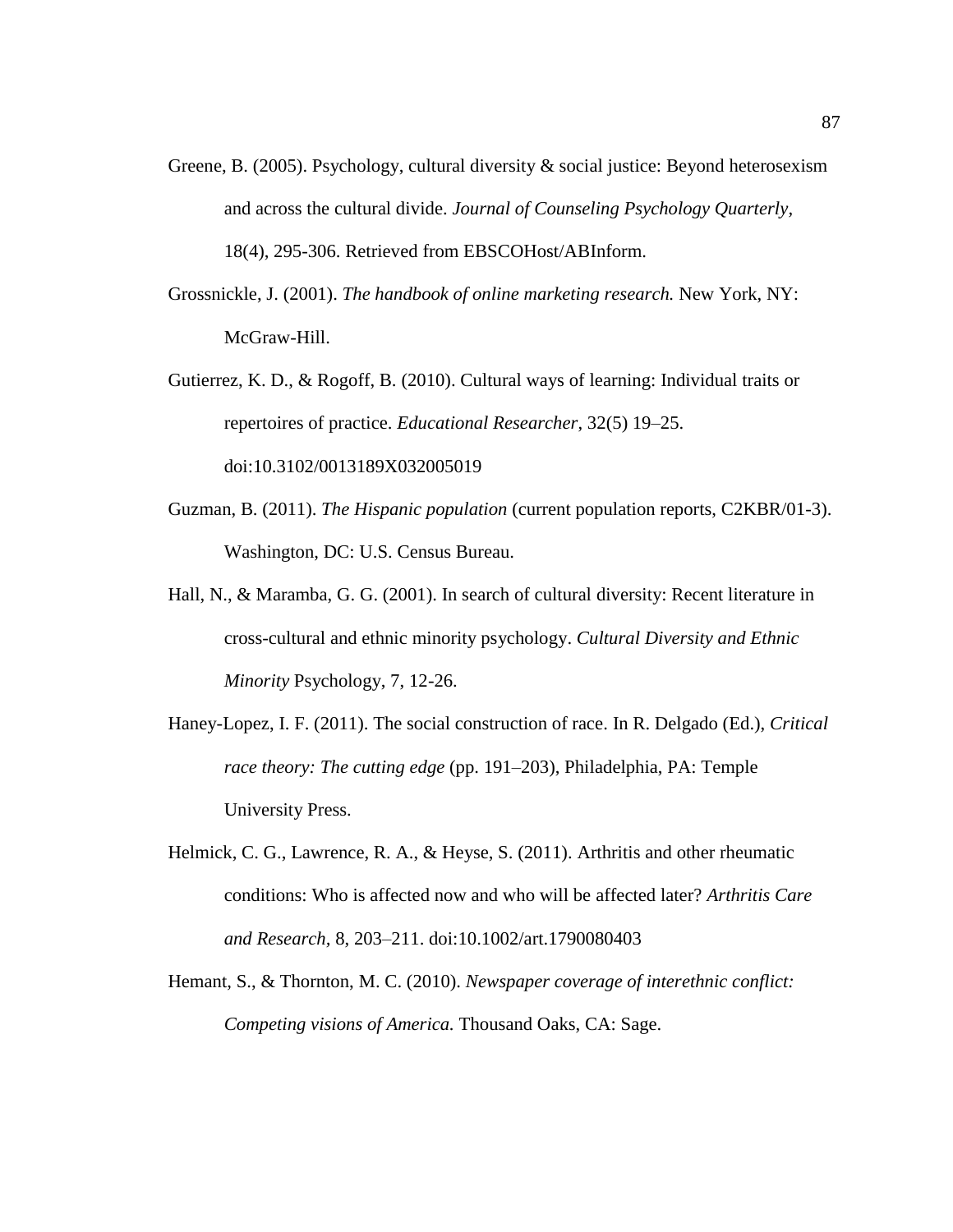Herbeck, D. M. (2004). Variations in use of second-generation antipsychotic medication

by race among adult psychiatric clients. *Psychiatric Services*, 55, 677-680.

- Hilliard, A. (1991). *Testing African American students*. Chicago, IL: Third World Press.
- Jandt, F. (2006). *Introduction to intercultural communication*. Toronto, Canada: Sage.
- Jenkins, A. (2010). A humanistic approach to Black psychology. In R. Jones (Ed.), *Black psychology* (pp. 79–98). Berkley, CA: Cobb & Henry.
- Johansson, H., & Eklund, M. (2010). Clients' opinion on what constitutes good psychiatric care. *Scandinavian Journal of Caring Sciences,* 17(4), 339–346.
- John, W. C. (2007). *Qualitative inquiry & research design*. Thousand Oaks, CA: Sage.
- Joy, D. L. (2005). *Post traumatic slave syndrome: America's legacy of enduring injury and healing.* New York: Uptone Press.
- Kanagawa, C., Cross, S., & Markus, H. (2001). "Who am I?" The cultural psychology of the conceptual self. *Personality and Social Psychology Bulletin, 27*(1), 90-103. Retrieved from EBSCOHost/ABInform.
- Karlsson, R. (2005). Ethnic matching between therapist and client in psychotherapy: An overview of findings, together with methodological and conceptual issues. *Cultural Diversity and Ethnic Minority Psychology,* 11, 113-129.
- Kearney, L. K., Draper, M., & Baron, A. (2005). Counseling utilization by ethnic minority college students. *Cultural Diversity and Ethnic Minority Psychology*, 11, 272-285. doi:10.1037/1099-9809.11.3.272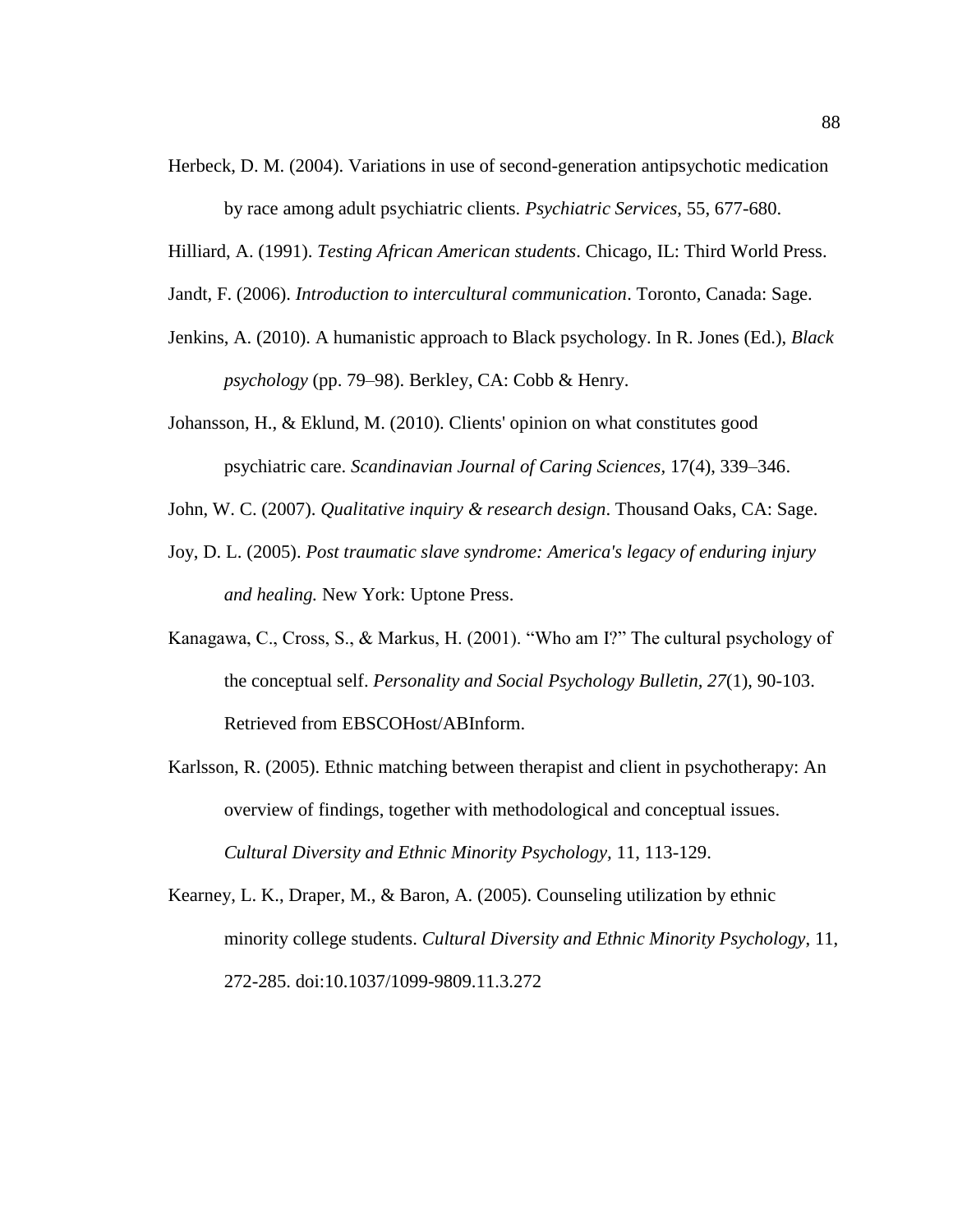- Keating, F., & Robertson, D. (2009). Fear, Black people, and mental illness: A vicious circle? *Health and Social Care in the Community*, 12(5), 439–447. doi:10.1111/j.1365-2524.2004.00506.x
- Kennedy, R. (2010). Highlights of the American Psychiatric Association 55th Institute on Psychiatric Services. Washington, DC: American Psychiatric Press.
- King, R. (2007). *Healing rage: Women making inner peace possible.* New York, NY: Gotham.
- Kirsh, B., & Tate, E. (2009). Developing a comprehensive understanding of the working alliance in community mental health. *Qualitative Health Research,* 16(8), 1054– 1074. doi:10.1177/1049732306292100
- Lacayo, A. (2010). *The impact of section 287(G) of the immigration and nationality act on the Latino community.* Retrieved from

http://www.nclr.org/images/uploads/publications/287g\_issuebrief\_pubstore.pdf

- Ladson-Billings, G., & Tate, W. F. (Eds.). (2006). *Education research in the public\ interest: Social justice, action and policy.* New York, NY: Teachers College Press.
- Leary, J. (2005). *Posttraumatic slave syndrome.* Milwaukie, OR: Uptone.
- Lin, K. M., & Poland, R. E. (2000). *Ethnicity, culture and psychopharmacology.* New York, NY: Poland Research Center on the Psychobiology of Ethnicity.

Lincoln, Y. S., & Guba, E. G. (1985). *Naturalistic inquiry.* Beverly Hills, CA: Sage.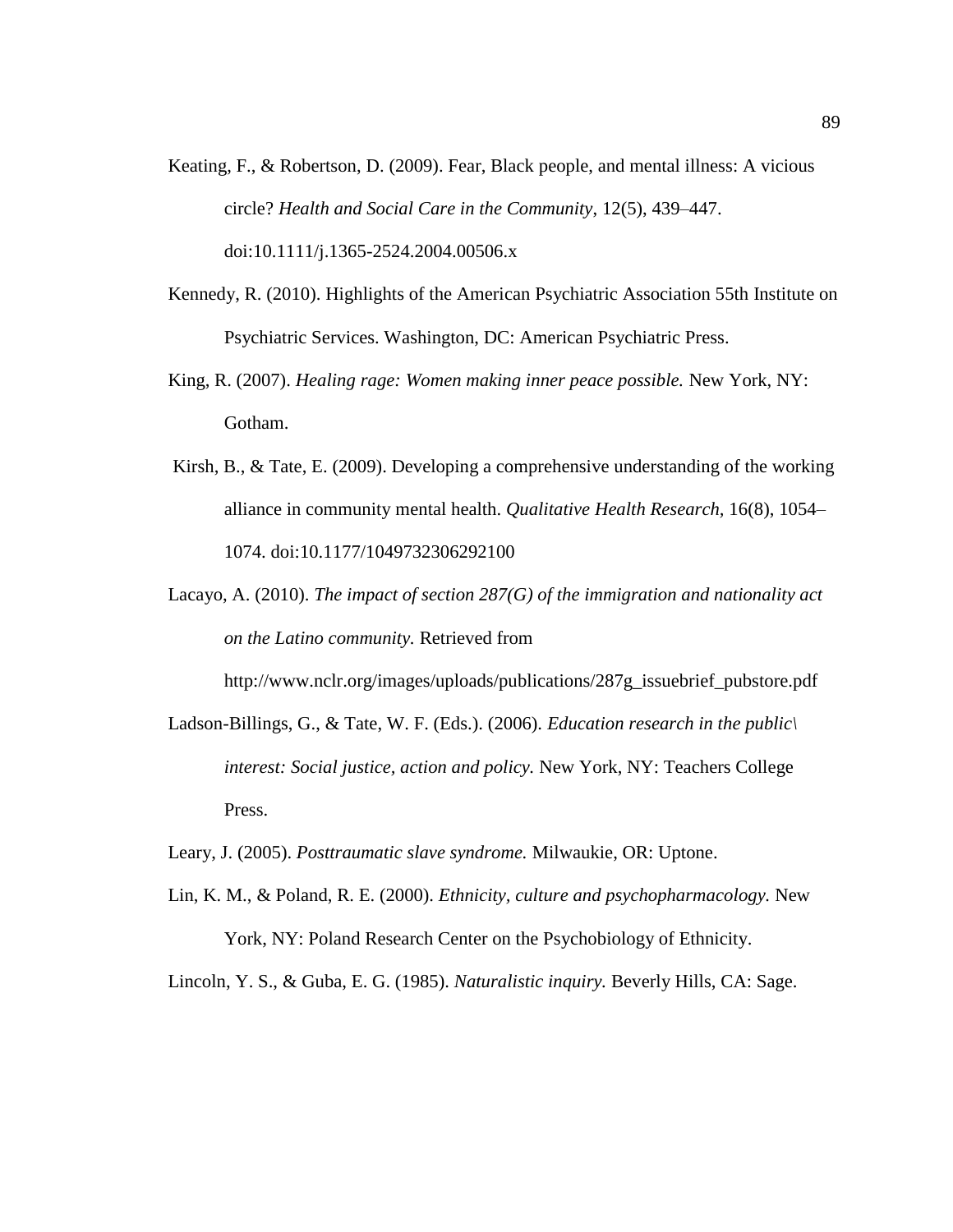- Lincoln, Y. S., & Guba, I.G. (2000). Paradigmatic controversies, contradictions, and emerging confluences. In N. K. Denzin & Y. S. Lincoln (Eds.), *The handbook of qualitative research* (pp. 163-188). Beverly Hills, CA: Sage.
- Marín, G., & Marín, B. V. (2010). *Research with Hispanic populations.* Thousand Oaks, CA: Sage.
- McLoyd, V. C., & Dodge, K. A. (2011). *African American family life: Ecological and cultural diversity*. New York, NY: Guilford.
- Michalopoulou, G., Falzarano, P., & Rosenberg, D. (2009). Physicians' cultural competency as perceived. *Journal of the National Medical Association,* 101, 893.
- Miville, M. (2006). Hispanic Americans. In Y. Jackson (Ed.), *Encyclopedia of multicultural psychology* (pp. 225-231). Thousand Oaks, CA: Sage.
- Moerer-Urdahl, T., & Creswell, J. (2004). Using transcendental phenomenology to explore the "ripple effect" in a leadership mentoring program. *International Journal of Qualitative Methods,* 3(2), 1-18.
- Molina, C. W. (2010). *Latino health in the U.S.: A growing challenge.* Washington, DC: American Public Health Association.
- Montalvo, F. F. (2009). Ethnoracial gap in clinical practice with Latinos. *Clinical Social Work Journal,* 37, 277-286. doi:10.1007/s10615-009-0241-1

Morrow, S. L. (2005). Quality and trustworthiness in qualitative research in counseling psychology. *Journal of Counseling Psychology,* 52(2), 250-267. doi:10.1037/0022-0167.52.2.250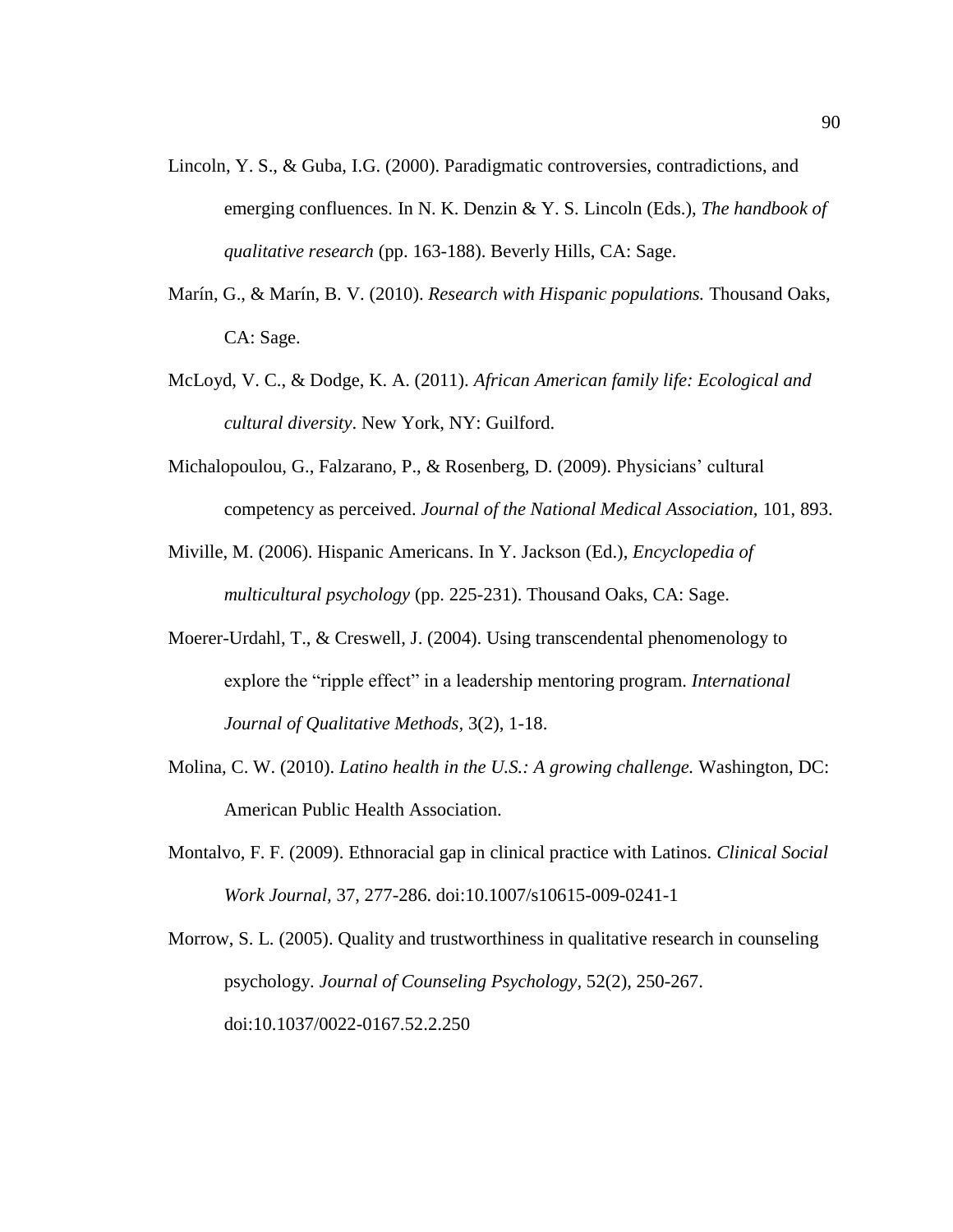- Nasir, N., & Hand, V. (2006). Exploring sociocultural perspectives on race, culture, and learning. *Review of Educational Research,* 76(4), 449-475. Retrieved from EBSCOHost/ABInform.
- National Association for Social Workers. (2008). *Code of ethics 1.05.* Washington, DC: Author.
- Neighbors, H.W. (2010). Seeking professional help for personal problems: Black Americans' use of health and mental health services. *Community Mental Health Journal,* 21(3), 156–166. doi:10.1007/BF00754731
- Noguera, P. (2010). *City schools and the American Dream: Reclaiming the promise of public education.* New York, NY: Teachers College.
- Omi, M., & Winant, H. (1986). *Racial formation in the United States.* New York, NY: Routledge.
- Paredes, D. M. (2007). *Multicultural cross cultural competence: Integrating universal and particular perspectives.* Charlotte, NC: The University of North Carolina Press.
- Parker, L., Deyhle, D., & Villenas, S. (1999) *Race is…race isn't: Critical race theory and qualitative studies in education.* Boulder, CO: Westview Press.
- Ponterotto, J. (2010). Qualitative research in counseling psychology: A primer on research paradigms and philosophy of science. *Journal of Counseling Psychology,* 52(2), 126–136. doi:10.1037/0022-0167.52.2.126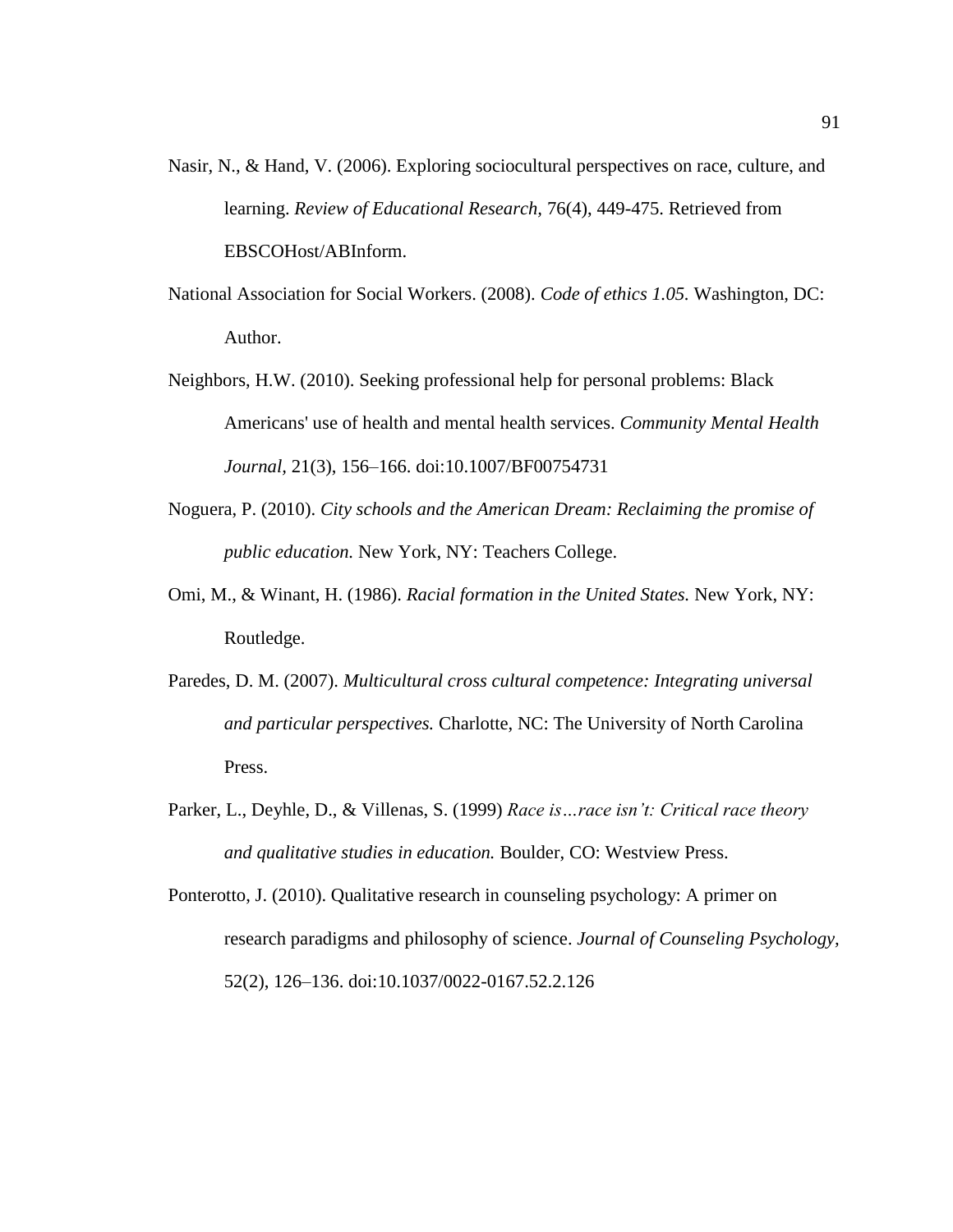- Ponterotto, J. M., Suzkuki, L. A., & Alexander, C. M. (Eds.). (2001). *Handbook of multicultural counseling.* Thousand Oaks, CA: Sage.
- Quimby, E. (2010). Ethnography's role in assisting mental health research and clinical practice. *Journal of Clinical Psychology,* 62(7), 859–879. doi:10.1002/jclp.20277

Ridley, C. R., Mendoza, D. W., & Kanitz, B. E. (1994). Multicultural training: Reexamination, operationalization, and integration. *Counseling Psychologist,* 22(2), 227–289. doi:10.1177/0011000094222001

- Rinderle, S., & Montoya, D. (2008). Hispanic Latino identity labels: An examination of cultural values and personal experiences. *Harvard Journal of Communications,*  19, 144-164. doi:10.1080/10646170801990953
- Robbins, B. D., & Parlavecchio, H. (2006). The unwanted exposure of the self: A phenomenological study of embarrassment. *The Humanistic Psychologist,* 34, 321-345. Retrieved from EBSCOHost/ABInform.
- Rogoff, B. (2011). *The cultural nature of human development.* New York, NY: Oxford University Press.
- Romero, M. (2008). Crossing the immigration and race border: A critical race theory approach to immigration studies. *Contemporary Justice Review,* 11, 23-37. doi:10.1080/10282580701850371
- Salas-Provance, M. B., & Reed, G. (2010). Disabilities as viewed by four generations of one Hispanic family. *American Journal of Speech-Language Pathology,* 11, 151– 162. doi:10.1044/1058-0360(2002/015)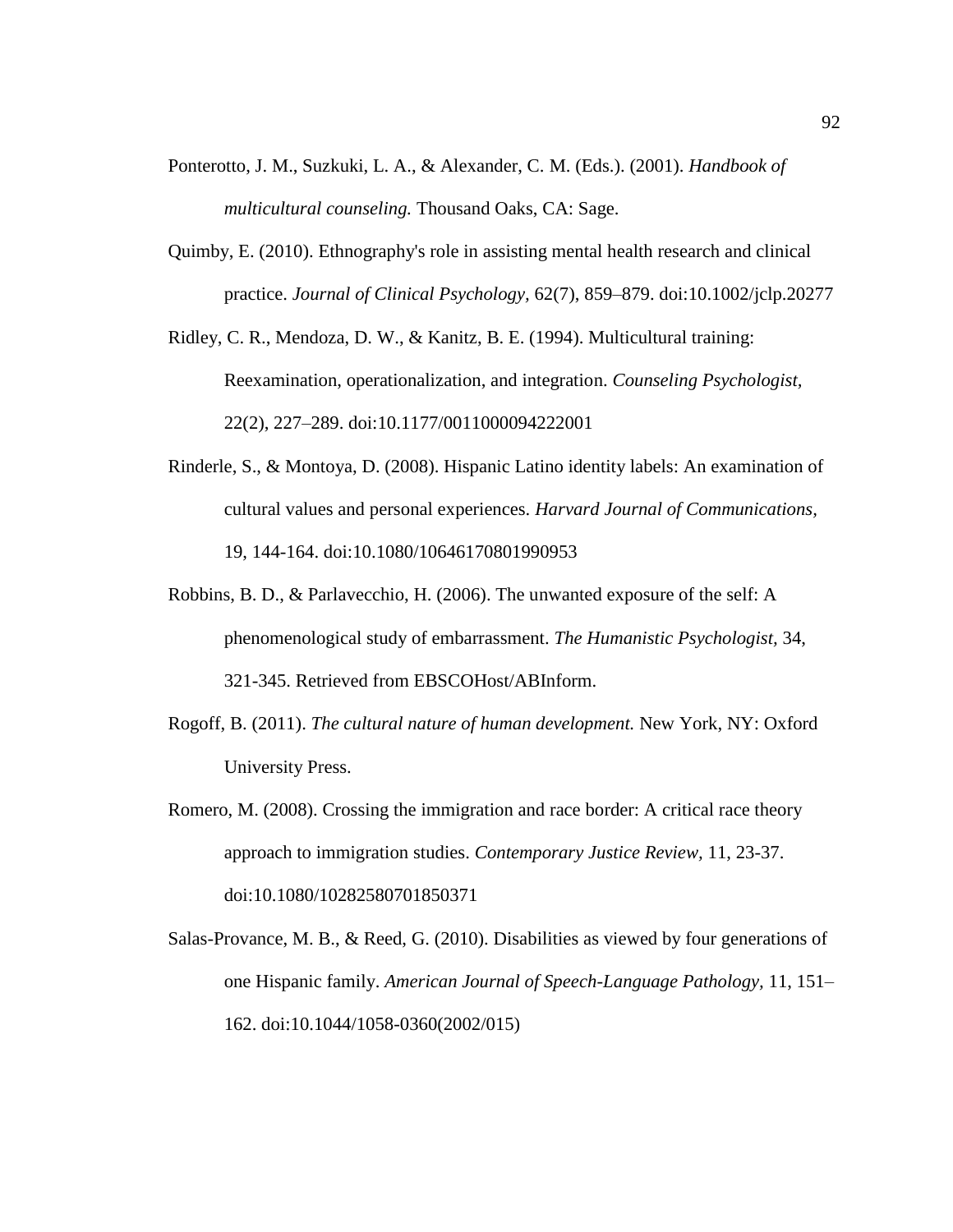Santiago-Rivera, A. L., Arredondo, P., & Gallardo-Cooper, M. (2011). *Counseling Latinos and la familia: A practical guide.* Thousand Oaks, CA: Sage.

- Segura-Herrera, T., Gloria, A., & Nichols, G. (2006). Mexican Americans. In Y. Jackson (Ed.), *Encyclopedia of multicultural psychology* (pp. 301-308). Thousand Oaks, CA: Sage.
- Shiraev, E., & Levy, D. (2009). *Cross-cultural psychology*. New York, NY: Pearson.
- Skinner, D. G., & Bailey, D. B. (2011). Role of religion in the lives of Latino families of young children with developmental delays. *American Journal of Mental Retardation,* 106, 297–313. doi:10.1352/0895-8017(2001)106%3C0297: RORITL%3E2.0.CO;2
- Snyder, M., Tanke, E., & Bersheid, E. (1977). Social perception and interpersonal behavior: On the self-fulfilling nature of social stereotypes*. Journal of Personality and Social Psychology,* 35(9), 655-666. Retrieved from EBSCOHost/ABInform.
- Stolzenberg, N. M. (2010). What we talk about when we talk about culture. *American Anthropologist,* 103, 432–446
- Stone-Mediatore, S. (2000). Chandra Mohanty and the revaluing of "experience." In U. Narayan, & S. Harding (Eds.), *Decentering the center: Philosophy for a multicultural, postcolonial, and feminist world* (pp. 110-127). Bloomington, IN: Indiana University Press.
- Sue, D. W., & Sue, D. (2010). *Counseling the culturally diverse: Theory and practice (5th ed.).* New York, NY: Wiley.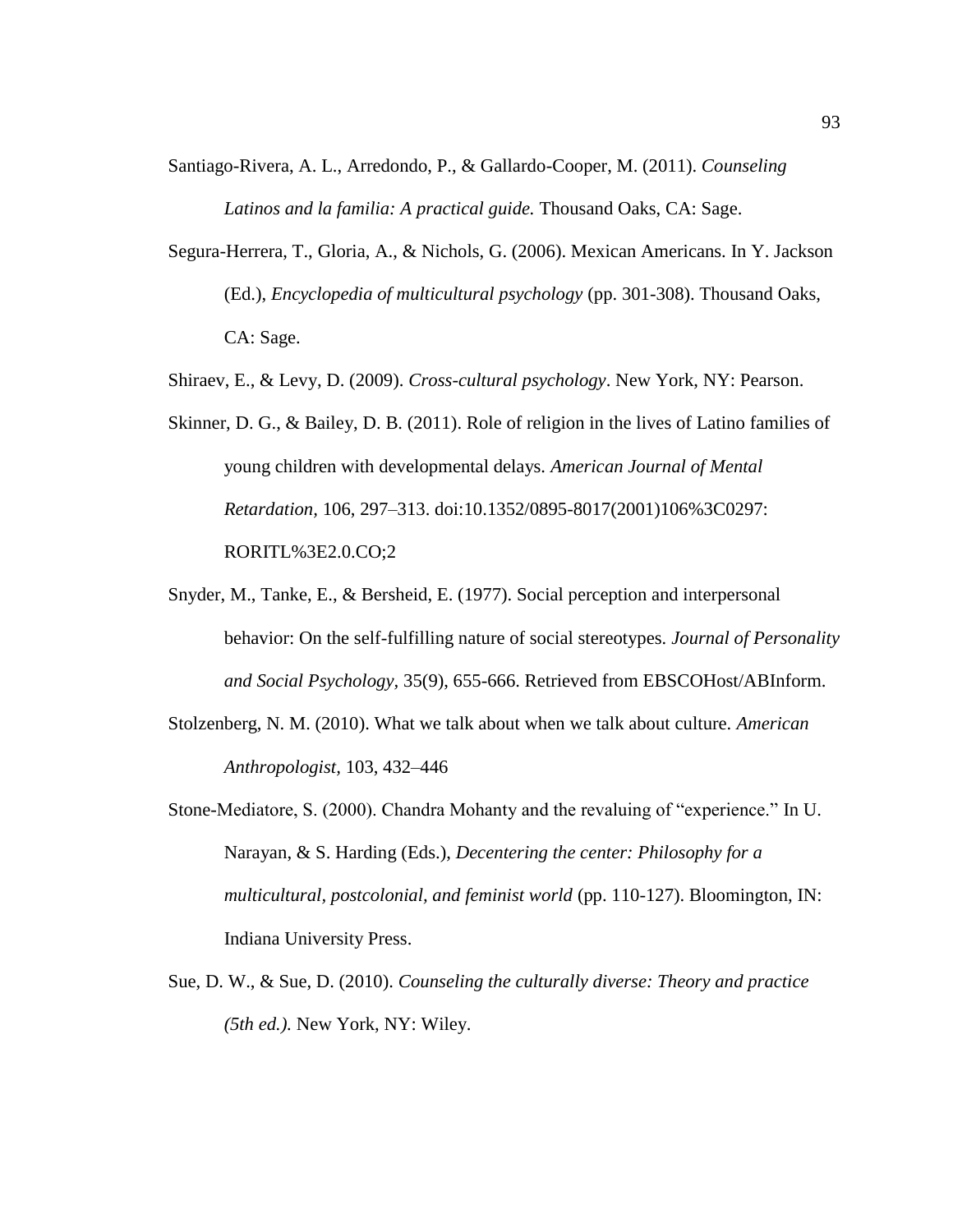- Tillman, L. C. (2002). Culturally sensitive research approaches an African American perspective. *Educational Researcher*, 31, 3-12. doi:10.3102/0013189X031009003
- United States Bureau of the Census. (2011). *American fact finder*. Retrieved from http://factfinder.census.gov/faces/nav/jsf/pages/index.xhtml

West, C. (1993). *Race matters*. Boston, MA: Beacon.

Wright, T. J., & Leung, P. (2010) *Meeting the unique needs of minorities with disabilities: A report to the president and the congress.* Washington, DC: National Council on Disability.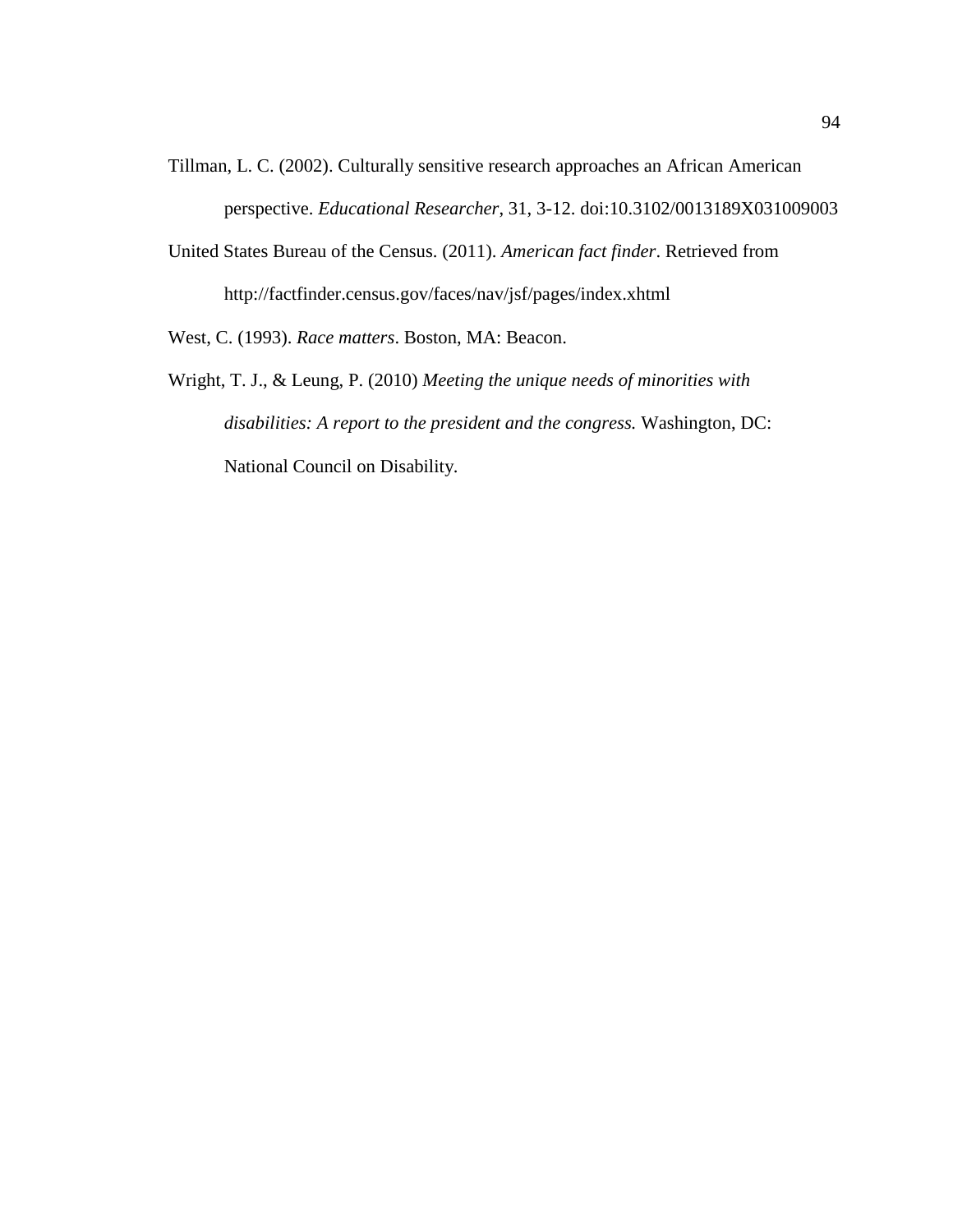# Appendix A: Client Perception of Mental Health Counselor's Culture Awareness Interview

1. Tell me how important was it for your counselor to know about your morals, values and lifestyle. Was it important that your counselor asked about your morals, values and lifestyle? What cultural values or factors do you perceive to be important in treatment? 2. What do you believe your counselor thought about your race, customs, values, and lifestyle?

3. Have you discussed your customs and values with your counselor, and how did the counselor communicate with you about these issues?

4. How likely are you to stay in treatment if you believed that your counselor cared about your customs and values, did this affect whether you stayed in treatment?

5. What were your thoughts and feelings if you believed your counselor did not understand or discuss your life customs and values?

Demographic Questionnaire

Data collected from this survey will be used for dissertation research purposes only, and your name will not be associated with your responses in any manner.

Please provide the following demographic information:

1. Your gender: Male \_\_\_\_\_\_\_ Female \_\_\_\_\_\_

- 2. Your age \_\_\_\_\_\_\_\_
- 3. Your race or ethnicity \_\_\_\_\_\_\_\_\_\_\_\_
- 4. Your city of birth \_\_\_\_\_\_\_\_\_\_\_\_\_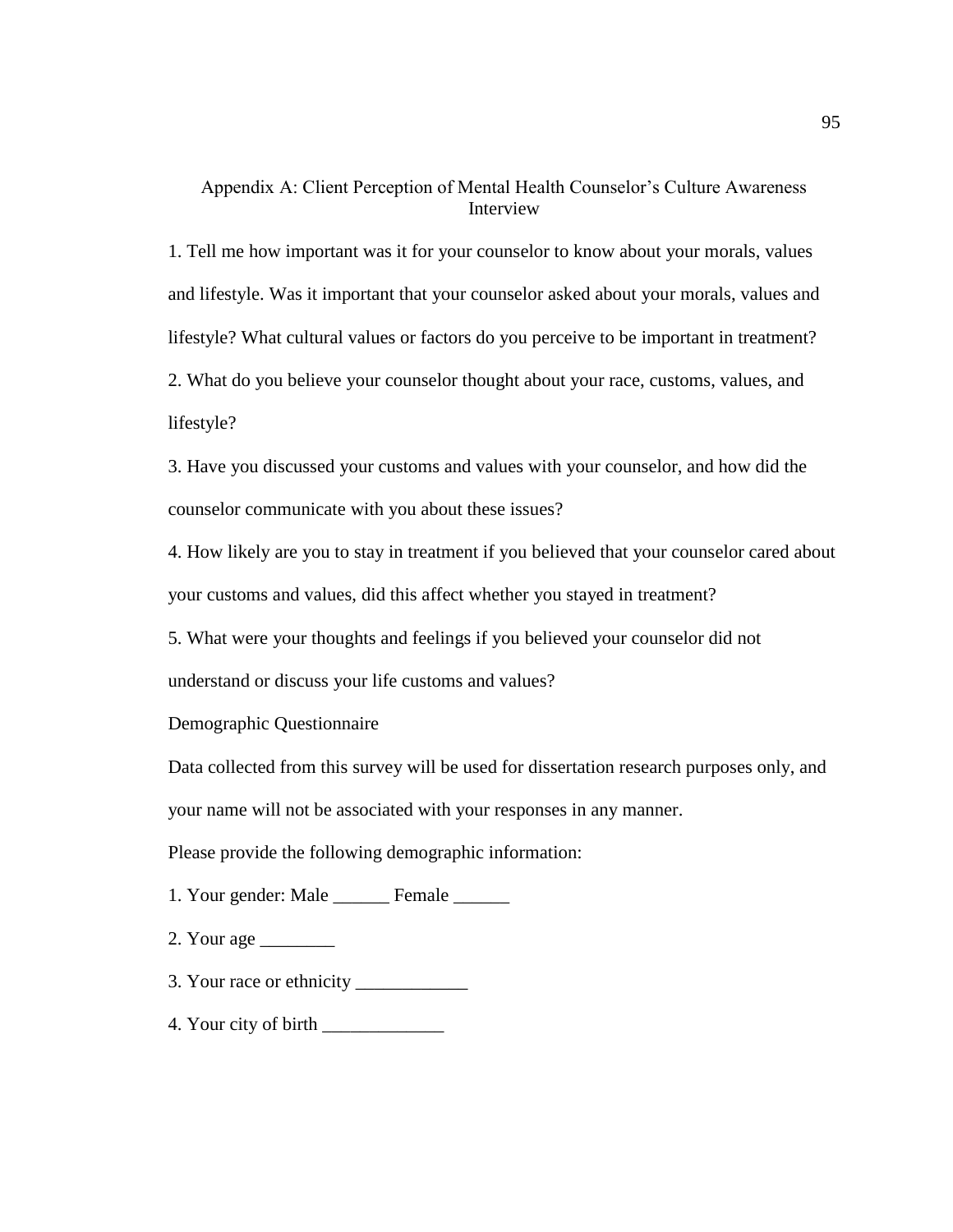- 5. Your education level (year) \_\_\_\_\_\_\_\_\_\_\_\_\_\_\_
- 6. Your occupation (if any) \_\_\_\_\_\_\_\_\_\_\_\_\_\_\_
- 7. What do you consider to be your first language?
- 8. What other languages do you speak?
- 9. What language do your parents speak at home?

10. On a scale of 1 to 10, where 10 is complete fluency, how fluent do you think you are

in English?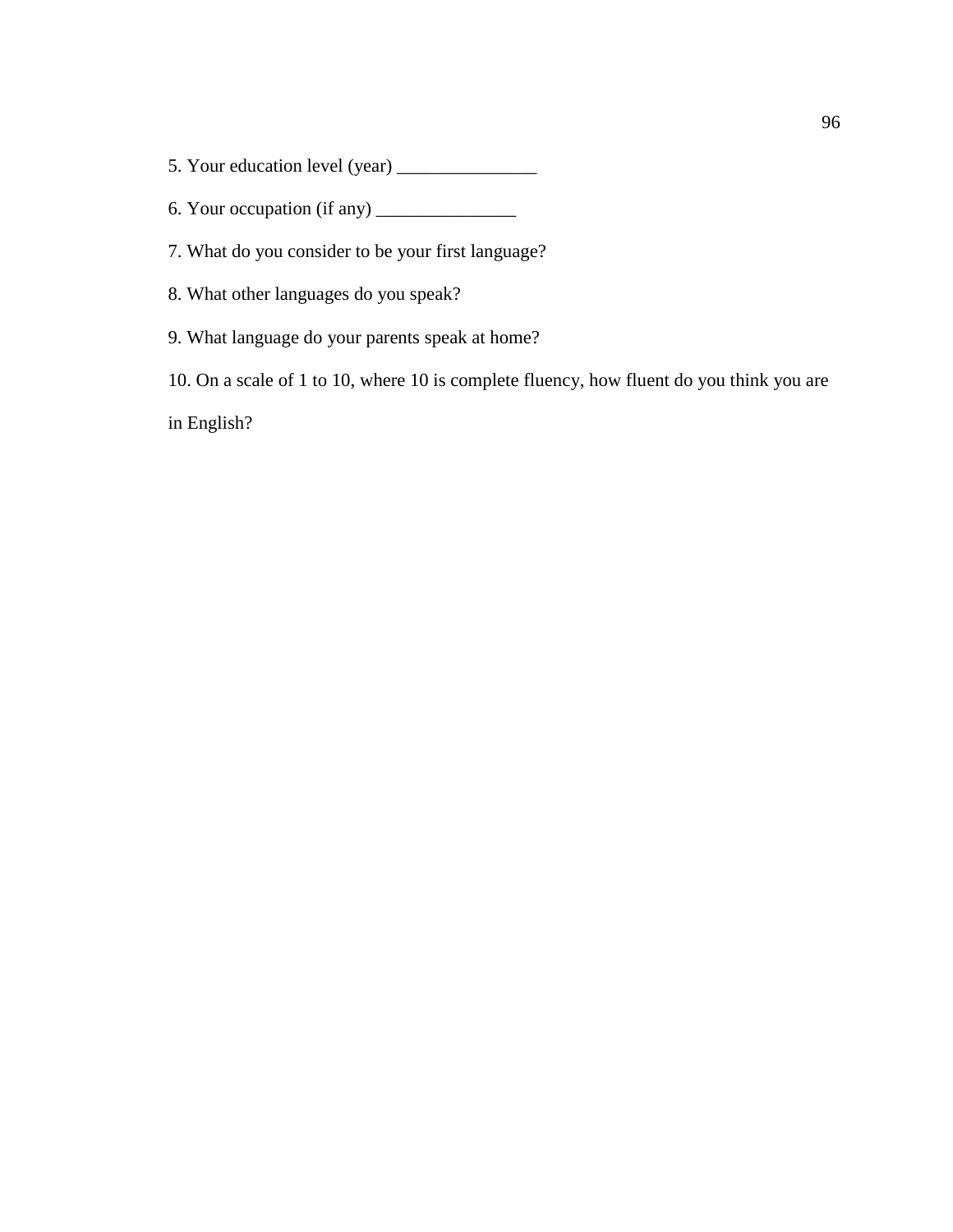### Appendix B: Transcripts of Interviews

## *[Begin Part 1 Participant 1]*

RESEARCHER: Before we begin the interview itself, I'd like to confirm that you have read and signed the informed consent form, that you understand your participation in this study is entirely voluntary, that you may refuse to answer any questions, and that you may withdraw from the study at any time.

PARTICIPANT: I agree.

RESEARCHER: Have you ever dropped out of treatment?

PARTICIPANT: My student dropped out of treatment. He is African American. RESEARCHER: Tell me how important it is for your counselor to know about your selfmorals and values.

PARTICIPANT: My culture is very important to me. Morals and values are a very important part of who I am. When it comes to cultural values or factors, it's important that people know you and understand you without labeling you or judging you on gender and age and other situations.

RESEARCHER: What do you think you believe the counselor thought about your student's race customs or values and lifestyles?

PARTICIPANT: This particular counselor thought that all African Americans think and have the same values and that the majority of our culture think the same way.

COUNSELOR: Have you discussed your customs and values as an African American with the counselor?

PARTICIPANT: When discussion came up about Africans and their culture, she was trying to be understanding but stereotyped ideas were still the same.

RESEARCHER: How likely are you to stay in treatment if you believed your counselor did not understand or discuss your life, customs, or values?

PARTICIPANT: She cannot help me or with my values so that I can trust her, believe in her.

NEXT TAPE

[Begin Participant 2]

RESEARCHER: Before we begin the interview itself, I'd like to confirm that you have read and signed the informed consent form, that you understand your participation in this study is entirely voluntary, that you may refuse to answer any questions, and that you may withdraw from the study at any time.

PARTICIPANT: I agree.

RESEARCHER: Have you ever dropped out of treatment?

PARTICIPANT: Well, I had to pull my brother out of therapy treatment.

RESEARCHER: Tell me how important was it for the counselor to know about your brother's morals, values, and lifestyle. What cultural values or factors did you perceive to be important in treatment?

PARTICIPANT: It was very important for the counselors to know about my brother's morals, values, lifestyle, et cetera, because they didn't know about my brother enough to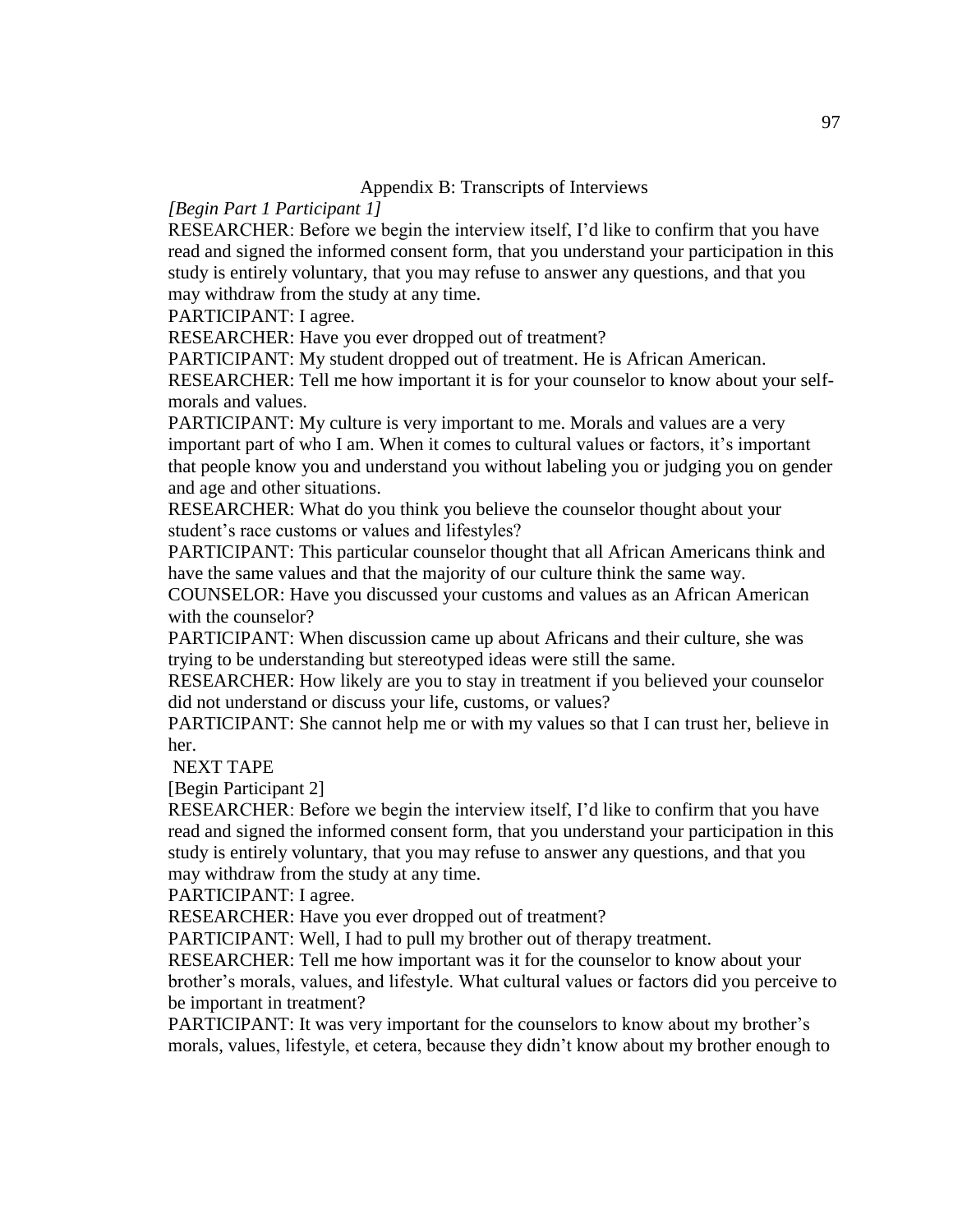understand his wants, needs, and values since he was in a GROUP home. For example, he would go into other clients' rooms at night. They were assuming that there was a sexual reason for that, but he never expressed anything of a sexual nature. I had to tell them that. Also, being autistic, he would become belligerent when he was being mistreated or his needs were not met. I believe religious values are important as well as parental interactions and how well one respects elders, parents, siblings, et cetera are all part of cultural values, and all cultures are slightly different.

RESEARCHER: What do you believe your brother's counselor thought about you, your race customs, values, and lifestyle?

PARTICIPANT: There were several counselors, and some of them were African American, as well. The White counselors didn't seem to care too much about my brother as a human being. They just wanted him to do as he was told. They wouldn't really listen to me when I tried to explain that he was acting out because he was being mistreated when he was being given medication that was making him act worse instead of better. They would not advocate for him to be taken off the medication or for it to be changed. One counselor used to call me at work and demand that I come to the hospital when my brother was in the hospital to discuss ending his treatments and just let him die. I felt that he had no compassion for him as a Black man and just wanted to be done with him. RESEARCHER: Have you discussed your customs and values with your counselor, and how did the counselor communicate with you about these issues?

PARTICIPANT: When trying to discuss my brother with this counselor, she thought I should do what they said, and there was no room for my own opinion or what I felt about the situation or about Black people on relatives when they don't act as others want him to act. She kept asking me, did I understand, as if I didn't have sense enough to understand. We finally found another place where the people were more receptive and more professional and showed more understanding.

RESEARCHER: How likely are you to stay in treatment if you believed your counselor did not understand or discuss your life, customs, or values?

PARTICIPANT: My feelings were first anger and frustration and then a determination to fight until we got my brother into a situation that was easier for him, which we did. His mood and everything got better once we moved him to a new situation. The new counselor was a Black woman.

[Begin Participant 3]

RESEARCHER: Okay, before we begin the interview itself, I'd like to confirm that you have read and signed the informed consent form, that you understand your participation in this study is entirely voluntary, that you may refuse to answer any questions, and that you may withdraw from the study at any time.

PARTICIPANT: I agree.

RESEARCHER: Tell me how important it is for your counselor to know your morals, values, and lifestyle. Was it important that your counselor asked about your morals, values, and lifestyle? What cultural values or factors did you perceive to be important in treatment?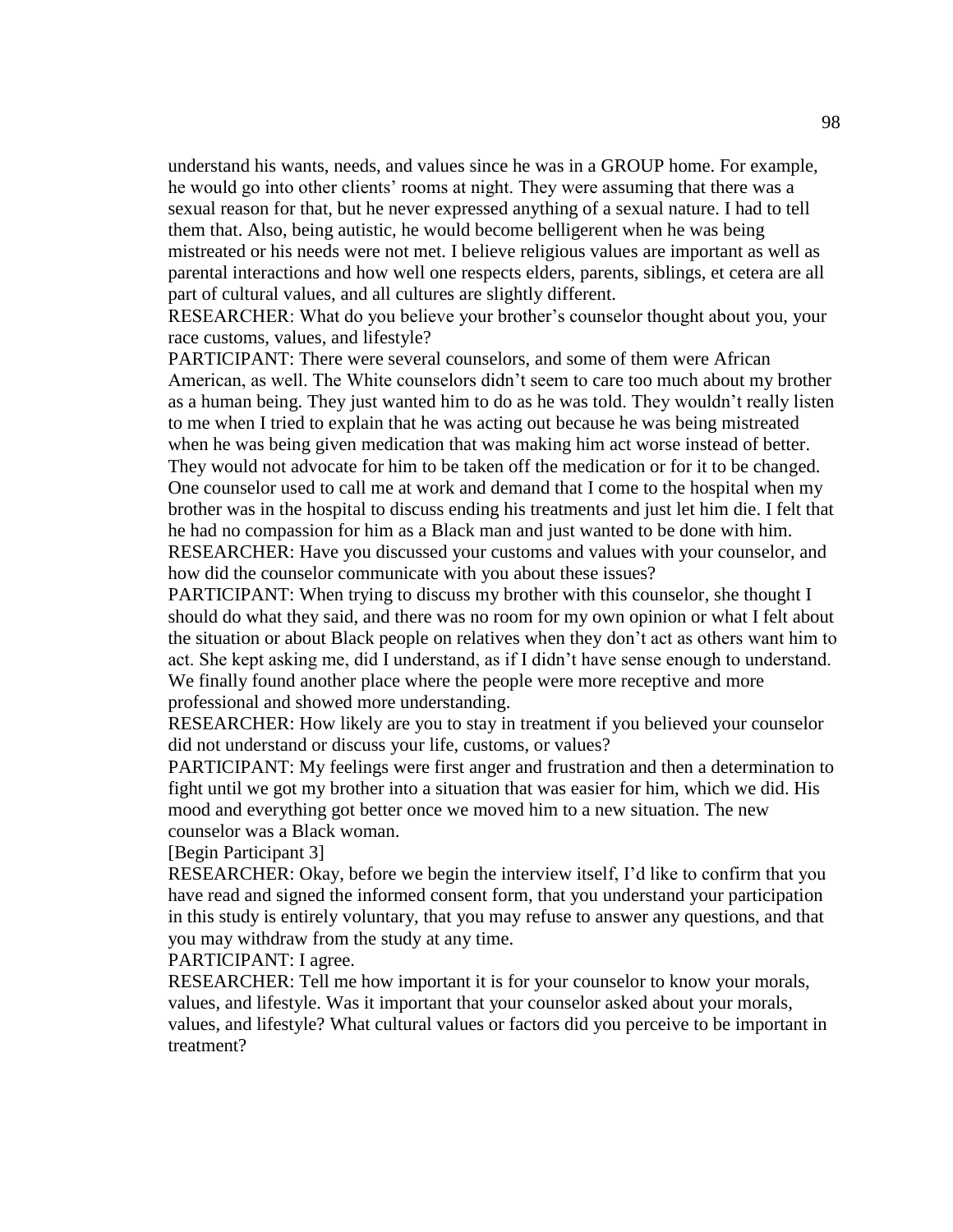PARTICIPANT: They are supposed to. They got to understand my culture and everything.

RESEARCHER: Have you discussed your customs and values with your counselor? What did your counselor think about your race customs, values and lifestyle?

PARTICIPANT: I don't. She never talked to me about my culture. As Black people we don't talk about our culture, we deal with how people treat us as African Americans, turning their nose up at us.

RESEARCHER: How likely are you to stay in treatment if you believed your counselor cared about your customs and values; did this affect whether you stayed in treatment? PARTICIPANT: Yes, I'd go all the time if I thought they understood my culture.

RESEARCHER: What were your thoughts and feelings if you believed your counselor did not understand or discuss your life customs and values?

PARTICIPANT: You have to tell the counselor about your culture.

[BEGIN PART 1]

[Begin Participant 4]

RESEARCHER: Is it important for you for the counselor to understand something about you as your culture? How important do you think it is for the counselor to understand something about your culture? About your Hispanic culture? Is it very important? PARTICIPANT: Mucho.

RESEARCHER: Mucho? Okay.

[Participant speaking inaudibly in Spanish – too far from mic]

RESEARCHER: The counselor that she talks to, do you think that the counselor is taught enough about your culture, understands enough about your culture?

PARTICIPANT [Through Translator]: Yes, they understand.

RESEARCHER: But they understand her as a Hispanic coming to America, does the counselor understand enough about the lifes of Hispanics?

PARTICIPANT: Sí.

RESEARCHER: How likely are you – will you stay in treatment if you think that they understand you enough?

PARTICIPANT: Sí.

RESEARCHER: Have you ever been anywhere else besides this clinic for treatment? PARTICIPANT: Sí.

RESEARCHER: Okay, and you feel like you're understood here?

PARTICIPANT: Sí

RESEARCHER: Now, what if they don't understand anything about your culture? Would you still keep talking to them or look for somebody who understands more about Spanish people?

PARTICIPANT [Through Translator]: It really don't matter as far as that goes, if they understand as long as they can take care of their kids.

RESEARCHER: If they don't understand anything about –

PARTICIPANT [Through Translator]: She don't care as long as – she's here for her kids.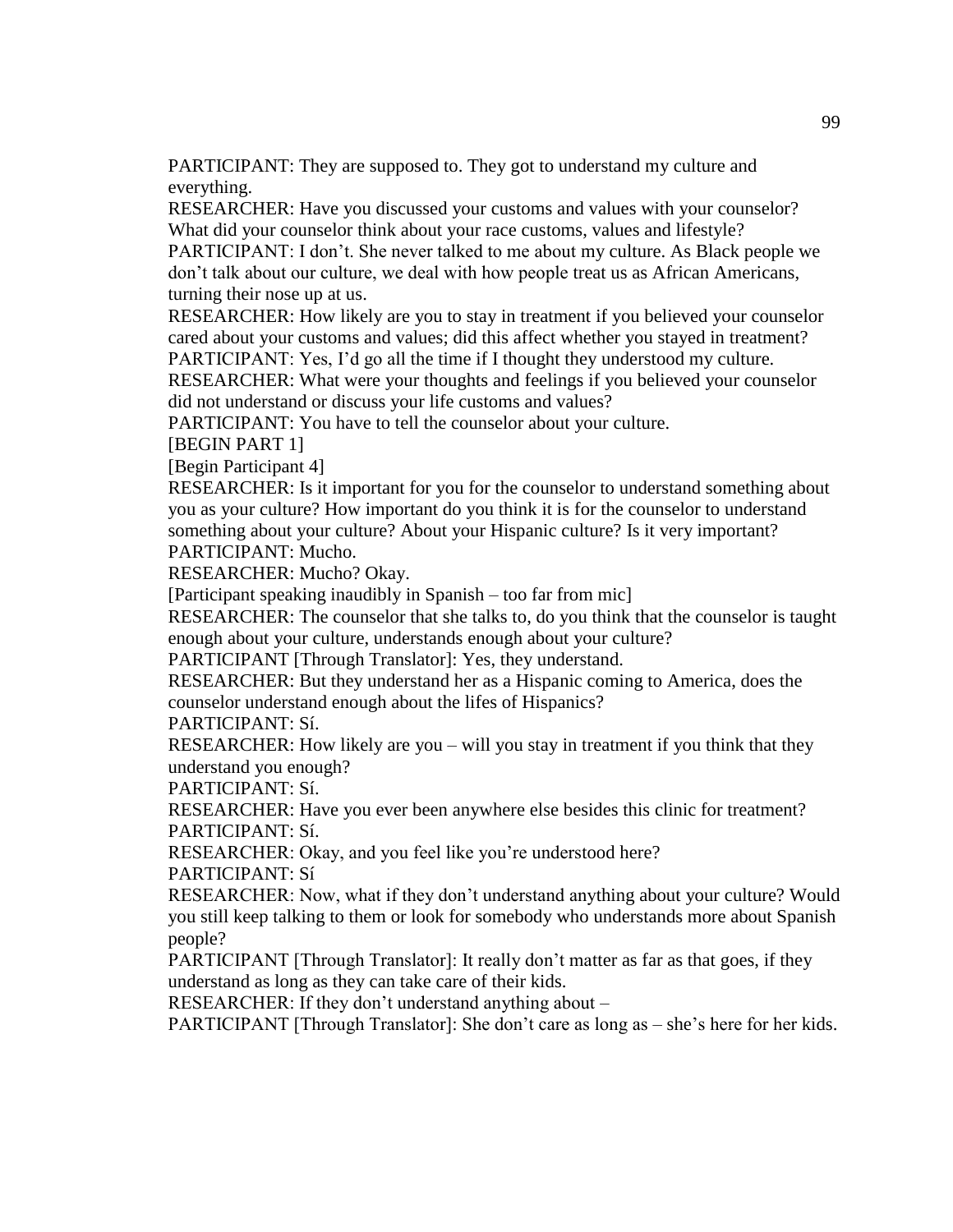RESEARCHER: Okay, so what about if they understand something about their kids' culture, about their kids being Hispanic? You know, everybody as their own identity. And I'm trying to find out how important it is to understand something about the kids' identity, but they've got to first understand something about their culture. Does that mean anything to her? What does she feel? They probably have a lot of Spanish counselors here. I want to make sure – do you understand what I'm saying? Do they understand you? What does she look for?

[The session was interrupted when the participant and translator were called to their appointment]

[Part 1 Participant 5]

RESEARCHER: Have you ever been in treatment before?

PARTICIPANT: No.

RESEARCHER: Okay, before we begin the interview itself, I'd like to confirm that you have read and signed the informed consent form, that you understand your participation in this study is entirely voluntary, that you may refuse to answer any questions, and that you may withdraw from the study at any time.

[Participant signed document]

RESEARCHER: How old are you?

PARTICIPANT: 35.

RESEARCHER: African American or Hispanic?

PARTICIPANT: African American.

[Asks documentation questions about language preference, etc.]

RESEARCHER: Always ask first, because – you know. Were you born in Philadelphia? PARTICIPANT: Yeah.

RESEARCHER: How far did you go in school?

PARTICIPANT: I graduated.

RESEARCHER: 12th?

PARTICIPANT: Yeah.

RESEARCHER: Are you working?

PARTICIPANT: Not right now.

RESEARCHER: Do you consider your first language to be English?

PARTICIPANT: Yeah.

RESEARCHER: Do you speak any other languages?

PARTICIPANT: No.

RESEARCHER: Have you ever dropped out of therapy anywhere? Maybe you didn't drop out of therapy here, but have you ever been to any other clinics before and maybe you didn't like it so good, and you just stopped coming?

PARTICIPANT: I transferred.

RESEARCHER: You transferred. Did you transfer because of –

PARTICIPANT: I moved.

RESEARCHER: Oh, because you moved.

PARTICIPANT: Yeah.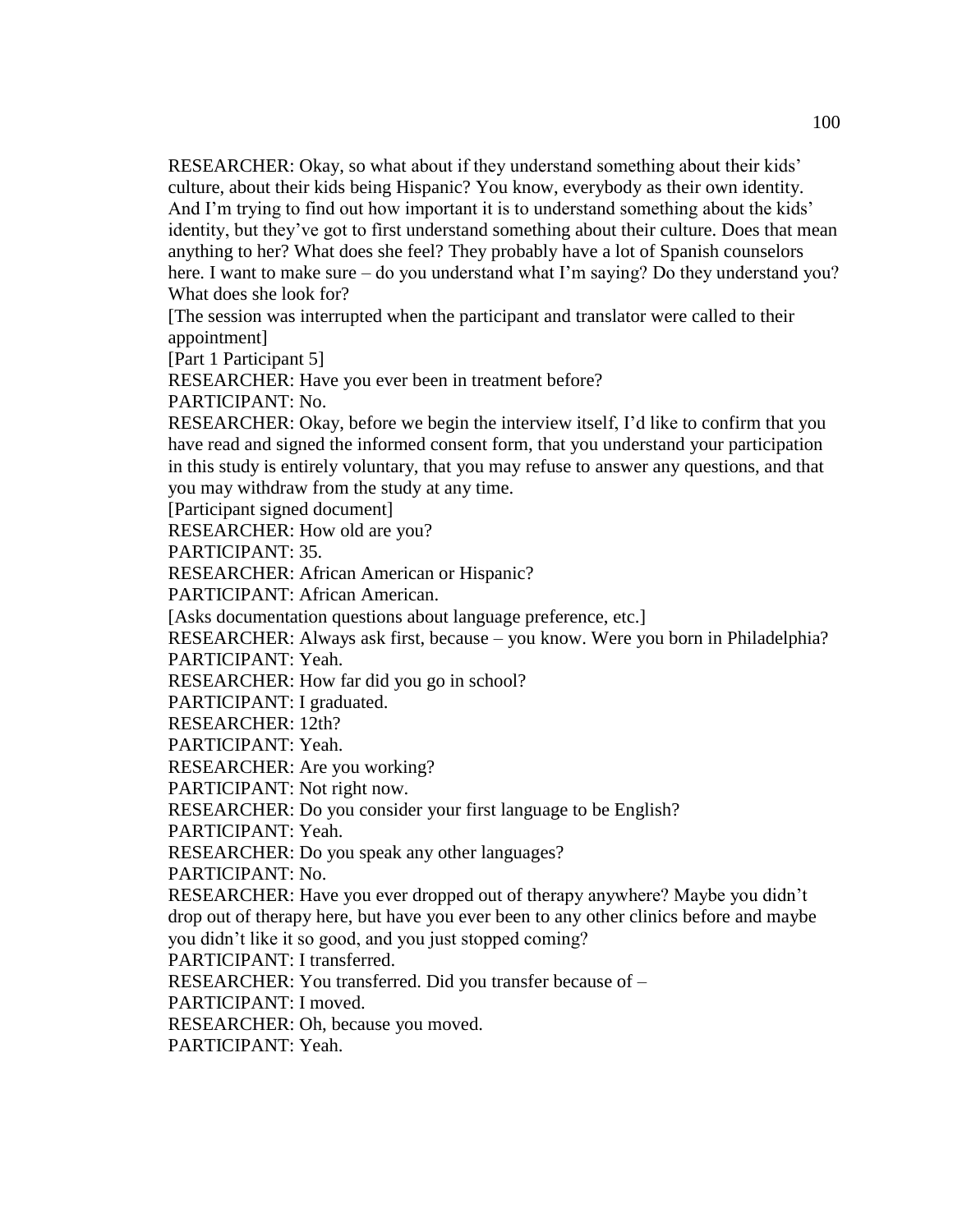RESEARCHER: Okay. I'll put 'transferred.' You transferred to here? PARTICIPANT: Yes.

RESEARCHER: How important is it to you the counselor, or whoever you talk to, whether it's a counselor, psychiatrist, psychologist or anybody, that they understand something about you as an African American? That they know something about your culture. Is that important to you?

PARTICIPANT: No.

RESEARCHER: What do you believe your counselor thought about that you talked to before you got here – what do you think they thought about your culture as an African American?

PARTICIPANT: I have no idea. I didn't care what they thought about my culture, I was there for treatment.

RESEARCHER: You know how sometimes some people say it's really important that a person really understands something about who I am as a person if they're going to be the person that's treating me. How much do they understand me as an African American or as a Hispanic or as a White American. They know something about you.

PARTICIPANT: Well, you don't need to know anything about my culture. If you're not going to be able to treat me you don't need to worry about my culture, my culture is me. [Inaudible comment]

RESEARCHER: Okay, so that's not important to you. So you know if you're talking to somebody and you haven't thought about how this person might be. For example, you might look at me and think, does she really understand where I am today? You know you might be talking to someone but in the back of their mind they might be saying, thatperson doesn't really understand; they can't really identify with me. You know what

I'm trying to say? Have you ever had any of those kind of thoughts? PARTICIPANT: No.

RESEARCHER: So, let's say they did seem like they understood a lot about you, how likely are you to stay in treatment if they feel like they can really identify with you? PARTICIPANT: That's fine. I guess I'd be more likely – I mean, that's not really the

issue, what my issue is. RESEARCHER: As far as whether they know anything about my history as an African American or know anything as far as my history, what's going on as far as issues I'm here for in my treatment.

PARTICIPANT: [No response heard.]

RESEARCHER: Okay, so if they didn't understand nothing about you as an African American, that wouldn't mean nothing to you, you wouldn't care about that? Am I correct?

PARTICIPANT: Yes.

RESEARCHER: Okay. That's basically it. I appreciate you taking the time. Thank you very much.

[End of Part 1]

[Begin Part 2 Participant 6]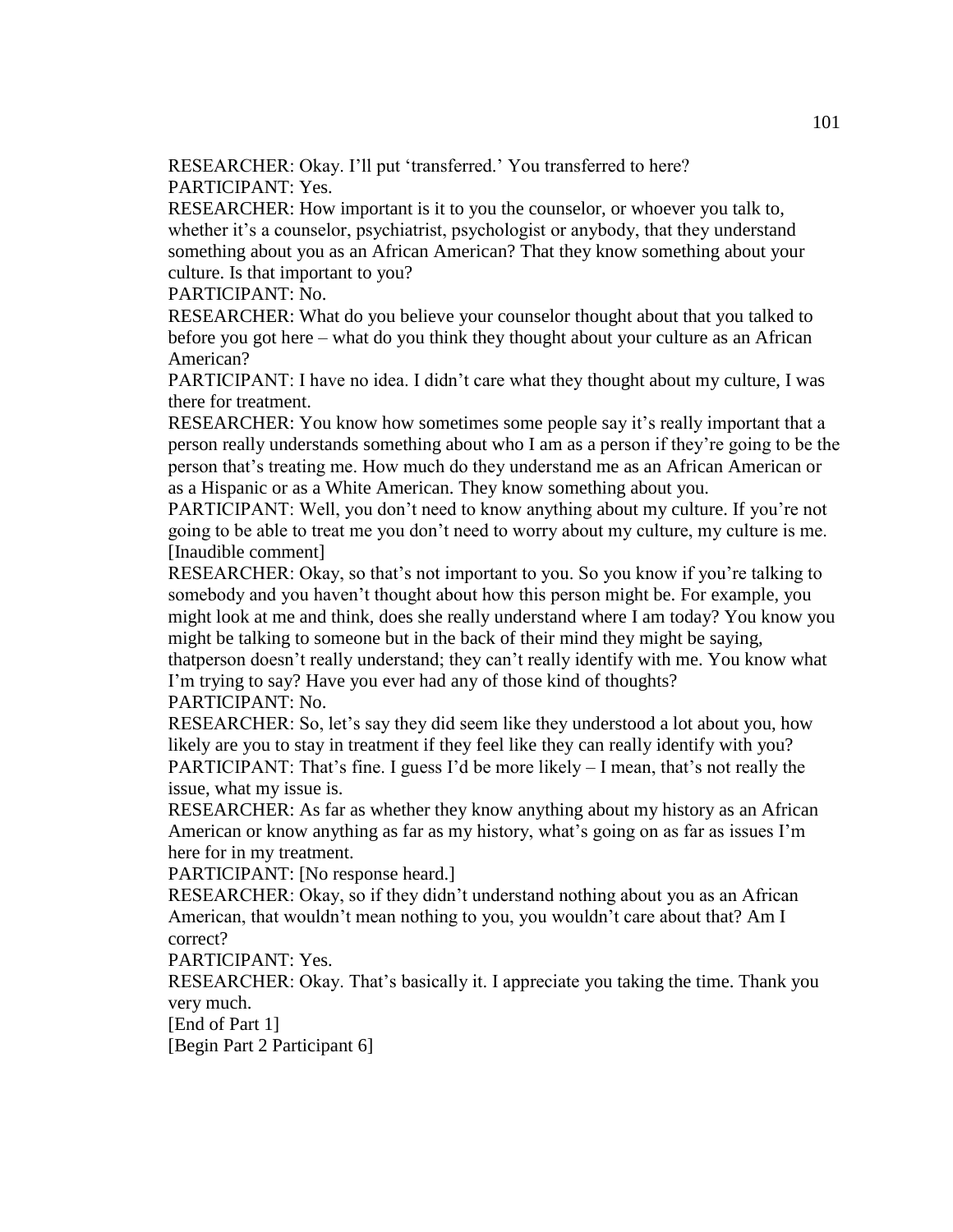RESEARCHER: Before we begin the interview itself, I'd like to confirm that you have read and signed the informed consent form, that you understand your participation in this study is entirely voluntary, that you may refuse to answer any questions, and that you may withdraw from the study at any time. I can't do nothing without your consent to participate.

[Discussion about her schooling, her profession, pursuing her PhD with an emphasis on cultural diversity and how important it is to people who come to treatment]

PARTICIPANT: [Documentation signed and dated 8/14]

RESEARCHER: Do you identify yourself as African American?

PARTICIPANT: Yes.

RESEARCHER: How old are you?

PARTICIPANT: 48.

RESEARCHER: Have you ever been to therapy anywhere and stopped going?

PARTICIPANT: Yes.

RESEARCHER: Were you born in Philadelphia?

PARTICIPANT: Yeah.

RESEARCHER: How far did you go in school?

PARTICIPANT: I have a PhD.

RESEARCHER: Okay, college. What did you get your PhD in?

PARTICIPANT: Commercial.

RESEARCHER: Right on. Are you working now?

PARTICIPANT: No.

RESEARCHER: What do you consider your first language?

PARTICIPANT: English.

RESEARCHER: Do you speak any other languages?

PARTICIPANT: No.

RESEARCHER: What about in your house, in your home when you were coming up, did everybody speak English?

PARTICIPANT: Yes.

RESEARCHER: Completely fluent in English, right?

PARTICIPANT: Yes.

RESEARCHER: How important was it for you and your counselor to know about – in the places that you've been in counseling – how important was it for your moral values and your lifestyle – that the counselor knows something about it?

PARTICIPANT: Very important.

RESEARCHER: Can you tell me why?

PARTICIPANT: Because I prefer for a person to know who I am and what I'm about before you get into my business. [Laughs]

RESEARCHER: Okay. What do you believe your counselor thought about your customs and your lifestyle? As you look over the counselors that you've seen in a lifetime -- PARTICIPANT: Equal.

RESEARCHER: Equal.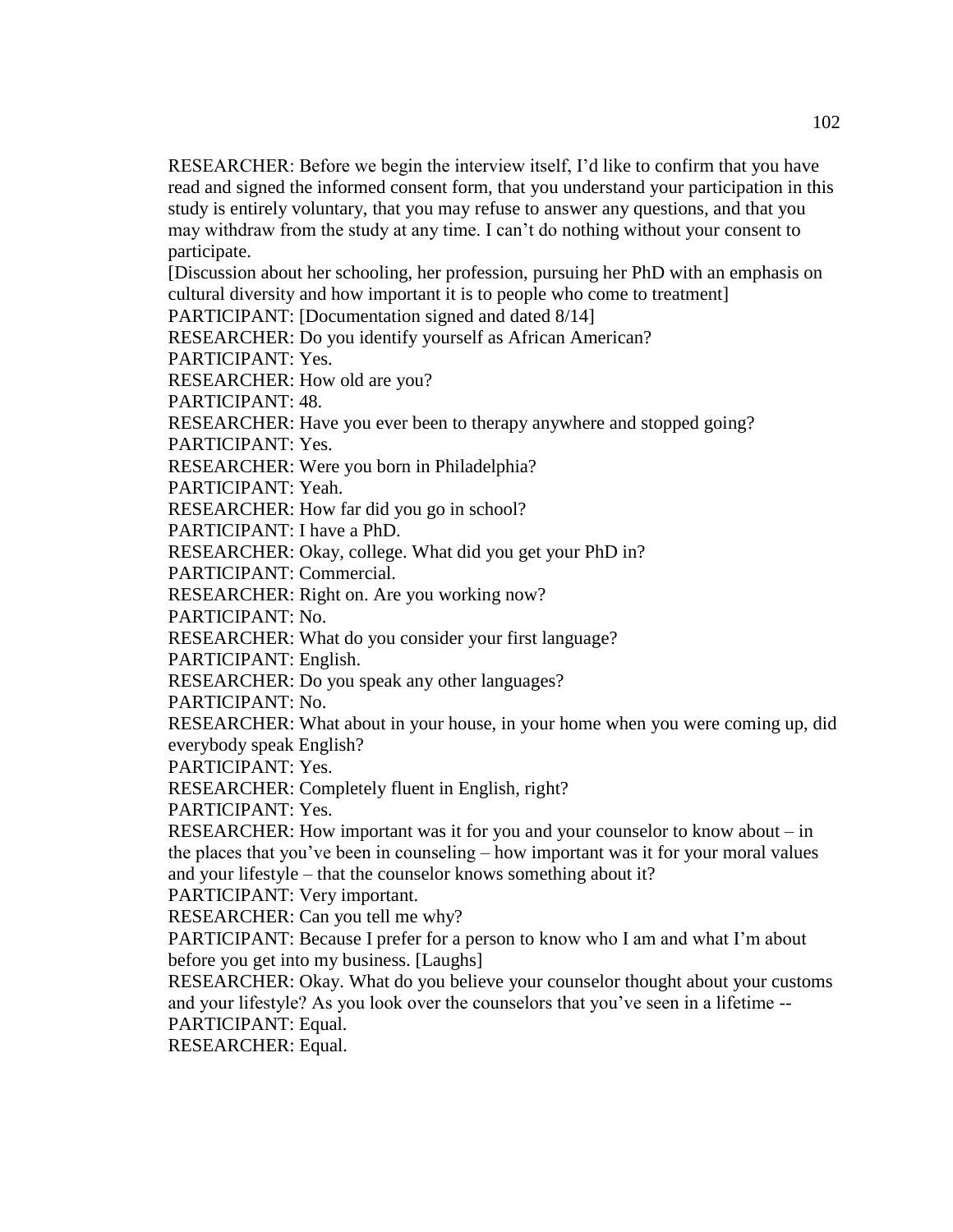PARTICIPANT: Yes.

RESEARCHER: Have you ever actually sat down and discussed your customs and values with your counselor?

PARTICIPANT: No, I haven't.

RESEARCHER: And how do you feel that they communicated to you? Do you feel that they were able to understand where you were coming from?

PARTICIPANT: They understood it.

RESEARCHER: You were pleased with it?

PARTICIPANT: Yeah.

RESEARCHER: How likely are you to stay in treatment if you think that they understand your customs and your culture?

PARTICIPANT: As long as needed. As long as needed.

RESEARCHER: What were your thoughts and feelings if you believe your counselor did not understand your customs and values and you didn't even talk about them? How do you feel about having somebody like that?

PARTICIPANT: I won't say nothing. I don't let people into my business [inaudible]. I like the details [inaudible].

RESEARCHER: So in other words, are you saying that unless – that's important for them to understand you or to know something about you.

PARTICIPANT: Yes.

RESEARCHER: In order for you to stay in treatment?

PARTICIPANT: Right.

RESEARCHER: Have you ever been in a case where they didn't understand you? PARTICIPANT: No.

RESEARCHER: Okay, thank you very much.

[Begin Participant 7]

[Participation introduction discussion and paperwork explanation]

RESEARCHER: Before we begin the interview itself, I'd like to confirm that you have read and signed the informed consent form, that you understand your participation in this study is entirely voluntary, that you may refuse to answer any questions, and that you may withdraw from the study at any time.

RESEARCHER: One minute . . . 48 . . . Hispanic . . . Were you born in Philadelphia? PARTICIPANT: No, in Puerto Rico.

RESEARCHER: How far did you go in school?

PARTICIPANT: Tenth.

RESEARCHER: Tenth grade?

PARTICIPANT: Yeah.

RESEARCHER: Do you work?

PARTICIPANT: No.

RESEARCHER: Is English or Spanish your first language?

PARTICIPANT: Really both. Spanglish.

RESEARCHER: English and?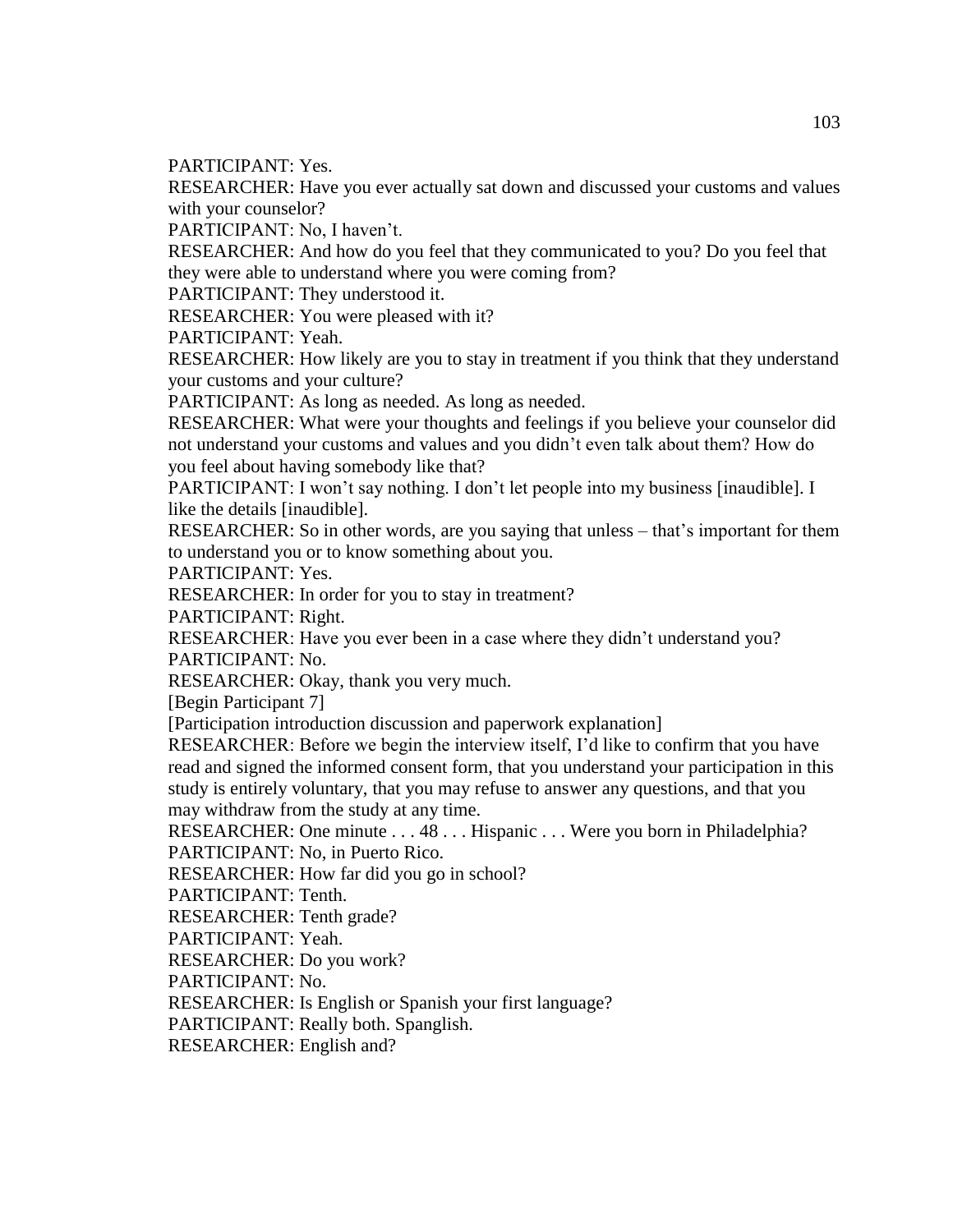PARTICIPANT: Spanglish.

RESEARCHER: Spanglish? Okay.

PARTICIPANT: Yeah.

RESEARCHER: Do you speak any other languages?

PARTICIPANT: No.

RESEARCHER: How about your parents? What do they speak at home?

PARTICIPANT: Both. Both.

RESEARCHER: English and Spanish.

PARTICIPANT: Yeah.

RESEARCHER: In the house. You're very fluent, right? In English?

PARTICIPANT: Yeah.

RESEARCHER: All right. How important is it to you that your counselor understands something about your culture? When you come for treatment here or anywhere else, is that important to you?

PARTICIPANT: 'excuse me?

RESEARCHER: How important is it for your counselor to understand something about your culture?

PARTICIPANT: Very important.

RESEARCHER: It's very important?

PARTICIPANT: Yes.

RESEARCHER: Why?

PARTICIPANT: I want them to understand where I'm coming from.

RESEARCHER: Because some people – I've had some people say to me, I don't feel that comfortable if they don't understand me as well –

PARTICIPANT: I'll tell you --

RESEARCHER: -- as a Hispanic man coming to America. That's why I'm doing this. What do you believe your counselor even thought about your race or your customs or your values? Not just counselors; you can include psychiatrists, psychologists, you could be talking about anybody. It don't have to be just the therapist.

PARTICIPANT: What?

RESEARCHER: What do you think they thought about you as a Hispanic? You know how people talk to somebody and you walk away and you hear some kind of feeling about what they thought about you?

PARTICIPANT: Yeah. Well, when I leave the office they be asking me if I'm happy [inaudible].

RESEARCHER: You. I'm talking about you.

PARTICIPANT: Yeah.

RESEARCHER: Oh, so you think that your counselor was happy?

PARTICIPANT: Yeah. Yeah.

RESEARCHER: Have you ever been anywhere where you didn't think they were happy when you left?

PARTICIPANT: No.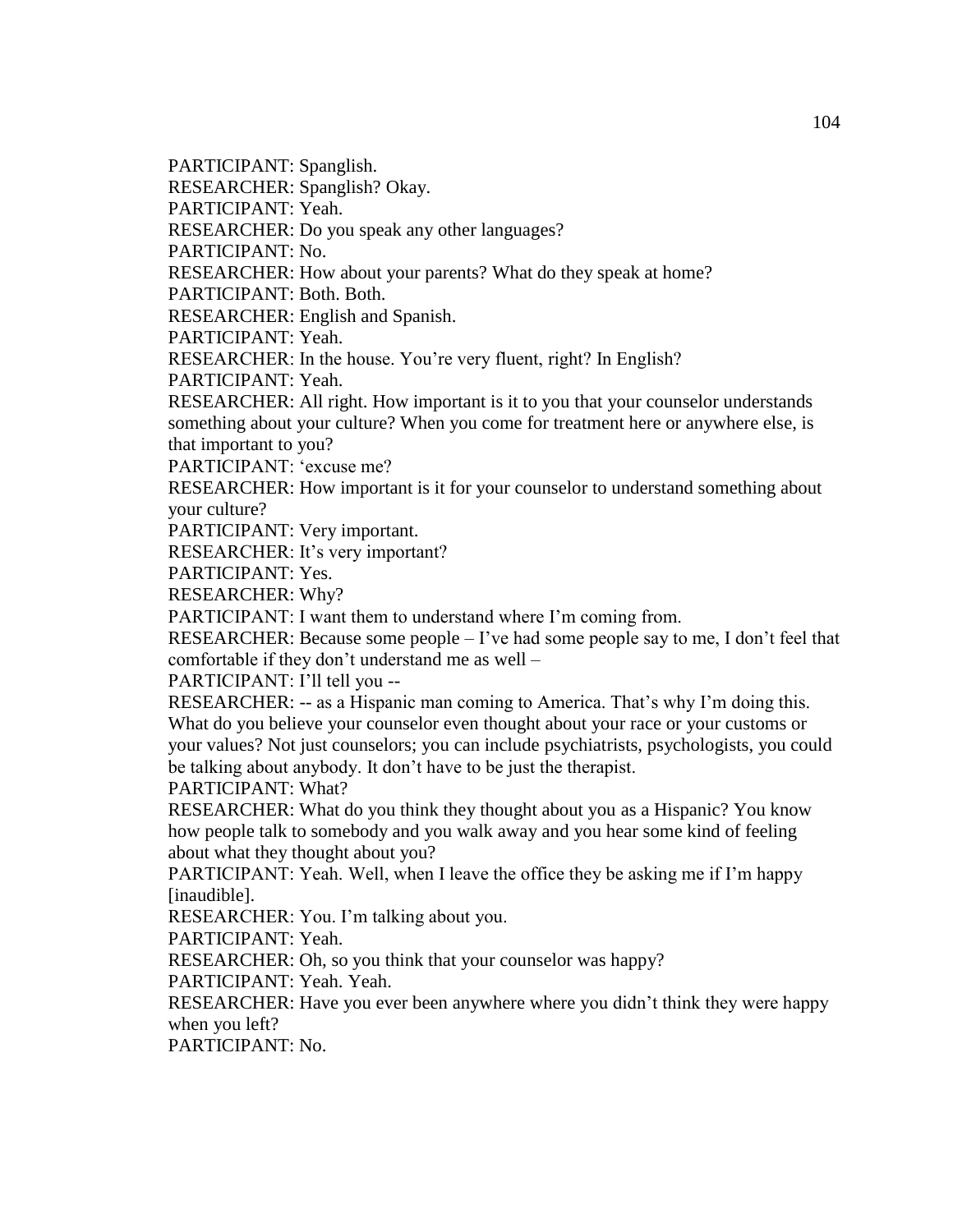RESEARCHER: How about the psychiatrist?

PARTICIPANT: The same.

RESEARCHER: They were happy about you? About your [inaudible – sounds like 'rage'], that everything would be all right?

PARTICIPANT: Yeah, we talked, and everything'd be all right.

RESEARCHER: Have you ever actually sat down and discussed your customs and values with the doctor or with the therapist?

PARTICIPANT: Customs and values?

RESEARCHER: Your customs. Like your beliefs. Like --

PARTICIPANT: I know what you're saying. No. I don't talk to them about that.

RESEARCHER: How likely are you to stay in treatment if you have a counselor that understands everything about you being a Hispanic? Take for example, if you had a counselor of a different nationality, how important – would you stay in treatment if he didn't understand your culture or would you not leave? Or you could have a Hispanic counselor and have them not understand.

PARTICIPANT: I believe I would leave. Yeah. I would leave if they don't understand me.

RESEARCHER: Some people think that's important, and that's why I'm doing this study, because I want to get what people really feel about their – because when you first start talking to somebody, the first thing you're looking at is their culture. It's not just a body in a chair. This is who I am [inaudible] or whatever part you came from. Who are you looking at? Who is she in your mind? First of all, wait a minute, do you understand who you have sitting in this chair? You follow what I'm saying?

PARTICIPANT: That's true.

RESEARCHER: Okay, so – have you ever – what were your thoughts and feelings if you believed they did not understand or discuss your customs or values?

PARTICIPANT: [inaudible question]

RESEARCHER: If you thought they didn't understand you.

PARTICIPANT: I'd think they didn't do their job right. I'd think they're not working right.

RESEARCHER: And would you still continue to talk to them?

PARTICIPANT: No.

RESEARCHER: If you believed?

PARTICIPANT: Nope, I'm real sure.

RESEARCHER: Okay, thank you very much.

PARTICIPANT: You bet.

[Part 2 Participant 8]

[Introduction, explanation]

RESEARCHER: This says basically that you agree to participate. I can't do nothing without you signing this first.

[Participant agrees. Chat about documentation]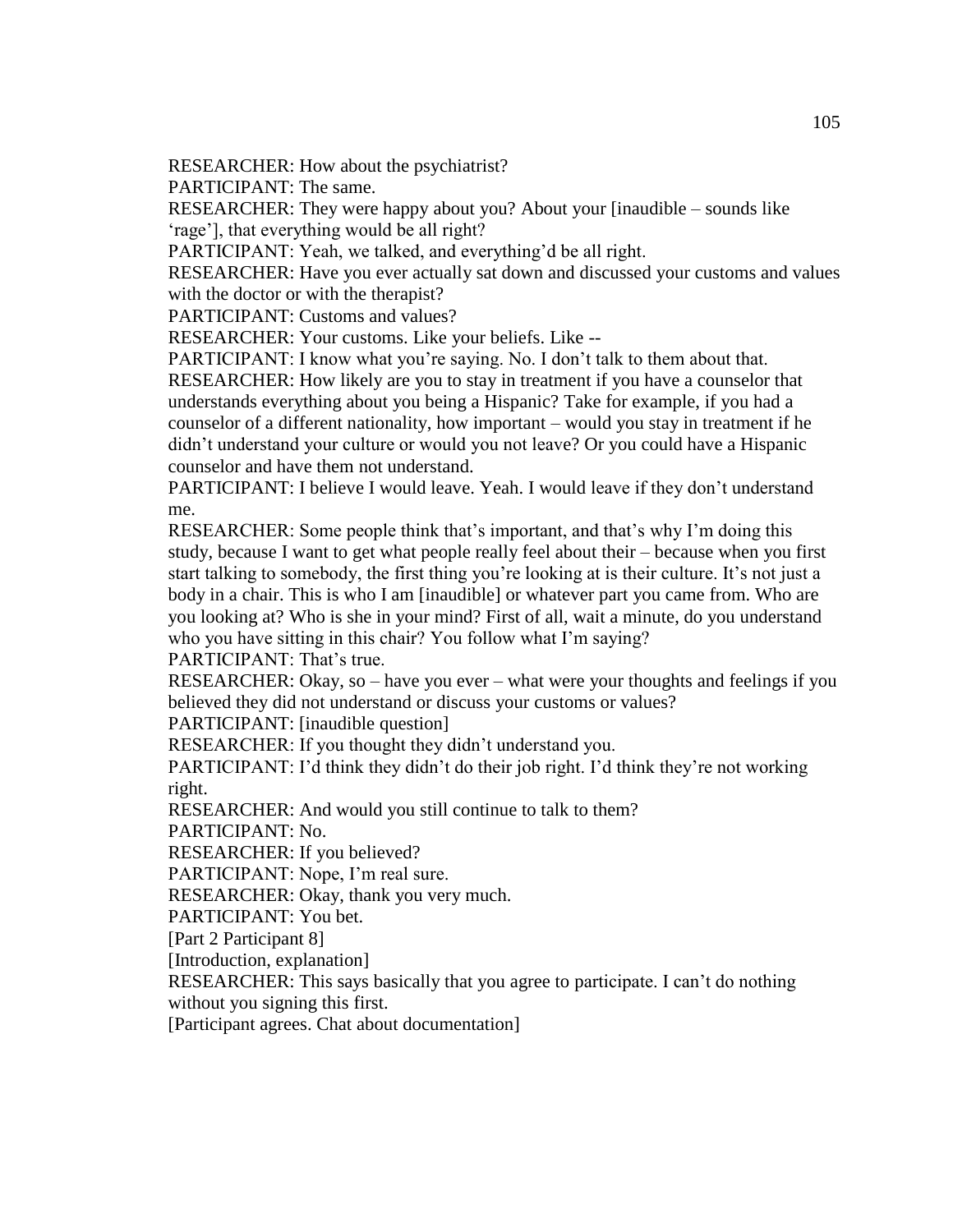RESEARCHER: This has nothing to do with your treatment here. This is separate from them. This is like a little survey so I can get a better feel for what's important to you when you come to see your counselor.

[Brief discussion of study and documentation]

RESEARCHER: Do you consider yourself to be a Latina, a Hispanic, or African American? Which one?

PARTICIPANT: Hispanic.

RESEARCHER: How old are you?

PARTICIPANT: 46.

RESEARCHER: You look young! Have you ever been anywhere and stopped going to treatment or decided you didn't want to go to treatment before?

PARTICIPANT: No.

RESEARCHER: Is this the only place you've ever --

PARTICIPANT: I came here and then I went to AVM.

RESEARCHER: How'd you like it?

PARTICIPANT: I didn't like my therapy, so I changed it.

RESEARCHER: You changed it. Okay. So you did drop out. You stopped going to AVM.

PARTICIPANT: Yeah.

RESEARCHER: Okay, that's fine.

PARTICIPANT: [Inaudible] – she'd say things back – I don't know – I didn't trust her.

RESEARCHER: You didn't trust her. That's an important thing to be able to do. Before you start talking to somebody, you gotta trust them first. So that's why I try to be careful. You're female, right?

PARTICIPANT: Yeah.

RESEARCHER: And did you say you were 47?

PARTICIPANT: Yeah.

RESEARCHER: Hispanic. And what's the city you were born in?

PARTICIPANT: Puerto Rico.

RESEARCHER: How far did you go in school?

PARTICIPANT: Twelfth grade.

RESEARCHER: Did you graduate?

PARTICIPANT: Yes.

RESEARCHER: And what's your occupation?

PARTICIPANT: Housewife.

RESEARCHER: What do you consider to be your first language?

PARTICIPANT: Spanish.

RESEARCHER: Do you speak any other languages?

PARTICIPANT: No. English and Spanish only.

RESEARCHER: What about in your home? Your parents, what language do they speak in the house?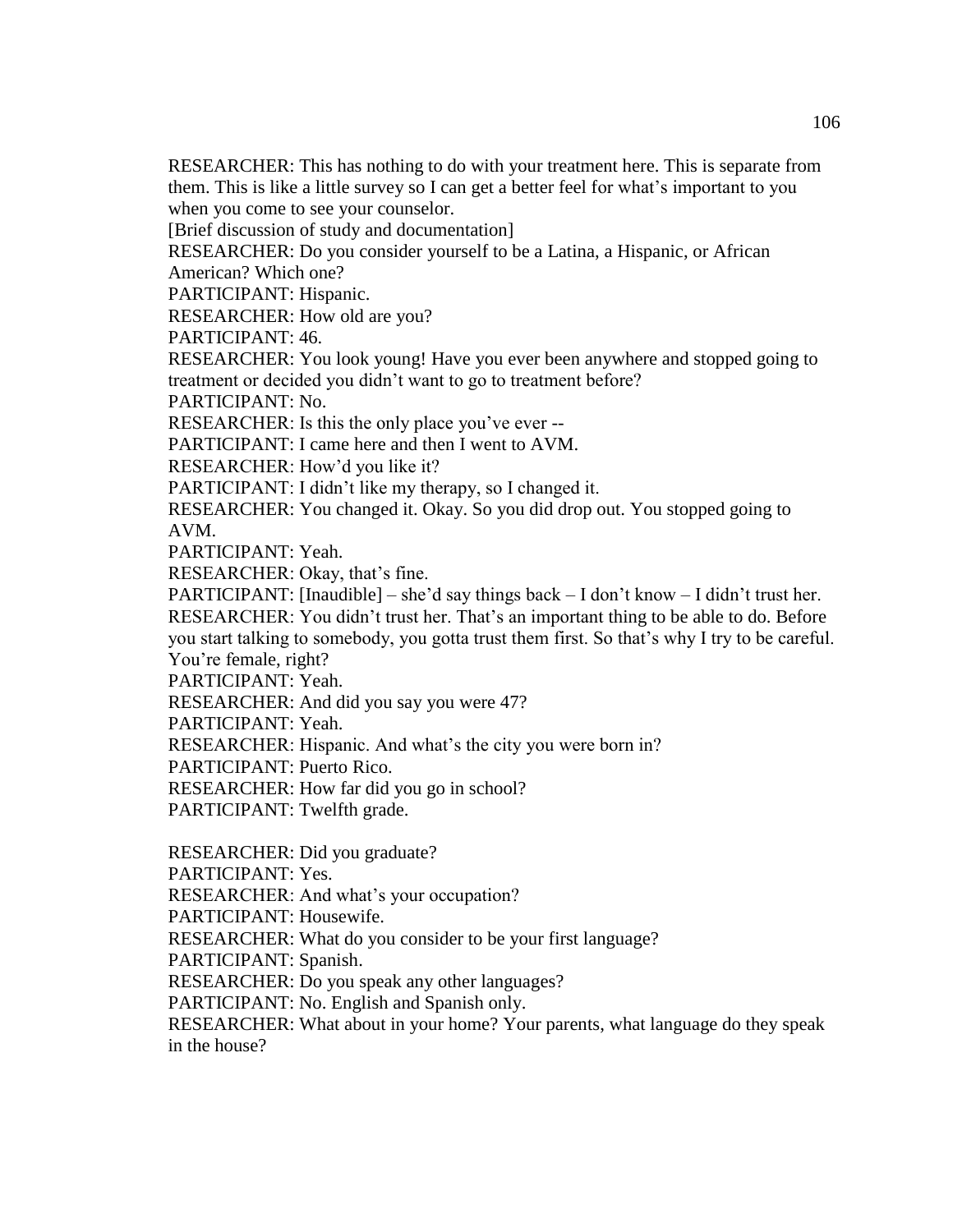PARTICIPANT: Spanish.

RESEARCHER: Some people I've talked to say no, my parents don't speak Spanish in the house. So would you say you're very fluent in English?

PARTICIPANT: Yeah, more now. You know, when you marry and your kids come, you speak English.

RESEARCHER: Okay. How important was it for your counselor to understand something about your customs and your lifestyle as a Hispanic – what it important that your counselor know something about your values and understand you as a Puerto Rican? PARTICIPANT: Yes.

RESEARCHER: Would you say that it was very important?

PARTICIPANT: Yes.

RESEARCHER: And what about if they didn't?

PARTICIPANT: I don't know. I don't know that.

RESEARCHER: Okay. That's what I want to know.

PARTICIPANT: [inaudible] probably more English than Spanish [inaudible] probably more Spanish.

RESEARCHER: Okay. What do you believe your counselor thought about your race, your values and your lifestyle?

PARTICIPANT: [Inaudible response- sounds like I don't think she thought nothing, because she was Spanish.]

RESEARCHER: What about anything else?

PARTICIPANT: She was Spanish but – I don't know. I didn't trust her.

RESEARCHER: You didn't trust her.

PARTICIPANT: No. I don't know, there was something about her that – I don't know. She'd say everything that I tell her [inaudible] so I didn't trust her.

RESEARCHER: Okay, so you think she lacked confidentiality.

PARTICIPANT: Yeah, that.

RESEARCHER: Because she told all your business.

PARTICIPANT: Yeah.

RESEARCHER: So you don't think that she really communicated enough about your heritage –

PARTICIPANT: She was Spanish. What I would tell her, she would say something to [inaudible]

RESEARCHER: But as far as your race, values, and your lifestyle, do you think she understood that, or didn't she?

PARTICIPANT: She was Spanish, too. I don't think she had a problem with it.

RESEARCHER: Because sometimes you can talk to another Spanish person and think they can't identify with your problems even though they claim to, right? But you didn't feel that way about her?

PARTICIPANT: No.

RESEARCHER: Okay, did you ever sit down and talk to your counselor about your customs and your values?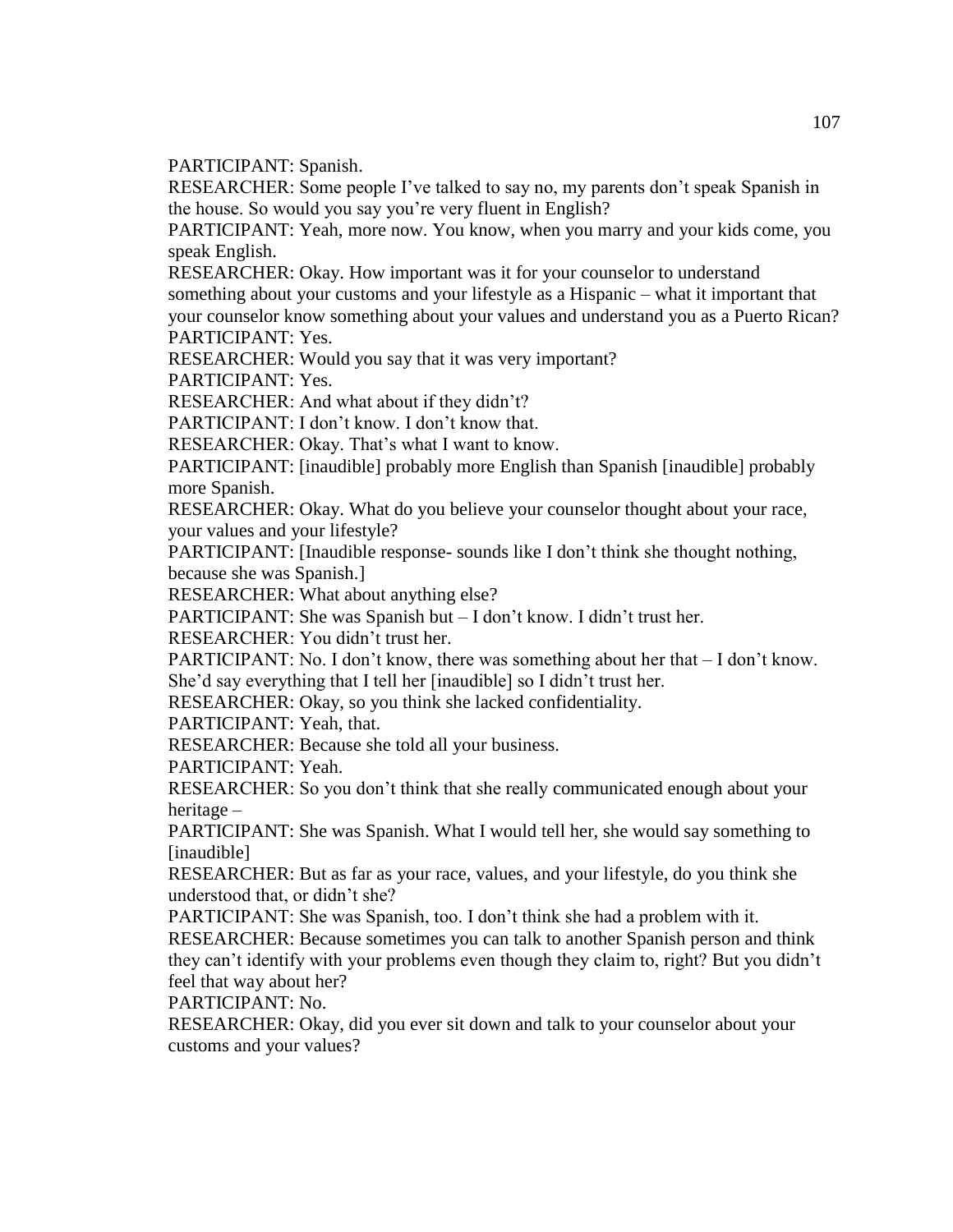PARTICIPANT: Yes, I have.

RESEARCHER: What about at APM?

PARTICIPANT: [Inaudible response – sounds like I didn't have that trouble.]

RESEARCHER: Even though she was Spanish.

PARTICIPANT: Yeah.

RESEARCHER: How likely are you to stay in treatment? So would you stay in treatment if you thought she didn't understand you?

PARTICIPANT: That's why I came here.

RESEARCHER: So you didn't think she even cared about that.

PARTICIPANT: Yeah.

RESEARCHER: Okay. What were your thoughts, if you believed that your counselor didn't understand – that's why you left, right?

PARTICIPANT: Yes.

RESEARCHER: Okay, we're done. Thank you very much.

[Part 2 Participant 9]

 $[Explanation of study] - A substantial part of this participant was in a udible; he was too$ far from the mic, he tended to mumble, and there was a great deal of background noise, i.e., people, music, and sirens]

RESEARCHER: It's okay if this is your first time here. I'd like to confirm that you have read and signed the informed consent form, that you understand your participation in this study is entirely voluntary, that you may refuse to answer any questions, and that you may withdraw from the study at any time. It's just a few minutes. I only have five questions. It's not therapy, ma'am, it's nothing to do with therapy.

RESEARCHER: I'm doing a little study on cultural diversity. I chose the population of African American and Hispanic cultures. I wanted to see what kinds of things are important to you when you come to see a therapist. How important is it for the therapist to understand you culturally as an African American man? Do you identify yourself as African American or Hispanic?

PARTICIPANT: I'm African American.

RESEARCHER: African American? How old are you?

PARTICIPANT: I don't speak Spanish.

RESEARCHER: It's all right.

PARTICIPANT: Sixty-two?

RESEARCHER: Sixty-two. Have you ever been to counseling before and stopped going? RESEARCHER: What?

PARTICIPANT: Have you ever been to counseling before and stopped going?

PARTICIPANT: Yeah. [Inaudible mumbling]

RESEARCHER: Okay, okay. That's what I want to know, that's what I want to know. PARTICIPANT: [Inaudible]

RESEARCHER: That's fine, that's fine. But you will talk to me for just a few minutes? PARTICIPANT: Go ahead.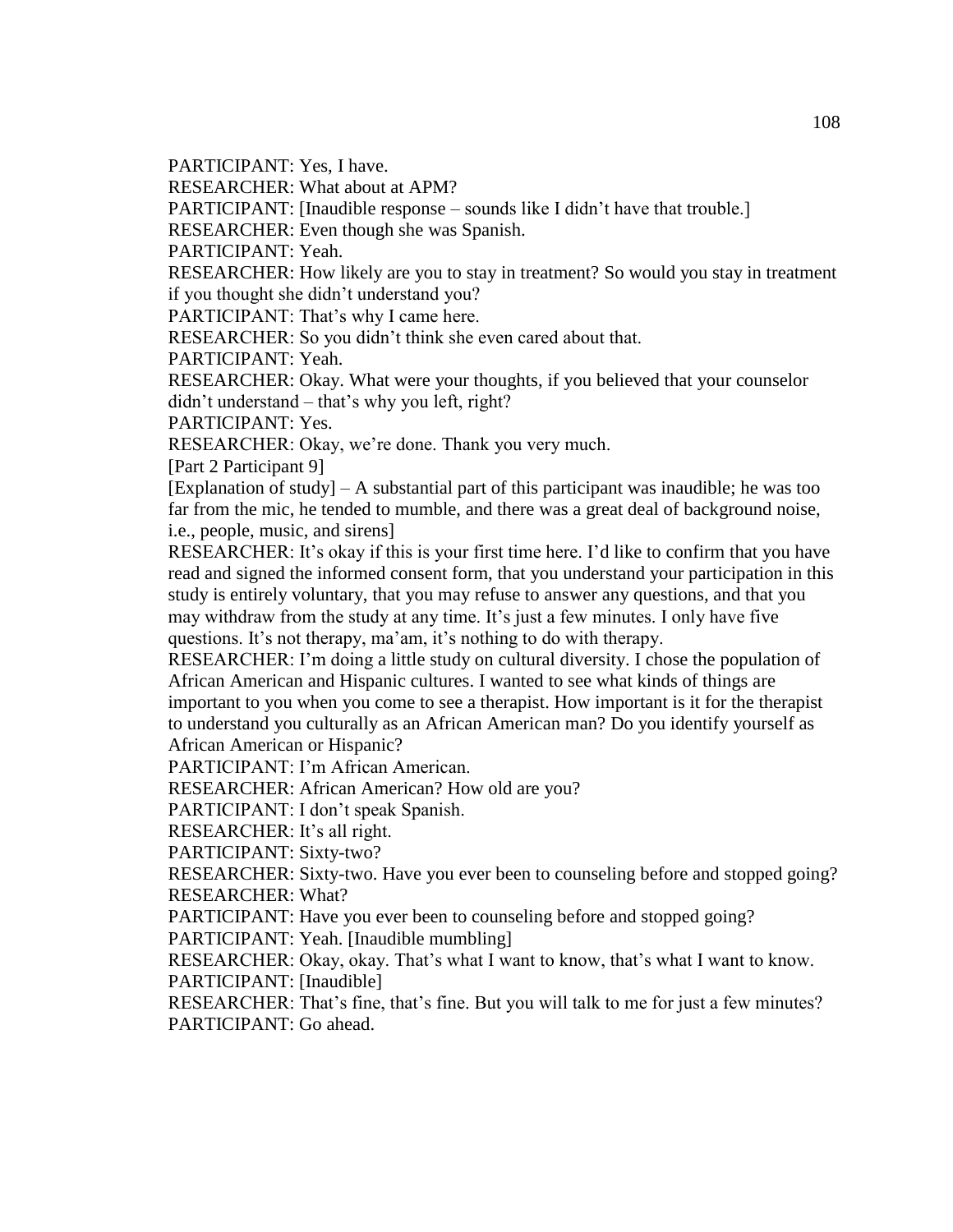RESEARCHER: Okay, cool. What I need you to  $d_0 - I$  can't use this unless you say I can. I need you to put your name right here and sign your name right here. That says that you don't mind talking to me. That's all this is.

PARTICIPANT: I'll sign it. I mean, I'll talk to you, but I'd rather not sign it. You understand.

RESEARCHER: Well, basically it's a study just to find out – for example, I talk to people – I'm a therapist. I'm a family therapist. I'm working on my doctorate in clinical psychology to become a clinical psychologist. I'm basing the study on patients that I've worked with for over twenty-five years – I've been in the field a long time. And I need to talk to them, and I would say, how come you didn't come to therapy no more? How come you stopped your therapy? And they would say, well, I don't feel like you understand me as a Black man, what it's like to be Black in America. I don't think that person will understand me. What if I were a Hispanic coming to America? Stuff like that. That's what this is about. So are you comfortable with that?

PARTICIPANT: Uh –

RESEARCHER: It's only five questions. It's not long. It's not that deep. I just want to get your opinion. It has nothing to do with therapy or medicine.

PARTICIPANT: [Inaudible response]

RESEARCHER: Okay. But is it important to you? I just want to know if it's important to you.

PARTICIPANT: [Inaudible response]

RESEARCHER: Okay, this is what I want to know, this is what I want to know. But before I keep talking, I need you to sign here to say it's okay for us to keep on talking. I can't do nothing without your permission.

PARTICIPANT: I got to do this right now, I can't keep talking.

RESEARCHER: Yes, you can. That's why I said, 'hey, Dusty.'

PARTICIPANT: [Inaudible response]

RESEARCHER: But you do want to participate in this? I just want to get feedback from you.

PARTICIPANT: [Inaudible response as he resists participation]

RESEARCHER: It's just that I can't do it without your signature. They could say I made it up. You see what I'm saying? This goes to prove it all. We have to turn it in. And if your signature's not on here, how are they going to know I didn't make it up, that I didn't put words in your mouth? If you don't put your name on this paper, they could say I made it up. That's why I need you to write your name on here. Print it on the first line ... PARTICIPANT: [acquiesces and signs]

RESEARCHER: Put today's date, which I believe is the 14th. I thank you very much. So you identify yourself as African American, right?

PARTICIPANT: Yeah.

RESEARCHER: Okay, okay. And how old did you tell me you were – did you say sixty? PARTICIPANT: Sixty-two.

RESEARCHER: Sixty-two?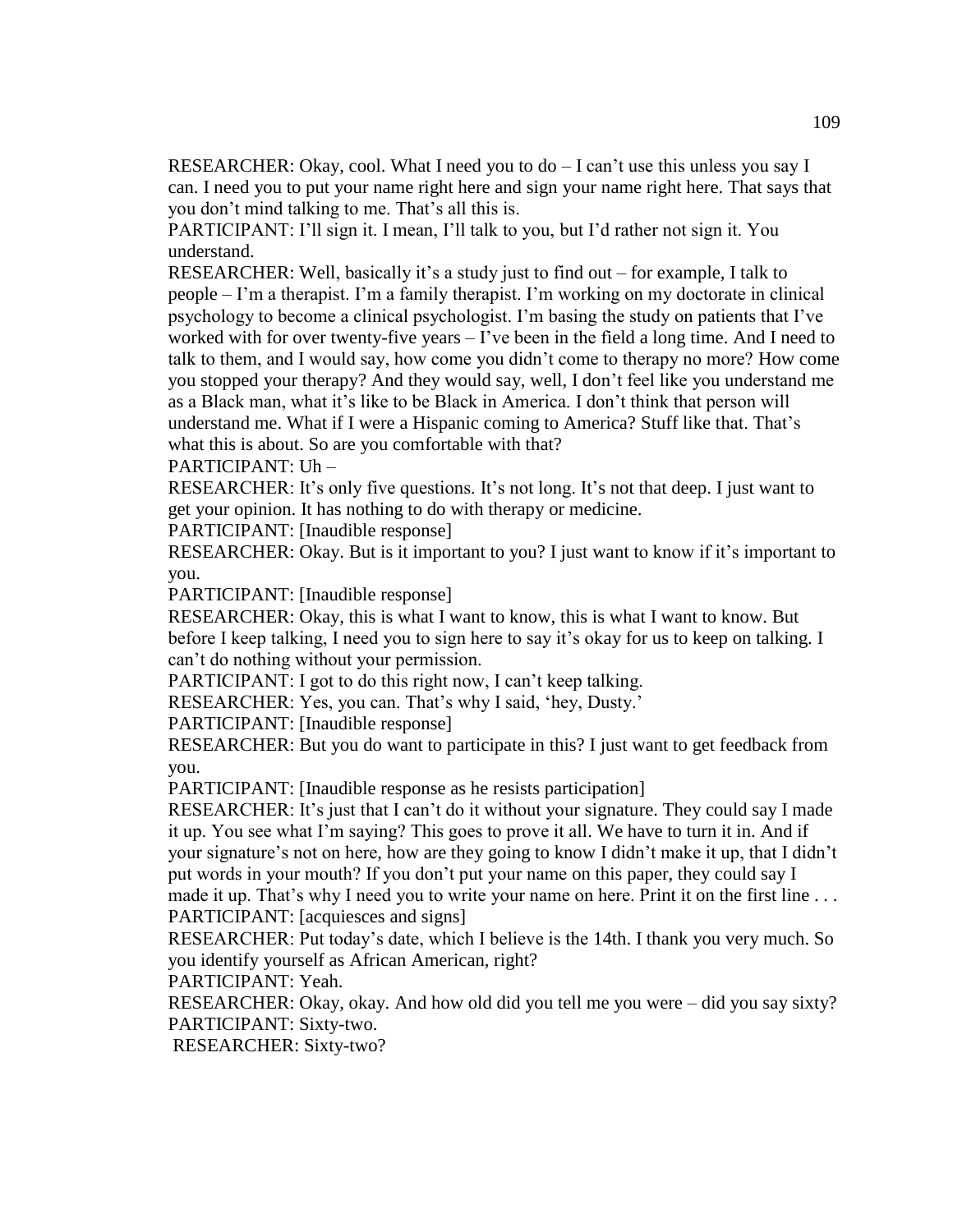PARTICIPANT: Yeah.

RESEARCHER: Did you tell me that you went somewhere before and stopped going?

PARTICIPANT: [Inaudible response – sounds like I went to Columbia]

RESEARCHER: Okay. [Inaudible] – whatever.

PARTICIPANT: [Inaudible]

RESEARCHER: And that's important.

PARTICIPANT: [Inaudible] – I didn't like it, you know.

RESEARCHER: Okay. What city were you born in, was it Philadelphia?

PARTICIPANT: No.

RESEARCHER: What city?

PARTICIPANT: I was born in Louisville, Georgia.

RESEARCHER: How far did you go in school?

PARTICIPANT: Eighth grade.

RESEARCHER: Eighth grade.

PARTICIPANT: [inaudible] – to understand some things. I'm trying to understand some things. I learned to do with what I had. I usually do well, but you know how it goes.

RESEARCHER: That's right. Some people are self-taught anyway. Some people just can't do certain things.

PARTICIPANT: [Inaudible] A lot of times I can't make them understand what I mean. RESEARCHER: Uh-huh.

PARTICIPANT: I don't talk that loud. That's just the way I am. I can't talk that loud.

RESEARCHER: Okay. And what's your occupation?

PARTICIPANT: I'm not working right now, I don't work.

RESEARCHER: Okay.

PARTICIPANT: I used to take up tailoring in school, stuff like that.

RESEARCHER: Did you ever work in that field?

PARTICIPANT: No. I worked in the kitchen of the hospital.

RESEARCHER: In the kitchen?

PARTICIPANT: Yeah.

RESEARCHER: Like a dishwasher?

PARTICIPANT: Yeah. Dishwasher.

RESEARCHER: Okay. What do you consider your first language? English?

PARTICIPANT: Yeah, English. That's all I know. English.

RESEARCHER: Okay, just English. And what about your parents at home, did they speak English at home?

PARTICIPANT: Yeah.

RESEARCHER: So you're very fluent in English.

PARTICIPANT: What?

RESEARCHER: You understand English real good.

PARTICIPANT: Yeah.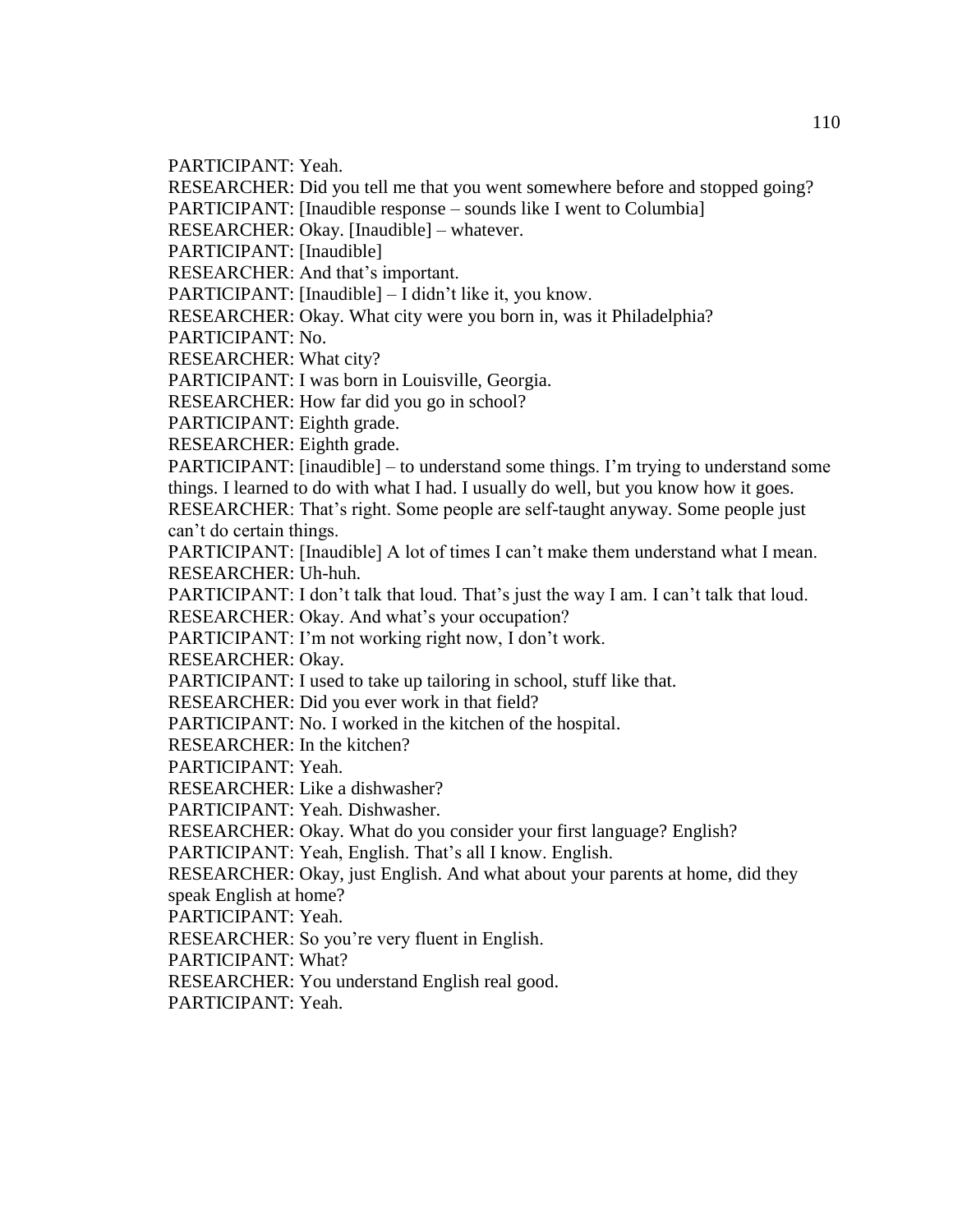RESEARCHER: Okay. So tell me, how important is  $it - I$  think you did say that it's very important for your counselor to know something about your culture and your values, right?

PARTICIPANT: Hm?

RESEARCHER: Didn't you tell me it's very important for your counselor to understand something about you as a Black American?

PARTICIPANT: [Inaudible]  $-$  I mean, if I'm going to [Inaudible]  $-$  you know what I'm saying? [Inaudible]

RESEARCHER: You're saying you talk about your culture and everything, right? PARTICIPANT: Well, I never said [inaudible]

RESEARCHER: And if they don't understand you --

PARTICIPANT: [Inaudible] – already went through all this [Inaudible]

RESEARCHER: And I'll tell you why I asked you that question, because whenever you go to see somebody, you go see the doctor or counselor or psychiatrist – I don't care who you see. When they first look at you they're looking at African American male. They need to be able – that's before anything else, before they start talking about your problems, what it is – When you're sitting in the chair in front of them. And so basically that's what I'm asking you, how important is that to you?

PARTICIPANT: [Inaudible]

RESEARCHER: 'Scuse me? My name? Patricia.

PARTICIPANT: Yeah. Patricia, right?

RESEARCHER: [Spells her name] So, have you ever run into a counselor that you think really didn't understand your culture and really didn't you?

PARTICIPANT: I went to therapy one time – [Inaudible] – I only went there one time. [Inaudible]  $-$  when I was there. I really couldn't answer that well, because I didn't  $-$ [Inaudible]

RESEARCHER: So how was it for you talking to her, do you think she understood you? At the time?

PARTICIPANT: [Inaudible] – but she never told me she didn't understand me. You see what's going on, you know, you deal with it. She might've said, you know, whatever [Inaudible]

RESEARCHER: Did you ever talk about your culture?

PARTICIPANT: Naw, we never even talked about that.

RESEARCHER: But is that important to you?

PARTICIPANT: My culture?

RESEARCHER: Mm-hm.

PARTICIPANT: [Inaudible – sounds like that's not something we discussed]. We never talked about our culture. [Inaudible]. We see what's going on and stuff like that. You know, you deal with it. [Inaudible]

RESEARCHER: When you say, 'it's how people treat us,' what do you mean? PARTICIPANT: Everybody, you know, somebody might look at us like [Inaudible] – Stuff like that. I don't know, you know?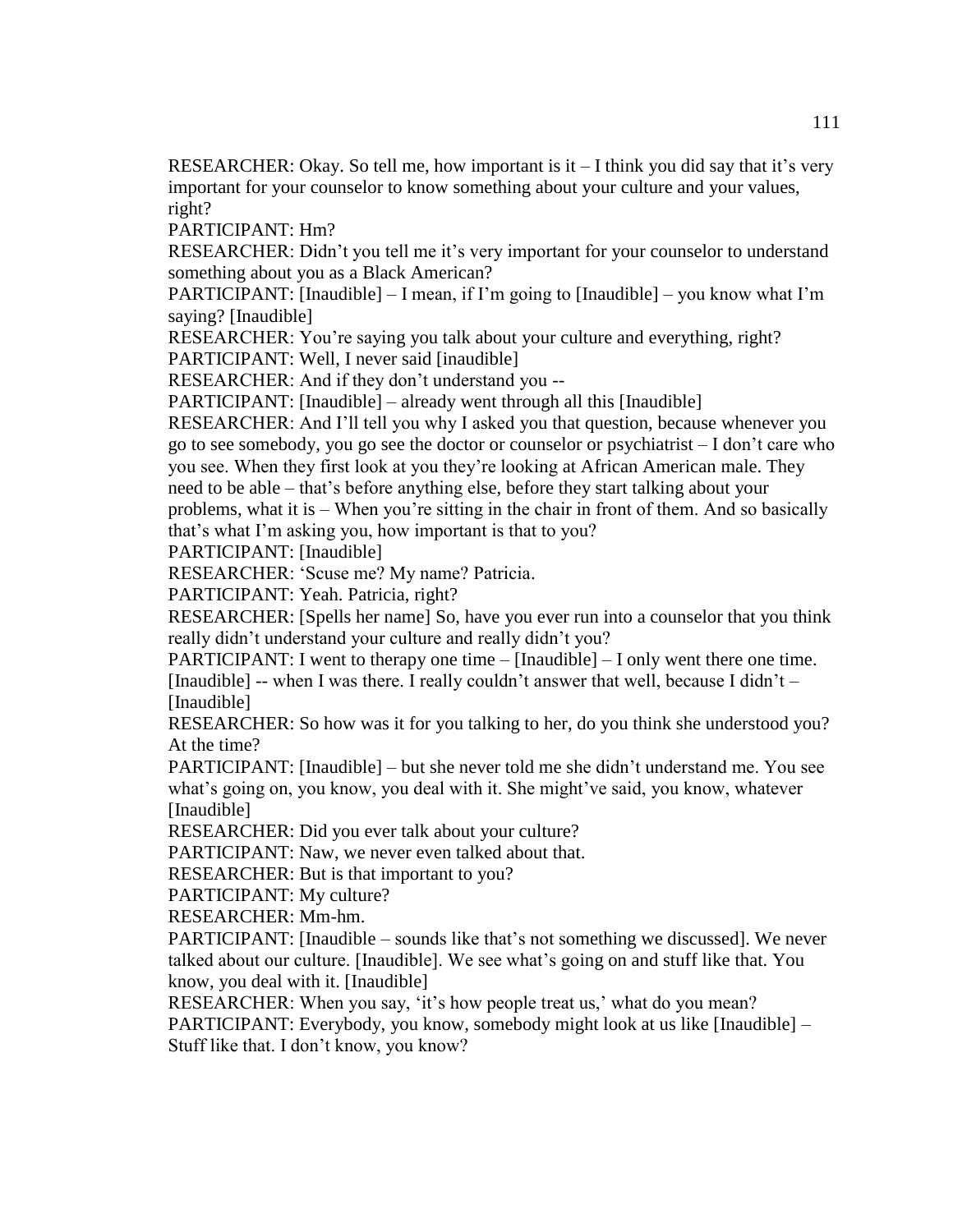RESEARCHER: Mm-hm.

PARTICIPANT: 'Cuz I'm not around [Inaudible – sounds like that subculture stuff], you know?

RESEARCHER: How likely – in other words, if you really thought that the counselor really understood you as an African American male and understood your culture, would you be willing to stay in treatment? Would you keep coming?

PARTICIPANT: Well, [Inaudible] with what's going on, and they're trying to help me, if I understand them they understand me. I mean, I was a long time [Inaudible]

RESEARCHER: Okay. Especially if you thought they understood you and your culture, right?

PARTICIPANT: Mm-hm.

RESEARCHER: [Spells Joseph] And what were your thoughts and feelings if you believed your counselor? In other words, suppose you had a counselor, and in your mind – or it could be a psychologist or a medical doctor – and you, in your mind, when you left that place you thought, hey, wait a minute, I don't even think they understood anything about what Black people go through in this country.

PARTICIPANT: Well, you don't judge people.

RESEARCHER: You don't think it's a requirement for them to already know – PARTICIPANT: They devoted time [Inaudible]

RESEARCHER: And what they've gotta do. They've gotta read your history. They've gotta know something about you.

PARTICIPANT: Right. You've gotta tell them stuff yourself. What's going through your mind. [Inaudible]

RESEARCHER: So in other words, you automatically think that they don't understand you and you're going to have to tell them?

PARTICIPANT: [Inaudible] – information, you've got to tell them. Tell me something about my problems [Inaudible for quite a while due to background noise and distance from mic]

RESEARCHER: Okay, okay, thank you.

[Away from mic – recruiting another participant]

[Part 3 – Participant 10 – Great deal of background noise]

RESEARCHER: Alright, so basically this is a study on cultural diversity. First I have to have you sign that this is completely volunteered, [Explanation of document and procedure]

RESEARCHER: Okay, do you consider yourself Hispanic or African American, Latino? PARTICIPANT: Hispanic.

RESEARCHER: Hispanic?

PARTICIPANT: Mm-hm.

RESEARCHER: How old are you?

PARTICIPANT: Twenty-three.

RESEARCHER: Have you been going to therapy and stopped going? Maybe not here but maybe somewhere else? Have you ever been anywhere else before here?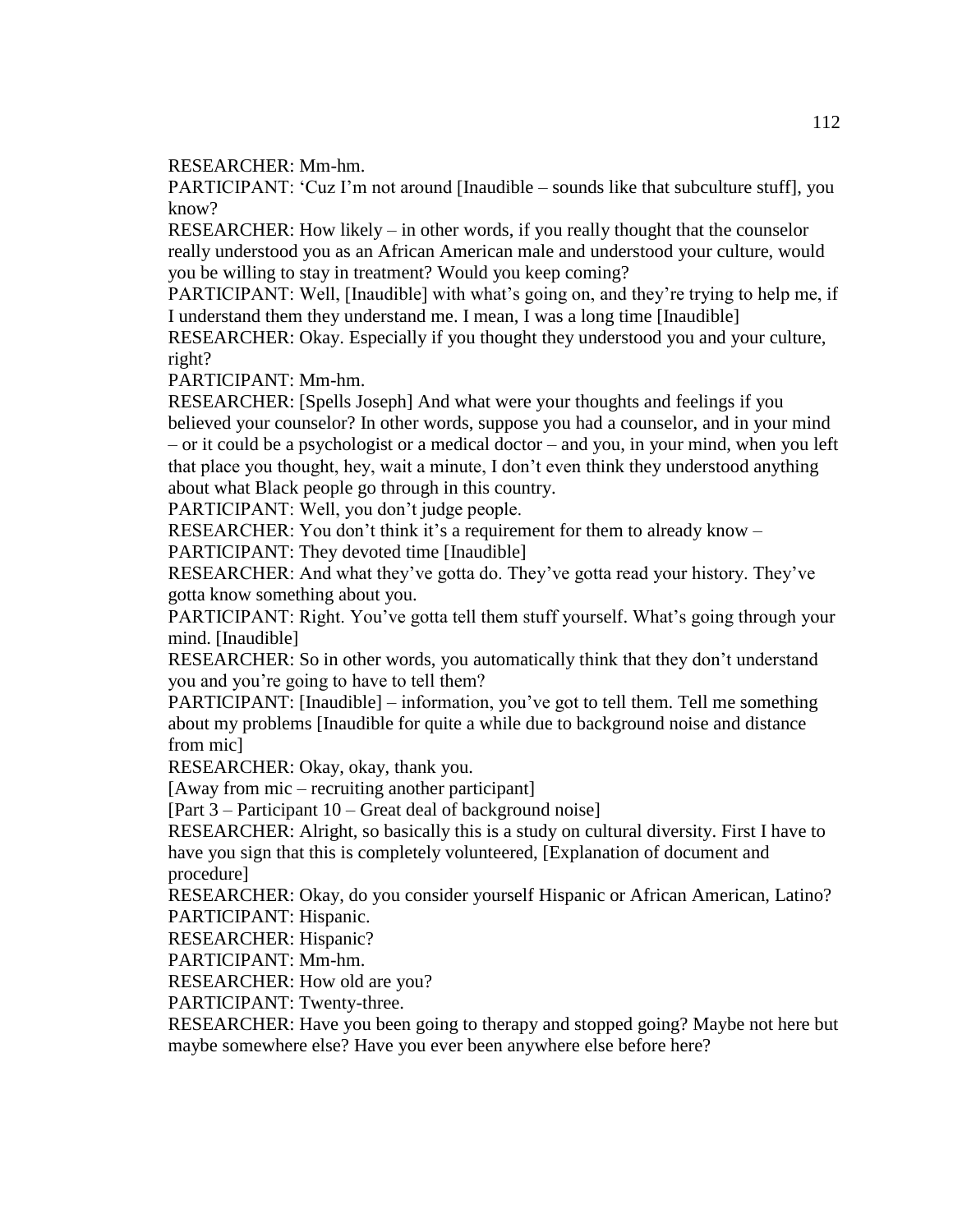PARTICIPANT: No.

RESEARCHER: Is this the only place you ever came to?

PARTICIPANT: Yes.

RESEARCHER: So you never stopped going to treatment?

PARTICIPANT: No.

RESEARCHER: And you say you're twenty-three?

PARTICIPANT: Yes.

RESEARCHER: And where were you born? Were you born in Philadelphia or Puerto Rico?

PARTICIPANT: No, Philadelphia.

RESEARCHER: How far did you go in school?

PARTICIPANT: I went to college at Norman Gabriel. I have an associate's degree.

RESEARCHER: An associate's degree?

PARTICIPANT: Mm-hm.

RESEARCHER: And occupation? Are you working?

PARTICIPANT: No.

RESEARCHER: You consider your first language to be . . .

PARTICIPANT: Spanish.

RESEARCHER: Do you speak any other languages?

PARTICIPANT: English. [Inaudible]

RESEARCHER: How important is it for you for your counselor to understand something about you being a Hispanic male or something about your culture or what your values are? Because you know, everybody has their own culture, and how important is it for like the doctors and the therapists that are talking to you that they understand something about your culture?

PARTICIPANT: Vaguely, but, yes.

RESEARCHER: Why?

PARTICIPANT: The gap in between us, it'd be harder [Inaudible. A friend translates to him. His response and the exchange are inaudible, other than "No, Bro" – "Yeah, Bro".] RESEARCHER: You say it's really important to you because . . .

PARTICIPANT: [Inaudible but sounds like] It's for the clarity, the fear, for the pride.

RESEARCHER: That's an important point. Have you ever been somewhere where they didn't see who you are, where you didn't think they did see who you are?

PARTICIPANT: Many places.

RESEARCHER: You have.

PARTICIPANT: Not here.

RESEARCHER: Not here. But some other place. Did you stop going?

PARTICIPANT: I've never been or come to a place like this.

RESEARCHER: Okay, so once you found out that they didn't understand who you are,

so you did – so you wouldn't even – so basically you didn't really give them the time of the day.

PARTICIPANT: No.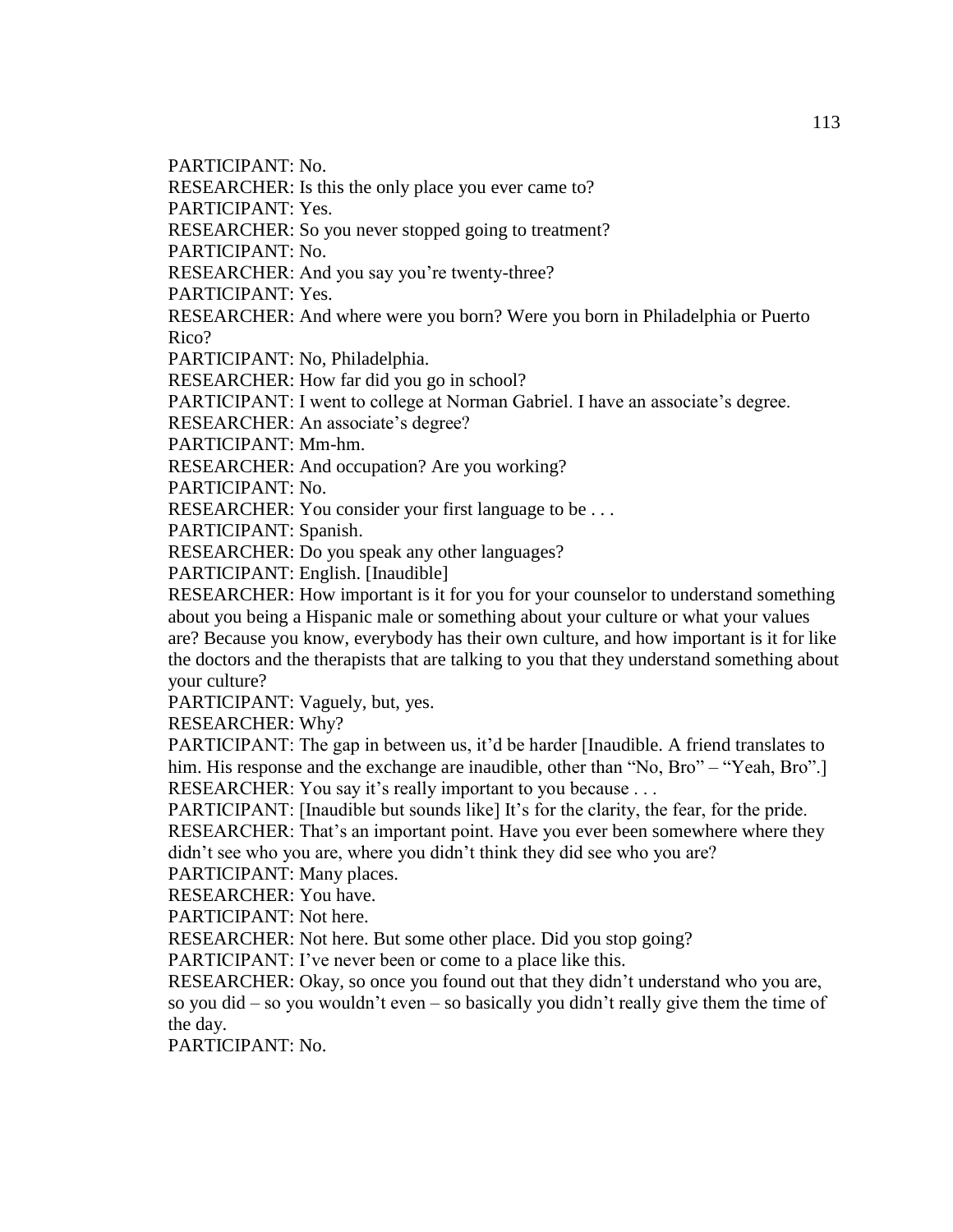RESEARCHER: Okay. All right. What do you believe – when you walked away from some of these places where you got therapy at, when you walked away, what do you think they were thinking about you as a Hispanic male?

PARTICIPANT: [Inaudible] – trying to compare myself to anybody.

RESEARCHER: And not really seeing what the problem is.

PARTICIPANT: Yes. It's more a [Inaudible, sounds like 'iconography'].

RESEARCHER: Okay, okay, that's what I want to know. And how did that make you feel?

PARTICIPANT: [Inaudible response]

RESEARCHER: Have you ever discussed your culture or values with your counselor? Talked with them about, you know, the Hispanic culture?

PARTICIPANT: If they don't know it they wouldn't be here.

RESEARCHER: Okay. And how do you think they respond? How do they communicate to you about the things that you talk to them about?

PARTICIPANT: [Inaudible response]

RESEARCHER: When you're in treatment, do you think that they care about your culture?

PARTICIPANT: No.

RESEARCHER: Because it's important, you know? Let's say they didn't understand you, what would you think about them after that? [Inaudible] about your culture, what are your thoughts about that?

PARTICIPANT: [Inaudible] I don't know why they're even saying that. I could be wrong or maybe there's a reason why, I don't know.

RESEARCHER: You'd try to find out why they were [Inaudible]

PARTICIPANT: Yeah.

RESEARCHER: Thank you very much.

[Remainder of Part 3 is seeking other participants]

[Part 4, Participant 11 – Background noise and papers obscure dialog]

[Documentation discussion – Permission obtained]

RESEARCHER: How do you identify yourself? Are you Hispanic or do you say Latino or African American, which one?

PARTICIPANT: Both.

RESEARCHER: How old are you?

PARTICIPANT: Thirty-nine.

RESEARCHER: You look very young for thirty-nine.

PARTICIPANT: Thanks.

RESEARCHER: Have you ever been to any other place for treatment before coming here and you didn't like it and you stopped going?

PARTICIPANT: [Inaudible response]

RESEARCHER: You stopped going. Okay. [Inaudible remarks] Male, 39, Hispanic

right? What city were you born in?

PARTICIPANT: Where I was born?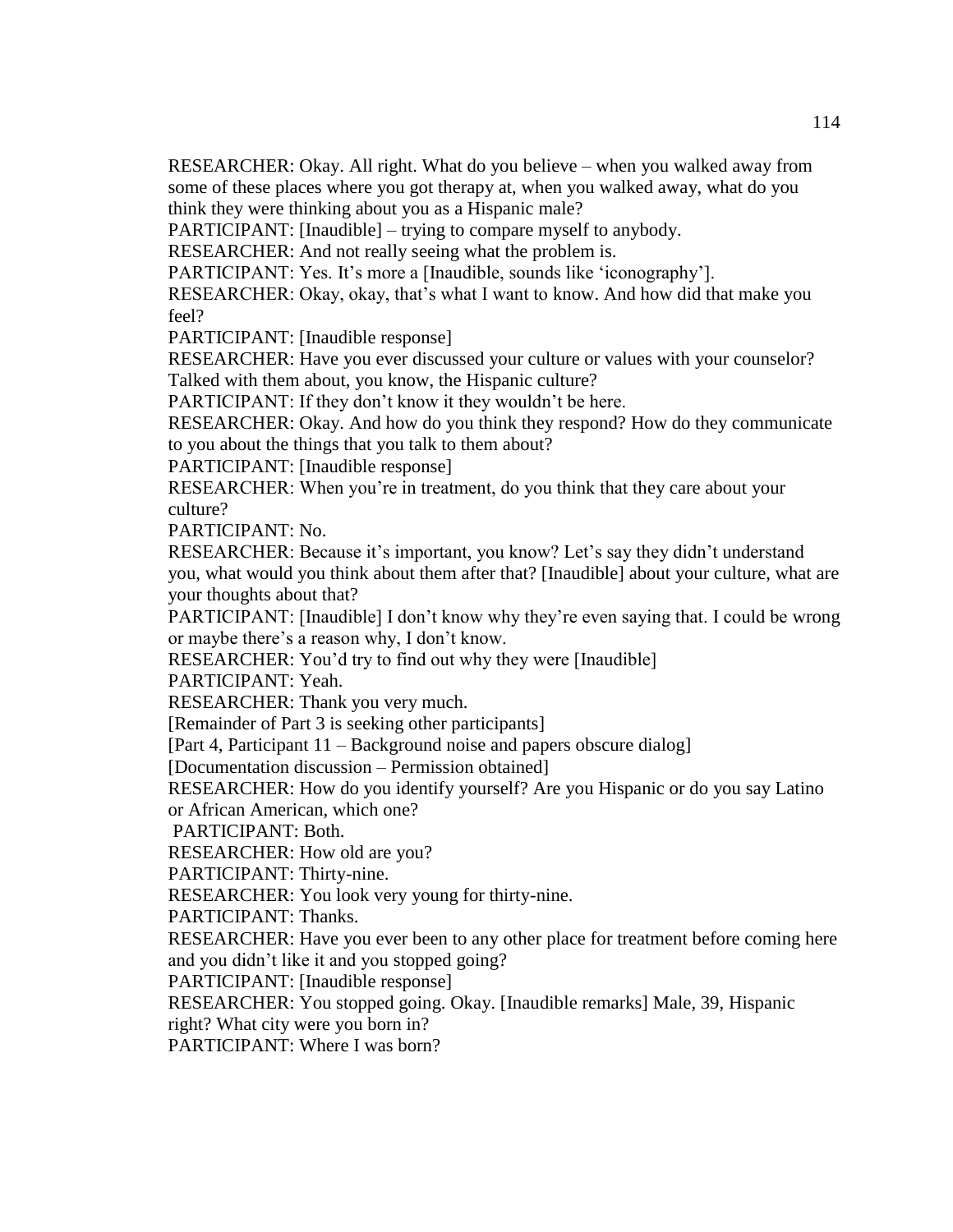RESEARCHER: Mm-hm. Puerto Rico or Philadelphia?

PARTICIPANT: [Inaudible response, but heard 'PR or DR or whatever you want to call it.' In context:} Dominican Republic.

RESEARCHER: Republic. Okay. How far did you go in school?

PARTICIPANT: Tenth.

RESEARCHER: And what's your occupation?

PARTICIPANT: Pretty simple [inaudible] – and the retarded – maternity pool.

RESEARCHER: Maternity pool?

PARTICIPANT: Uh-huh.

RESEARCHER: You said material or maternity?

PARTICIPANT: Maternity.

RESEARCHER: For pregnant people?

PARTICIPANT: Yes.

RESEARCHER: What do you consider to be your first language? Spanish or English? PARTICIPANT: Well, I prefer English; I study in English.

RESEARCHER: Are you fluent in Spanish?

PARTICIPANT: Yes.

RESEARCHER: Okay. So your first language, is it English?

PARTICIPANT: Spanish.

RESEARCHER: Spanish. Okay. How many languages do you speak?

PARTICIPANT: Just Spanish and a little bit of Papillon. Papillon is English, but not American. It's like a little bit English. People there, they lack their own tongue. They take it from another country. I speak a little Papillon. But Papillon, they knew half-English mixed.

RESEARCHER: Okay. So you would say three languages?

PARTICIPANT: Two.

RESEARCHER: Two? English, Spanish . . . Do your parents speak – at home do they speak English or do they speak Spanish?

PARTICIPANT: No, Spanish.

RESEARCHER: Some people I talk to, they say, at home my parents don't speak Spanish in the house.

PARTICIPANT: They only speak Spanish.

RESEARCHER: But you're pretty – what would you say on a scale of one to 10 being very fluent, how fluent would you say you are in English?

PARTICIPANT: About five of ten. Five, about halfway.

RESEARCHER: Five.

PARTICIPANT: Yeah. I know English, but I understand Spanish better. [Inaudible additional comment]

RESEARCHER: So they get what you need to do, right?

PARTICIPANT: Yeah, if they don't speak Spanish.

RESEARCHER: So, tell me, what's important in the counselors – what about the places you left, how important was it for you for the counselor to understand you as a Puerto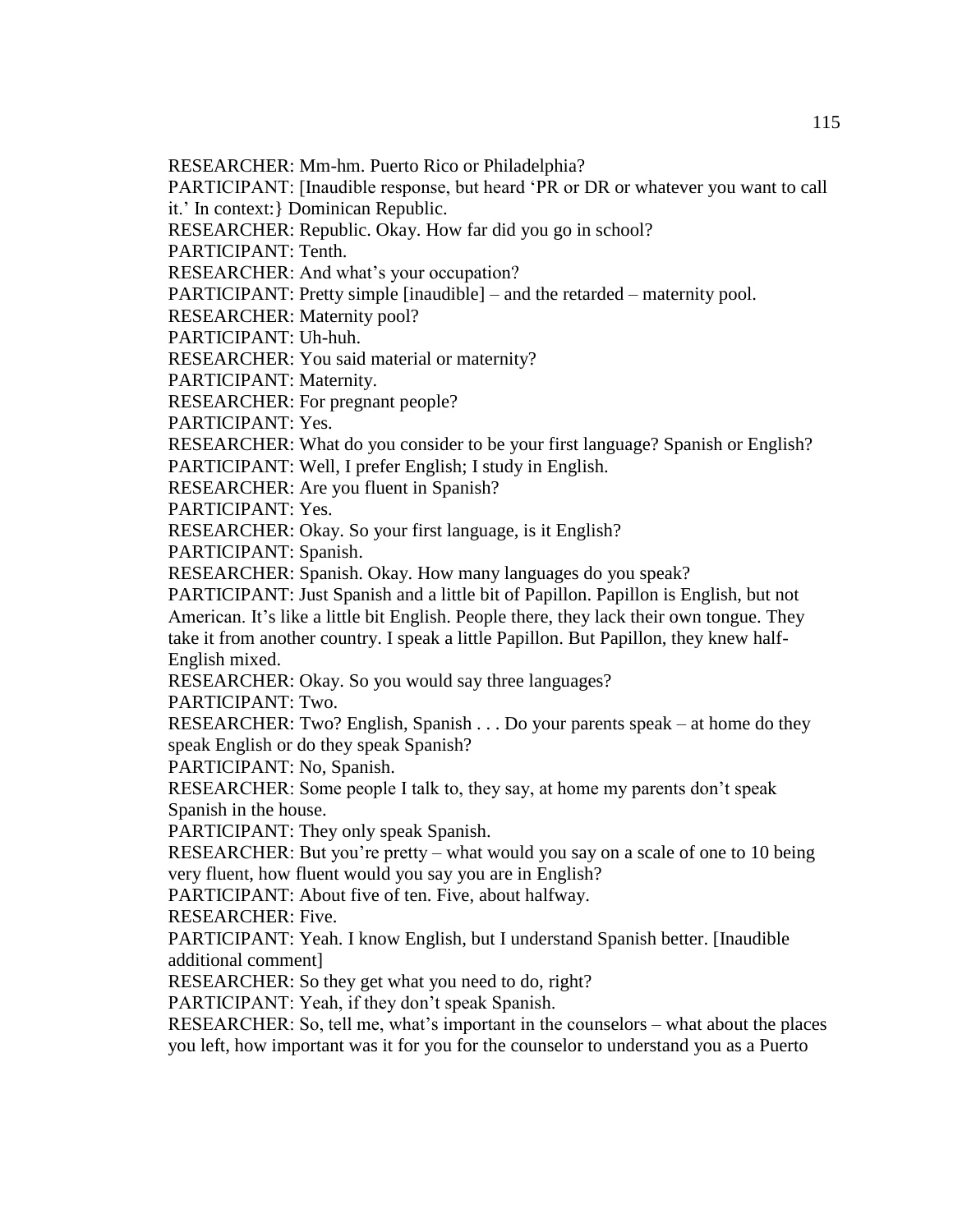Rican male?

PARTICIPANT: Uh . . .

RESEARCHER: Or any time. Did you feel that they understood you?

PARTICIPANT: In the last clinic they didn't really do that much to help me. Because with everything, doesn't move. [Inaudible]. But for no reason over there was supposed to be a help. So that was the reason that I left to come here. It wasn't because they wouldn't take care of me; it was because it was far away.

RESEARCHER: It was because it was what?

PARTICIPANT: It was far away. From my house.

RESEARCHER: Okay.

PARTICIPANT: They took me here for pregroup. I think it's because it's way close to me.

RESEARCHER: Mm-hm.

PARTICIPANT: I like here.

RESEARCHER: But the other place, you didn't think they really put in the time with you

#### PARTICIPANT: No.

–

RESEARCHER: Okay.

PARTICIPANT: They even – I had medication [Inaudible portion] the doctors prescribed for me for two, over three years I'm on medication. So what they did, they tried to cut it. They told me, do not give it to me. [Inaudible, but sounds like 'so far, it's total addiction already']. They don't really help me at all. Now they're going to cut my meds, but I already have [Inaudible]. They have a pharmacy in here, and they just want to cut my meds, because they think I don't need it. I really need it, because they're, they give me a condition. They really ask me why I need it for and why I'm here. They don't really know why I'm here for.

RESEARCHER: Mm-hm.

PARTICIPANT: Over here, [inaudible – sounds like it ends with 'to be in that class, to be at that level.'] They think the medication will affect me. It doesn't affect me, because I'm still here, and I've been here for three years.

RESEARCHER: What do you think, at the other place, what do you think that they thought about your race?

PARTICIPANT: Uh . . . they don't have no different about that. They [Inaudible]. And they don't really ask you where you come from or whether you are a true Spanish or are you Indian.

RESEARCHER: You say they didn't ask you, right?

PARTICIPANT: They didn't really ask me where I was from, no.

RESEARCHER: So they didn't even identify with you then.

PARTICIPANT: No.

RESEARCHER: That's what I want to know. And that's important.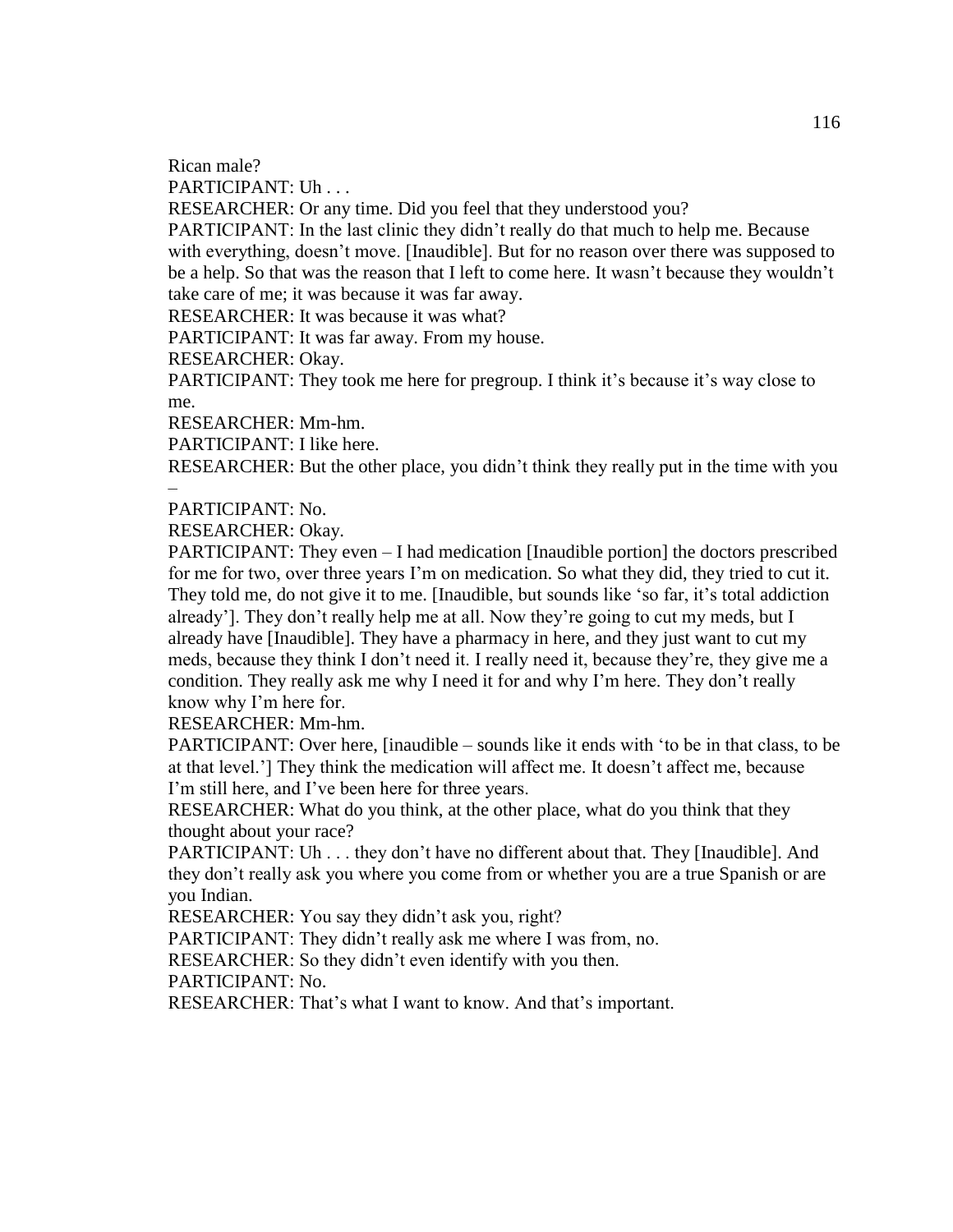PARTICIPANT: Yeah, because sometimes you've got to get information. And if I know where you come from, I would like to hear you tell me about your country. To see how you're going to treat me.

RESEARCHER: Yes. Absolutely. That's what this is all about.

PARTICIPANT: I'm very patient. I don't have an attitude like that. And some of  $my - a$ couple of people who come here from my country, they either had one of the doctors – what do you call – the therapists – They know come from our country. And here and in [sounds like] Cambria and Roman Daulphin – they have one over there, too. They really have like from twenty therapists, they have like fifteen Dominicans. I don't know why. I guess they dedicated their lives to being maternity.

RESEARCHER: So you identify was Dominican Republic or Hispanic?

PARTICIPANT: Dominican Republic.

RESEARCHER: Okay.

PARTICIPANT: [Inaudible – sounds like 'I'm going to ask you a favor – it's not like all the nurses are Dominican]. It's not just that. It's the way they talk. They talk to you, they talk to you, they don't have no [Inaudible], they don't have to call or nothing, They just come and they get what you need.

RESEARCHER: Okay. How likely are you to stay in treatment if you think that they cared about your culture? If you think your counselor cares about your culture, do you think you'd stay in treatment?

PARTICIPANT: Yes. Because of they care –

RESEARCHER: About your culture?

PARTICIPANT: Yes. They really want to have total say, like extra, you know, like problem of how [Inaudible – sounds like 'on the street'] – they really told me where, what, how to react. [Inaudible]. I'm going to tell him what's going on with me; they really told me how to prevent it. How to be – how to do it yourself. Because before I was uncomfortable with that. They really got me on [inaudible – sounds like 'one of these']. Then they take me off of that. [Inaudible.] But they would have seen me here –

RESEARCHER: They made you feel at home?

PARTICIPANT: Yeah.

RESEARCHER: But at the other clinic they didn't. They make you want to go back to your country.

PARTICIPANT: Yeah.

[Lengthy pause]

.

RESEARCHER: Thank you very much. I'm glad you like it here. I think it's very nice here, too.

PARTICIPANT: Sometimes people here are a little angry, not in the way they treat me...

[Participant continues to talk about the clinic and his medication issues for several minutes]

RESEARCHER: Yes, yes. Because those things are very, very important when we come, you know? Because I always say, before anything else, first of all the person's gotta feel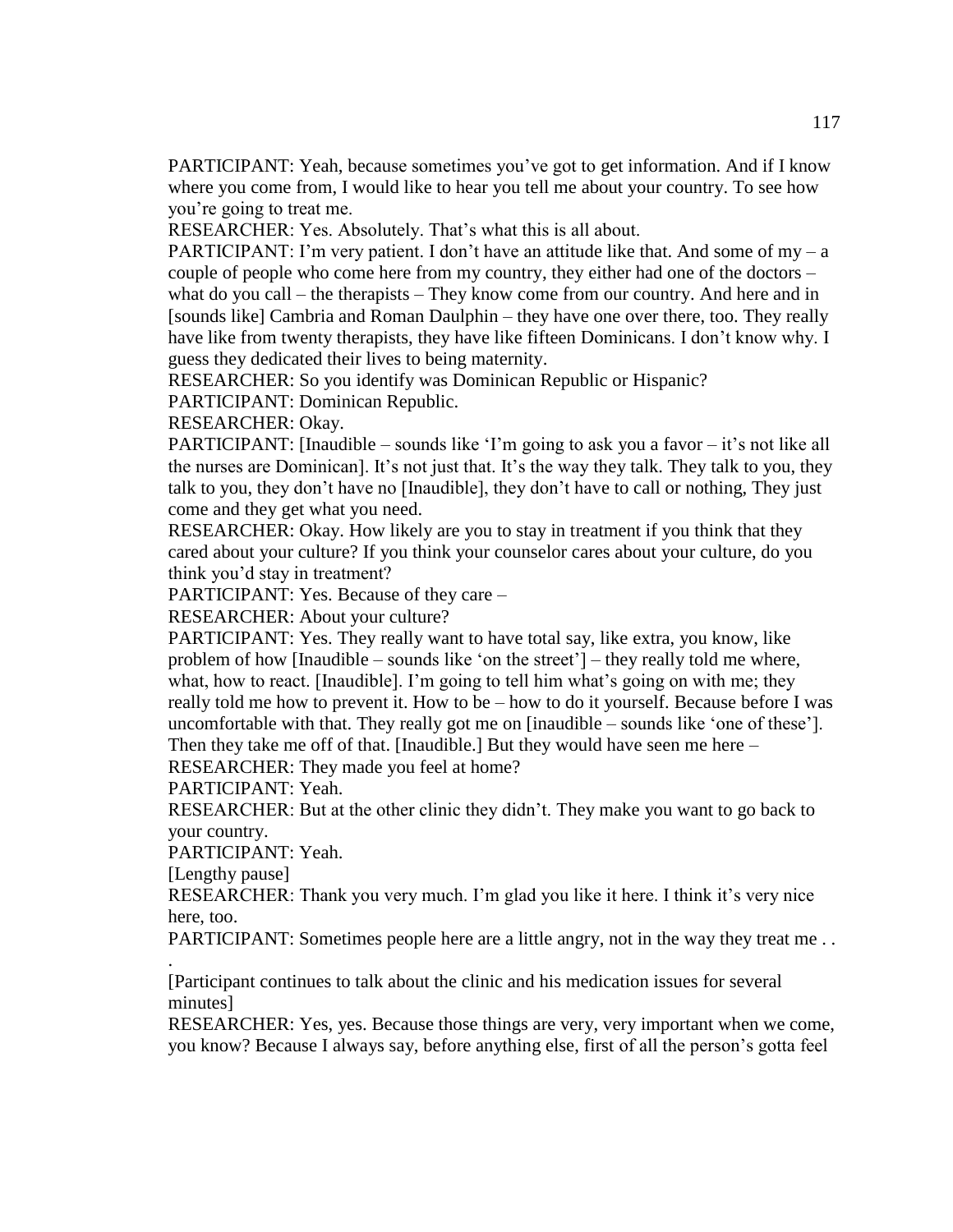comfortable and feel like they understand the person. When you sit down and talk to them, before you even tell a person about your problems, you are a Hispanic or a Dominican Republic male, and they've got to first acknowledge that. You're sitting in front of them. Do they know you? Do they understand?

PARTICIPANT: [Inaudible – sounds like 'they got to be responsible, too' then more inaudible]. – They don't have no passion, they don't want to wait. The majority of people, they don't have a passion. They get angry fast. They don't want to wait. RESEARCHER: Where was this at, at the other clinic?

PARTICIPANT: Everywhere you go. Here, too. Over there [Inaudible].

RESEARCHER: Oh, my goodness.

PARTICIPANT: [Inaudible] – And I see them arguing. But I thought it was too close to me. No, it was the doctor – uh – and it was passion. The passion says I don't want to wait. I thought he was going to smack me and say, what? He didn't want to prescribe the medicines that I need that are supposed to help me.

RESEARCHER: Mm-hm.

PARTICIPANT: They want a thing right away. They don't want to wait.

RESEARCHER:They don't want to be patient.

PARTICIPANT: No.

RESEARCHER: Have you ever ran into any kind of people or any doctors that didn't want to be patient with you?

PARTICIPANT: No. Everywhere that I go out this happens. That's what I mean.

Everywhere, every year [inaudible] – they don't like anybody.

RESEARCHER: Right.

PARTICIPANT: That's what happens when people, you know, they come from another direction. Me, I don't see that much fighting. They come in a little bit angry, but they don't curse [inaudible as he continues his rant] – or whatever.

RESEARCHER: Mm-hm. But the other thing that you don't like. You felt like they didn't really take the time to understand your culture, understand you as a person, but when you came here, you felt like you was at home.

PARTICIPANT: Yes.

RESEARCHER: You know, like everybody – you know – and that's important. That's how people – when I first start talking to folks, I say, first of all, please feel comfortable. Have you ever been to treatment before? Some people say yes, some people say no. And I say, well, did you feel about it? Did you like it? You know how you be thinking, who is you, what's your culture, what are your parents? Are you African American or

Caucasian? They don't understand who you are. First they gotta see who they looking at. Do you agree?

PARTICIPANT: Yeah, well, yeah.

RESEARCHER: That's horrible.

PARTICIPANT: Well, if people are different, they have different mentality, and some people have different type of feelings.

RESEARCHER: Right.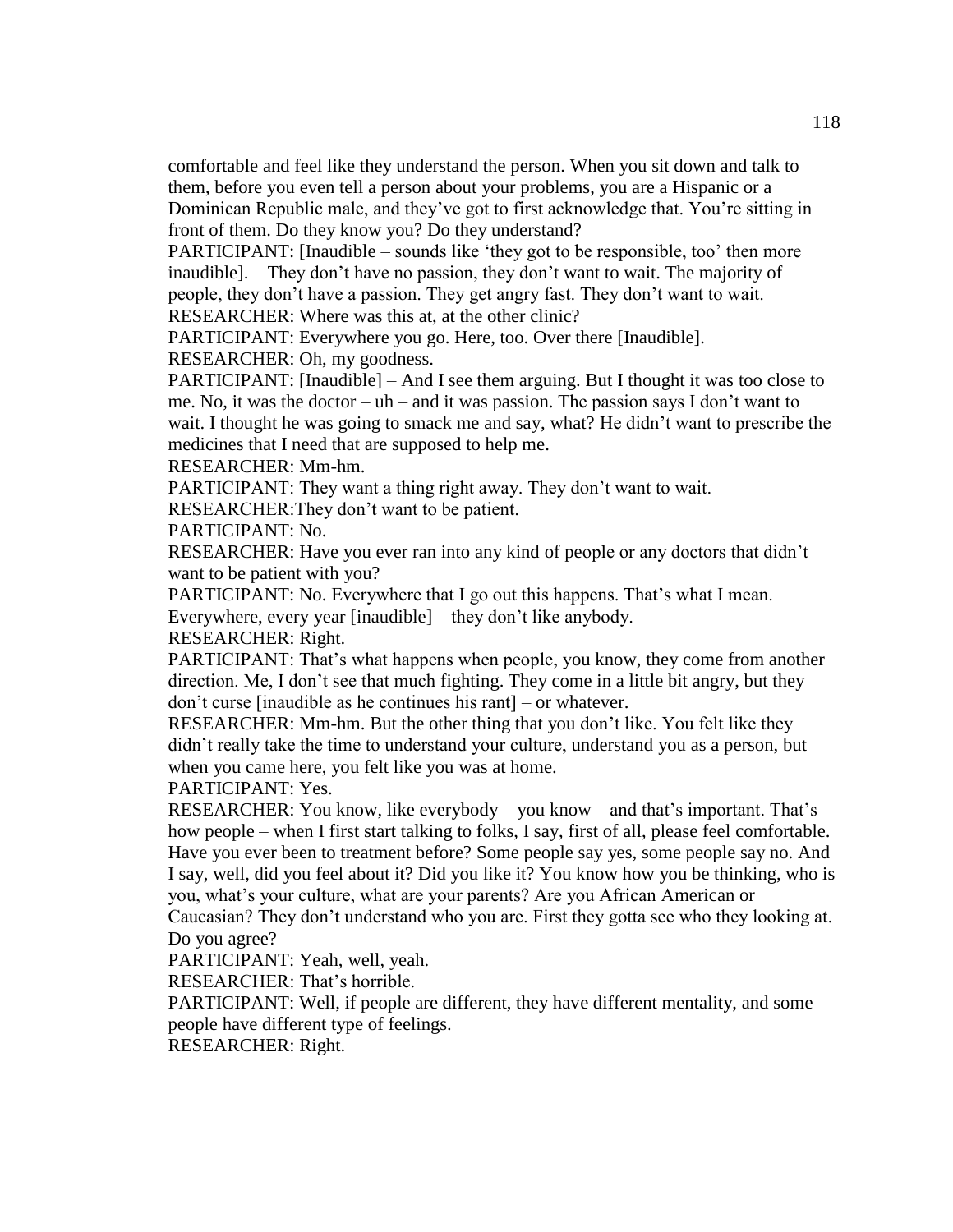PARTICIPANT: When you have – it's difficult for you to have the right person all the time. You're not always going to have somebody who doesn't hate you. RESEARCHER: Right.

PARTICIPANT: And I understand that. But if you [inaudible] you understand you're notsupposed to give respect to nobody if  $-$  it's better if they respect you. RESEARCHER: Mm-hm.

PARTICIPANT: But I think you can respect another even if they don't respect you. That mean you really don't care about nothing.

RESEARCHER: Mm-hm.

PARTICIPANT: Even when you gave them what they need, they not happy. RESEARCHER: Right.

PARTICIPANT: They really say have something angry. Maybe when they were kids, they were in trouble. It might be they violated, they might be molested, and that's what got them so angry.

RESEARCHER: They don't want to talk.

PARTICIPANT: They don't want to say what they was offended about. These kids here, they really don't develop right until they give them medicine.

RESEARCHER: Mm-hm.

PARTICIPANT: Because they don't have the support they need.

RESEARCHER: Mm-hm.

PARTICIPANT: All the problems you hear grown people have, it's because the way their culture – the way they raise them.

RESEARCHER: That's right. That's what this is all about.

PARTICIPANT: Even – if you hit your kid, if you them when they're little, they always going to see you as the – [imitates a child whining] as a jerk. A jerk always needs attention, I'm going to give you some time, like that, you know.

RESEARCHER: Mm-hm.

PARTICIPANT: Now, the kid – [inaudible, but sounds like 'I have to hit him. I have to hit him. I have to hit them.']

RESEARCHER: All those things are important. Very important.

PARTICIPANT: You want to treat your kids the way you want to see them as an adult. And that's that. [Inaudible phrase]. No matter what happened to you in the past. Majority of people, they're like that. When you say kids – they use them.

RESEARCHER: That's right. That's why I –

[TAPE ENDS]

[Part 5 Participant 12]

[Sounds of paperwork being processed and instructions on filling out documents]

RESEARCHER: [Chats with participant to establish comfort]

PARTICIPANT: I was born and raised in Puerto Rico.

RESEARCHER: Okay

PARTICIPANT: In 1982.

RESEARCHER: And how old are you?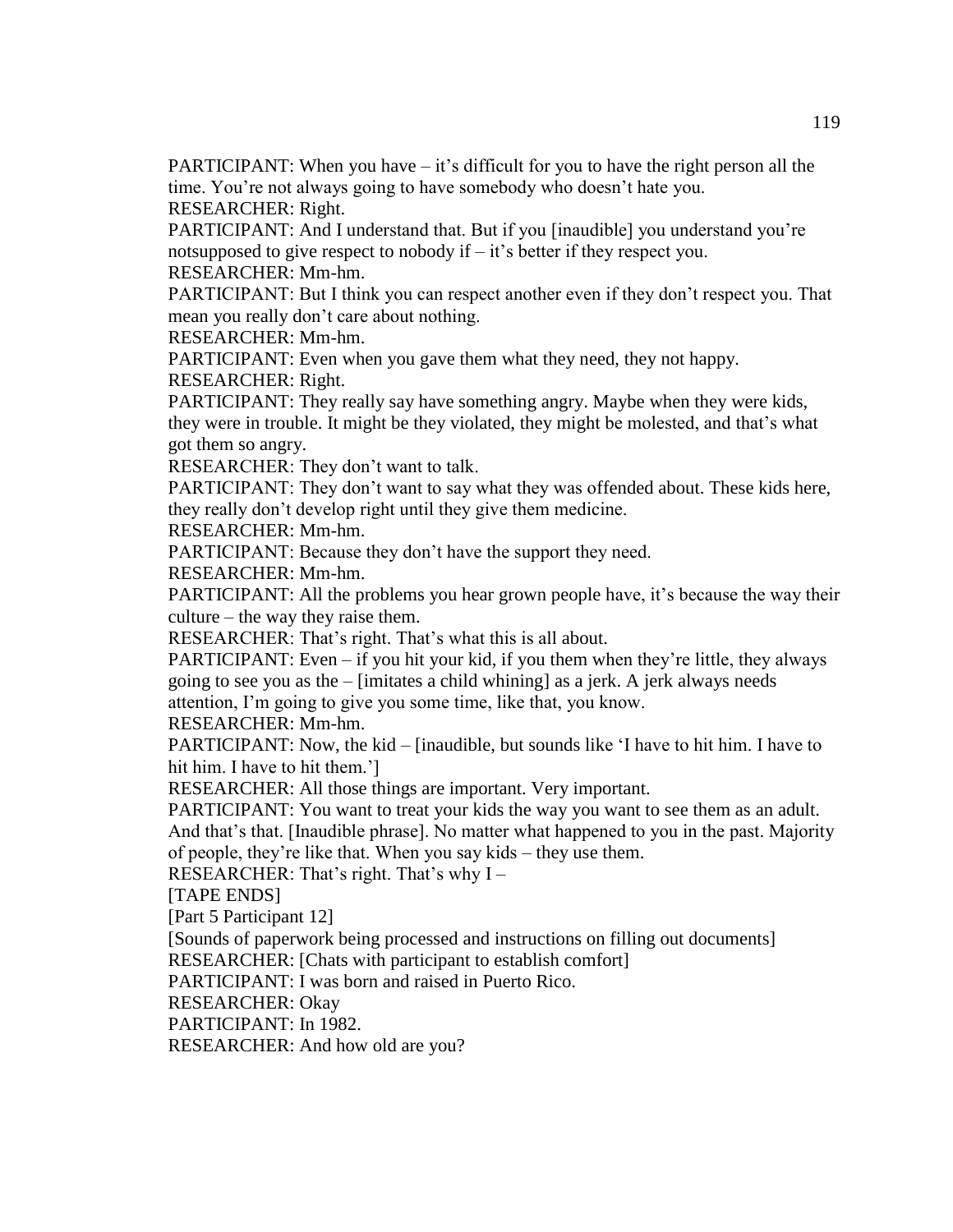PARTICIPANT: Thirty-one.

RESEARCHER: Have you ever been in treatment before?

PARTICIPANT: This is actually my first time ever.

RESEARCHER: Okay. Being in treatment?

PARTICIPANT: Yes.

RESEARCHER: Okay. How long have you been coming here?

PARTICIPANT: This is my second time.

RESEARCHER: Okay. So at one point you stopped and then came back? You said this is your second time.

PARTICIPANT: Yeah, second visit.

RESEARCHER: Oh, your second visit. I get it. And how do you like it?

PARTICIPANT: Fine. That's why I came back.

RESEARCHER: Okay, all right. What'd I want to ask . . . how old did you say you are? PARTICIPANT: Thirty-one.

RESEARCHER: And what was your date of birth again?

PARTICIPANT: 9/04/1982.

RESEARCHER: How far did you go in school?

PARTICIPANT: Tenth grade. But right now I'm actually working to get my GED. I'm actually taking the tests. I've got two more left. Writing an essay and math.

RESEARCHER: Good going! That's fantastic.

PARTICIPANT: I'm actually going to Congresso.

RESEARCHER: Yeah, they've been around for a long time. They've got a nice program. And right now are you working?

PARTICIPANT: Actually, I'm disabled.

RESEARCHER: Okay.

PARTICIPANT: I just had two major reconstruction surgeries on my [sounds like] prostate. That's why I'm here.

RESEARCHER: Okay. What do you consider to be your first language?

PARTICIPANT: Spanish.

RESEARCHER: What other languages do you speak?

PARTICIPANT: English.

RESEARCHER: And what language do your parents speak at home?

PARTICIPANT: Spanish, because my mother doesn't –

RESEARCHER: Oh. [Interruption, followed by movement away from the mic]

RESEARCHER: When you were talking to your counselor, how important is it to you that they understand about your values and your morals and understand them; in other words, is it important to you that when you're talking to a therapist that they understand something about [Inaudible] your culture? Do you think they need to know something about that when they're working with you?

PARTICIPANT: No.

RESEARCHER: No? Okay, it's not important.

PARTICIPANT: I don't know why I would talk to my counselor about me being Puerto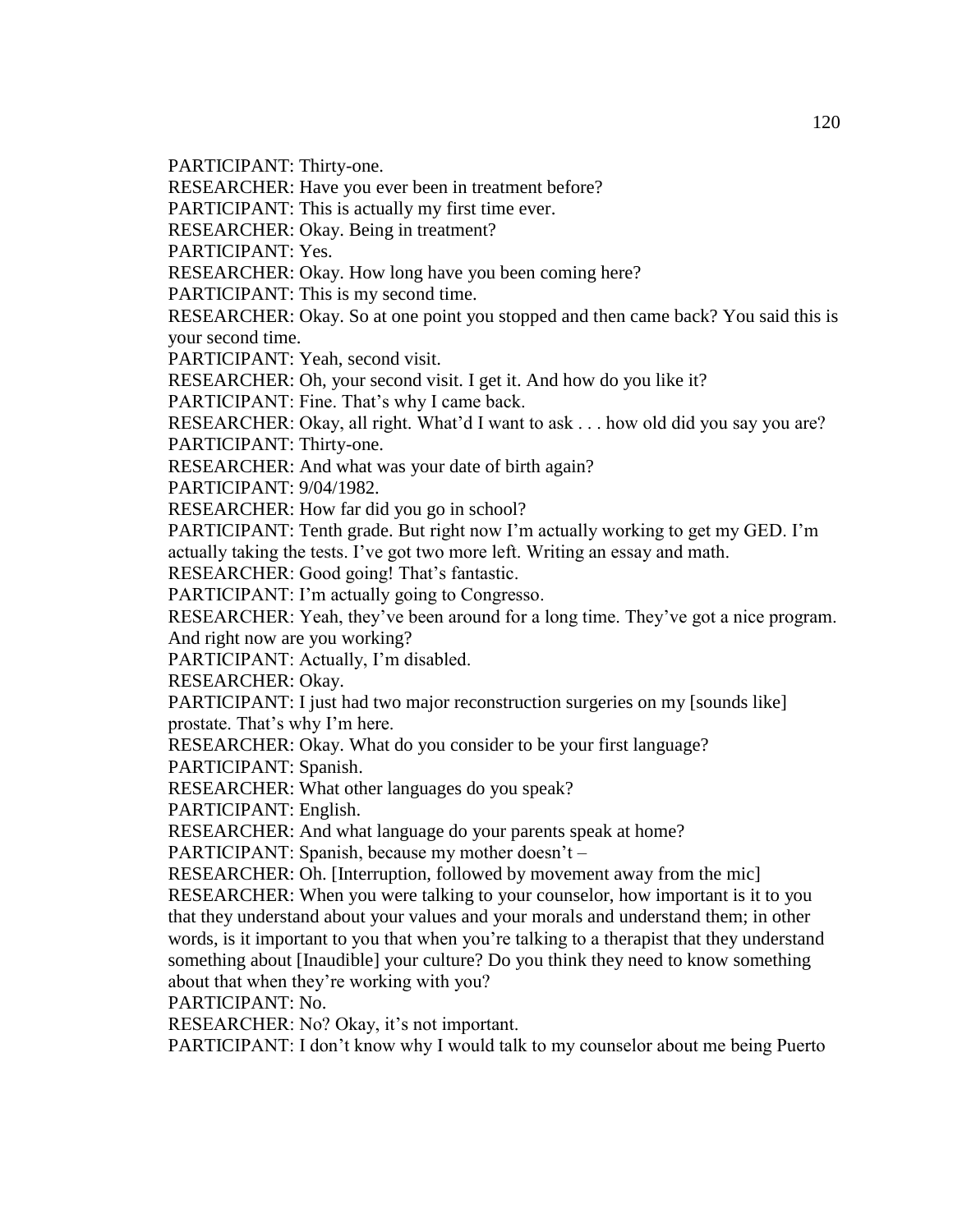#### Rican.

RESEARCHER: I can answer that question, actually. Whenever you're working with [Inaudible] you work with a lot of different people. And it's important for the person that's treating you to know something, a little bit about who you are, because everybody's not the same. Everybody's got their own identity. You know, their own culture, their own – you know. And they should – because you can't culture-fy everybody the same way. And different people have different views on enlightenment. You know, just in general. And it's just important to know something about them. And based on my experience – like I said, I've been in this field 25 years [becomes inaudible] – you know what I'm saying? And I've had some people come, which is why [Inaudible] counselor, because I don't think they [Inaudible] – you know, Puerto Rican here in America and making that journey here. [Inaudible] They don't understand what it's like to be Black in America [Inaudible] They're talking to you about your life. Whatever it is that you're dealing with. So when they're talking to you, they should know something about your history, a little bit about the life of a Hispanic, about the life of a African American, or even a Caucasian. About the life of a [Inaudible], about the life of a Irish person when they start talking to you. But that's why they gotta have a education. It's going to be part of their education. So I'm talking to people hanging around here to see what you want. It's just like you working on a car. You have to know something about cars. You can't just go start working on a car. You have to know what you're doing. That's all I'm saying.

PARTICIPANT: I'm going to make this real short. I am –

RESEARCHER: I could see you understand.

PARTICIPANT: No. I am – how to put this  $-$  I am a composer writer, a [inaudible – sounds like 'a reggae tone'] artist from Orlando, Florida.

RESEARCHER: That's fantastic.

PARTICIPANT: I lived in Orlando, Florida for sixteen years. But I do originate, when I say I was born in Puerto Rico, I only lived there five years. I've been in the States more than in Puerto Rico.

RESEARCHER: Okay.

PARTICIPANT: You know what I mean? But I do know my culture. I know where I come from. You know what I mean? And I do culture my therapist about my music and I value my Spanish, because that's my culture. I'm Puerto Rican. A lot of people ask me why I don't write in English [Inaudible] – It just comes from being Latin, I guess. RESEARCHER: And it's part of your culture, uh-huh. That's fantastic.

PARTICIPANT: Sure, I mean [Inaudible] – I'm proud to be born anywhere I come from. And why I left it Puerto Rico. 'Cuz I was only there five years.

RESEARCHER: Uh-huh. So in other words, I think what I hear you saying is that when you talk to your counselor it's not important for him to know anything about Puerto Rican culture. He doesn't have to know.

PARTICIPANT: No, it is important. It is. But I didn't come for that to see her. RESEARCHER: You don't have to. You don't have to.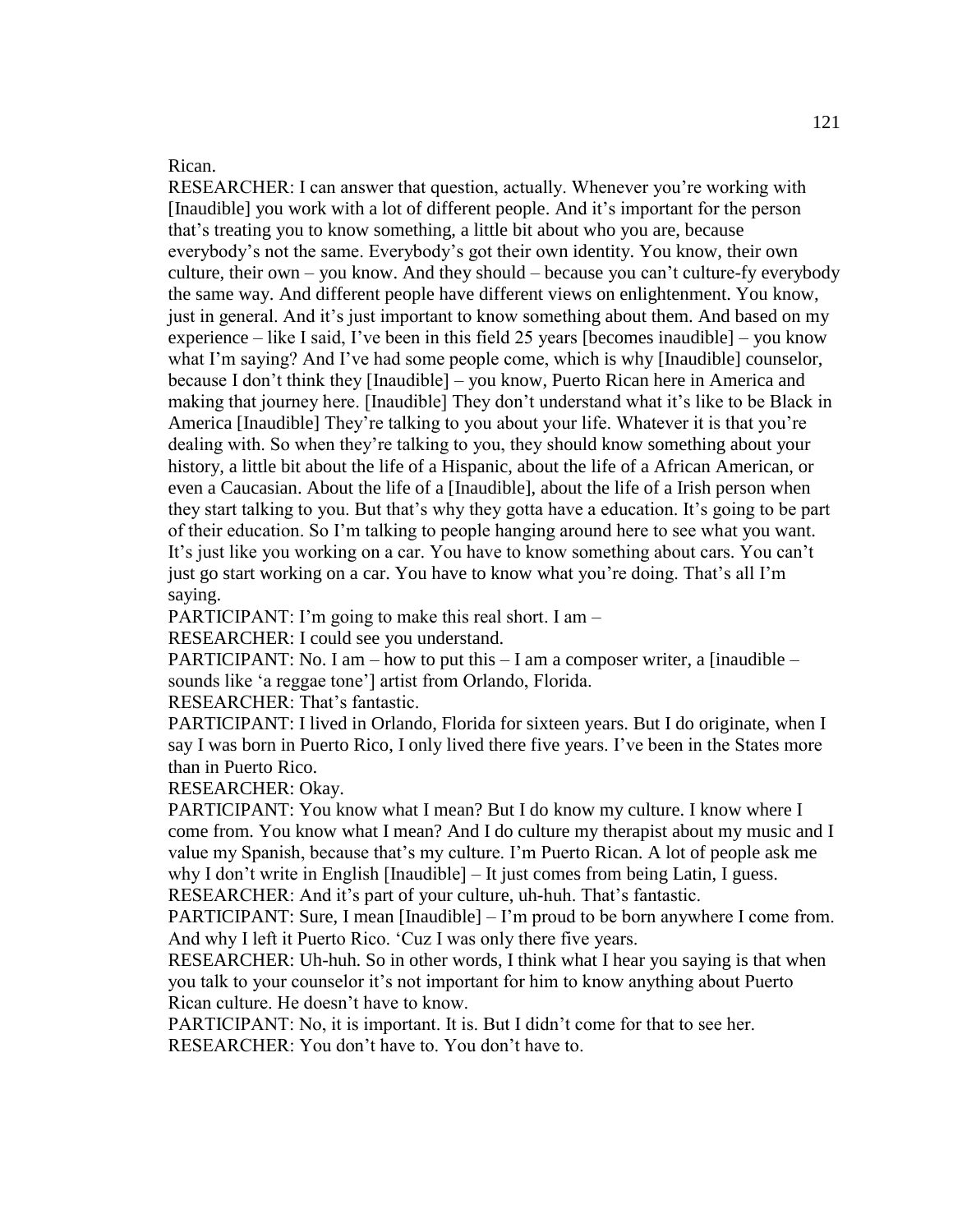PARTICIPANT: I'm coming for what I'm coming for.

RESEARCHER: Oh, yeah.

[Mic moved; largely inaudible remarks about coming to a doctor? For over a minute all that can be heard are scattered words behind ambient talking – this continues throughout] RESEARCHER: I'm just trying to get to what you want me to say. Are you saying that's not important to you or that is important to you?

PARTICIPANT: Um, it is.

RESEARCHER: Okay. All right. That's all I'm saying. And I understand. I think you [Inaudible for about thirty seconds – something about if I want to pray in church  $]$ everyone has a certain thing that they do. [Inaudible] – and that's why I'm trying to bring this to light so you can get a better understanding why I'm doing it and where I'm coming from. But you're [Inaudible]

PARTICIPANT: [Inaudible short response]

RESEARCHER: Oh, absolutely. I got the point. What you're saying to me is, [Inaudible] my whole history and everything, that you stayed there for five years [Inaudible] – But what I was trying to find out, is it important for you when you're seeing somebody that they understand, you know – because they can be talking to you – what works for one person may not work for another person [Inaudible] – and that comes from your culture, something that you learned [Inaudible]. Okay, the next question: What do you believe they thought about your race, your culture, your values – like, she was okay with it? Or he was okay with it? Or did you walk away feeling like – I asked you – no, wait – PARTICIPANT: She actually [Inaudible]

RESEARCHER: Okay. So you felt like she was [sounds like 'intense']. So you didn't feel any [Inaudible]. Okay. Um . . . did you ever discuss your culture or values with your counselor, and how she you communicate – like when you explain something to me, did you ever just sit down and to her about [Inaudible] and the fact of what you're going through.

PARTICIPANT: Yeah. I told her about it.

RESEARCHER: And you were okay with that.

PARTICIPANT: Yeah. I actually like talking to her.

RESEARCHER: Okay. Now, what were your thoughts [Inaudible – somethinga bout 'do you think they understand'].

PARTICIPANT: [Response inaudible.]

RESEARCHER: Well, even the doctors. If they don't really understand your problems or who you are, how are they – you know what I mean?

PARTICIPANT: [Inaudible]. I mean, nowadays people know what is what. You know, if you are Black or African American or if you are Indian or he's Italian and I'm Puerto Rican, you know who is who. So, why the person is not [Inaudible] – I don't understand that kind of thinking.

RESEARCHER: Because some of them are not able to [Inaudible]. They're not educated [Inaudible]. Oh they can try. You'd be surprised. That's why I'm going to school,

because [Inaudible 'cultural differences . . . ethnic . . . type of medication . . . sometimes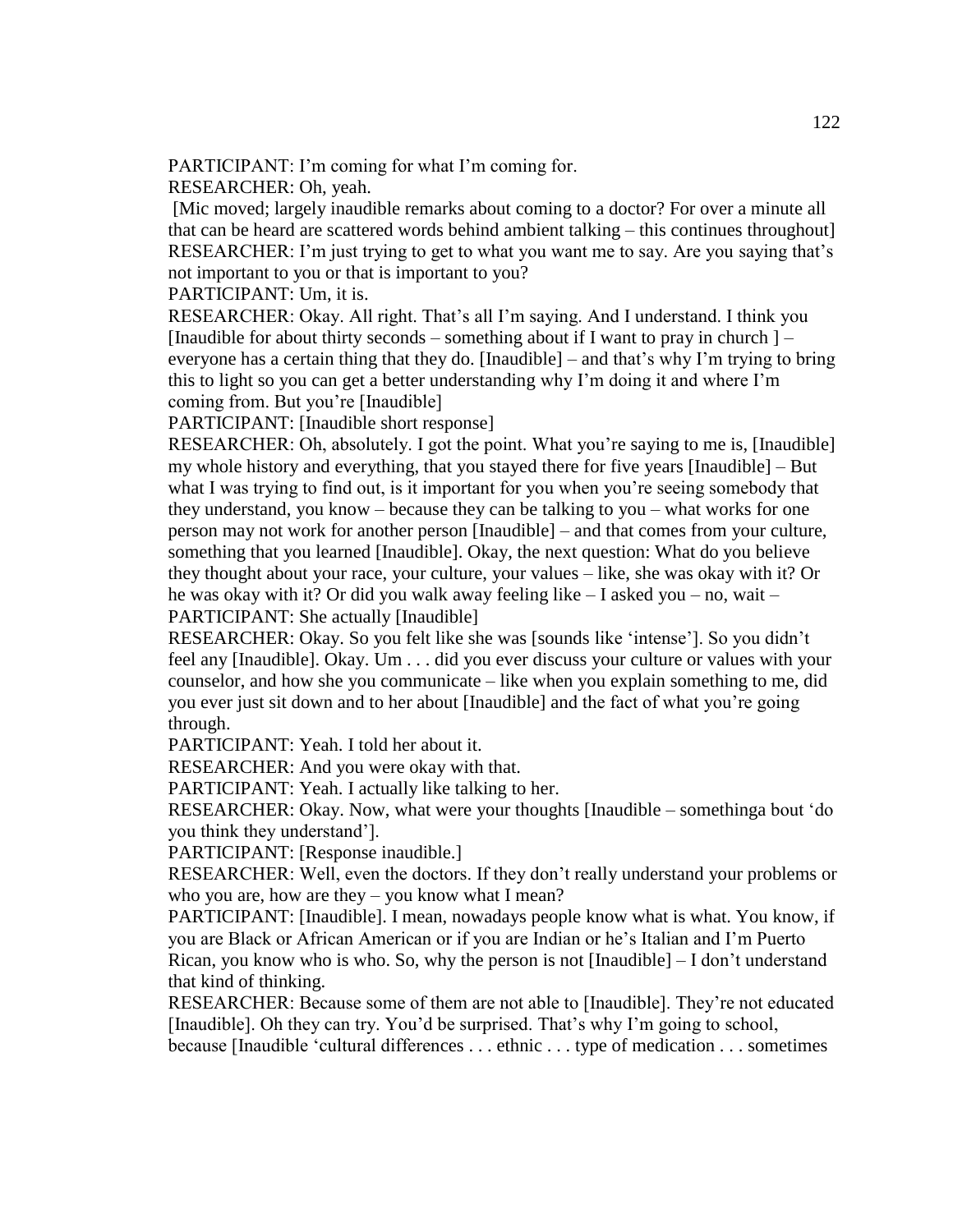what happens is  $\dots$  misdiagnosis  $\dots$ ] – they really didn't do the research on different people and how you approach different people, because you gotta approach people according to their culture sometimes. But you know, everybody's got their own personality. That's what I'm trying to say. I suppose a little something about people [Inaudible] and who they are when you're talking to them, but you just can't talk to them like you talk to everybody. You know what I mean? And that's real. And I have some statistics where, you know, some different groups even got misdiagnosed by some of the psychiatrists. They diagnosed them, because they think they have some kind of  $a$  – some type of problem, some type of mental illness, and there may not even be no mental illness. Culturally, that just might be who that person is. May not be nothing wrong with him. You know what I'm saying? Like he got [inaudible].

PARTICIPANT: So –

RESEARCHER: But um, I thank you for your time, and I see that you do understand. I hope I was able to give you a little bit of insight. So now, the next time – every day when you're talking to somebody – and I'm not talking about necessarily [Inaudible] but when you go to the doctor that they gotta know about you, too. The differences and the different kinds of things that occur or are common in different [Inaudible] and have a little bit, you know, [Inaudible] You gotta know something about a person's history [Inaudible] in a relationship when you're getting to know somebody, you gotta get to know them. You gotta ask them about their history [Inaudible] How about your mom? How about your dad? [Inaudible] You gotta find out about the person's history. If you don't talk to them, you don't know nothing about their history, you don't know who your getting involved with. You know what I mean?

PARTICIPANT: Okay.

RESEARCHER: [Gives an inaudible example] Then that way you can kind of know what to expect.

PARTICIPANT: I understand.

RESEARCHER: Okay, cool. Thank you very much.

PARTICIPANT: You're welcome.

RESEARCHER: Keep up the good work [exiting goodbyes]

[Part 5, Participant 13]

[Introduction and explanation of the study to a new participant; Sirens, traffic, children, others obscuring exchange. Another potential participant is selected.]

RESEARCHER: I'm doing a study here at the clinic, and basically it's a study in cultural diversity. Different cultures and how you feel like when you're talking to doctors,

whether here or someplace else –

PARTICIPANT: Yeah, I'm on TDY.

RESEARCHER: Okay. And how important it is for them to understand something about your culture when they treat you.

PARTICIPANT: What do you mean?

RESEARCHER: It's very important, because everybody is not the same.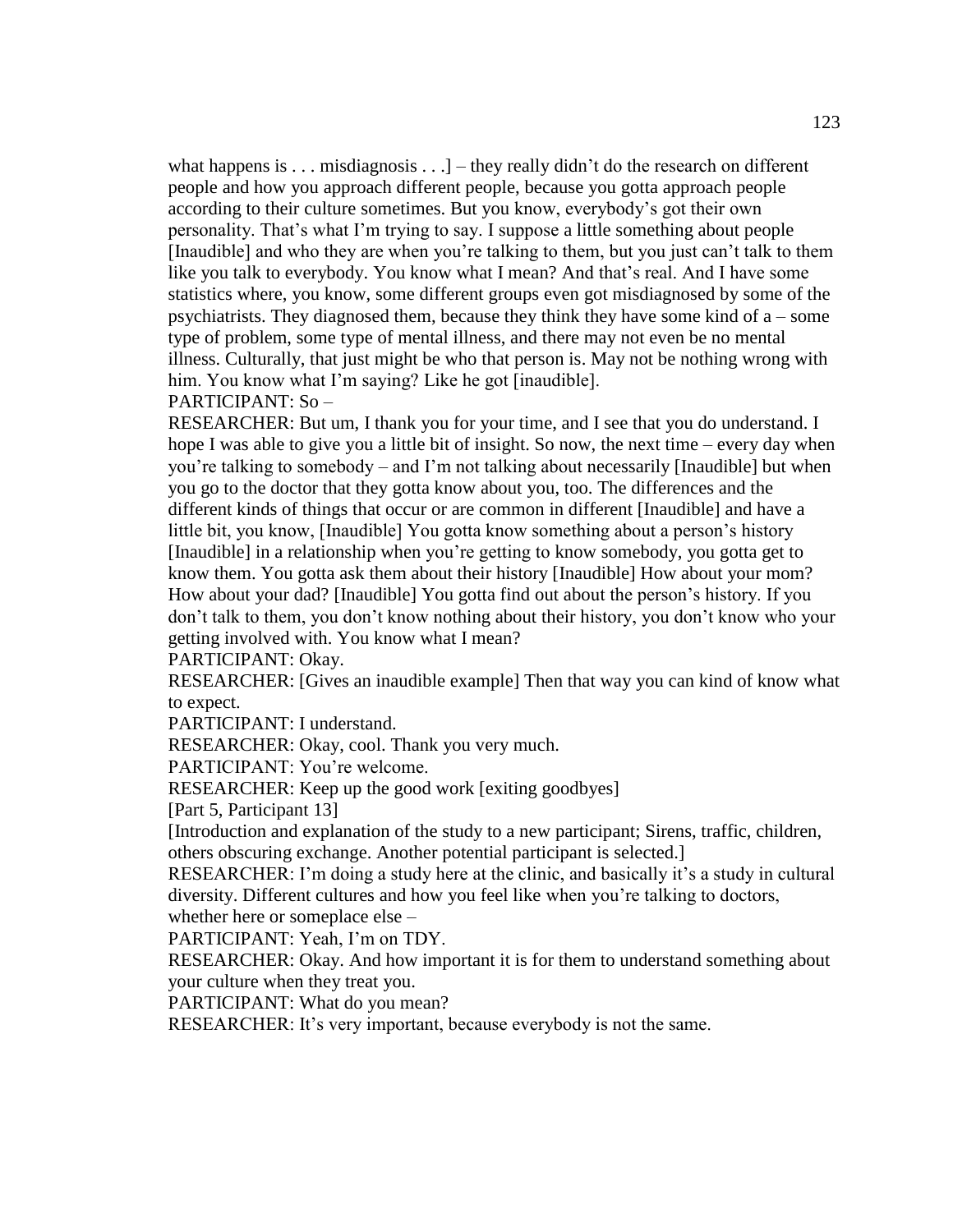PARTICIPANT: I don't know what you mean – what do you mean everybody's not the same?

RESEARCHER: There you go.

PARTICIPANT: I used to come here years ago.

RESEARCHER: Oh, really. Okay.

PARTICIPANT: [Participant is difficult to understand.] I went to [?] clinic for a couple months. So I took a picture [Inaudible] I told them, I have a headache. Because I went to the hospital emergency, and they found a tumor in my brain.

RESEARCHER: Mm-hm, mm-hm . . .

PARTICIPANT: Okay? I explain to her, my mission is simple. [Inaudible] You have cancer. I'm filled with cancer. I was in the hospital for six months. So, I'm just trying to [Inaudible couple of words].

RESEARCHER: Okay.

PARTICIPANT: So they told me, you need therapy. You need a lot of help. RESEARCHER: Okay.

PARTICIPANT: I said yeah. I tried to kill myself and everything. And she said, 'I want to help you.' Every time she said I will help you. So I go there, TDY.

RESEARCHER: Did you like it?

PARTICIPANT: Yeah. They give me my pills and help, and my psychologist is Dr. [?] . Yeah. He give me some – aw, man.

RESEARCHER: Okay, so would you be willing to participate in my little study? It'll only take about three minutes.

PARTICIPANT: Yeah.

RESEARCHER: It's not long. So what I need you to do, this says that you don't mind doing it, because I can't do it unless you say you don't mind. Unless you want it. So all I need you to do is print your name here and sign your name here. Because otherwise they could say I made it up.

PARTICIPANT: [Laughs] I'll sign it.

Exchange as documents are filled out]

RESEARCHER: This seems like a very nice place here. It looks like everybody likes to come.

PARTICIPANT: Yeah. They help me here. [Inaudible exchange about giving her a sleeping pill, 'my nerve pills,' etc.]

RESEARCHER: So how do you identify, as Hispanic, Latina, or should I say Dominican?

PARTICIPANT: Naw, Spanish.

RESEARCHER: Spanish?

PARTICIPANT: Yes.

RESEARCHER: Okay. And how old are you?

PARTICIPANT: Forty-seven. I just turned forty-seven August the eighth.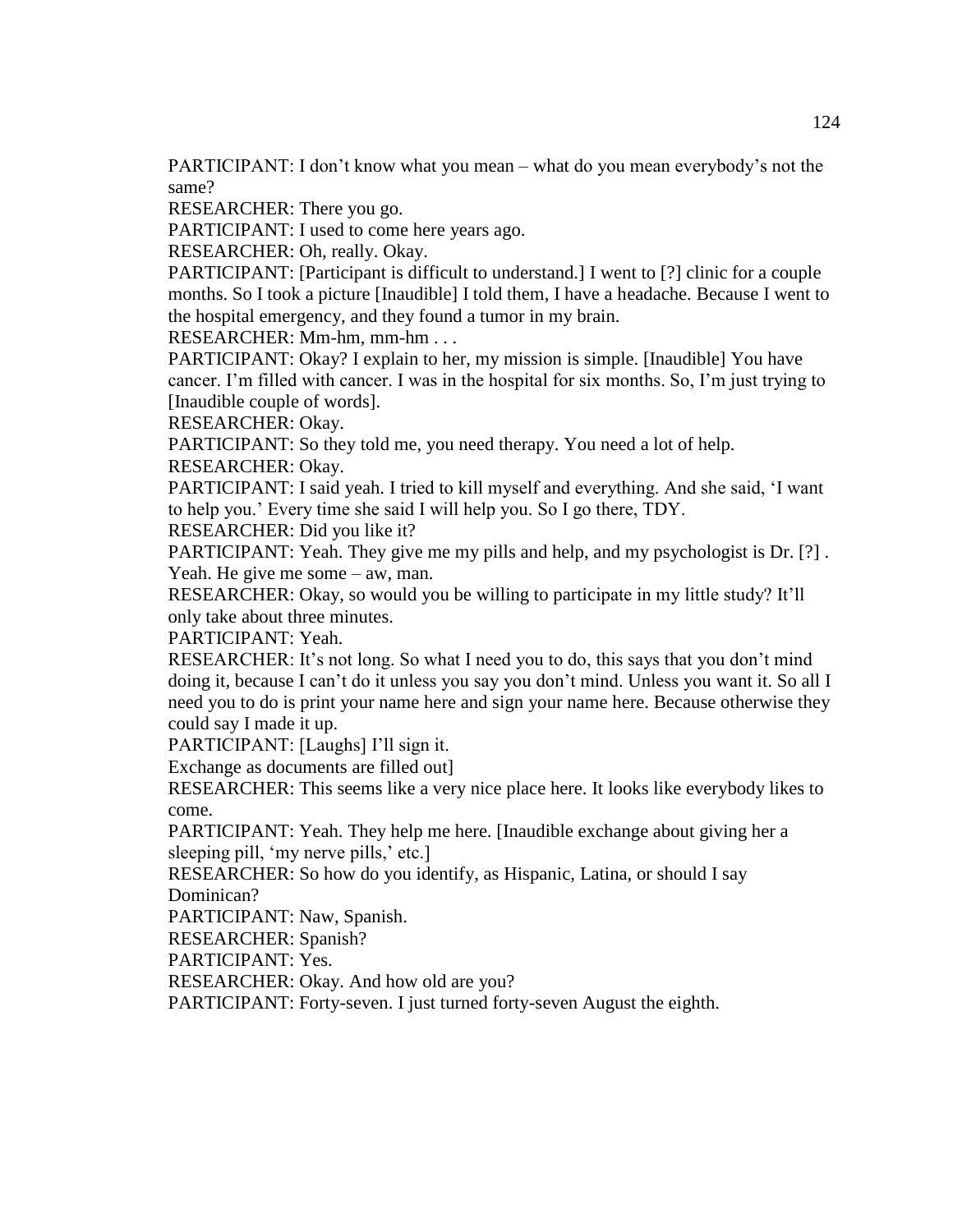RESEARCHER: Okay. Have you ever been somewhere – have you ever dropped out of therapy? Have you ever went to therapy and stopped going, because maybe you didn't like it or something?

PARTICIPANT: No I never – I always go. I always go to my therapy. I started going a long time ago [Inaudible]

RESEARCHER: Okay, so you're saying that you never dropped out?

PARTICIPANT: Never. Never. I've been going there for three years.

[Inconsequential, inaudible exchange]

RESEARCHER: So let me ask you this part then. When you talk to your counselor, do you think it's important for her to understand your culture?

PARTICIPANT: Yes, she understands that.

RESEARCHER: Do you think it's important?

PARTICIPANT: Yeah, she should

RESEARCHER: How come you think it's important? Why do you think it's important? PARTICIPANT: [Inaudible lowered voice.] I could tell that. They're looking for it.

RESEARCHER: Okay. So you think it's important for her to understand your –

PARTICIPANT: Very. Yeah.

RESEARCHER: Something about family people that know something about [Inaudible] PARTICIPANT: [Inaudible response]

RESEARCHER: I can understand. I can understand that. What do you believe your counselor – when you left your counselor's office, what do you think she thought about your race? Or what do you think she thought about your culture?

PARTICIPANT: She be fine. She be all right. Calm.

RESEARCHER: Do you think she cares about you?

PARTICIPANT: Yeah. She cares about me.

RESEARCHER: Is she Hispanic?

PARTICIPANT: Yeah. She always calls me – how you doing, [Inaudible] She give me token and everything.

RESEARCHER: So you're really okay with her.

PARTICIPANT: Yeah. She's nice.

RESEARCHER: Okay. Have you ever sat down and talked to her about your customs and your values? When I say customs, I mean – you know how everybody has their own, like, way that they live, their lifestyle, like that?

PARTICIPANT: Yeah.

RESEARCHER: Like, White people have their own culture, African Americans are another culture, Dominican is another culture –

PARTICIPANT: Yeah.

RESEARCHER: And Hispanic is another culture. Do you think that your counselor – what do you think she thought about it? Do you think that – did you discuss anything about your culture to her?

PARTICIPANT: Yeah.

RESEARCHER: What did you tell her about your –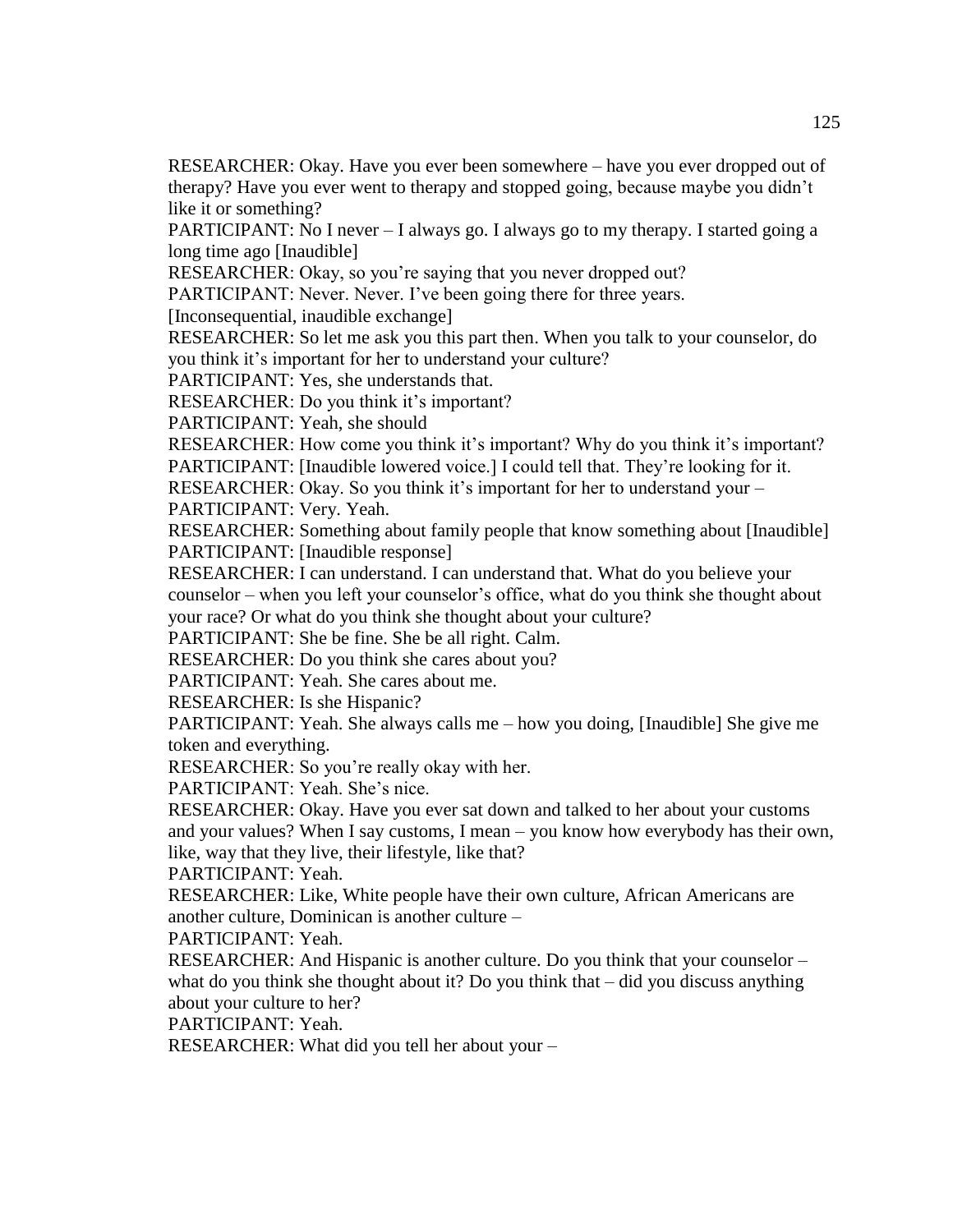PARTICIPANT: I tell her everything.

RESEARCHER: Have you ever talked to her about your Spanish culture?

PARTICIPANT: Yeah.

RESEARCHER: Like all Spanish people have different cultures, too.

PARTICIPANT: Yeah.

RESEARCHER: Not everybody's the same.

PARTICIPANT: Yeah.

RESEARCHER: But you do talk to her?

PARTICIPANT: Yeah. Everything.

RESEARCHER: Okay. You talk about your culture.

PARTICIPANT: Everything. Everything.

RESEARCHER: Now, how likely are you to  $-$  if you think that your counselor believes  $-$ I mean understands something about your culture, would that make you want to stay in treatment and keep coming?

PARTICIPANT: Yeah.

RESEARCHER: Okay. So that is important to you.

PARTICIPANT: Yeah.That's very important to the job. [Inaudible]. You know.

RESEARCHER: Okay.

PARTICIPANT: And my medicine. You know.

RESEARCHER: Okay.

PARTICIPANT: You go to a counselor, you're gonna see [Inaudible – sounds like 'that a medicine doctor]

RESEARCHER: Okay.

PARTICIPANT: A whole bunch.

RESEARCHER: Okay. Suppose you went to see your counselor didn't understand anything about your family's history, what would you do about that?

PARTICIPANT: I'd change.

RESEARCHER: Okay. Why do you think that's important?

PARTICIPANT: Hm?

RESEARCHER: Why do you think that's important for her to know something about you?

PARTICIPANT: Well, she looks to know about nearly everything. Everything. If she don't understand me, I'd be after her, like, 'well, you don't understand me, I'll get somebody else.

RESEARCHER: There you go.

PARTICIPANT: You know. She really, really understands me.

RESEARCHER: Have you ever been to anybody that you felt didn't understand you? PARTICIPANT: One here. She just – I don't know.

RESEARCHER: You feel like she don't understand you?

PARTICIPANT: No. It hurt in here. And when I was in the hospital the doctor told me, you need some [inaudible word] or some therapy. And I said 'yeah.' Then she came. She came to see me. And she told me, 'Listen. I'm a therapist' [inaudible – something about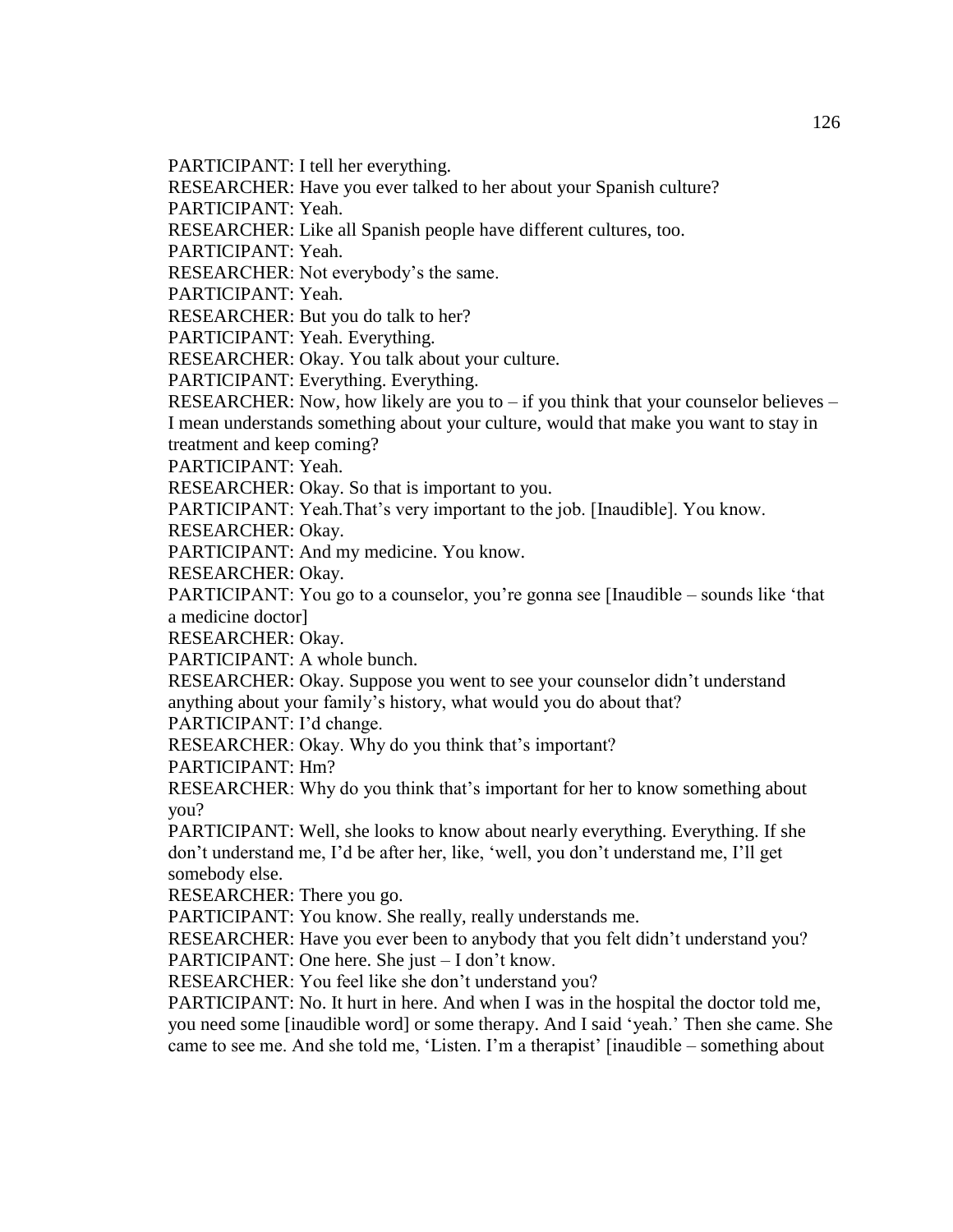Social Security] . And she took me. And I've been going there, it's going to be three

years. I like her, 'cause she's very nice.

RESEARCHER: Oh, okay.

PARTICIPANT: And she's Dominican, too.

RESEARCHER: Okay.

PARTICIPANT: She be calling me, too.

RESEARCHER: And you like her.

PARTICIPANT: I was in the hospital she was [inaudible] and she come and visit me in the hospital, too.

RESEARCHER: Oh, good! Well, that was good. Well, it sounds like you're sure happy about that.

PARTICIPANT: Yeah.

RESEARCHER: And she still likes you.

[END OF TAPE]

[Part 6, Participant Fourteen]

[Opening chat]

RESEARCHER: Now, how do you identify yourself? African American, Hispanic? PARTICIPANT: African American.

RESEARCHER: I always ask, because you know . . . How old are you?

PARTICIPANT: Twenty.

RESEARCHER: Okay. Have you ever visited other places for therapy before here? PARTICIPANT: [Sounds like] The Wedge.

RESEARCHER: Okay. And have you ever dropped out of a place that you went to for treatment? Stopped going, because, you know –

PARTICIPANT: No.

RESEARCHER: Okay. Did you keep going or did you stop?

PARTICIPANT: I didn't stop, I went to an outpatient program. Because was in [Inaudible] already. Because was trying to [Inaudible – sounds like 'I was trying to start a tokery,' then more inaudible] – and locked us all up. And they offered me a [Inaudible] – They offered me a deal just to pay a fine and leave me alone, and I said, 'I'm not taking no deal. To add to my grief, [Inaudible, something about downtown and pills] and now I'm on probation and I'm just basically just tired of being an outpatient over here. But the pills, they've got me on these drugs.

RESEARCHER: Have you ever gone to therapy [Inaudible] before the Wedge?

PARTICIPANT: Naw [Inaudible – sounds like] the first time was there.

RESEARCHER: Did you like it? Or did you not like it?

PARTICIPANT: It's all right, it's all right.

RESEARCHER: Have you ever been anywhere that you not liked it?

PARTICIPANT: It's all right.

RESEARCHER: Have you ever been anywhere where you didn't like it [Inaudible]?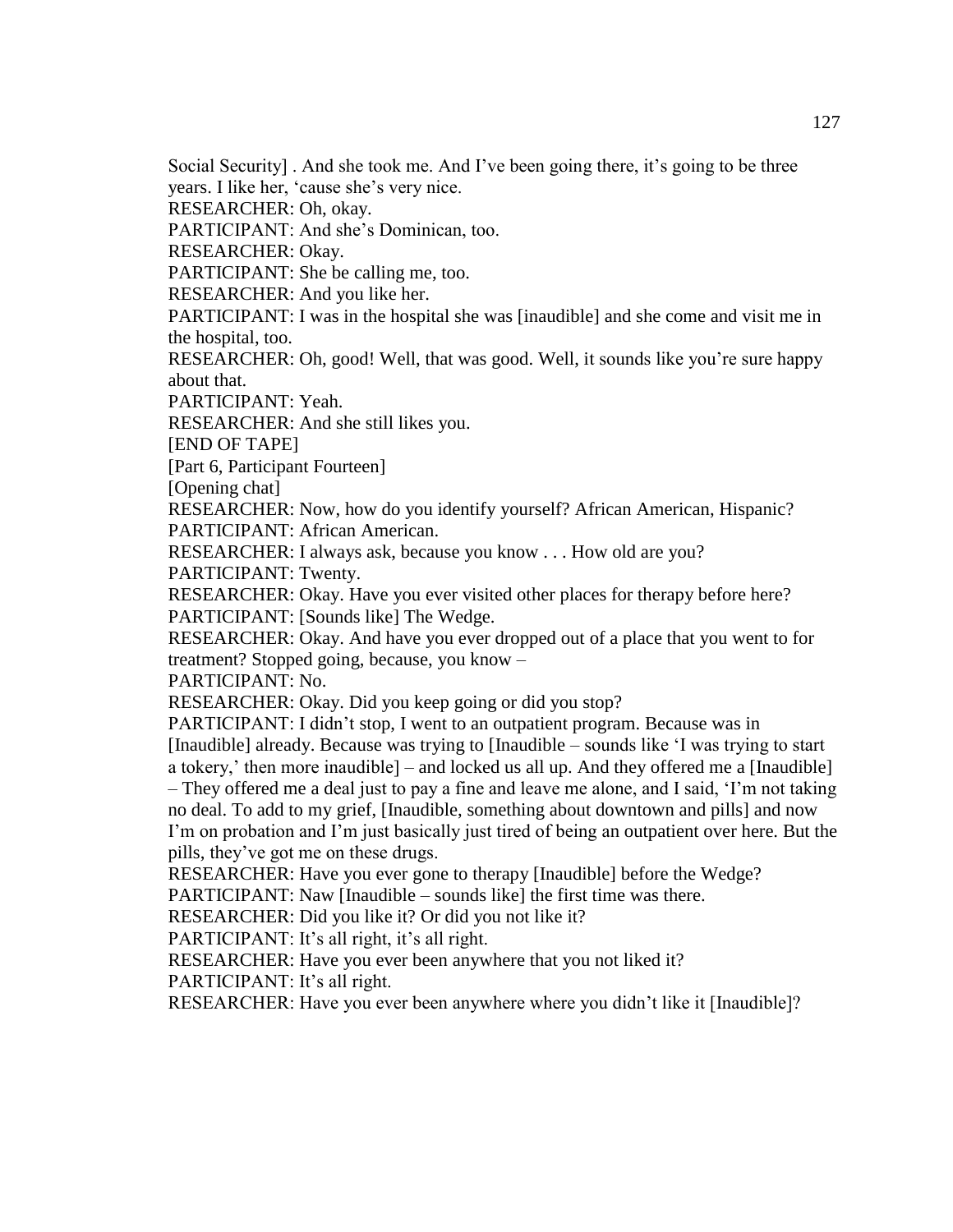PARTICIPANT: Either way, you're just gonna have to continue me in the Wedge, because my insurance couldn't cover that and an outpatient program. The outpatient program wasn't something I really even needed, because I wasn't using drugs.

[Inaudible] – false arrest. And I'm still – [Inaudible] – so I was kind of upset about that. I couldn't continue my treatment, and I had therapy that was going for over two years, and I would never stop that but the drug program. So then I came – I started coming here. RESEARCHER: Mm-hm.

PARTICIPANT: Sometimes I need to talk to somebody.

RESEARCHER: Okay. It is, oh, absolutely.

PARTICIPANT: [Inaudible but might've said, 'I've been going to therapy for a long time'] – some good advice.

RESEARCHER: And what city were you born in? Where you born in Philadelphia? PARTICIPANT: Philadelphia.

RESEARCHER: How far did you go in school?

PARTICIPANT: [Inaudible].

RESEARCHER: And what's your occupation?

PARTICIPANT: [Inaudible, but sounds like 'A window washer, but I'm unemployed right now.']

RESEARCHER: Okay. What do you consider to be your first language?

PARTICIPANT: English.

RESEARCHER: What other languages do you speak?

PARTICIPANT: None.

RESEARCHER: What about your parents? What language do they speak at home? PARTICIPANT: English.

RESEARCHER: How important is it for your counselor to know something about your values and your morals?

PARTICIPANT: Real important.

RESEARCHER: How come?

PARTICIPANT: Because I want to feel like I get something out of counseling.

RESEARCHER: Okay, so you can't get informed that they understand if they're not saying something back at you about our culture and values – you understand what I'm saying? Don't you think it's important? What do you believe your counselor thought about your race and your culture and values?

PARTICIPANT: I think she understands.

RESEARCHER: Any of them. It doesn't have to be somebody here, it can be somebody at the Wedge, or it could be somebody here.

PARTICIPANT: I think they understand.

RESEARCHER: The ones – the counselors that you've seen.

PARTICIPANT: Well –

RESEARCHER: Not just here, now.

PARTICIPANT: No, see, [Inaudible – sounds like 'I know Dominican people like that; I'm a nice person'].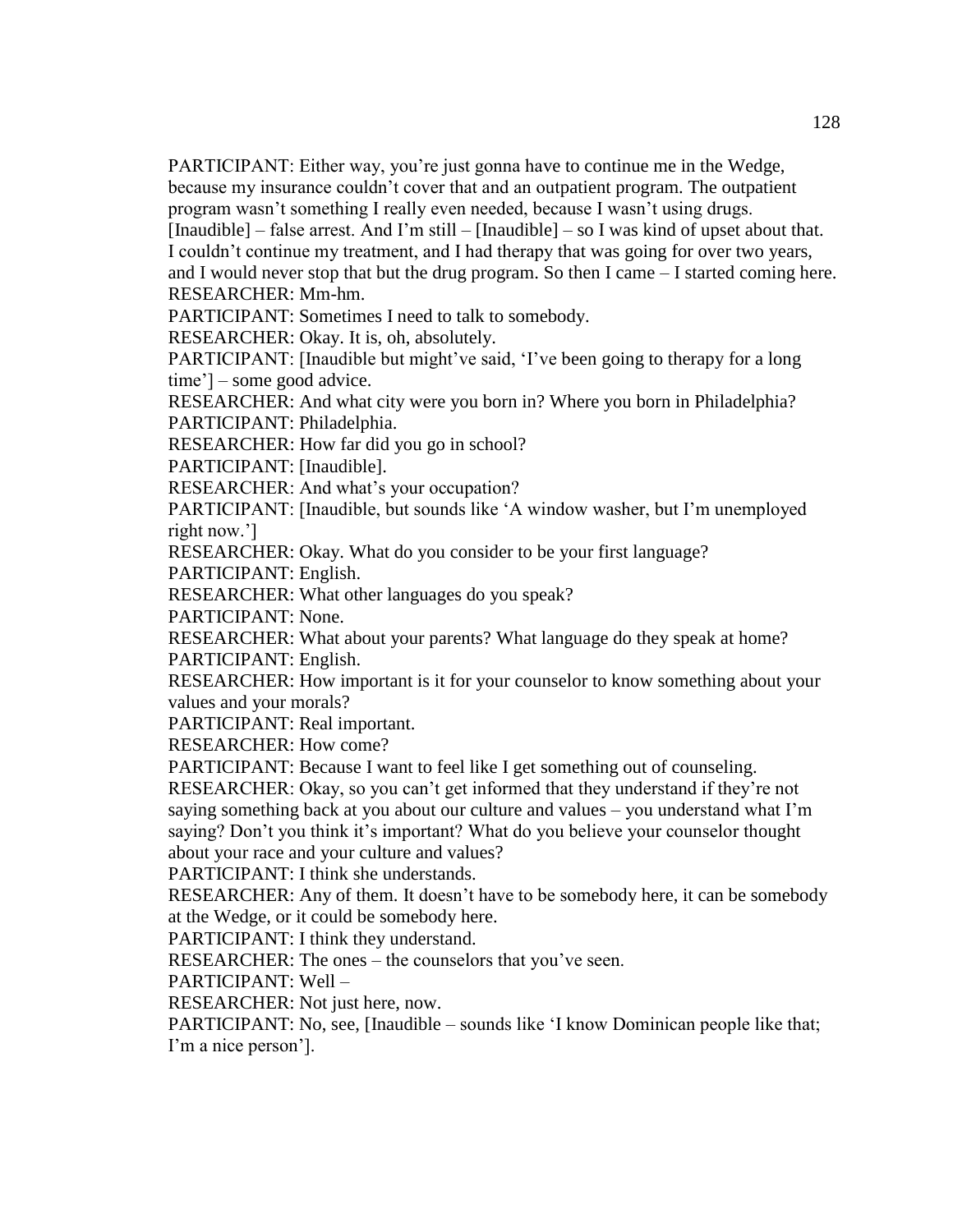RESEARCHER: And those are the ones that you always had, or –

PARTICIPANT: No, I was with Dominican people. Because the Dominicans are special. The Dominicans [Inaudible].

RESEARCHER: Oh, absolutely. I've seen it all.

[Inaudible exchange]

RESEARCHER: Have you discussed your customs and your values – did you communicate with her about your customs and your values? [Inaudible] – counselors, wherever you go, understand something about your culture and values, how likely are you to stay in treatment?

PARTICIPANT: [Inaudible]

RESEARCHER: And what are your thoughts and feelings [Inaudible] – but what I'm hearing you saying so far the Dominican behavior you liked overall. [Inaudible] and connected with you as an African American and understood about your culture. [Inaudible]. How did you feel about that?

PARTICIPANT: You mean their technique? [Inaudible sentence ending with 'culture'.] RESEARCHER: Okay. [Inaudible]. Get that book published. [END OF LAST TAPE]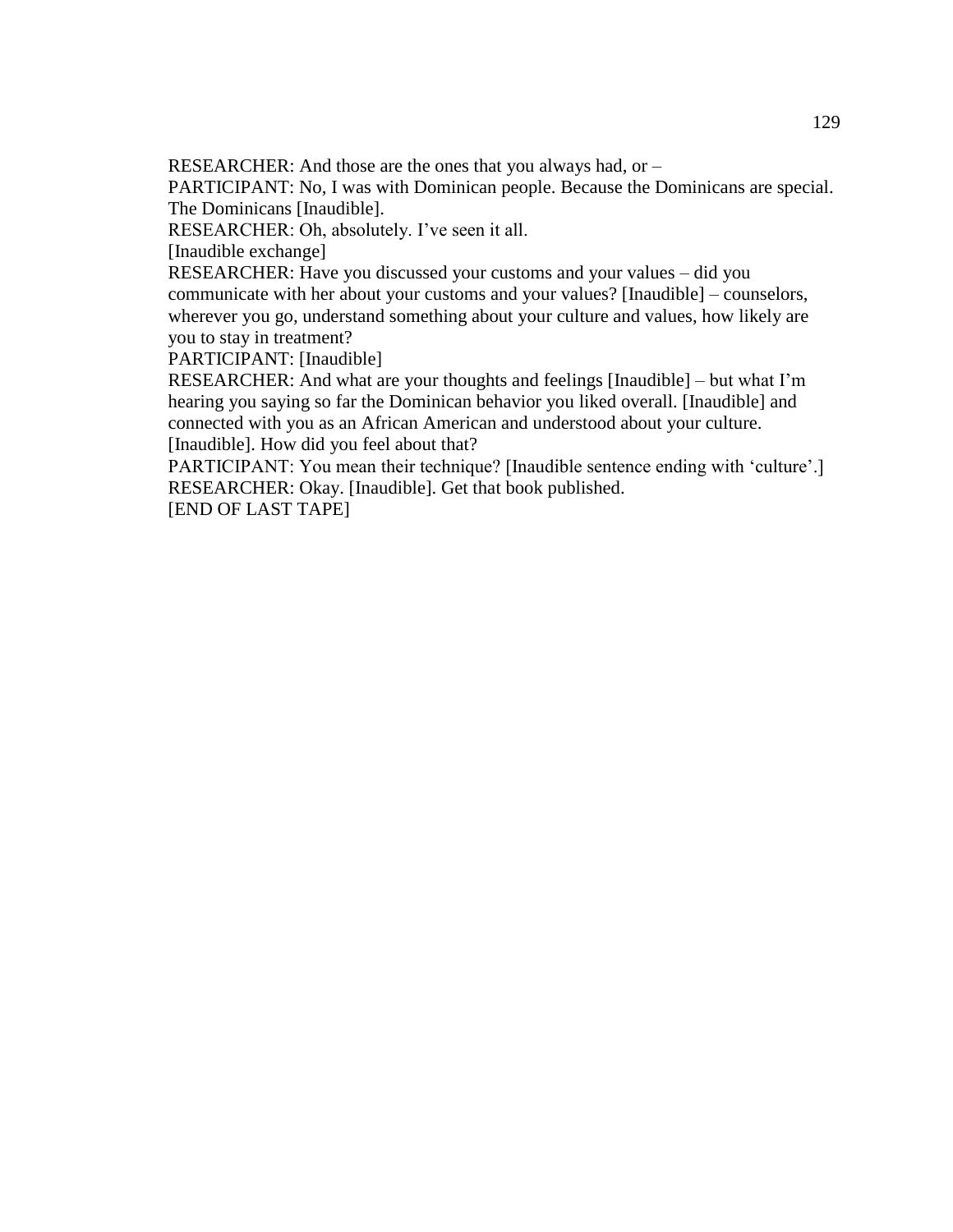|                             | Curriculum Vitae                                                                                                                                                                                |
|-----------------------------|-------------------------------------------------------------------------------------------------------------------------------------------------------------------------------------------------|
| <b>NAME:</b>                | Patricia Parker                                                                                                                                                                                 |
| <b>ADDRESS:</b>             | 100 Reiffs Mill Road, Apt. C-6<br>Ambler, PA 19002<br>267-474-9039<br>patricprk@aol.com                                                                                                         |
| <b>EDUCATION:</b>           | PhD Candidate, Walden University<br><b>Clinical Psychology</b>                                                                                                                                  |
|                             | Master of Family Therapy<br>Allegheny University, 1998                                                                                                                                          |
|                             | <b>Bachelor of Arts</b><br>Temple University. 1981                                                                                                                                              |
| <b>LICENSES:</b>            | Certified Marriage and Family Therapist                                                                                                                                                         |
| <b>CERTIFICATIONS:</b>      | <b>Cultural Diversity</b><br><b>Suicide Prevention</b>                                                                                                                                          |
| <b>ASSOCIATIONS:</b>        | American Psychological Association<br>Midwestern Psychological Association<br>Southwestern Psychological Association<br>American Association for Marriage and Family<br>Therapists<br>Who's Who |
| <b>RESEARCH EXPERIENCE:</b> | Qualitative Research/ Phenomenological Study<br>Neuva Vida Mental Health Clinic 2013                                                                                                            |
| <b>CLINICAL SKILLS:</b>     | Personality testing<br>Rorschach<br><b>MMPI II</b><br>WAIS-IV<br>WISC-IV<br><b>Family Assessment</b><br><b>Marriage Counseling</b><br><b>Couples Counseling</b>                                 |